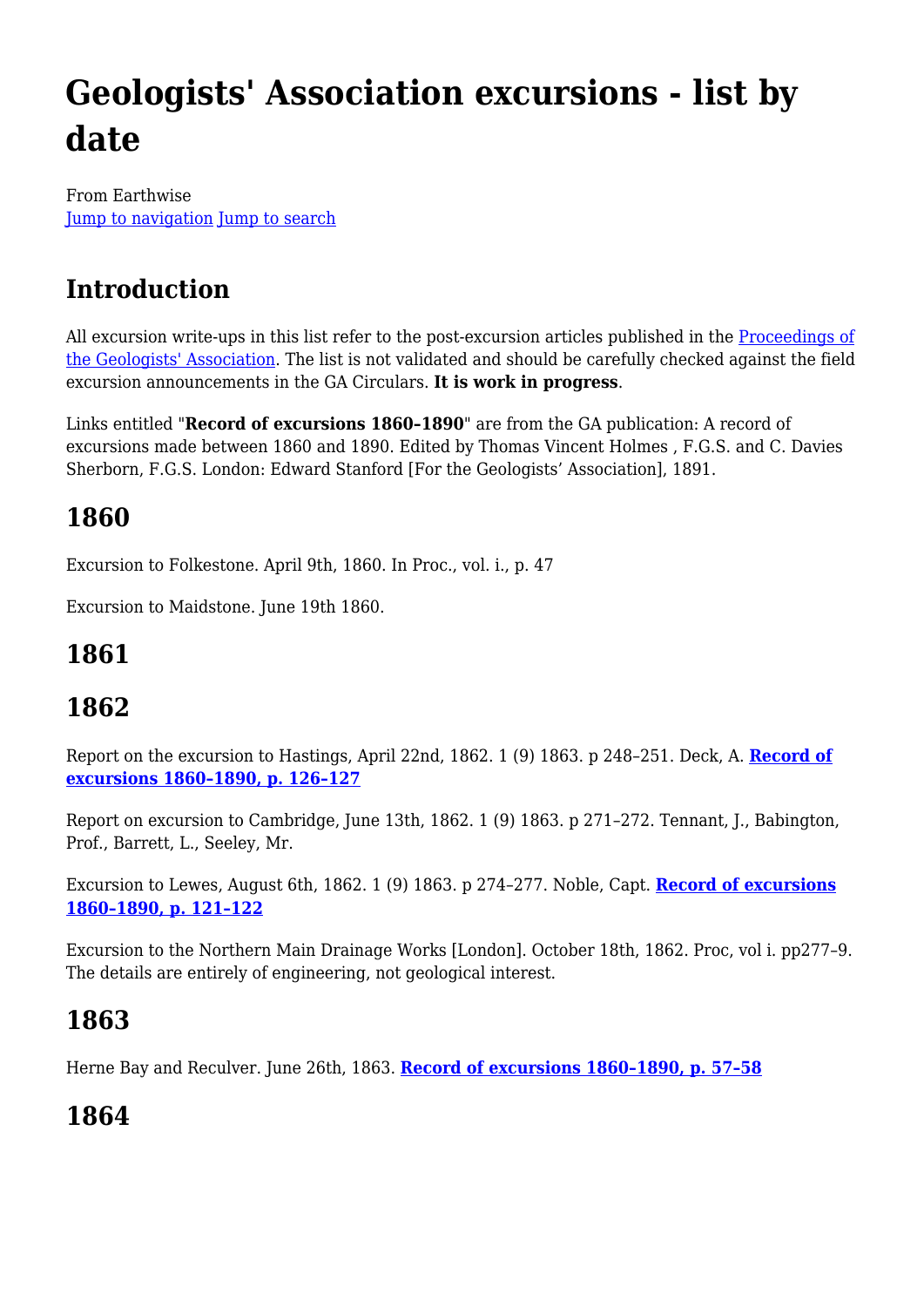# **1865**

## **1866**

#### **1867**

Excursion to the Thames Embankment Works. April 22nd. 1867. No report of this excursion exists.

# **1868**

# **1869**

Excursion to Oxford. May 17th, 1869. Proceedings of the Geologists' Association Volume 1, Supplement, 1859, Pages 340–346

# **1870**

Excursion to Caterham and Oxtead, April 19th, 1870. 2 (1) 1871. p 28–29. Evans, C.

Excursion to Grays, Essex, April 23rd, 1870. 2 (1) 1871. p 29–29. Morris, J.

Excursion to Stroud, May Hill and Swindon, May 9th to 11th, 1870. 2 (1) 1871. p 33–34.

Excursion to Lewisham, May 7th, 1870. 2 (1) 1871. p 33–33.

Excursion to Crayford, May 21st, 1870. 2 (1) 1871. p 34–35.

Excursion to Tilburstow and Nutfield, May 28th, 1870. 2 (1) 1871. p 35–36. Meyer, C.J.A.

Excursion to Aylesbury, June 1st, 1870. 2 (1) 1871. p 36–36.

Excursion to Herne Bay, June 6th, 1870. 2 (2) 1871. p 38–40. Morris, J. **[Record of excursions](http://earthwise.bgs.ac.uk/index.php/Excursion_to_Herne_Bay,_6th_June,_1870_-_Geologists%27_Association_excursion) [1860–1890, p. 58–60](http://earthwise.bgs.ac.uk/index.php/Excursion_to_Herne_Bay,_6th_June,_1870_-_Geologists%27_Association_excursion)**

Excursion to Hampstead, June 11th, 1870. 2 (2) 1871. p 40–41. Morris, J., Pattison, S.R., Evans, C.

Excursion to Folkestone, June 18th, 1870. 2 (2) 1871. p 41–42. Morris, J. **[Record of excursions](http://earthwise.bgs.ac.uk/index.php/Excursion_to_Folkestone._18th_June,_1870_-_Geologists%27_Association_excursion) [1860–1890, p. 72–74](http://earthwise.bgs.ac.uk/index.php/Excursion_to_Folkestone._18th_June,_1870_-_Geologists%27_Association_excursion)**

Excursion to Watford, June 23rd, 1870. 2 (2) 1871. p 43–44. Hopkinson, J. **[Record of excursions](http://earthwise.bgs.ac.uk/index.php/Excursion_to_Watford,_June_23rd,_1870_-_Geologists%27_Association_excursion) [1860–1890, p. 152–155](http://earthwise.bgs.ac.uk/index.php/Excursion_to_Watford,_June_23rd,_1870_-_Geologists%27_Association_excursion)**

# **1871**

Visit to the British Museum. Volume 2, Issue 1, April 1871, p. 4

Excursion to Cambridge, April 10th and 11th, 1871. 2 (5) 1872. p 219–226. Morris, J., Bonney, T.G., Seeley, H.G.

Excursion to Belvedere, April 29th, 1871. 2 (5) 1872. p 229–230. Morris, J.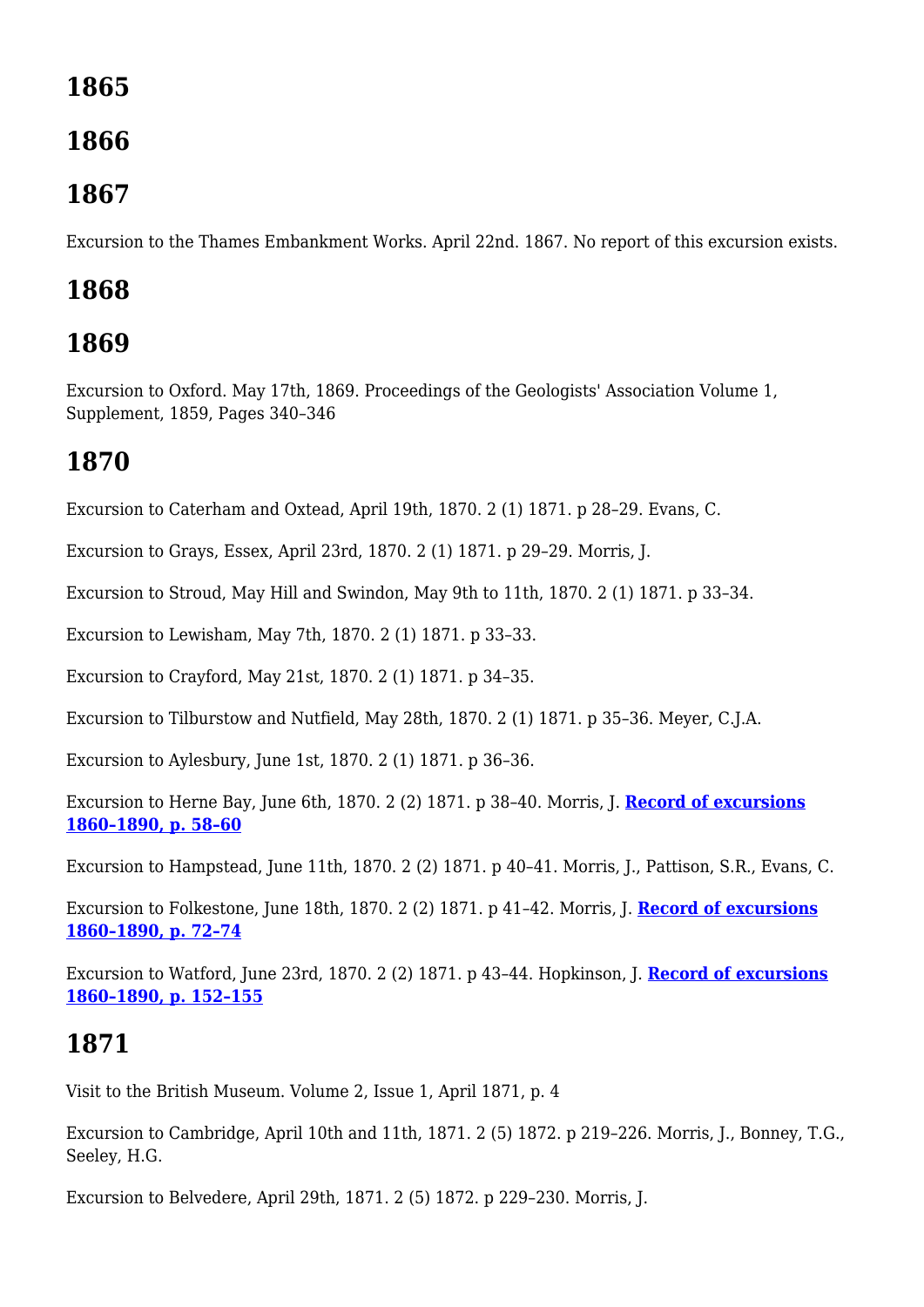Excursion to Oxford, May 12th and 13th, 1871. 2 (6) 1872. p 243–244. Phillips, J., Earwaker, J.P.

Excursion to Grays, Essex, May 20th, 1871. 2 (6) 1872. p 245–247. Morris, J., Wiltshire, T.

Excursion to the Yeovil District, May 29th to June 1st, 1871. 2 (6) 1872. p 247–250. Buckman, S.S., Lobley, J.L.

Excursions to Ilford and visit to Sir Antonio Brady's Museum, June 17th, 1871. 2 (7) 1872. p 273–274. Woodward, H., Brady, A.

Excursion to Caterham Junction and Riddlesdown, July 1st, 1871. 2 (7) 1872. p 274–276. Lobley, J.L.

Excursion to Warwickshire, July 10th and 11th, 1871. 2 (7) 1872. p 284–287. Brodie, P.B., Kirshaw, J.W.

# **1872**

Excursion to Maidstone, April 2nd, 1872. 3 (1) 1873. p 38–42. Jones, T.R., Tennant, Prof., Bensted, W.H. **[Record of excursions 1860–1890, p. 55–57](http://earthwise.bgs.ac.uk/index.php/Excursion_to_Maidstone._April_2nd,_1872_-_Geologists%27_Association_excursion)**

Excursion to Watford, April 13th, 1872. 3 (2) 1873. p 65–67. Whitaker, W., Hopkinson, J. **[Record of](http://earthwise.bgs.ac.uk/index.php/Excursion_to_Watford._April_13th,_1872_-_Geologists%27_Association_excursion) [excursions 1860–1890, p. 155–157](http://earthwise.bgs.ac.uk/index.php/Excursion_to_Watford._April_13th,_1872_-_Geologists%27_Association_excursion)**

Excursion to Hampstead, April 27th, 1872. 3 (2) 1873. p 67–69. Pattison, S.R., Evans, C. **[Record of](http://earthwise.bgs.ac.uk/index.php/Excursion_to_Hampstead._April_27th,_1872_-_Geologists%27_Association_excursion) [excursions 1860–1890, p. 140–144](http://earthwise.bgs.ac.uk/index.php/Excursion_to_Hampstead._April_27th,_1872_-_Geologists%27_Association_excursion)**

Excursion to Erith and Crayford, May 4th, 1872. 3 (2) 1873. p 83–86. Lobley, J.L. **[Record of](http://earthwise.bgs.ac.uk/index.php/Excursion_to_Erith_and_Crayford._May_4th,_1872_-_Geologists%27_Association_excursion) [excursions 1860–1890, p. 17–25](http://earthwise.bgs.ac.uk/index.php/Excursion_to_Erith_and_Crayford._May_4th,_1872_-_Geologists%27_Association_excursion)**

Excursion to Bath, May 20th and 21st, 1872. 3 (2) 1873. p 89–92. Moore, C., Winwood, H.H.

Excursion to Guildford and Chilworth, June 1st, 1872. 3 (2) 1873. p 93–98. Jones, T.R., Meyer, C.J.A. **[Record of excursions 1860–1890, p. 93–96](http://earthwise.bgs.ac.uk/index.php/Excursion_to_Guildford_and_Chilworth._June_1st,_1872_-_Geologists%27_Association_excursion)**

Excursion to Bromley and Chislehurst, June 15th, 1872. 3 (3) 1873. p 114–115. Ilott, J., Child, C. **[Record of excursions 1860–1890, p. 17–25](http://earthwise.bgs.ac.uk/index.php/Excursion_to_Bromley,_Sundridge,_and_Chiselhurst._April_22nd,_1876_-_Geologists%27_Association_excursion)**

Excursion to Hendon and Finchley, June 22nd, 1872. 3 (3) 1873. p 115–116. Hicks, H. **[Record of](http://earthwise.bgs.ac.uk/index.php/Excursion_to_Hendon_and_Finchley._June_22nd,_1872_-_Geologists%27_Association_excursion) [excursions 1860–1890, p. 146–147](http://earthwise.bgs.ac.uk/index.php/Excursion_to_Hendon_and_Finchley._June_22nd,_1872_-_Geologists%27_Association_excursion)**

Excursion to Walton-on-the-Naze, July 8th, 1872. 3 (3) 1873. p 122–123. Lobley, J.L.

Excursion to Ludlow and the Longmynds, July 22nd to 27th, 1872. 3 (3) 1873. p 124–127. Morris, J., La Touche, J.D., Lightbody, R.

## **1873**

Excursion to Banbury, April 14th and 15th, 1873. 3 (5) 1874. p 197–204. Morris, J., Beesley, T.

Excursion to Charlton, April 26th, 1873. 3 (5) 1874. p 205–206. Morris, J. **[Record of excursions](http://earthwise.bgs.ac.uk/index.php/Excursion_to_Charlton._April_26th_1873_-_Geologists%27_Association_excursion) [1860–1890, p. 3–4](http://earthwise.bgs.ac.uk/index.php/Excursion_to_Charlton._April_26th_1873_-_Geologists%27_Association_excursion)**

Excursion to Aylesbury, May 5th, 1873. 3 (5) 1874. p 210–211. Morris, J.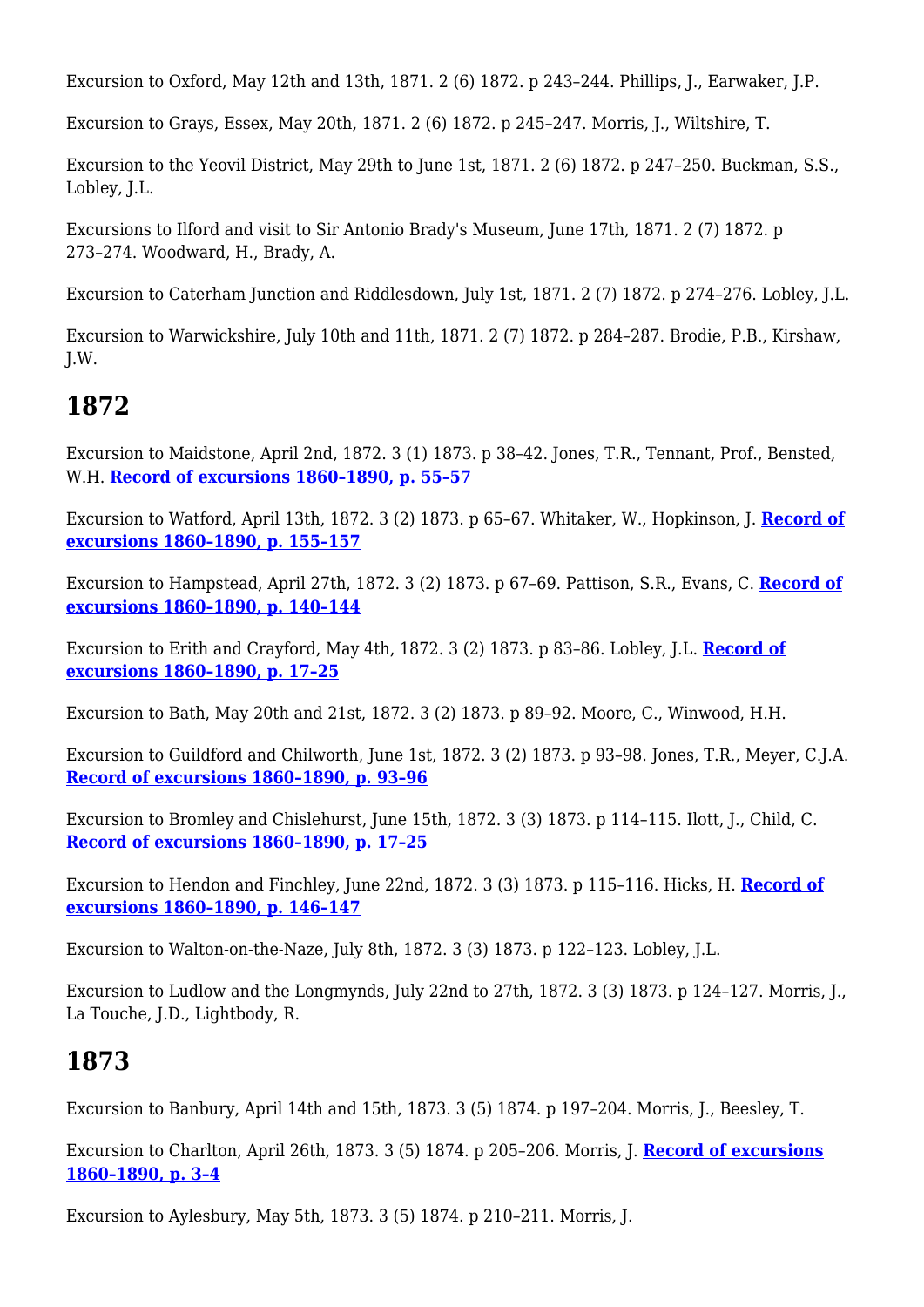Excursion to Eastbourne and St Leonards, May 23rd and 24th, 1873. 3 (5) 1874. p 211–214. Dewick, E.S., Hopkinson, J., Peyton, J.E.H. **[Record of excursions 1860–1890, p. 122–126](http://earthwise.bgs.ac.uk/index.php/Excursion_to_Eastbourne_and_St._Leonards._May_23rd_and_24th,_1873_-_Geologists%27_Association_excursion)**

Excursion to Finchley, May 31st, 1873. 3 (5) 1874. p 214–216. Walker, H.

Excursion to Brighton, June 11th, 1873. 3 (6) 1874. p 239–240. Woodward, H., Jones, T.R.

Excursion to Hatfield, June 28th, 1873. 3 (6) 1874. p 240–242. Lobley, J.L.

Excursion to Plumstead and Crossness, July 5th, 1873. 3 (6) 1874. p 265–269. Walker, H., Whitaker, W., Houghton, F.E. **[Record of excursions 1860–1890, p. 12–15](http://earthwise.bgs.ac.uk/index.php/Excursion_to_Plumstead_and_Crossness._July_5,_1873_-_Geologists%27_Association_excursion)**

Excursion to Malvern, July, 21st to 26th, 1873. 3 (6) 1874. p 269–280. Grindrod, R.B., Symonds, W.S., Dixon, R., Lobley, J.L.

## **1874**

Excursion to Oxford, April 6th and 7th, 1874. 4 (2) 1875. p 91–97. Phillips, J., Parker, J.

Excursion to Lewisham, April 25th, 1874. 4 (2) 1875. p 114–115. Whitaker, W. **[Record of](http://earthwise.bgs.ac.uk/index.php/Excursion_to_Lewisham._April_25th,_1874_-_Geologists%27_Association_excursion) [excursions 1860–1890, p. 1–3](http://earthwise.bgs.ac.uk/index.php/Excursion_to_Lewisham._April_25th,_1874_-_Geologists%27_Association_excursion)**

Excursion to Grays, Essex, May 16th, 1874. 4 (2) 1875. p 123–123. Walker, H.

Excursion to Northamptonshire, May 25th and 26th, 1874. 4 (2) 1875. p 123–134. Sharp, S.

Excursion to Tilburstow and Nutfield, June 13th, 1874. 4 (3) 1875. p 153–154. Lobley, J.L.

Excursion to Hampstead, June 22nd, 1874. 4 (3) 1875. p 155–155. Evans, C.

Excursion to St Mary Cray, Well Hill, and Shoreham, Kent, June 26th, 1874. 4 (3) 1875. p 155–157. Prestwich, J., Walker, H. **[Record of excursions 1860–1890, p. 33–34](http://earthwise.bgs.ac.uk/index.php/Excursion_to_St._Mary%27s_Cray,_Well_Hill,_and_Shoreham,_Kent._Saturday,_June_26th,_1874_-_Geologists%27_Association_excursion)**

Excursion to the Cheltenham district, July 20th to 25th, 1874. 4 (3) 1875. p 167–174. Wright, T., Symonds, W.S., Lucy, W.C., Lobley, J.L.

# **1875**

Excursion to the Isle of Thanet, March 19th and 20th, 1875. 4 (4) 1875. p 254–260. Dowker, G., Hudleston, W.H. **[Record of excursions 1860–1890, p. 61–66](http://earthwise.bgs.ac.uk/index.php/Excursion_to_the_Isle_of_Thanet._Easter_Monday,_March_29th,_1875,_and_following_day_-_Geologists%27_Association_excursion)**

Excursion to Riddlesdown and Croydon, April 17th, 1875. 4 (5) 1875. p 282–283. Evans, C., Lobley, J.L. **[Record of excursions 1860–1890, p. 80–81](http://earthwise.bgs.ac.uk/index.php/Excursion_to_Riddlesdown_and_Croydon._April_17th,_1875_-_Geologists%27_Association_excursion)**

Excursion to Watford, May 1st, 1875. 4 (5) 1875. p 284–285. Evans, J., Morris, Prof., Hopkinson, J. **[Record of excursions 1860–1890, p. 157–158](http://earthwise.bgs.ac.uk/index.php/Excursion_to_Watford._May_1st,_1875_-_Geologists%27_Association_excursion)**

Excursion to Charnwood Forest, Leicestershire, May 17th, 18th and 19th, 1875. 4 (5) 1875. p 307–317. Plant, J., Harrison, W., Molyneux, W., Hudleston, W.H.

Excursion to Sheppey, June 7th, 1875. 4 (5) 1875. p 320–323. Carruthers, W., Duncan, F., Shrubsole, W.H. **[Record of excursions 1860–1890, p. 44–46](http://earthwise.bgs.ac.uk/index.php/Excursion_to_the_Isle_of_Sheppey._June_7th,_1875_-_Geologists%27_Association_excursion)**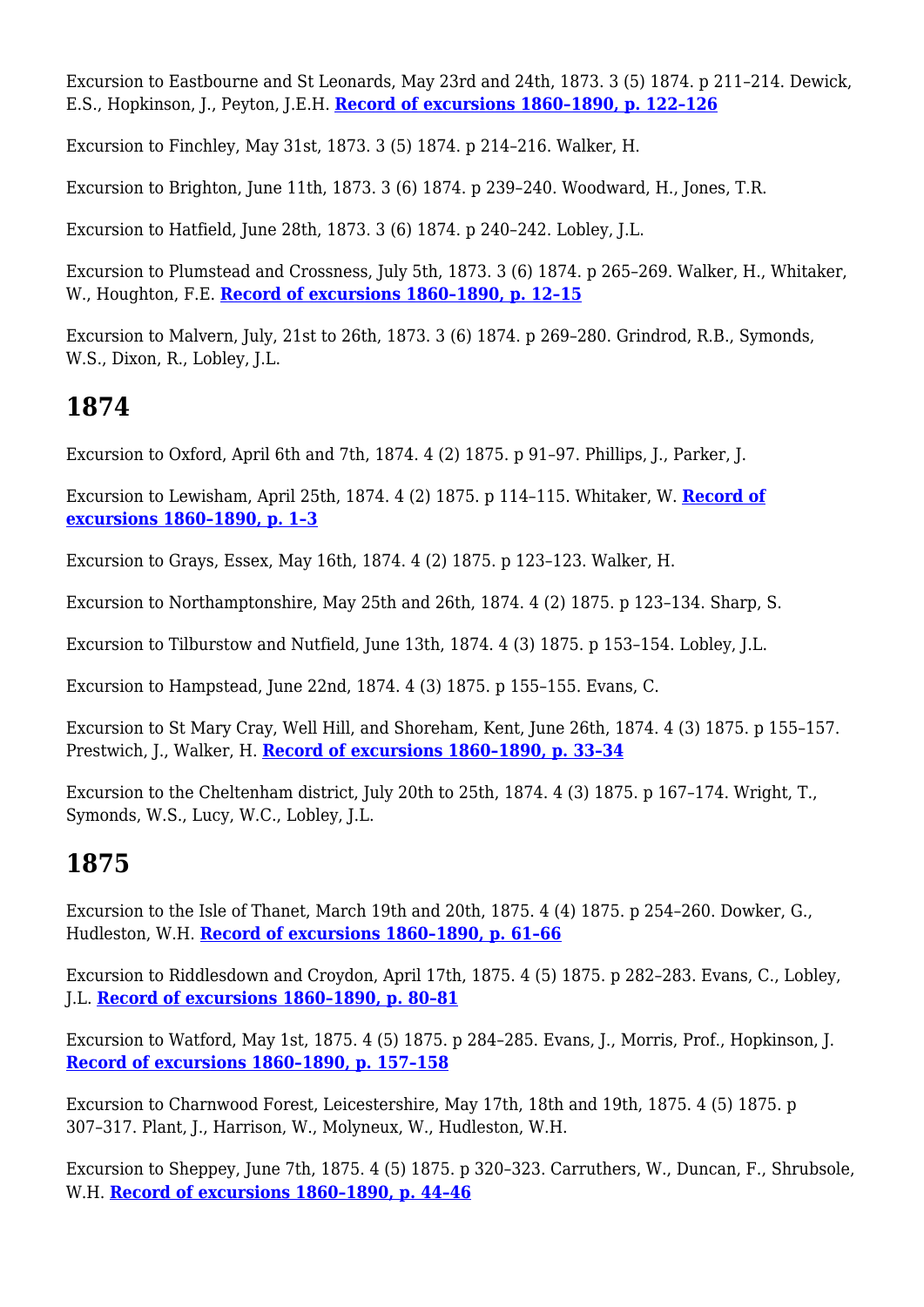Excursion to Erith and Crayford, June 26th, 1875. 4 (5) 1875. p 323–323. Lobley, J.L.

Excursion to the site of the new Museum of Natural History, South Kensington, July 10th, 1875. 4 (5) 1875. p 324–326. Morris, J., Hudleston, W.H. **[Record of excursions 1860–1890, p. 130–131](http://earthwise.bgs.ac.uk/index.php/Excursion_to_the_site_of_the_New_Museum_of_Natural_History,_South_Kensington._July_10th,_1875_-_Geologists%27_Association_excursion)**

Excursion to East Yorkshire, July 19th, 1875 and five following days. 4 (5) 1875. p 326–336. Strickland, C., Morris, J., Strangways, C.F., Woodall, J.W.

### **1876**

Excursion to Grantham and Nottingham, April 17th and 18th, 1976. 4 (8) 1876. p 491–497. Irving, A., Holloway, W.H.

Excursion to Bromley, Sundridge, and Chislehurst, April 22nd, 1876. 4 (8) 1876. p 498–502. Lobley, J.L. **[Record of excursions 1860–1890, p. 29–33](http://earthwise.bgs.ac.uk/index.php/Excursion_to_Bromley,_Sundridge,_and_Chiselhurst._April_22nd,_1876_-_Geologists%27_Association_excursion)**

Excursion to the gorge of the Medway, and Kit's Coty House, May 1st, 1876. 4 (8) 1876. p 503–505. Morris, J., Hudleston, W.H. **[Record of excursions 1860–1890, p. 52–54](http://earthwise.bgs.ac.uk/index.php/Excursion_to_The_Gorge_of_the_Medway,_and_Kit%27s_Coty_House._Monday,_May_1st,_1876_-_Geologists%27_Association_excursion)**

Excursion to Hatfield, May 13th, 1876. 4 (8) 1876. p 518–519. Hopkinson, J.

Excursion to Reading, June 3rd, 1876. 4 (8) 1876. p 519–523. Jones, T.R.

Excursion to Swindon and Faringdon, June 5th and 6th, 1876. 4 (9) 1876. p 543–554. Morris, J., Moore, C., Davey, E.C.

Excursion to Sandgate and Folkestone, June 19th, 1876. 4 (9) 1876. p 554–556. Price, F.G.H. **[Record of excursions 1860–1890, p. 70–72](http://earthwise.bgs.ac.uk/index.php/Excursion_to_Sandgate_and_Folkestone._June_19th,_1876_-_Geologists%27_Association_excursion)**

Excursion to Blackheath and Charlton, July 1st, 1876. 4 (9) 1876. p 557–557. Morris, J. **[Record of](http://earthwise.bgs.ac.uk/index.php/Excursion_to_Blackheath_and_Charlton._July_1st,_1876_-_Geologists%27_Association_excursion) [excursions 1860–1890, p. 4–5](http://earthwise.bgs.ac.uk/index.php/Excursion_to_Blackheath_and_Charlton._July_1st,_1876_-_Geologists%27_Association_excursion)**

Excursion to the North Wales Border, July 17th to 22nd, 1876. 4 (9) 1876. p 559–568. Davies, D.C., Morris, J., Hicks, H.

#### **1877**

Excursion to the Crag district of Suffolk, April 2nd and 3rd, 1877. 5 (3) 1877. p 108–113. Whitaker, W., Taylor, J.E., Charlesworth, E.

Excursion to Grays, Essex, April 21st, 1877. 5 (3) 1877. p 125–125. Johnson, M.H.

Excursion to Wantage, May 7th, 1877. 5 (4) 1877. p 137–140. Morris, J., Davey, E.C.

Excursion to Leicestershire, May 21st, and 22nd, 1877. 5 (4) 1877. p 142–148. Harrison, W.J., Bonney, T.G., Hill, E.

Excursion to Caterham, Godstone, Tilburstow, and Nutfield, June 4th, 1877. 5 (4) 1877. p 155–159. Lobley, J.L. **[Record of excursions 1860–1890, p. 102–106](http://earthwise.bgs.ac.uk/index.php/Excursion_to_Caterham,_Godstone,_Tilburstow,_and_Nutfield._Monday,_June_4th,_1877_-_Geologists%27_Association_excursion)**

Excursion to Hampstead, June 16th, 1877. 5 (4) 1877. p 160–161. Evans, C. **[Record of excursions](http://earthwise.bgs.ac.uk/index.php/Excursion_to_Hampstead._June_16th,_1877_-_Geologists%27_Association_excursion) [1860–1890, p. 142–144](http://earthwise.bgs.ac.uk/index.php/Excursion_to_Hampstead._June_16th,_1877_-_Geologists%27_Association_excursion)**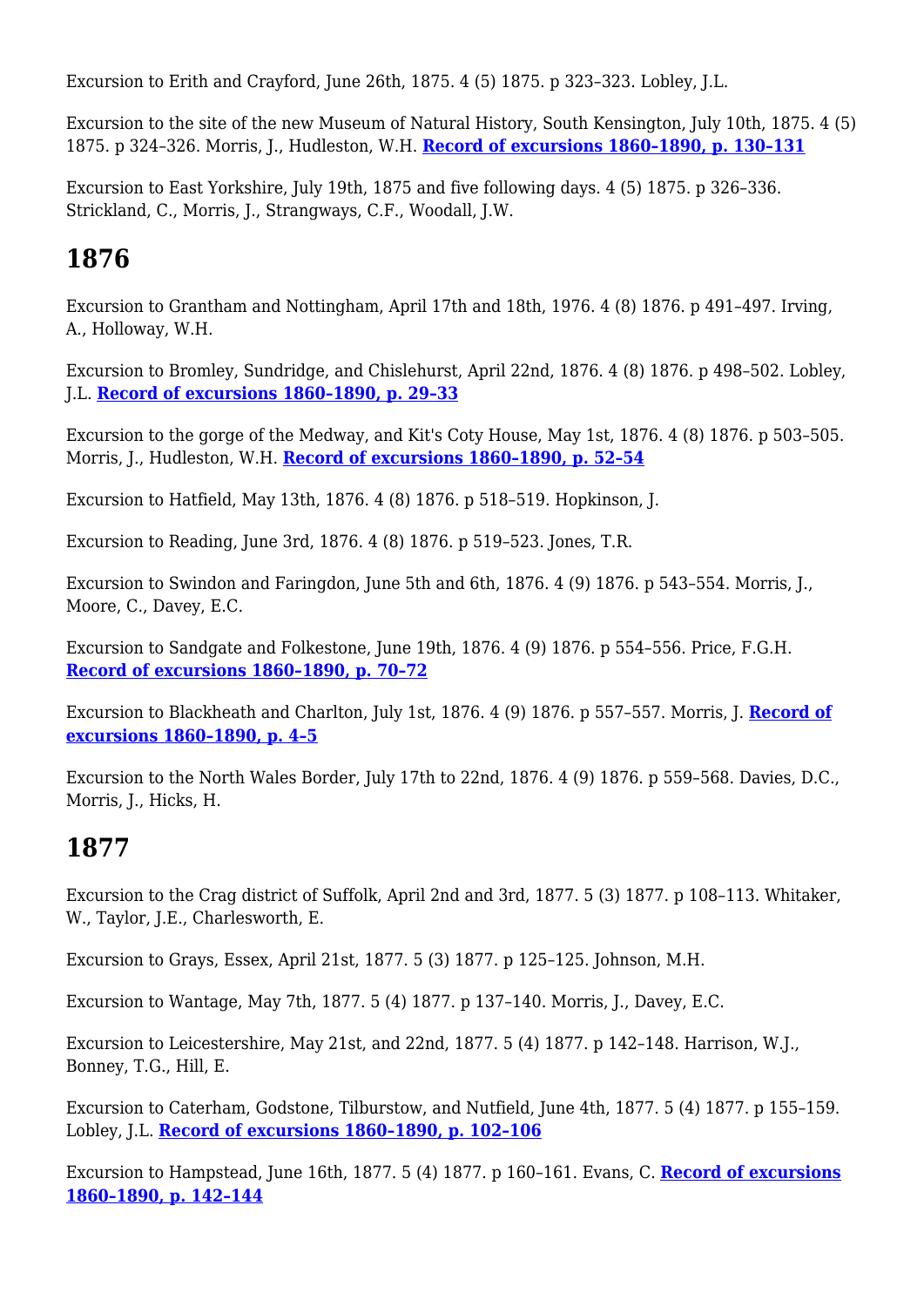Excursion to Guildford, June 25th, 1877. 5 (4) 1877. p 161–163. Godwin-Austen, R.A.C., Meyer, C.J.A. **[Record of excursions 1860–1890, p. 97–98](http://earthwise.bgs.ac.uk/index.php/Excursion_to_Guildford._June_25th,_1877_-_Geologists%27_Association_excursion)**

Excursion to Derbyshire, July 22nd, 1877 and five following days. 5 (4) 1877. p 186–190. Mello, J.M., Pennington, R.

#### **1878**

Excursion to the Crystal Palace, April 6th, 1878. 5 (7) 1878. p 377–377. Morris, J.

Excursion to Chipping Norton, April 22nd and 23rd, 1878. 5 (7) 1878. p 378–389. Beesley, T., Hudleston, W.H.

Excursion to the North Downs, May 6th, 1878. 5 (8) 1878. p 495–497. Morris, J., Whitaker, W. **[Record of excursions 1860–1890, p. 106–109](http://earthwise.bgs.ac.uk/index.php/Excursion_to_the_North_Downs,_Surrey._Monday,_6th_May,_1878_-_Geologists%27_Association_excursion)**

Excursion to Tyler's Hill, Chesham, May 18th, 1878. 5 (8) 1878. p 498–500. Evans, J., Hopkinson, J.

Excursion to Norwich and Cromer, June 10th and 11th, 1878. 5 (8) 1878. p 513–518. Harmer, F.W., Woodward, H.B., Reid, C.

Excursion to Hertford and Ware, June 22nd, 1878. 5 (8) 1878. p 519–522. Morris, J., Hopkinson, J.

Excursion to the Gorge of the Mole, Box Hill and Dorking, July 13th, 1878. 6 (1) 1879. p 38–39. Lobley, J.L. **[Record of excursions 1860–1890, p. 88–89](http://earthwise.bgs.ac.uk/index.php/Excursion_to_the_Gorge_of_the_Mole,_Box_Hill,_and_Dorking._Saturday,_July_13th,_1878_-_Geologists%27_Association_excursion)**

Excursion to The Boulonnais, August 5th, 1878 and five following days. 6 (1) 1879. p 39–46. Pellat, E., Barrois, C., Gosselet. Prof., Rigaux, M.

#### **1879**

Excursion to Weymouth and Portland, April 14th and 15th, 1879. 6 (4) 1879. p 172–174. Blake, J.F., Hudleston, W.H.

Excursion to Crayford and Erith, April 26th 1879. 6 (4) 1879. p 174–175. Morris, J.

Excursion to Newbury, May 5th, 1879. 6 (4) 1879. p 185–188. Jones, T.R., Money, W.

Excursion to Orpington and Knockholt, May 10th, 1879. 6 (5) 1880. p 189–191. Lobley, J.L., Fawcett, W. **[Record of excursions 1860–1890, p. 35](http://earthwise.bgs.ac.uk/index.php/Excursion_to_Orpington_and_Knockholt._Saturday,_May_10th,_1879_(First_of_the_Weald_Series)_-_Geologists%27_Association_excursion)**

Excursion to Watford, May 17th, 1879. 6 (5) 1880. p 191–194. Whitaker, W., Hopkinson, J. **[Record](http://earthwise.bgs.ac.uk/index.php/Excursion_to_Watford._May_17th,_1879_-_Geologists%27_Association_excursion) [of excursions 1860–1890, p. 159–161](http://earthwise.bgs.ac.uk/index.php/Excursion_to_Watford._May_17th,_1879_-_Geologists%27_Association_excursion)**

Excursion to Knockholt and Sevenoaks, May 24th, 1879. 6 (5) 1880. p 194–196. Lobley, J.L. **[Record](http://earthwise.bgs.ac.uk/index.php/Excursion_to_Knockholt_and_Sevenoaks._Saturday,_May_24th,_1879._(Second_of_the_Weald_Series)_-_Geologists%27_Association_excursion) [of excursions 1860–1890, p. 36](http://earthwise.bgs.ac.uk/index.php/Excursion_to_Knockholt_and_Sevenoaks._Saturday,_May_24th,_1879._(Second_of_the_Weald_Series)_-_Geologists%27_Association_excursion)**

Excursion to Bath, June 2nd and 3rd, 1879. 6 (5) 1880. p 196–201. Moore, C.

Excursion to Sevenoaks and Tonbridge, June 14th, 1879, 6 (5) 1880, p 202–203. Lobley, J.L., Fawcett, W. **[Record of excursions 1860–1890, p. 37–38](http://earthwise.bgs.ac.uk/index.php/Excursion_to_Sevenoaks_and_Tonbridge,_Saturday,_June_14th,_1879._(Third_of_the_Weald_Series)_-_Geologists%27_Association_excursion)**

Excursion to Tonbridge and Tunbridge Wells, June 28th, 1879. 6 (5) 1880. p 204–206. Lobley, J.L.,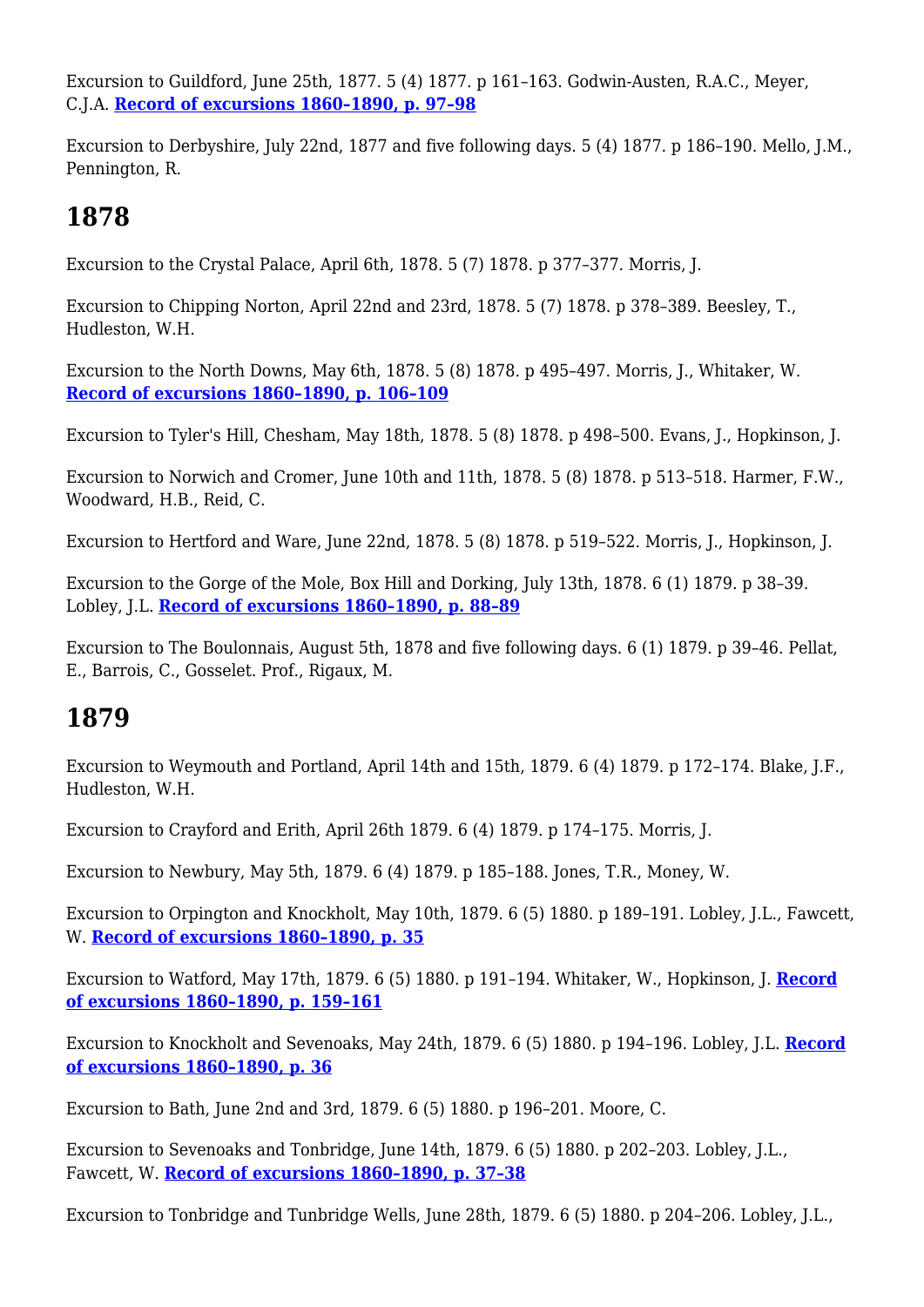Fawcett, W. **[Record of excursions 1860–1890, p. 38–40](http://earthwise.bgs.ac.uk/index.php/Excursion_to_Tonbridge_and_Tunbridge_Wells._Saturday,_June_28th,_1879._(Fourth_of_the_Weald_Series)_-_Geologists%27_Association_excursion)**

Excursion Tunbridge Wells and Crowborough Beacon, July 12th, 1879. 6 (5) 1880. p 230–233. Lobley, J.L., Fawcett, W. **[Record of excursions 1860–1890, p. 41–44](http://earthwise.bgs.ac.uk/index.php/Excursion_to_Tunbridge_Wells_and_Crowborough_Beacon._Monday,_July_12th,_1879._(Fifth_of_the_Weald_Series)_-_Geologists%27_Association_excursion)**

#### **1880**

Excursion to Ledbury, July, 21st, 1879 and five following days. 6 (5) 1880. p 233–236. Piper, G.H., Callaway, C.

Excursion to the Hampshire coast, May 29th and 30th, 1880. 6 (7) 1880. p 316–320. Gardner, J.S.

Excursion to Camberley, April 24th, 1880. 6 (7) 1880. p 329–335. Irving, A., King, C.C.

Excursion to Upnor, May 8th, 1880. 6 (7) 1880. p 336–337. Whitaker, W. **[Record of excursions](http://earthwise.bgs.ac.uk/index.php/Excursion_to_Upnor._Saturday,_May_8th,_1880_-_Geologists%27_Association_excursion) [1860–1890, p. 48–49](http://earthwise.bgs.ac.uk/index.php/Excursion_to_Upnor._Saturday,_May_8th,_1880_-_Geologists%27_Association_excursion)**

Excursion to Oxford, May 17th and 18th, 1880. 6 (7) 1880. p 338–344. Prestwich, J., Parker, J., Hudleston, W.H.

Excursion to Aylesbury, May 29th, 1880. 6 (7) 1880. p 344–352. Hudleston, W.H.

Excursion to Kew Gardens, Richmond, and Kingston Hill, June 12th, 1880. 6 (8) 1880. p 370–372. Hooker, J.D., Lobley, J.L. **[Record of excursions 1860–1890, p. 83–84](http://earthwise.bgs.ac.uk/index.php/Excursion_to_Kew_Gardens,_Richmond,_and_Kingston_Hill._Saturday,_June_12th,_1880_-_Geologists%27_Association_excursion)**

Excursion to Croydon and Riddlesdown, June 19th, 1880. 6 (8) 1880. p 372–373. Lobley, J.L. **[Record](http://earthwise.bgs.ac.uk/index.php/Excursion_to_Croydon_and_Riddlesdown._Saturday,_June_19th,_1880_-_Geologists%27_Association_excursion) [of excursions 1860–1890, p. 81–83](http://earthwise.bgs.ac.uk/index.php/Excursion_to_Croydon_and_Riddlesdown._Saturday,_June_19th,_1880_-_Geologists%27_Association_excursion)**

Excursion to Redhill, June 26th, 1880. 6 (8) 1880. p 373–374. Meyer, C.J.A. **[Record of excursions](http://earthwise.bgs.ac.uk/index.php/Excursion_to_Redhill._Saturday,_26th_June,_1880_-_Geologists%27_Association_excursion) [1860–1890, p. 109–110](http://earthwise.bgs.ac.uk/index.php/Excursion_to_Redhill._Saturday,_26th_June,_1880_-_Geologists%27_Association_excursion)**

Excursion to Maidstone, June 11th, 1880. 6 (8) 1880. p 392–393. Morris, J.

Excursion to Leith Hill and Dorking, July, 24th. 1880. 6 (8) 1880. p 393–395. Irving, A., Maybury, A.C. **[Record of excursions 1860–1890, p. 90–92](http://earthwise.bgs.ac.uk/index.php/Excursion_to_Leith_Hill_and_Dorking._Saturday,_July_24th,_1880_-_Geologists%27_Association_excursion)**

Excursion to Bristol, August 15th 1880, and five following days. 6 (8) 1880. p 396–402. Sollas, W.J., Winwood, H.H., Whidborne, G.F., Pass, A.C.

#### **1881**

Excursion to Salisbury, Stonehenge, and Vale of Wardour, April 18 and 19, 1881. 7 (2) 1881. p 134. Hudleston, W.H., Phene, J.S., Blackmore, H.P.

Excursion to Charlton, Blackheath, and Lewisham, April 30, 1881. 7 (2) 1881. p 142. Lobley, J.L. **[Record of excursions 1860–1890, p. 5–8](http://earthwise.bgs.ac.uk/index.php/Charlton,_Blackheath,_and_Lewisham._April_30th,_1881_-_Geologists%27_Association_excursion)**

Excursion to Croydon, Shirley, and Addington, May 7, 1881. 7 (2) 1881. p 145. Flower, J., Lobley, J.L., Klaasen, H.M. **[Record of excursions 1860–1890, p. 75–79](http://earthwise.bgs.ac.uk/index.php/Excursion_to_Croydon,_Shirley,_and_Addington._May_7th,_1881_-_Geologists%27_Association_excursion)**

Excursion to Grays, May 14, 1881. 7 (2) 1881. p 148. Morris, J., Walker, H.

Excursion to Sheppey, May 23, 1881. 7 (2) 1881. p 149. Shrubsole, W.H. **[Record of excursions](http://earthwise.bgs.ac.uk/index.php/Excursion_to_Sheppey,_Monday,_May_23rd,_1881_-_Geologists%27_Association_excursion)**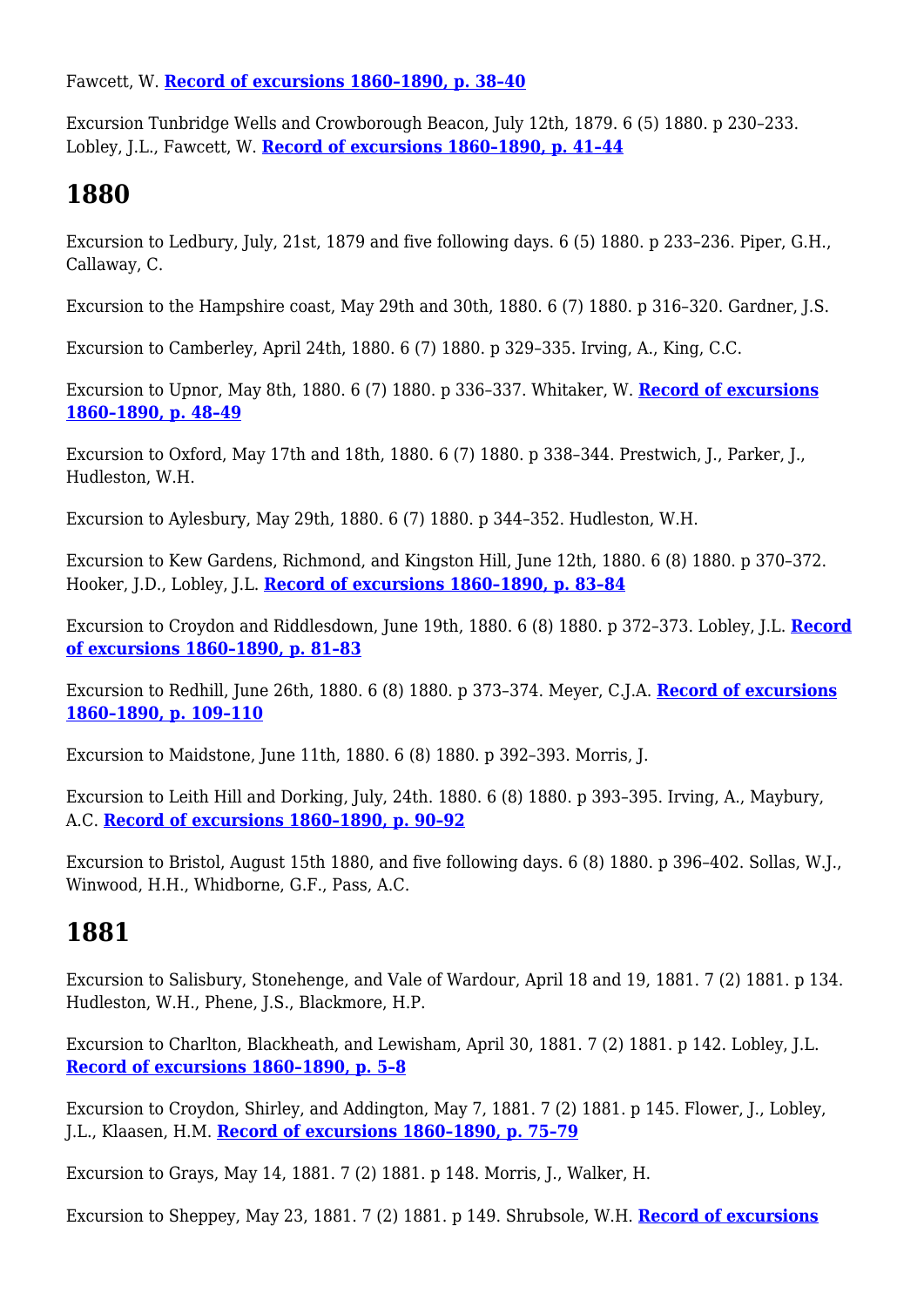#### **[1860–1890, p. 46–47](http://earthwise.bgs.ac.uk/index.php/Excursion_to_Sheppey,_Monday,_May_23rd,_1881_-_Geologists%27_Association_excursion)**

Excursion to the East End of the Isle of Wight, June 6, 7 and 8, 1881. 7 (3) 1881. p 185. Morris, J., Price, F.G.H., Tawney, E.B.

Excursion to Higham, Kent, June 18, 1881. 7 (3) 1881. p 189. Whitaker, W. **[Record of excursions](http://earthwise.bgs.ac.uk/index.php/Excursion_to_Higham,_Kent._June_18th,_1881_-_Geologists%27_Association_excursion) [1860–1890, p. 50–51](http://earthwise.bgs.ac.uk/index.php/Excursion_to_Higham,_Kent._June_18th,_1881_-_Geologists%27_Association_excursion)**

Excursion to Totternhoe, Kensworth, and Luton, June 25, 1881. 7 (3) 1881. p 191. Morris, J., Sanders, J., Hopkinson, J.

#### **1882**

On the geology of the neighbourhood of Keswick (with reference to the Long excursion). 7 (4) 1882. p 213. Hudleston, W.H.

Excursion to the Lake District, July 18 to 23, 1881. 7 (4) 1882. p 236. Hudleston, W.H., Morris, J., De Rance, C.E., Dorer, W.K.

Excursion to Battle and Hastings, April 10th and 11th, 1882. 7 (6) 1882. p 356–359. Topley, W., Peyton, J.E.H. **[Record of excursions 1860–1890, p. 127–130](http://earthwise.bgs.ac.uk/index.php/Excursion_to_Battle_and_Hastings._Easter_Monday_and_Tuesday,_April_10th_and_11th,_1882_-_Geologists%27_Association_excursion)**

Excursion to Redhill and Crawley (Northern valley of the Weald), May 6, 1882. 7 (6) 1882. p 369–371. Lobley, J.L. **[Record of excursions 1860–1890, p. 111–114](http://earthwise.bgs.ac.uk/index.php/Excursion_to_Redhill_and_Crawley_(Northern_valley_of_the_Weald)._Saturday,_May_6th,_1882_-_Geologists%27_Association_excursion)**

Excursion to Tilgate Forest, Cuckfield and Haywards Heath (central elevations of the Weald), May 20, 1882. 7 (6) 1882. p 372–375. Lobley, J.L. **[Record of excursions 1860–1890, p. 116–118](http://earthwise.bgs.ac.uk/index.php/Excursion_to_Tilgate_Forest,_Cuckfield,_and_Hayward%27s_Heath._(Central_elevations_of_The_Weald.)_Saturday,_May_20th,_1882_-_Geologists%27_Association_excursion)**

Excursion to the Isle of Purbeck, May 29 and 30, 1882. 7 (6) 1882. p 376–390. Morris, J.

Excursion to Haywards Heath and Ditchling Beacon (Southern valley of the Weald), June 10, 1882. 7 (7) 1883. p 395–397. Lobley, J.L. **[Record of excursions 1860–1890, p. 118–120](http://earthwise.bgs.ac.uk/index.php/Excursion_to_Hayward%27s_Heath_and_Ditchling_Beacon._Saturday,_June_70th,_1882_-_Geologists%27_Association_excursion)**

Excursion to Rickmansworth, June 17, 1882. 7 (7) 1883. p 397–399. Whitaker, W., Hopkinson, J. **[Record of excursions 1860–1890, p. 149–152](http://earthwise.bgs.ac.uk/index.php/Excursion_to_Rickmansworth._Saturday,_June_17th,_1882_-_Geologists%27_Association_excursion)**

Excursion to the Deneholes of Bexley, June 24, 1882. 7 (7) 1883. p 400–403. Spurrell, F.C.J., Holmes, T.V. **[Record of excursions 1860–1890, p. 26–28](http://earthwise.bgs.ac.uk/index.php/Excursion_to_the_deneholes_of_Bexley._June_24th,_1882_-_Geologists%27_Association_excursion)**

Excursion to Croydon, July 1, 1882. 7 (7) 1883. p 403–403. Klassen, H.M.

Excursion to the West Riding of Yorkshire, July 17 to 22, 1882. 7 (7) 1883. p 420–438. Davis, J.W.

#### **1883**

Excursion to Hythe, the northeast corner of Romney Marsh, Sandgate and Folkestone, March 26th and 27th, 1883. 8 (2) 1883. p 92–96. Mackeson, H.B., Topley, W. **[Record of excursions](http://earthwise.bgs.ac.uk/index.php/Excursion_to_Hythe,_the_N.E._corner_of_Romney_Marsh,_Sandgate_and_Folkestone._March_26th_and_27th,_1883_-_Geologists%27_Association_excursion) [1860–1890, p. 67–69](http://earthwise.bgs.ac.uk/index.php/Excursion_to_Hythe,_the_N.E._corner_of_Romney_Marsh,_Sandgate_and_Folkestone._March_26th_and_27th,_1883_-_Geologists%27_Association_excursion)**

Excursion to Westcombe Park, Greenwich, and Loampit Hill, Lewisham, April 7th, 1883. 8 (3) 1883. p 112–113. Holmes, T.V. **[Record of excursions 1860–1890, p. 9–11](http://earthwise.bgs.ac.uk/index.php/Westcombe_Park,_Greenwich,_and_Loampit_Hill,_Lewisham._April_7th,_1883_-_Geologists%27_Association_excursion)**

Excursion to Berkhampstead and Bourne End, April 21st, 1883. 8 (3) 1883. p 117–123. Evans, J.,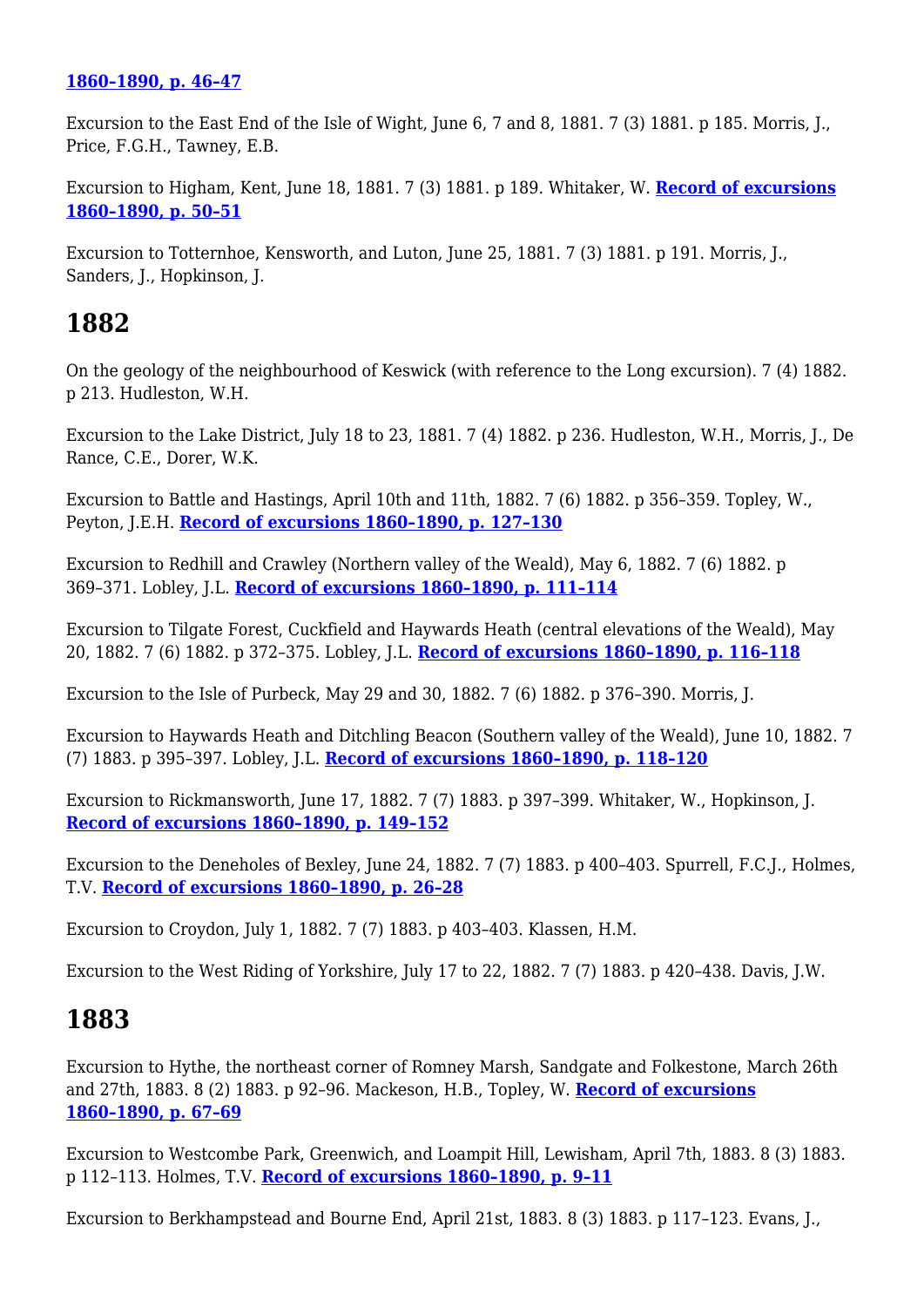#### Hopkinson, J. **[Record of excursions 1860–1890, p. 161–165](http://earthwise.bgs.ac.uk/index.php/Excursion_to_Berkhampstead_and_Bourne_End._Saturday,_21st_April,_1883_-_Geologists%27_Association_excursion)**

Excursion to Homerton, May 5th, 1883. 8 (3) 1883. p 124–131. Smith, W.G. **[Record of excursions](http://earthwise.bgs.ac.uk/index.php/Excursion_to_Homerton._Saturday,_May_5th,_1883_-_Geologists%27_Association_excursion) [1860–1890, p. 131–140](http://earthwise.bgs.ac.uk/index.php/Excursion_to_Homerton._Saturday,_May_5th,_1883_-_Geologists%27_Association_excursion)**

The geology of the district visited during the Whitsuntide excursion, 1883. (Hunstanton). 8 (3) 1883. p 124–124. Whitaker, W.

Excursion to Hunstanton, May 14th and 15th, 1883. 8 (3) 1883. p 132–141. Whitaker, W.

Excursion to Perivale, May 26th, 1883. 8 (3) 1883. p 141–142. Henslow, J.S., Jones, T.R. **[Record of](http://earthwise.bgs.ac.uk/index.php/Excursion_to_Perivale._Saturday,_May_26th,_1883_-_Geologists%27_Association_excursion) [excursions 1860–1890, p. 145–146](http://earthwise.bgs.ac.uk/index.php/Excursion_to_Perivale._Saturday,_May_26th,_1883_-_Geologists%27_Association_excursion)**

Excursion to the deneholes of Hangman's Wood, near Gray's, Essex. June 16th, 1883. 8 (3) 1883. p 182–184. Holmes, T.V., Walker, H.

Excursion to Croydon, June 2nd, 1883. 8 (3) 1883. p 182–182. Morris, J., Klassen, H.M.

Excursion to Worth, June 30th, 1883. 8 (3) 1883. p 185–186. Topley, W. **[Record of excursions](http://earthwise.bgs.ac.uk/index.php/Excursion_to_Worth._June_30th,_1883_-_Geologists%27_Association_excursion) [1860–1890, p. 114–115](http://earthwise.bgs.ac.uk/index.php/Excursion_to_Worth._June_30th,_1883_-_Geologists%27_Association_excursion)**

On the geology of the district in North Wales to be visited during the Long excursion. 8 (4) 1883. p 187–192. Hicks, H.

Excursion to the Medway Valley from Maidstone to Aylesford, July 14th, 1883. 8 (4) 1883. p 192–194. Lobley, J.L.

Excursion to Bangor, Snowdon, Holyhead &c July 23rd -28th, 1883. 8 (4) 1883. p 195–207. Hughes, T.McK.

## **1884**

Excursion to Lincoln, April 14th and 15th 1884. 8 (7) 1884. p 383–389. Dalton, W.H., Strahan, A., Carr, W.D.

Excursion to Guildford and the new railway works in progress there, April 26th, 1884. 8 (7) 1884. p 390–391. Godwin-Austen, H.H. **[Record of excursions 1860–1890, p. 98–102](http://earthwise.bgs.ac.uk/index.php/Excursion_to_Guildford_and_the_new_railway_works_in_progress_there._Saturday,_April_26th,_1884_-_Geologists%27_Association_excursion)**

Excursion to the Crystal Palace, May 10th, 1884. 8 (7) 1884. p 391–392. Price, D.S., Topley, W.

Excursion to Tilbury Docks (in connection with the Essex Field Club), May 17th, 1884. 8 (7) 1884. p 392–396. Holmes, T.V.

Excursion to Epsom and Dorking, May 24th, 1884. 8 (7) 1884. p 396–399. Dalton, W.H., French, H.H. **[Record of excursions 1860–1890, p. 86–88](http://earthwise.bgs.ac.uk/index.php/Excursion_to_Epsom_and_Dorking_May_24th,_1884_-_Geologists%27_Association_excursion)**

Excursion to Cambridge, June 2nd and 3rd, 1884. 8 (7) 1884. p 399–404. Hughes, T.McK.

Excursion to Caterham and Merstham, June 14th, 1884. 8 (7) 1884. p 411–413. Lobley, J.L.

Excursion to International Health Exhibition, Saturday, June 28th, 1884. 8 (7) 1884. p 413–418. De Rance, C.E.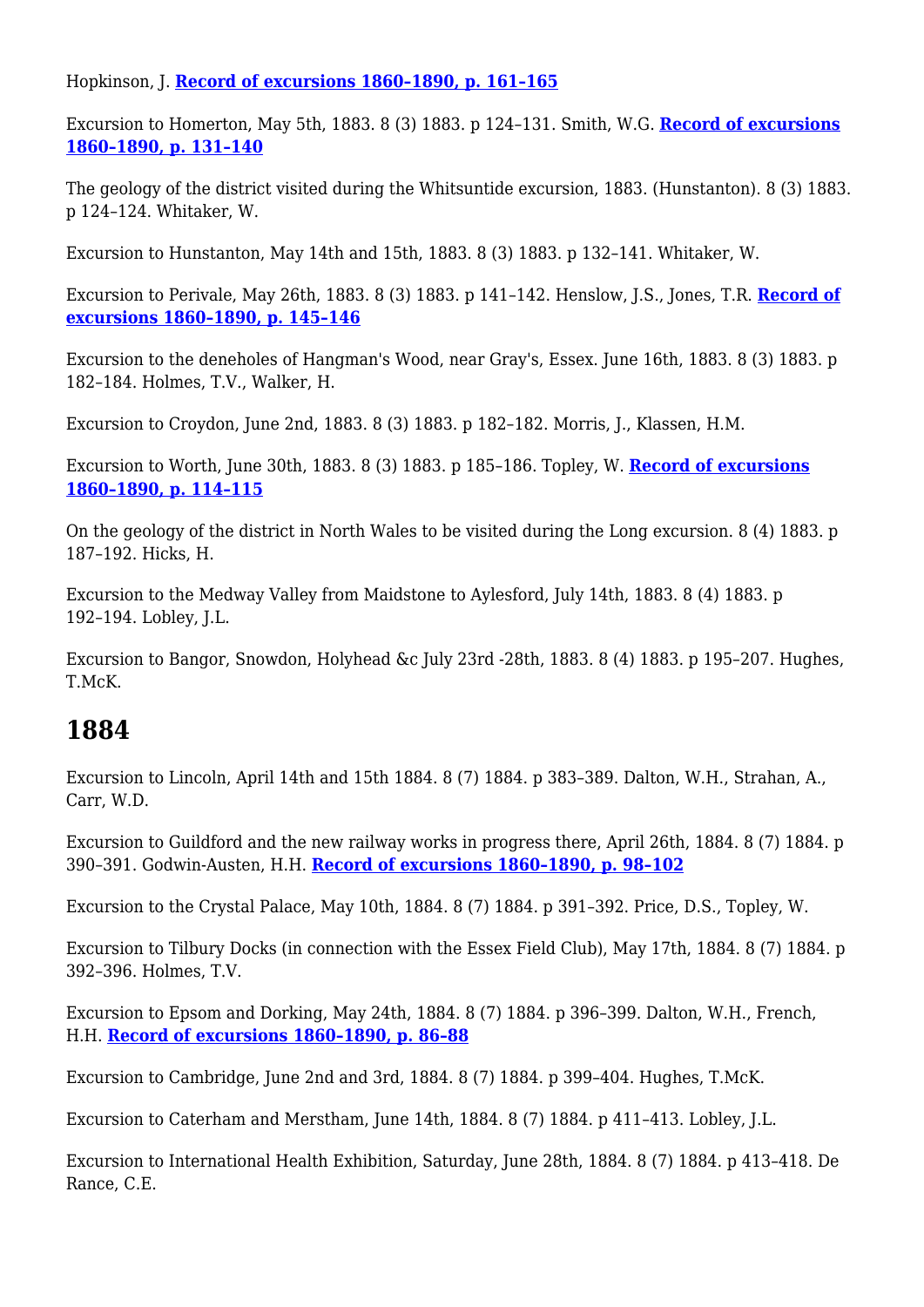On the geology of South Devon, with special reference to the Long excursion. 8 (8) 1885. p 442–452. Ussher, W.A.E.

Excursion to Radlett, July 12th, 1884. 8 (8) 1885. p 452–458. Hopkinson, J. **[Record of excursions](http://earthwise.bgs.ac.uk/index.php/Excursion_To_Radlett._July_12th,_1884_-_Geologists%27_Association_excursion) [1860–1890, p. 165–168](http://earthwise.bgs.ac.uk/index.php/Excursion_To_Radlett._July_12th,_1884_-_Geologists%27_Association_excursion)**

Excursion to South Devon, July 21st, and five following days. 8 (8) 1885. p 458–480. Champernowne, A., Pengelly, W., Worth, R.N.

#### **1885**

Excursion to Canterbury, Reculvers, Pegwell Bay, and Richborough, April 6th and 7th, 1885. 9 (4) 1886. p 168–177. Whitaker, W., Dowker, G.

Excursion to the deneholes of Hangman's Wood, Grays (in conjunction with the Essex Field Club), May 9th, 1885. 9 (4) 1886. p 179–181. Holmes, T.V., Cole, W.

Excursion to Hertford and Ware (in conjunction with the Hertfordshire Natural History Society), May 16th, 1885. 9 (4) 1886. p 182–186. Hopkinson, J.

Excursion to Sherborne and Bridport, May 25th, 1885. 9 (4) 1886. p 187–199. Hudleston, W.H., .B.

Excursion to Bridport, Bothenhampton, Burton Bradstock, Bridport Harbour, and Eype, May 26th, 1885. 9 (4) 1886. p 200–209. Woodward, H.B.

Excursion to Reading, June 6th, 1885. 9 (4) 1886. p 209–212. Blake, J.H., Stevens, J.

Excursion to Erith and Crayford, June 13th, 1885. 9 (4) 1886. p 213–216. Spurrell, F.C.J.

Excursion to East Grinstead and West Hoathly (in conjunction with the Croydon Microscopical Club), June 27th, 1885. 9 (4) 1886. p 217–219. Easton, E.

Excursion to Aldershot and Wellington College, July 11th, 1885. 9 (4) 1886. p 219–222. Irving, A.

Excursion to Wokingham, Easthampstead, and Ascot, July 18th, 1885. 9 (4) 1886. p 222–224. Irving, A.

Excursion to Ampthill and Bedford, July 25th, 1885. 9 (4) 1886. p 225–227. Cameron, A.C.G.

Excursion to Belgium and the French Ardennes - Brussels, Givet, Dinant, Namur, Grotto of Han &c., August 10th to 15th, 1885. 9 (4) 1886. p 261–286. Dupont, M.E., Gosselet, J., Purves, J.C.

#### **1886**

Visit to the Museum of the Royal College of Surgeons, Lincoln's-Inn-Fields, April 17th, 1886. (Demonstration on Pterosauria &c.). 9 (8) 1887. p 521–521. Stewart, C.

Excursion to Salisbury and Stonehenge, April 26th and 27th, 1886. 9 (8) 1887. p 522–532. Blackmore, H.P., Whitaker, W.

Excursion to Ewell and Epsom (in conjunction with the Sutton Scientific Society), May 1st, 1886. 9 (8) 1887. p 532–534. French, H.H.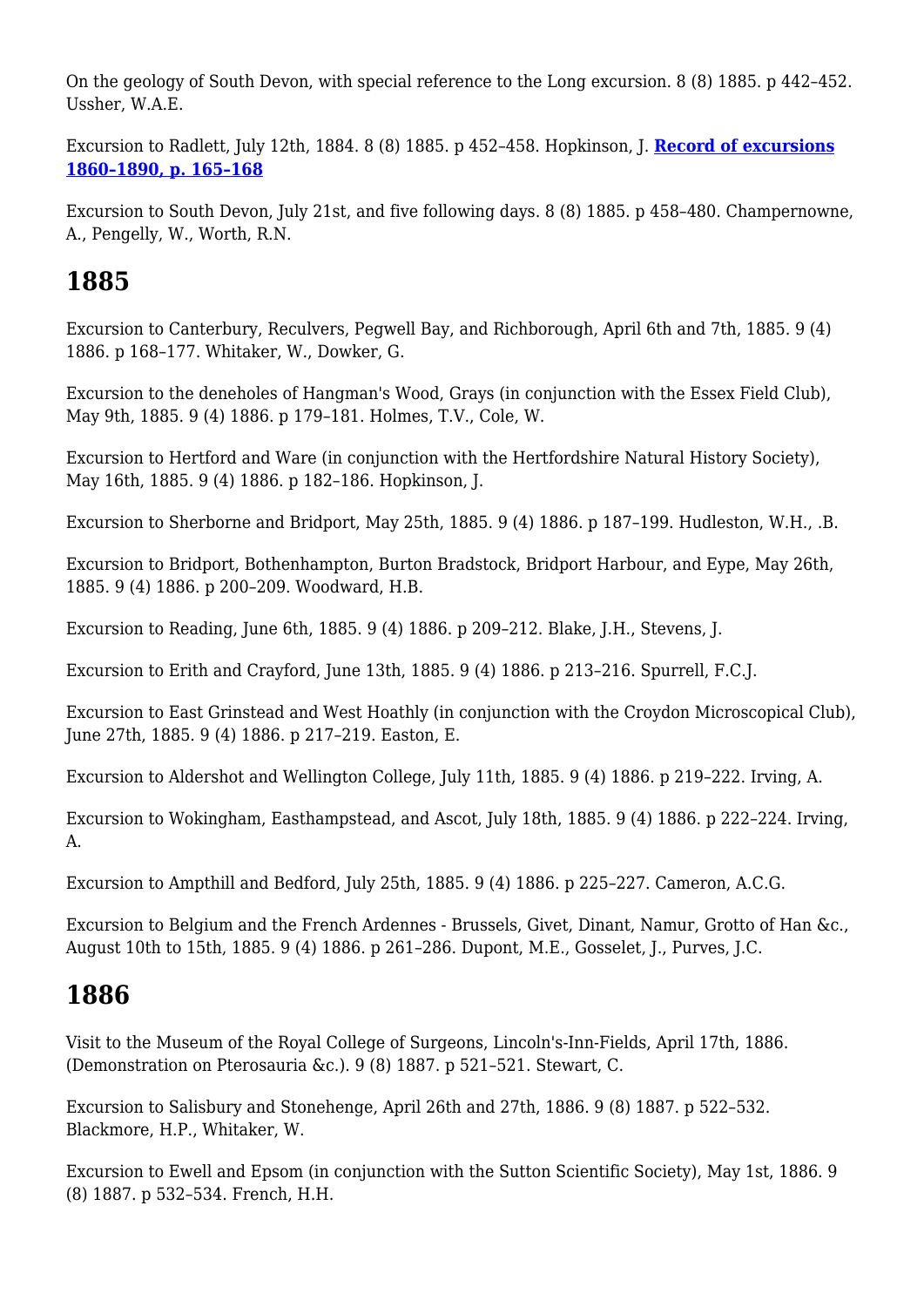Excursion to Welwyn, May 15th, 1886. 9 (8) 1887. p 534–537. Hopkinson, J.

Excursion to Walton Common and St. George's Hill, May 29th, 1886. 9 (8) 1887. p 537–544. Hudleston, W.H.

Excursion to Dungeness, Rye and Hastings, June 14th and 15th, 1886. 9 (8) 1887. p 544–547. Topley, W., Peyton, J.E.H., Wilks, G.

Excursion to Pinner, June 26th, 1886. 9 (8) 1887. p 548–550. Hopkinson, J.

Excursion to the Maidstone District, July 10th, 1886. 9 (8) 1887. p 551–554. Boulger, G.S.

Excursion to Northumberland, August 2nd to 7th, 1886. 9 (8) 1887. p 582–596. Lebour, G.A., Wilson, F.R.

#### **1887**

Easter excursion, 1887 - preliminary excursion to Southampton (in conjunction with the Hampshire Field Club). 10 (4) 1888. p 132–141. Whitaker, W.

Excursion to Brighton and Newhaven, April 11th and 12th, 1887. 10 (4) 1888. p 141–144. Willett, H., Topley, W.

Excursion to Whetstone and Finchley, April 23rd, 1887. 10 (4) 1888. p 145–147. Woodward, H.B., Goodchild, J.G.

Excursion to the Brent Valley, Dollis Hill, and Hampstead, May 7th, 1887. 10 (4) 1888. p 148–153. Lobley, J.L.

Excursion to Merstham, Redhill, and Reigate (in conjunction with the Croydon Microscopical and Natural History Club), May 21st, 1887. 10 (4) 1888. p 154–157. Topley, W.

Excursion to Cirencester and Minchinhampton, May 30th and 31st, 1887. 10 (4) 1888. p 157–163. Harker, A., Witchell, E.

Excursion to Rickmansworth (in conjunction with the Hertfordshire Natural History Society)., June 4th, 1887. 10 (4) 1888. p 163–166. Hopkinson, J.

Excursion to Aylesbury, June 11th, 1887. 10 (4) 1888. p 166–172. Hudleston, W.H.

Excursion to the Mount, Ealing, and Horsington Hill (in conjunction with the Ealing Microscopical and Natural History Society), June 18th, 1887. 10 (4) 1888. p 172–181. Brown, J.A.

Excursion to Gomshall, Netley Heath, and Clandon, June 25th, 1887. 10 (4) 1888. p 182–186. French, H.H.

Excursion to Sudbury, Suffolk ( in conjunction with the Essex Field Club), July 9th, 1887. 10 (4) 1888. p 187–191. Holden, J.S., Whitaker, W.

Excursion to Plumstead and Bostal Heath, July 16th, 1887. 10 (4) 1888. p 191–194. Goodchild, J.G.

Excursion to Sheppey, August 1st, 1887. 10 (4) 1888. p 194–195. Shrubole, W.H.

Excursion to Cornwall, August 8th to 13th, 1887. 10 (4) 1888. p 196–216. Thomas, W., Barnett, A.K.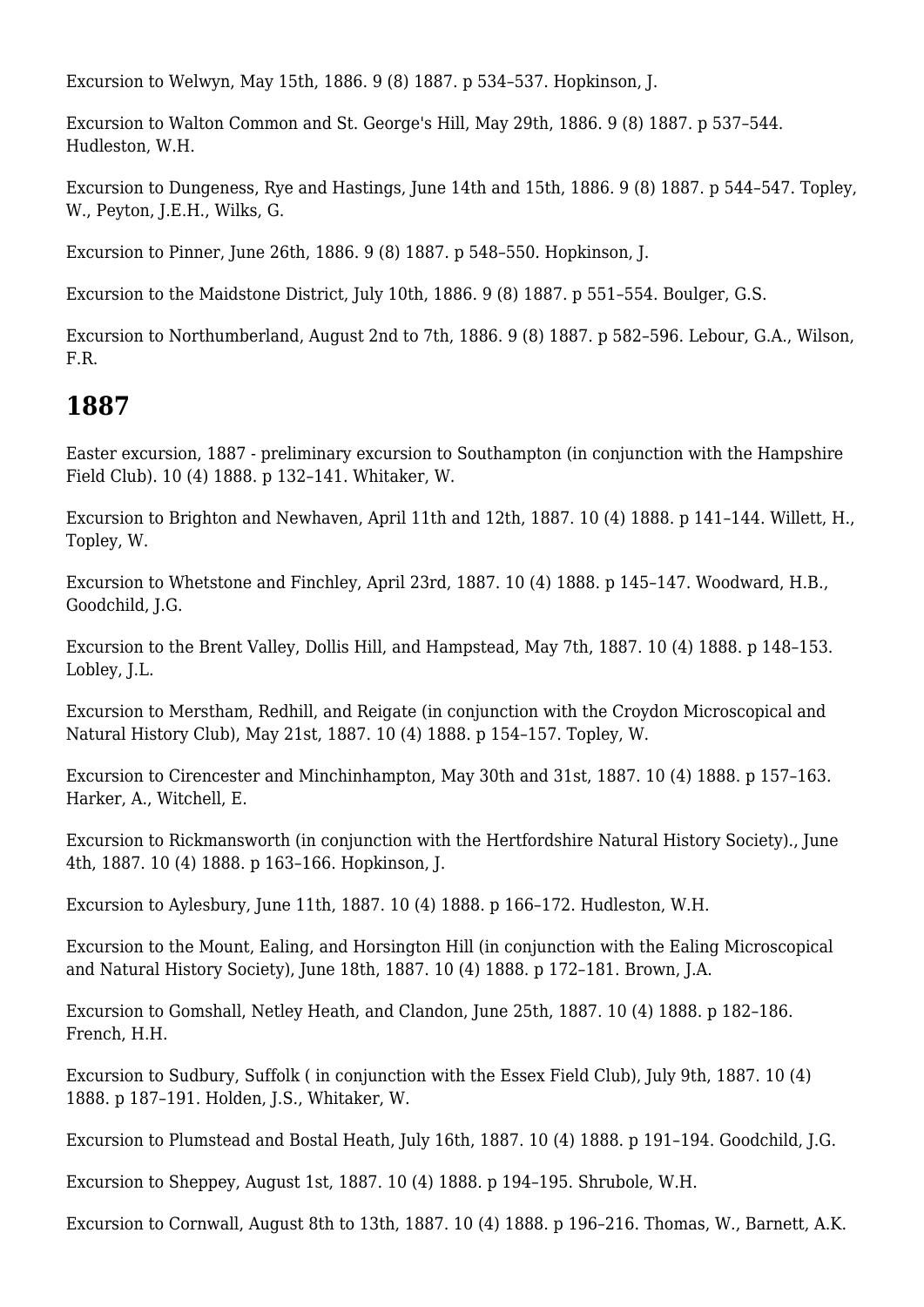Excursion to Wimbledon and Putney, Saturday afternoon, May 5th, 1888. 10 (9) 1889. p 471. Prouse, O.M., Topley, W.

Excursion to Charnwood Forest, Monday and Tuesday, May 21st and 22nd, 1888. 10 (9) 1889. p 472. Hill, E., Paul, J.D.

Notes on the microscopic character of some specimens of rocks collected during the excursion to Charnwood Forest. 10 (9) 1889. p 476. McMahon, C.A.

# **1888**

Excursion to Laindon (or Langdon ) Hills, Essex, June 9th, 1888. 10 (9) 1889. p 489. Whitaker, W., Crouch, W.

Excursion to the Forest of Dean, Wye Valley, and South Wales, August 6th, to 11th, 1888. 10 (9) 1889. p 542. Rudler, F.W.

Easter excursion, 1888. Preliminary excursion to Newbury, March 30th and 31st, 1888. 11 . 1889. p xiii–xvi. Whitaker, W., Bennett, F.J.

Excursion to Loampit Hill, Lewisham, and West Combe Park, Greenwich, July 7th, 1888. 10 (9) 1889. p 501. Holmes, T.V.

Excursion to Bedford and Clapham, July 21st, 1888. 10 (9) 1889. p 504. Cameron, A.C.G.

## **1889**

Excursion to Boxmoor and Nash Mills ( in conjunction with the Hertfordshire Natural History Society), May 18th, 1889. 11 . 1889. p lviii–lxii. Hopkinson, J., Morison, J.

Excursion to Brentwood (in conjunction with the Essex Field Club), May 25th, 1889. 11 . 1889. p lxii–lxvi. Herries, R.S., Monckton, H.W., Woodward, H.B.

Excursion to Ightham (Kent) June 1st 1889. 11 . 1889. p lxvi–lxvii. Prestwich, J., Topley, W.

Whitsuntide excursion to the Crag district, June 8th to 11th, 1889. 11 . 1889. p lxviii–lxxii. Whitaker, W., Taylor, J.E.

Excursion to Higham, June 22nd, 1889. 11 . 1889. p lxxii–lxxiv. Spurrell, F.C.J.

Excursion to Reading, June 16th, 1888. 10 (9) 1889. p 493. Blake, J.H.

Excursion to Godstone, Tilburstow, and Nutfield, June 23rd. 10 (9) 1889. p 496. Boulger, G.S.

Sketch of the geology of the Forest of Dean, with special reference to the long excursion. 10 (9) 1889. p 522. Gwinnell, W.F.

Excursion to Totternhoe and Ivinghoe (in conjunction with the Hertfordshire Natural History Society), June 29th, 1889. 11 . 1889. p Ixxiv–lxxxi. Hopkinson, J.

Excursion to Rickmansworth, June 30th, 1888. 10 (9) 1889. p 499. Hopkinson, J.

Excursion to Limpsfield (Surrey). July 13th, 1889. 11 . 1889. p lxxxii–lxxxiii. Prestwich, J., Topley, W.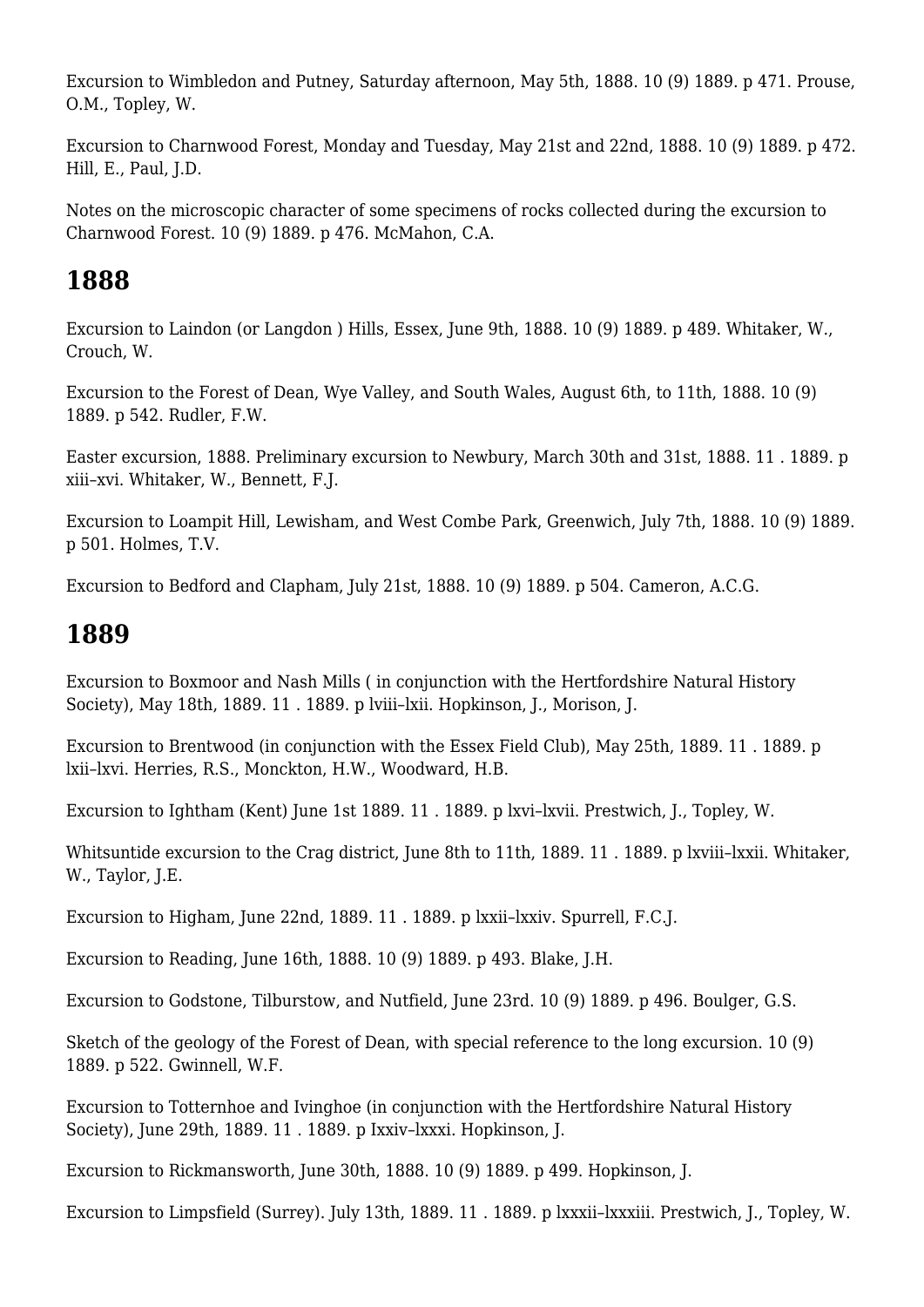Excursion to north-west Cumberland and Edenside, August 5th to 10th, 1889. 11 . 1889. p lxxxv–cii. Holmes, T.V., Goodchild, J.G.

#### **1890**

Excursion to Weymouth, April 22nd and 23rd, 1890. 11 . 1889. p xlix–lvii. Hudleston, W.H.

Excursion to Southampton, April 2nd and 3rd, 1888. 11 . 1889. p xvi–xx. Whitaker, W., Gardner, J.S.

Preliminary excursion to Lyme Regis, April 18th to 22nd, 1889. 11 . 1889. p xxvi-xlix. Woodward, H.B.

Excursion to Potters Bar and Hatfield, 19th April, 1890. 11 . 1889. p cxl–cxliii. Green, U.

Excursion to Crayford, 3rd May, 1890. 11 . 1889. p cxliv–cxliv. Spurrell, F.C.J.

Excursion to Walton-on-Naze (in conjunction with the Essex Field Club and the Ipswich Scientific Society), 7th June, 1890. 11 . 1889. p cl–cliii. Whitaker, W., Galloway, W., Gwinnell, W.F.

Excursion to the Bagshot country between Aldershot and Brookwood, 14th June 1890. 11 . 1889. p cliv–clv. Monckton, H.B., Herries, R.S.

Excursion to Wokingham and Wellington College, 21st June 1890. 11 . 1889. p clvi–clxiii. Irving, A.

Excursion to Leith Hill, 28th June 1890. 11 . 1889. p clxiii–clxvii. Topley, W.

Excursion to Shenley, 19th July, 1890. 11 . 1889. p clxix–clxxi. Green, U.

Excursion to Arundel, 12th July, 1890. 11 . 1889. p clxvii–clxix. Reid, C.

Excursion to the Mendip Hills, 4th to 9th August, 1890. 11 . 1889. p clxxi–ccxvi. Winwood, H.H., Woodward, H.B.

Excursion to the South Italian volcanoes. 11 (8) 1890. p 389–423. Johnston-Lavis, H.J.

Excursion to Swanscombe, 17th May, 1890. 11 . 1889. p cxlv–clvi. Spurrell, F.C.J.

Excursion to Oxford, 26th and 27th May, 1890. 11 . 1889. p cxlvi–cl. Green, A.H.

## **1891**

Excursion to the Isle of Wight, March 26th to March 31st, 1891. 12 (3) 1891. p 91–91. Holmes, T.V.

Excursion to the cutting near Shortlands Station on the Nunhead and Shortlands Railway, April 11th, 1891. 12 (3) 1891. p 92–97. Holmes, T.V.

Excursion to Guildford, May 2nd, 1891. 12 (3) 1891. p 97–99. Godwin-Austen, R.A.C.,, Monckton, H.W., Herries, R.S.

Excursion to Northampton, May 16th to 19th 1891. 12 (3) 1891. p 100–100. Thompson, B., Crick, W.D.

Excursion to West Surrey, May 30th, 1891. 12 (3) 1891. p 100–104. Hudleston, W.H.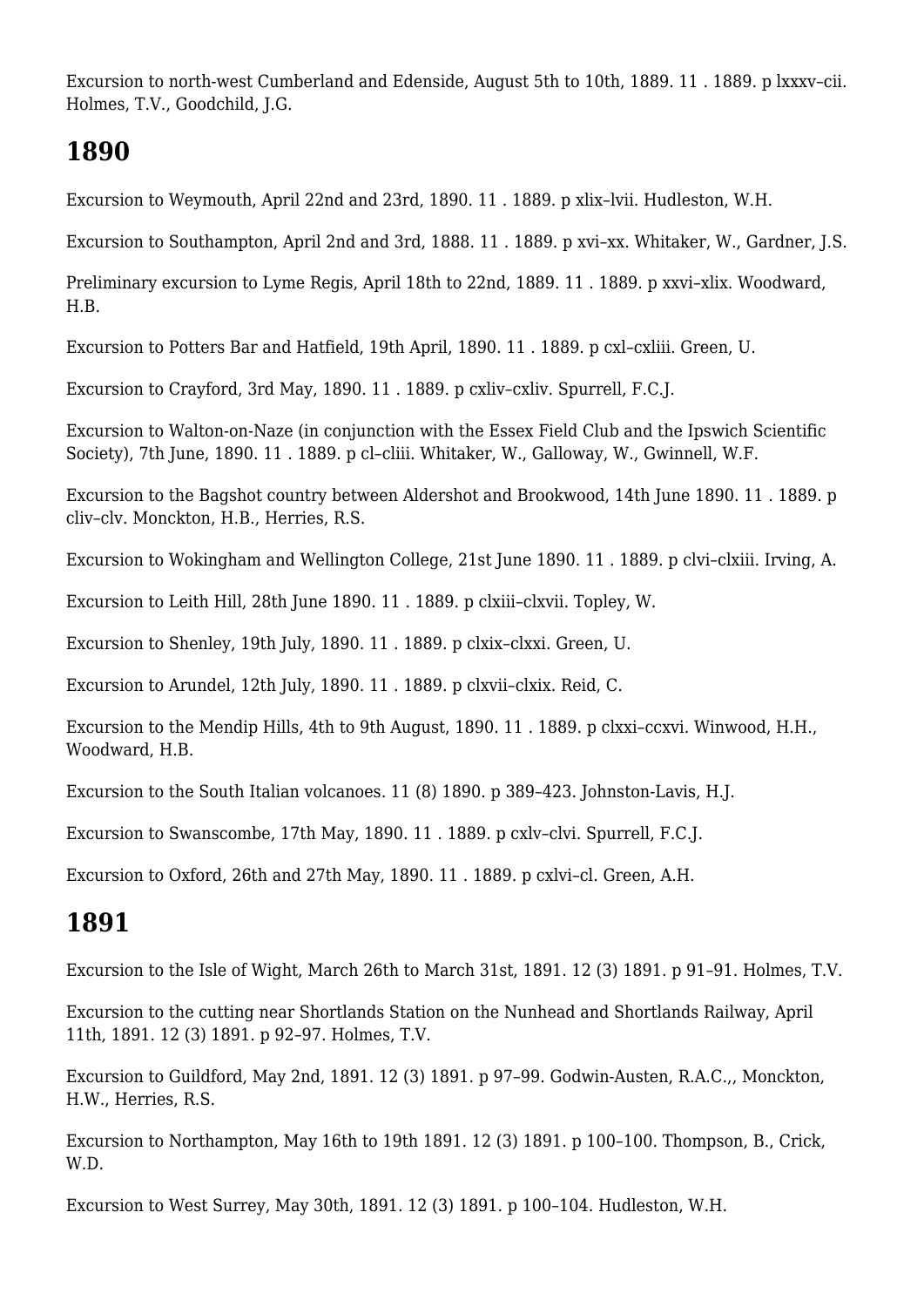Excursion to the Isle of Wight, March 26th to 31st, 1891, 12 (5) 1891, p 145–172. Holmes, T.V., Leighton, T.

Excursion to Northamptonshire, May 16th to 19th, 1891. 12 (5) 1891. p 172–190. Thompson, B., Crick, W.D.

Excursion to Upnor, June 6th, 1891. 12 (5) 1891. p 190–191. Whitaker, W., Bird, C., Monckton, H.W.

Excursion to Selborne (in conjunction with the Hampshire Field Club), June 13th, 1891. 12 (5) 1891. p 192–193. Sclater, P.L., Whitaker, W.

Excursion to Grays Thurrock, June 20th, 1891. 12 (5) 1891. p 194–194. Spurrell, F.C.J.

Excursion to the new railway between Grays and Upminster, Essex, June 27th, 1891. 12 (5) 1891. p 195–201. Holmes, T.V.

Excursion to Chelmsford (in conjunction with the Essex Field Club), July 11th, 1891. 12 (5) 1891. p 202–204. Monckton, H.W.

Excursion to Henley-on-Thames and Nettlebed, July 18th, 1891. 12 (5) 1891. p 204–206. Blake, J.H.

Excursion to the east coast of Yorkshire, August 3rd to August 8th, 1891. 12 (5) 1891. p 207–222. Lamplugh, G.W., Cole, E.M.

#### **1892**

Excursion to the cuttings on the new railway between Upminster and Romford, Essex, March 5th, 1892. 12 (8) 1892. p 316–319. Holmes, T.V.

Excursion to Devizes, Swindon, and Faringdon, Easter, 1892. I. Devizes, Seend, Etchilhampton and Potterne, April 15th. 12 (8) 1892. p 323–326. Bell, W.H., Bennett, F.J.

Excursion to Devizes, Swindon, and Faringdon, Easter, 1892. II. Swindon, April 18th. 12 (8) 1892. p 326–327. Bell, W.H., Bennett, F.J.

Excursion to Devizes, Swindon, and Faringdon, Easter, 1892. III. Faringdon and Abingdon, April 19th. 12 (8) 1892. p 327–333. Bell, W.H., Bennett, F.J.

Excursion to Hendon and Finchley, April 30th, 1892. 12 (8) 1892. p 334–337. Hicks, H.

Excursion to Walthamstow, May 7th, 1892. 12 (8) 1892. p 338–339. Gregory, J.W.

Excursion to Wendover, May 14th, 1892. 12 (8) 1892. p 340–342. Green, U., Woodward, H.B.

Excursion to St Albans, May 28th, 1892. 12 (8) 1892. p 342–344. Hopkinson, J., Whitaker, W.

Excursion to Lenham, Kent, May 21st, 1892. 12 (9) 1892. p 385–385. Dowker, G., Reid, C.

Excursion to Nottingham, June 4th to June 7th, 1892. 12 (9) 1892. p 386–392. Coke, G.E.

Excursion to Down, June 18th, 1892. 12 (9) 1892. p 393–395. Darwin, W.E., Whitaker, W.

Excursion to Woburn Sands and Sandy, June 25th, 1892. 12 (9) 1892. p 395–403. Cameron, A.C.G.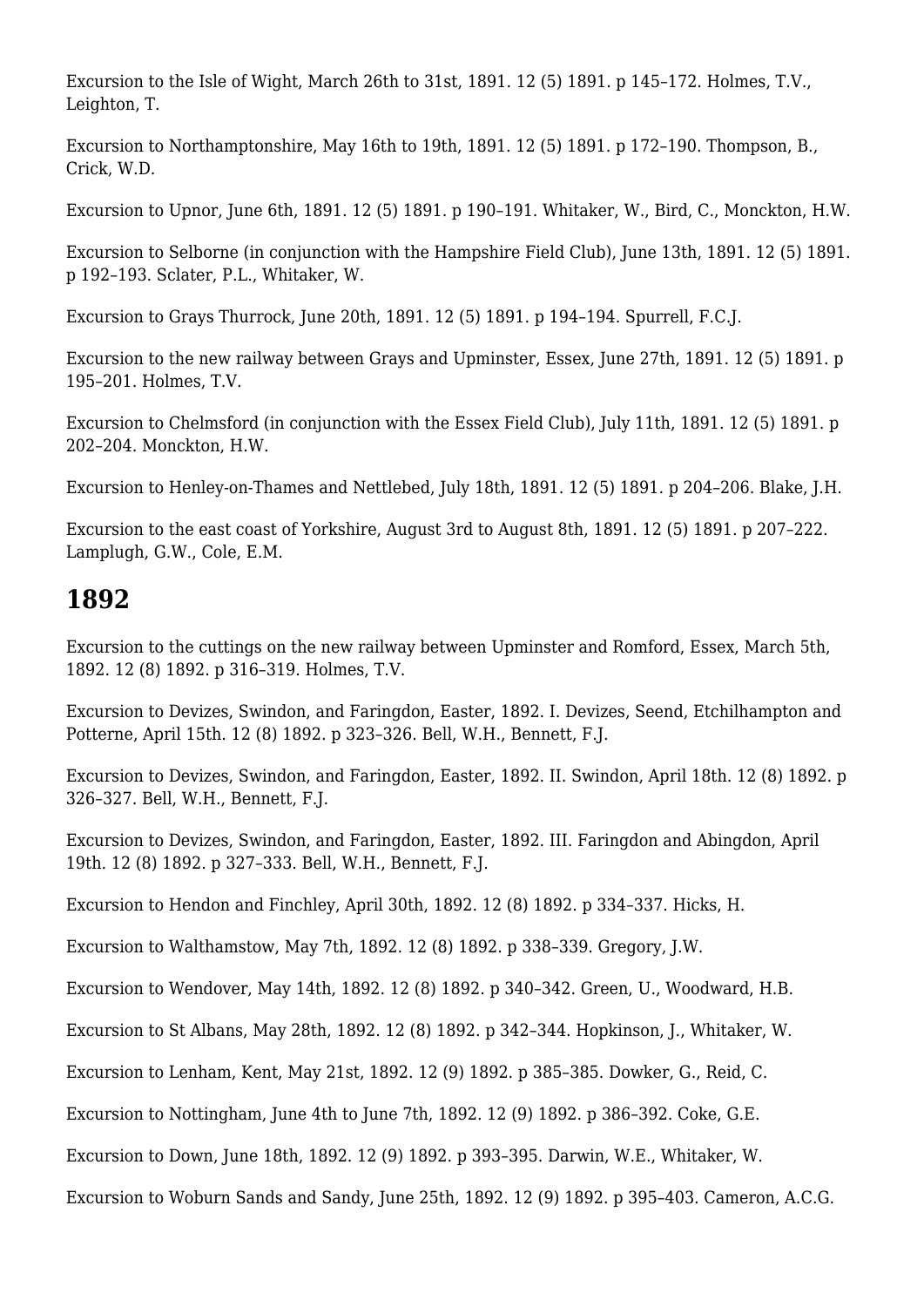Excursion to Wotton and Ranmer, July 9th, 1892. 12 (9) 1892. p 403–406. Leighton, T., Boulger, G.S.

Excursion to Taplow and Bowsey Hill, July 16, 1892. 12 (9) 1892. p 406–408. Blake, J.H.

Long excursion to north-west Caernarvonshire and Anglesey, July 25th to July 30th, 1892. 12 (9) 1892. p 409–415. Coke, G.E.

#### **1893**

Excursion to Ilford, 25th March 1893. 13 (3) 1893. p 53–53. Spurrell, F.C.J.

Excursion to Norwich, the Bure Valley, Cromer, and Lowestoft; Easter, 1893. I. - Norwich. 13 (3) 1893. p 54–59. Woodward, H.B.

Excursion to Norwich, the Bure Valley, Cromer, and Lowestoft; Easter, 1893. II. - Mundesley, Trimingham, and Cromer. 13 (3) 1893. p 59–63. Reid, C.

Excursion to Norwich, the Bure Valley, Cromer, and Lowestoft; Easter, 1893. III. - The Bure Valley and Wroxham Broad. 13 (3) 1893. p 63–64. Woodward, H.B.

Excursion to Norwich, the Bure Valley, Cromer, and Lowestoft; Easter, 1893. IV - Weybourn, Sherringham [Sheringham], and Cromer. 13 (3) 1893. p 64–67. Reid, C.

Excursion to Norwich, the Bure Valley, Cromer, and Lowestoft; Easter, 1893. V. - Lowestoft and Kessingland. 13 (3) 1893. p 67–69. Blake, J.H.

Excursion to Dartford Heath, 15th April, 1893. 13 (3) 1893. p 70–70. Spurrell, F.C.J.

Excursion to Brill, 22nd April, 1893. 13 (3) 1893. p 71–74. Blake, J.F.

Excursion to Farnham, 13th May, 1893. 13 (3) 1893. p 74–81. Monckton, H.W., Mangles, H.A.

Excursion to Amwell and Chadwell Springs, 6th May, 1893. 13 (5) 1893. p 123–125. Francis, J., Topley, W.

Excursion to Bath, Midford, and Dundry Hill, in Somerset, and to Bradford-on-Avon and Westbury, in Wiltshire; Whitsuntide, 1893. I. - Bath and Midford, 20th May, 1893. 13 (5) 1893. p 125–128. Woodward, H.B.

Excursion to Bath, Midford, and Dundry Hill, in Somerset, and to Bradford-on-Avon and Westbury, in Wiltshire; Whitsuntide, 1893. II. - Dundry Hill, 21st May, 1893. 13 (5) 1893. p 128–132. Wilson, E.

Excursion to Bath, Midford, and Dundry Hill, in Somerset, and to Bradford-on-Avon and Westbury, in Wiltshire; Whitsuntide, 1893. III. Bradford-on-Avon, 22nd May, 1893. 13 (5) 1893. p 132–137. Winwood, H.H., Wickes, W.H.

Excursion to Bath, Midford, and Dundry Hill, in Somerset, and to Bradford-on-Avon and Westbury, in Wiltshire; Whitsuntide, 1893. IV. - Westbury (Wilts), 23rd May, 1893. 13 (5) 1893. p 137–140. Woodward, H.B.

Excursion to Dorking, 3rd June, 1893. 13 (5) 1893. p 140–141. Boulger, G.S., Leighton, T.

Excursion to Hythe, Sandgate, and Folkestone, 10th June, 1893. 13 (5) 1893. p 142–151. Price,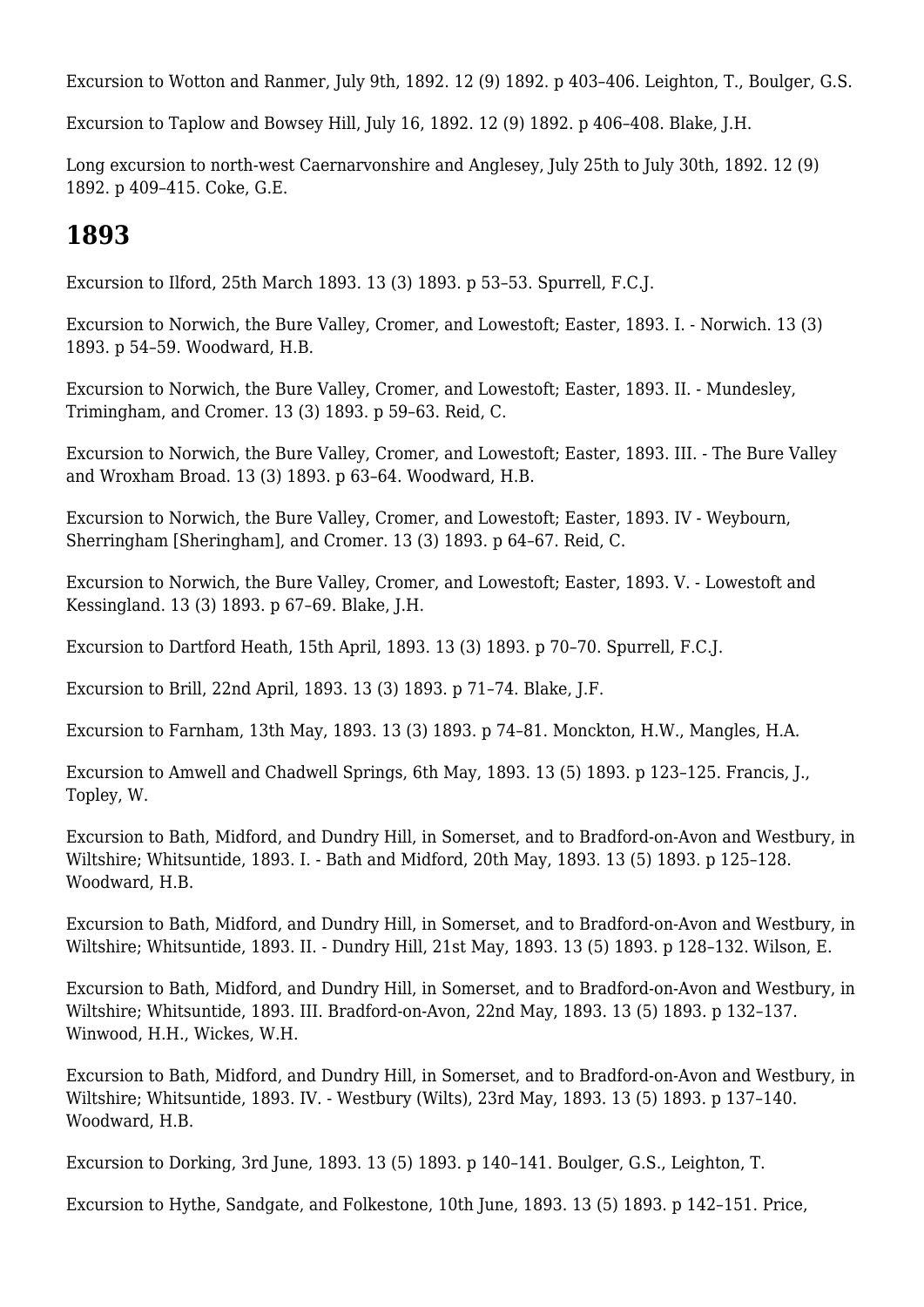F.G.H., Leighton, T.

Excursion along the new railway from Blackheath to Bexley Heath 17th June, 1893. 13 (5) 1893. p 152–157. Holmes, T.V.

Excursion to Basted and Ightham, 24th June 1893. 13 (5) 1893. p 157–162. Abbott, E.J.L., Newton, E.T.

Excursion to Abinger, 8th July 1893. 13 (5) 1893. p 163–167. Leighton,T.

Excursion to the counties of Dublin and Wicklow, 24th to 29th July, 1893. 13 (5) 1893. p 168–177. Sollas, W.J., Grenville, Prof., Cole, A.J.

Excursion to the deneholes of Hangman's Wood, near Grays Thurrock, Essex, 11th and 12th August 1893. 13 (5) 1893. p 178–182. Holmes, T.V., Cole, W.

#### **1894**

Excursion to Bournemouth and Barton; Easter, 1894. 13 (8) 1894. p 274–281. Gardner, J.S.

Excursion to Harefield, 14th April, 1894. 13 (8) 1894. p 281–283. Green, U., Holmes, T.V.

Excursion to Wellingborough, 28th April 1894. 13 (8) 1894. p 283–291. Thompson, B., Crick, W.D.

Excursion to Oxted and Titsey, 5th May 1894. 13 (8) 1894. p 291–292. Leveson-Gower, G., Topley, W.

Excursion to Cambridge and Ely: Whitsuntide, 1894. 13 (8) 1894. p 292–295. Hughes, T.McK., Marr, J.E.

The geology of south Shropshire, with special reference to the district to be visited during the Long Excursion. 13 (9) 1894. p 297–355. Lapworth, C., Watts, W.W.

Excursion to Luton, Caddington, and Dunstable, 26th May, 1894. 13 (10) 1894. p 367–367. Hopkinson, J., Smith, W.G.

Excursion to North Finchley and Whetstone, 2nd June, 1894. 13 (10) 1894. p 367–368. Hicks, H.

Excursion to Northfleet, 16th June 1894. 13 (10) 1894. p 368–369. Jones, T.R., Spurrell, F.C.J.

Excursion to Redhill and Nutfield, 23rd June, 1894. 13 (10) 1894. p 371–374. Meyer, C.J.A., Monckton, H.W.

Excursion to Herne Bay, 30th June, 1894. 13 (10) 1894. p 375–377. Whitaker, W.

Excursion to Guildford and Shalford, 21st July, 1894. 13 (10) 1894. p 377-381. Gregory, J.W.

Excursion to the county of Shropshire, 30th July, to 4th August, 1894. 13 (10) 1894. p 381–387. Lapworth, C., Watts, W.W.

Excursion to Elstree, 10th November, 1894. 13 (10) 1894. p 387–387. Blake, J.F.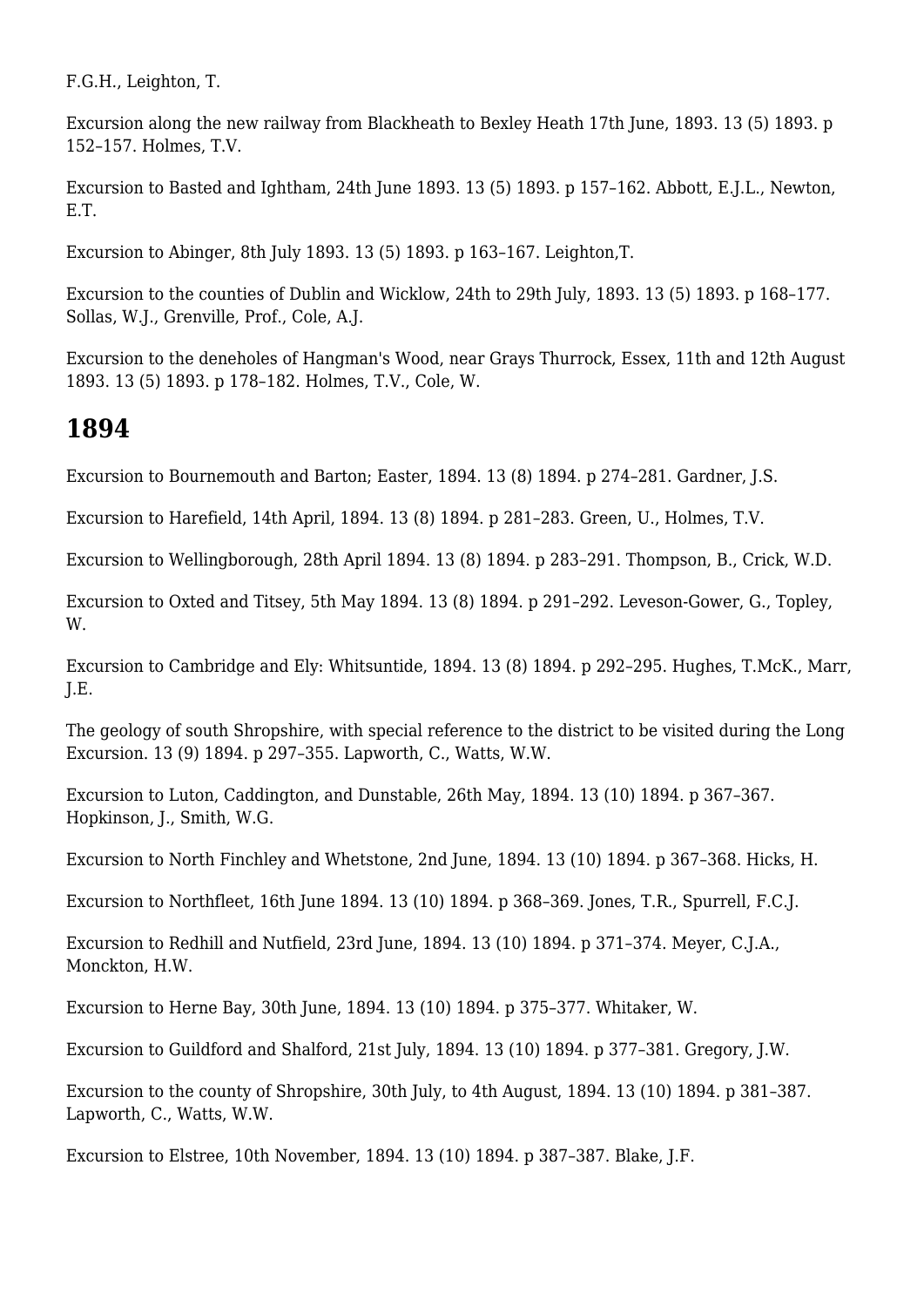# **1895**

Notes of a geological excursion in Switzerland. 14 (2) 1895. p 40–58. Hughes, T McKenny, Monckton, H.W., Hume, W.F.

Excursion to Hampstead, March 30th, 1895. 14 (3) 1895. p 97–98. Davies, A.M.

Excursion to the Tertiary Beds of the Isle of Wight, Easter, 1895. 14 (3) 1895. p 99–111. Herries, R.S., Monckton, H.W.

Excursion to Charlton, April 20th, 1895. 14 (3) 1895. p 111–114. Holmes, T.V.

Excursion to Brigstock and Geddington, April 27th, 1895. 14 (3) 1895. p 114–118. Thompson, B., Crick, W.D.

Excursion to Hanwell, Iver, and West Drayton, May 4th, 1895. 14 (3) 1895. p 118–120. Brown, J.A.

Excursion to Chilworth, May 11th, 1895. 14 (3) 1895. p 120–124. Gregory, J.W.

Excursion to Betchworth and Headley, May 18th, 1895. 14 (3) 1895. p 124–128. Monckton, H.W., Stebbing, W.P.D.

Excursion to Goring, May 25th, 1895. 14 (4) 1895. p 175–176. Whitaker, W., Blake, J.H.

Excursion to Banbury, Bloxham, Edge Hill and Hook Norton, Whitsuntide 1895. 14 (5) 1895. p 177–185. Walford, E.A.

Excursion to Chelmsford, June 8th, 1895. 14 (5) 1895. p 188–191. Holmes, T.V.

Excursion to Tilburstow Hill, June 15th, 1895. 14 (5) 1895. p 191–192. Leighton, T.

Excursion to Totternhoe, June 22nd, 1895. 14 (5) 1895. p 193–194. Hill, W.

Excursion to Burham and Aylesford, June 29th, 1895. 14 (5) 1895. p 194–195. Bird, C., Hume, W.F.

Excursion to the Kentish Plateau, July 13th, 1895. 14 (5) 1895. p 196–198. Abbott, W.J.L.

Excursion to Tunbridge Wells, July 20th, 1895. 14 (5) 1895. p 198–200. Herries, R.S., Abbott, G.

Long excursion to Belfast, the coast of Antrim, and the Mourne Mountains, July 29th to August 3rd, 1895. 14 (5) 1895. p 200–206. McHenry, A., Herries, R.S.

Excursion to Sevenoaks, August 24th, 1895. 14 (5) 1895. p 207–208. Abbott, W.J.L.

## **1896**

Excursion to Galley Hill, near Northfleet, and Swanscomb Hill [Swanscombe Hill], March 28th 1896. 14 (8) 1896. p 305–306. Newton, E.T., Spurrell, F.C.J., Stopes, H.

Excursion to Swanage, Corfe Castle, Kimmeridge, etc., Easter 1896. 14 (8) 1896. p 307–324. Hudleston, W.H., Mansel, O.L., Monckton, H.W.

Excursion to Hendon, April 25th, 1896. 14 (8) 1896. p 327–331. Hicks, H., Stebbing, W.P.D.,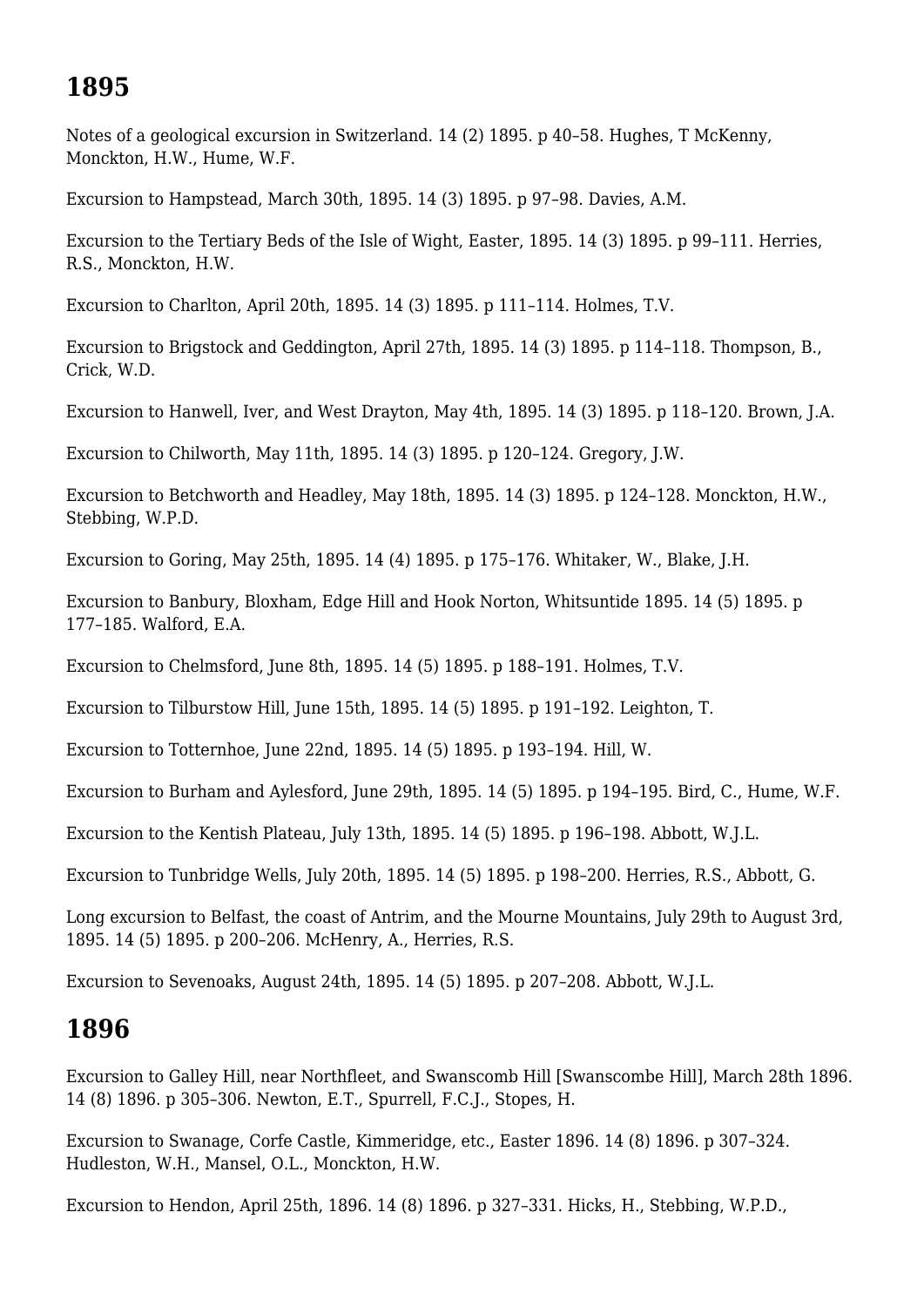Monckton, H.W.

Excursion to Dorking and Leith Hill, May 2nd, 1896. 14 (8) 1896. p 331–336. Leighton, T.

Excursion to Chingford Museum and Epping Forest, May 9th, 1896. 14 (8) 1896. p 336–339. Holmes, T.V.

Excursion to Chippenham, Calne, Kellaways and Corsham, Whitsuntide 1896. 14 (8) 1896. p 339–354. Winwood, H.H., Woodward, H.B.

The Palaeozoic rocks of West Somerset and North Devon (with special reference to the districts to be visited during the long excursion of 1896).. 14 (9) 1896. p 357–370. Hicks, H.

Excursion to Reading, May 31st, 1902. 17 (9) 1896. p 381–383. Shrubsole, O.A., Whitaker, W.

Excursion to the Tattingstone Crag district of Suffolk, June 6th, 1896. 14 (10) 1896. p 409–410. Newton, E.T., Ridley, E.P.

Excursion to Reading, June 13th, 1896. 14 (10) 1896. p 411–415. Blake, J.H., Monckton, H.W.

Excursion to Hitchin, June 20th, 1896. 14 (10) 1896. p 415–419. Hill, W., Monckton, H.W.

Excursion to Potter's Bar and Hatfield, July 4th, 1896. 14 (10) 1896. p 420–421. Salter, A.E.

Excursion to the new railway at Catesby, Northamptonshire, July 11th, 1896. 14 (10) 1896. p 421–430. Thompson, B.

Excursion to Nottingham and Leicester, July 18th, 1896. 14 (10) 1896. p 430–433. Coke, G.E., Carr, J.W., Watts, W.W.

Long excursion to west Somerset and north Devon, July 27th to August 1st, 1896. 14 (10) 1896. p 433–440. Hicks, H., Winwood, H.H., Hamling, J.G.

#### **1897**

Excursion to Chesham and Cowcroft (Tyler's Hill), April 3rd, 1897. 15 (3) 1897. p 87–90. Green, U., Allan, H.A.

Excursion to Aylesbury, Hartwell, and Stone, April 10th, 1897. 15 (3) 1897. p 90–95. Davies, A.M., Emary, P.

Excursion to Walmer, St Margarets, Dover, Folkstone, and Romney Marsh, Easter, 1897. 15 (3) 1897. p 97–101. Dowker, G., Gwinnell, W.F., Rowe, A.W., Sherborn, C.D.

Excursion to Cookham, May 1st 1897. 15 (3) 1897. p 101–104. Treacher, L.

Excursion to Tunbridge Wells, May 8th 1897. 15 (3) 1897. p 105–106. Abbott, G., Young, A.C.

Excursion to Chiselhurst, May 15th, 1897. 15 (3) 1897. p 108–110. Whitaker, W., Holmes, T.V., Stebbing, W.P.D.

Excursion to Erith and Crayford, May 22nd, 1897. 15 (3) 1897. p 110–113. Spurrell, F.C.J., Stebbing, W.P.D. Excursion to Leighton Buzzard, June 19th, 1897. 15 (5) 1897. p 183–185. Cameron, A.C.G., Stebbing, W.P.D.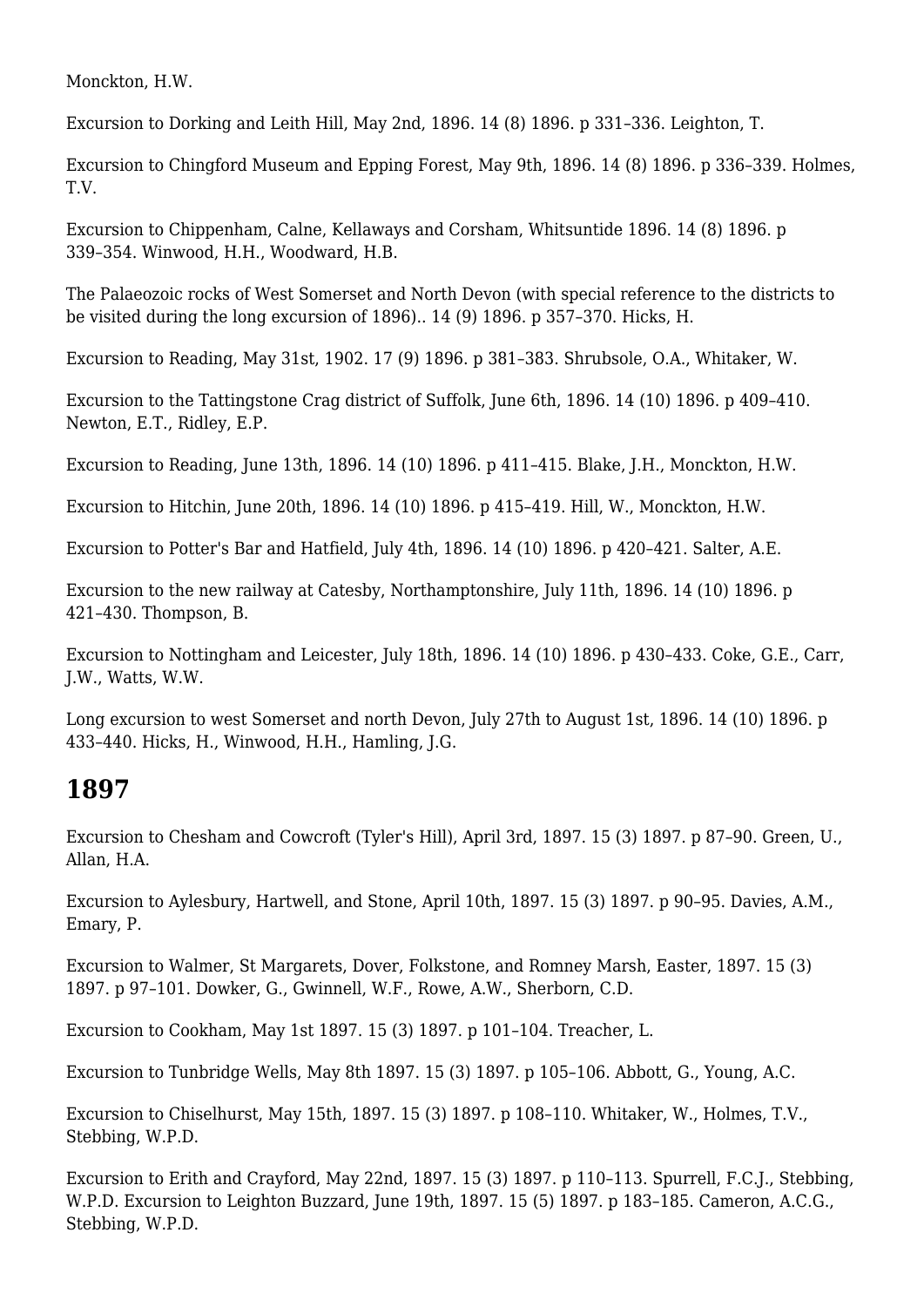Excursion to Redhill and Merstham (New Railway), June 26th, 1897. 15 (3) 1897. p 113–115. Hinde, G.J., Whitaker, W.

An excursion from Bathgate to Linlithgow. 15 (4) 1897. p 145–149. Geikie, J.

An excursion from St Monans to Elie. 15 (4) 1897. p 149–151. Geikie, J.

Excursion to Cheltenham and Stroud, Whitsuntide, 1897. 15 (5) 1897. p 175–182. Wethered, E., Buckman, S.S., Herries, R.S.

Excursion to Woking, July 3rd, 1897. 15 (5) 1897. p 185–188. Meeson, F., Foley, M.C.

Excursion to Peterborough, July 10th, 1897. 15 (5) 1897. p 188–193. Leeds, A.N., Woodward, A.S., Herries, R.S.

Excursion to Bishop's Stortford, July 17th, 1897. 15 (5) 1897. p 193–197. Irving, A.

Long excursion to Edinburgh, Bathgate, The Pentlands, Stirling, Burntisland and Kinghorn, Cockburnspath, Elie, and St Monans, July 26th to 31st, 1897. 15 (5) 1897. p 197–206. Geikie, J., Goodchild, J.G., Monckton, H.W.

Excursion to Whitchurch, Oving, and Quainton, September, 4th, 1897. 15 (5) 1897. p 207–209. Davies, A.M.

Excursion to Otford and the Holmesdale Valley, September 18th, 1897. 15 (5) 1897. p 209–210. Kennard, A.S.

#### **1898**

Excursion to Bridport and Weymouth Easter 1898. 15 (8) 1898. p 293–304. Blake, J.F., Hudleston, W.H., Buckman, S.S.

Excursion to Reading, April 23rd, 1898. 15 (8) 1898. p 304–308. Blake, J.H.

Excursion to Ayot Green and Hatfield Hyde, May 14th, 1898. 15 (8) 1898. p 308–311. Hopkinson, J., Salter, A.E.

Excursion to Penn and Coleshill, Bucks, May 21st, 1898. 15 (8) 1898. p 311–312. Stebbing, W.P.D.

Long excursion to the Birmingham district, July 28th, 1898. 15 (10) 1898. p 417–428. Lapworth, C., Harrison, W.J., King, W.W., Wilson, T.S.

Excursion to Hillmorton,and Rugby, May 7th 1898. 15 (10) 1898. p 428–433. Thompson, B.

Excursion to Aldeburgh, Westleton, and Dunwich, May 29th to June 1st, 1898. 15 (10) 1898. p 434–444. Whitaker, W., Harmer, F.W., Ridley, E.P.

Excursion to Godalming, June 11th, 1898. 15 (10) 1898. p 445–450. Leighton, T.

Excursion to Crowborough, June 18th, 1898. 15 (10) 1898. p 450–452. Abbott, G., Herries, R.S.

Excursion to Sudbury, June 25th, 1898. 15 (10) 1898. p 452–456. Gregory, J.W.

Excursion to Kingswood and Walton-on-the-Hill, July 2nd, 1898. 15 (10) 1898. p 456–458. Whitaker,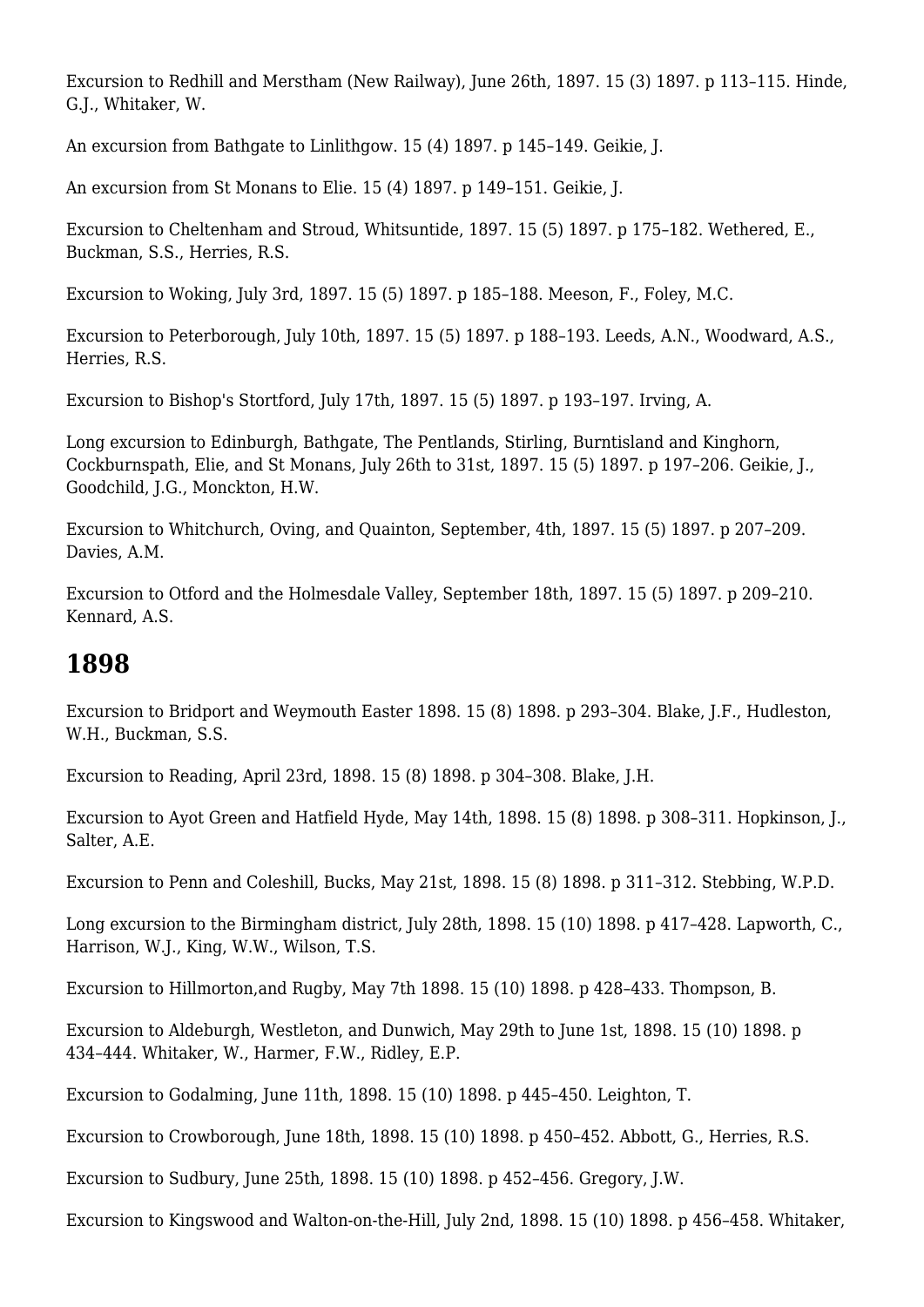W., Stebbing, W.P.D.

Excursion to Upper Warlingham and Worms Heath, July 9th, 1898. 15 (10) 1898. p 458–459. Whitaker, W., Salter, A.E., Hinde, G.J.

Excursion to Sheppey, July 16th, 1898. 15 (10) 1898. p 459–462. Whitaker, W., Holmes, T.V., Shrubhole, W.H.

Excursion to Gravesend, September 10th, 1898. 15 (10) 1898. p 463–464. Dibley, G.E.

#### **1899**

A sketch of the geology of central Brittany. With special reference to the Whitsuntide excursion for 1899. 16 (3) 1899. p 101–132. Barrois, C.H.

Excursion to Seaton, Sidmouth, Budleigh Salterton, and Exeter, Easter 1899. 16 (3) 1899. p 133–153. Woodward, H.B., Ussher, W.A.E.

Cycling excursion from Winchfield to Wokingham, April 8th, 1899. 16 (3) 1899. p 153–155. Monckton, H.W.

Excursion to new railway, Walton-on-the-Hill and Betchworth, April 15th, 1899. 16 (3) 1899. p 155–157. Whitaker, W., Stebbing, W.P.D.

Excursion to Staines, April 22nd, 1899. 16 (3) 1899. p 163–163. Whitaker, W., McNeill, B., Allen, H.A.

Excursion to Weldon, Dene, and Gretton, April 29th, 1899. 16 (5) 1899. p 226–231. Thompson, B.

Excursion to the Thame district, May 6th, 1899. 16 (3) 1899. p 157–159. Davies, A.M.

Excursion to Ilford, May 13th, 1899. 16 (3) 1899. p 160–161. Holmes, T.V.

Excursion to Brittany, May 18th to 24th, 1899. 16 (5) 1899. p 231–240. Barrois, C.

Excursion to central Brittany, May 18th, 1899. 16 (5) 1899. p 240–242. Lebesconte, P., Bezier, T.

Supplementary excursion to Laval, May 25th, 1899. 16 (5) 1899. p 242–243. Herries, R.S.

Excursion to Bushey and Harrow Weald, May 27th, 1899. 16 (5) 1899. p 243–244. Blake, J.F.

Excursion to Reigate, June 3rd, 1899. 16 (3) 1899. p 162–163. Crosfield, M.C., Bullen, R.A.

Excursion to Rickmansworth and Harefield, June 10th, 1899. 16 (5) 1899. p 244–246. Whitaker, W., Hopkinson, J.

Excursion to Lichfield and Cannock, June 17th, 1899. 16 (5) 1899. p 246–248. Lapworth, C., Watts, W.W.

Excursion to Aldrington, Brighton, and Rottingdean, June 24th, 1899. 16 (5) 1899. p 248–249. Chapman, F., Edmonds, H., Sherborn, C.D.

Excursion to Cuxton and Burham, July 1st, 1899. 16 (5) 1899. p 249–250. Dibley, G.E.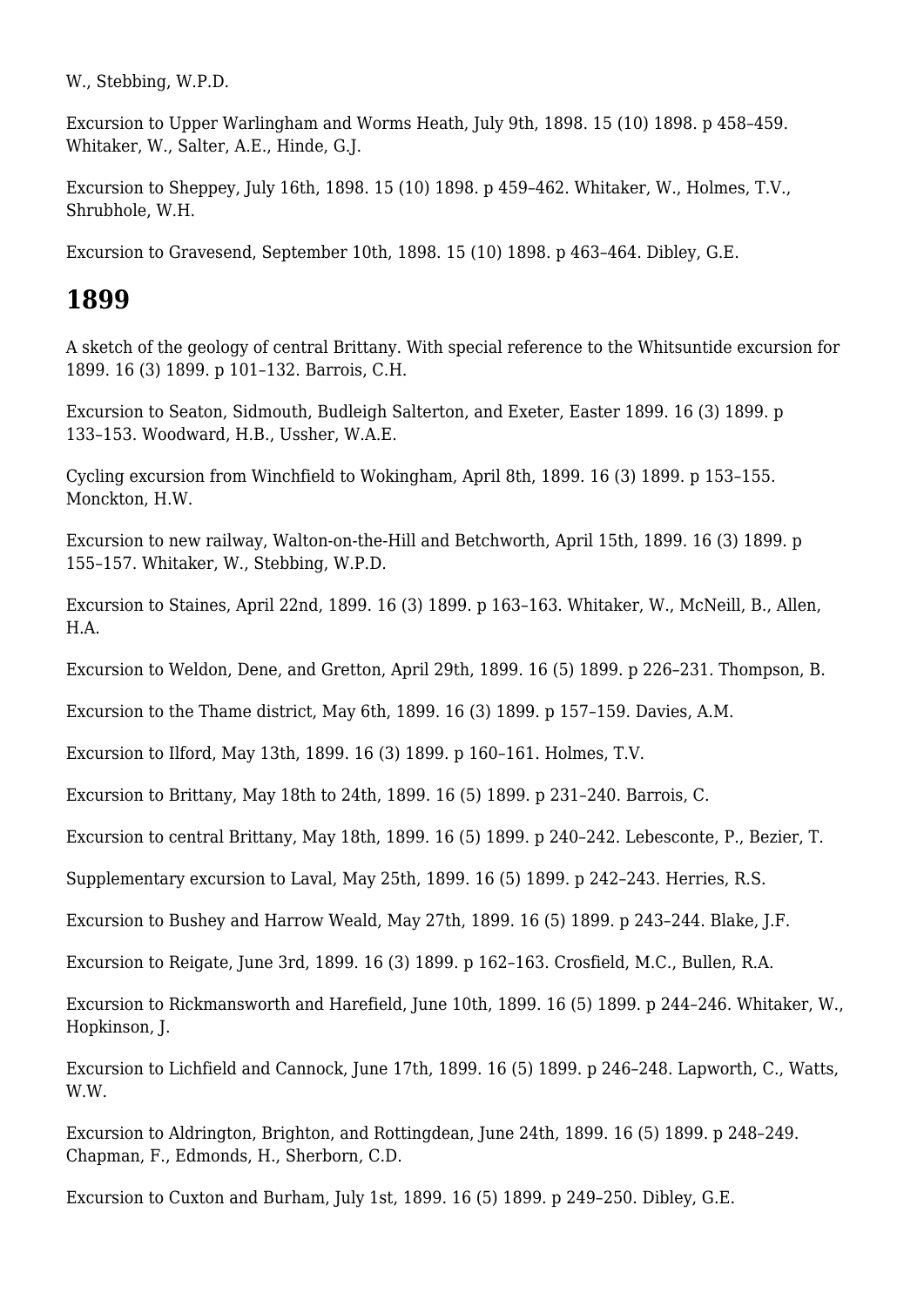Cycling excursion to Chiltern Hills, July 8th, 1899. 16 (5) 1899. p 251–254. White, H.J.O.

Excursion to Guildford and Godalming, July 15th, 1899. 16 (5) 1899. p 254–255. Coomaraswamy, A.K.

Excursion to Claygate, Chessington, and Oxshott, July 22nd, 1899. 16 (5) 1899. p 256–256. Stebbing, W.P.D.

A sketch of the geology of the Lower Carboniferous rocks of Derbyshire. With special reference to the long Excursion of 1899. 16 (4) 1899. p 165–221. Bemrose, H.H.A.

Long excursion to Derbyshire, August 2nd to August 10th, 1899. 16 (5) 1899. p 221–225. Bemrose, H.H.A., Hind, W., Barnes, J., Coke, G.E.

Excursion to Nottingham, August 10th, 1899. 16 (5) 1899. p 225–226. Coke, G.E., Carr, Prof. Excursion to Charlton, Erith, and Crayford, September 9th, 1899. 16 (5) 1899. p 257–257. Whitaker, W.

Excursion to British Museum, Jermyn Street Museum, and Natural History Museum, September 11th, 1899. 16 (5) 1899. p 257–258. Meeson, F.

# **1900**

Visit to the Museum of the Geological Society, Burlington House, W. Saturday, February 10th, 1900.

Excursion to Newton Abbot, Chudleigh, Dartmoor, and Torquay, [Thursday, April 12th, to Tuesday, April 17th] Easter 1900. 16 (8) 1900. p 425–442. Woodward, H.B., Hunt, A.R., Ussher, W.A.E.

Excursion to Thorverton and Ideston, near Exeter. Saturday, 21st April, 1900. GA Circular No. 7. Session 1899–1900. p. [7]

Excursion to Wimbledon and Kingston, April 28th, 1900. 16 (8) 1900. p 443–445. Whitaker, W., Monckton, H.W., Stebbing, W.P.D.

Excursion to Hitchin and Arlesey, May 5th, 1900. 16 (8) 1900. p 446–447. Hill, W.

Excursion to Hertingfordbury, Bayford, and Brickenden Green, May 19th, 1900. 16 (8) 1900. p 447–448. Salter, A.E.

Excursion to Eastbourne and Seaford, May 26th, 1900. 16 (10) 1900. p 500–500. Sherborn, C.D., Coomara-Swamy, A.K.

Excursion to Boxmoor, May 12th, 1900. 16 (10) 1900. p 501–502. Green, U., Coomara-Swamy, A.K

Excursion to Malvern and district, Whitsuntide, June 2nd, 1900. 16 (10) 1900. p 503–510. Groom, T.T.

Excursion to Caterham, Godstone, and Tilburstow, June 16th, 1900. 16 (10) 1900. p 510–511. Whitaker, W.

Excursion to Guildford, June 23rd, 1900. 16 (10) 1900. p 512–513. Coomaraswamy, A.K.

Excursion to Silchester, June 30th, 1900. 16 (10) 1900. p 513–516. Blake, J.H.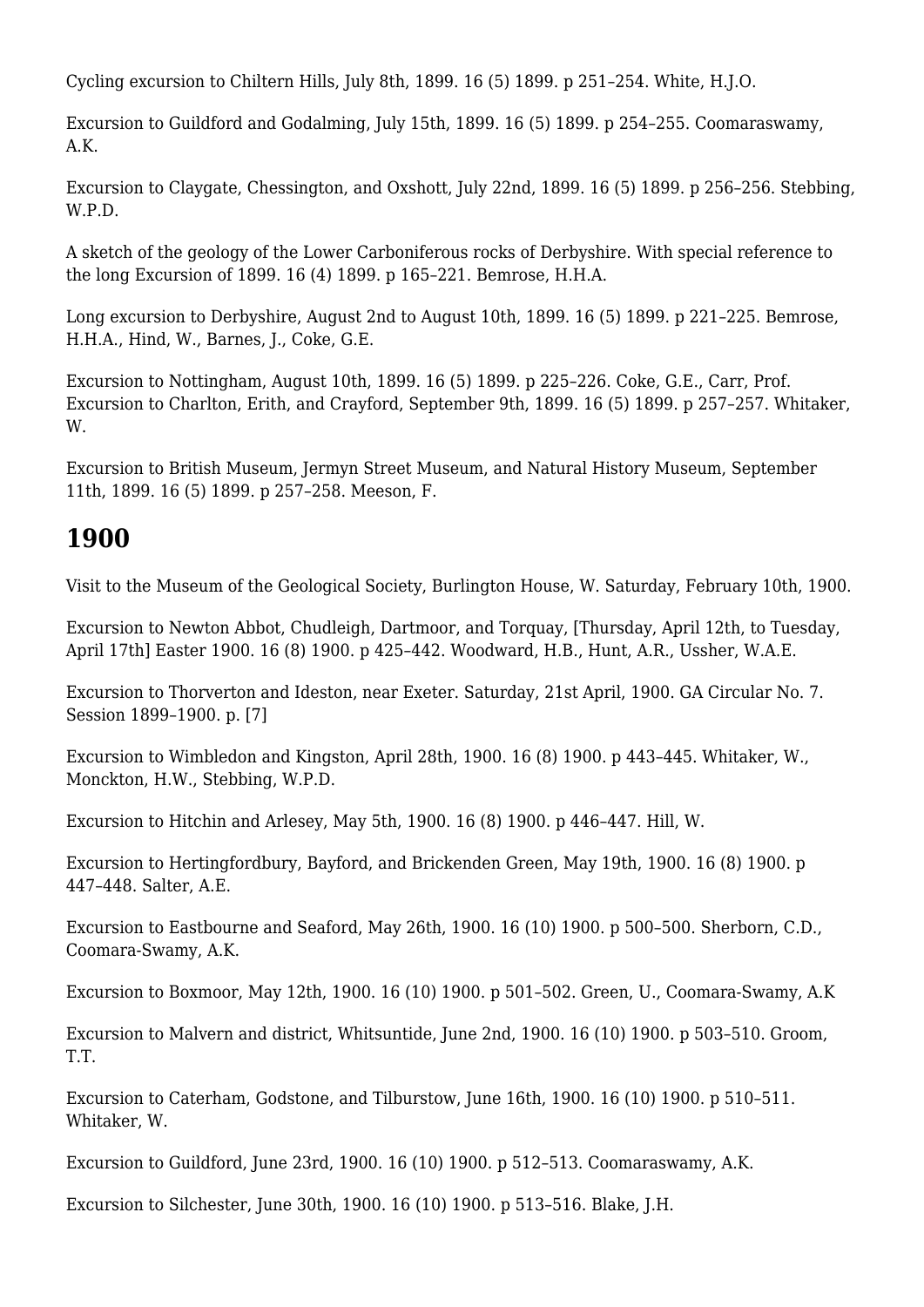Excursion to Kettering and Thrapston, July 7th, 1900. 16 (10) 1900. p 516–517. Blake, J.F., Thompson, B.

Excursion to Purley, Kenley, and Whyteleafe, July 14th, 1900. 16 (10) 1900. p 518–518. Whitaker, W., Dibley, G.E.

Excursion to Winchfield and Hook, July 21st, 1900. 16 (10) 1900. p 519–522. Sclater, P.L., Monckton., H.W.

Excursion to the railway cutting south of Grove Park station, July 28th, 1900. 16 (10) 1900. p 522–523. Holmes, T.V.

Excursion to Netley Heath, August 11th, 1900. 16 (10) 1900. p 524–526. Stebbing, W.P.D.

Long excursion to Keswick, August 20th to August 25th, 1900. 16 (10) 1900. p 526–532. Marr, J.E.

Excursion to Strood and Halling, September 8th, 1900. 16 (10) 1900. p 532–533. Dibley, G.E.

Excursion to Orpington, September 22nd, 1900. 16 (10) 1900. p 533–535. Holmes, T.V.

# **1901**

Excursion to the Start, Prawle, and Bolt districts, Easter, 1901. 17 (3) 1901. p 119–135. Hunt, A.R., Ussher, W.A.E.

Excursion to the East London Waterworks, Tottenham, April 20th, 1901. 17 (3) 1901. p 135–136. Whitaker, W., Monckton, H.W.

Excursion to Grove Park and Chiselhurst, April 27th 1901. 17 (3) 1901. p 136–137. Holmes, T.V.

Excursion to Swanscombe, May 4th, 1901. 17 (3) 1901. p 138–139. Kennard, A.S., Salter, A.E.

Excursion to Leighton Buzzard, Wing, and Stewkley, May 11th, 1901. 17 (3) 1901. p 139–141. Davies, A.M.

Excursion to Grays Thurrock, May 18th, 1901. 17 (3) 1901. p 141–144. Hinton, M.A.C., Kennard, A.S.

Excursion to the new G.W.R. [Great Western Railway] Line from Wootton Bassett to Filton, and to the district around Bristol, Whitsuntide, 1901. 17 (4) 1901. p 144–167. Baker, B.A., Buckman, S.S., Morgan, C.L., Reynolds, S.H.

Excursion to Cheam, Ewell, and Epsom, June 8th, 1901. 17 (4) 1901. p 167–169. Stebbing, W.P.D.

Excursion to Orpington, June 15th, 1901. 17 (4) 1901. p 169–171. Holmes, T.V., Osman, C.W.

Excursion to Heathfield and Brightling, June 22nd, 1901. 17 (4) 1901. p 171–175. Dawson, C.

Excursion to Stanmore, June 29th, 1901. 17 (4) 1901. p 175–176. Whitaker, W., Salter, A.E.

Excursion to Twyford and the Wargrave Outlier, July 6th, 1901. 17 (4) 1901. p 176–181. Treacher, L., White, H.J.O.

Excursion to Charlton and Plumstead, July 13th, 1901. 17 (4) 1901. p 182–184. Whitaker, W.,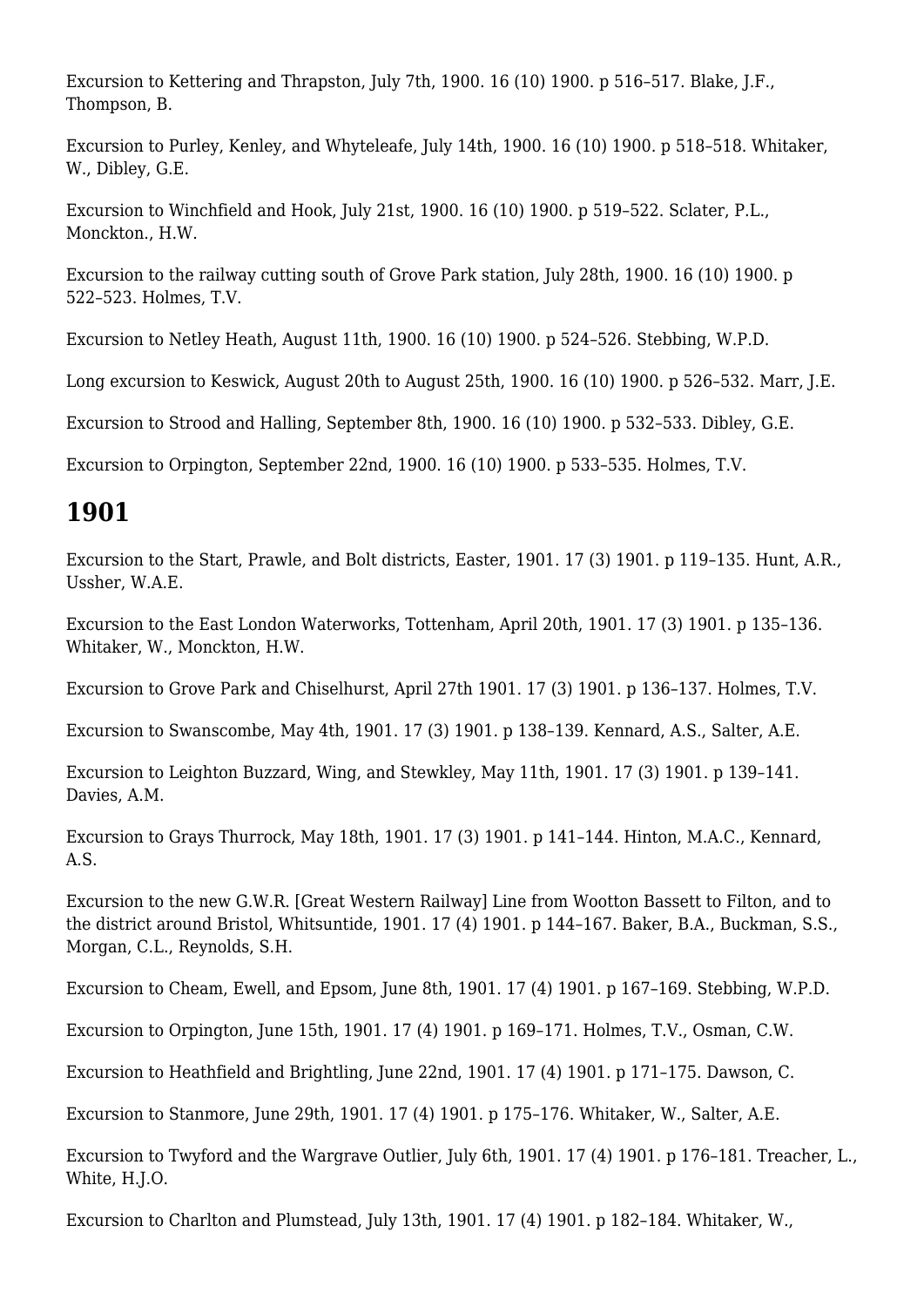Holmes, T.V.

Excursion to Pulborough, July 20th, 1901. 17 (4) 1901. p 184–188. Eldsen, J.V.

Excursion to Woking, September 21st, 1901. 17 (5) 1901. p 265–268. Herries, R.S.

# **1902**

Excursion to Gower Peninsula, Easter, 1902. 17 (9) 1896. p 366–368. Tiddeman, R.H., Stebbing, W.P.D.

Excursion to the South Eastern Railway Main Line widening at Elmstead cutting and to Chiselhurst Caves, April 26th, 1902. 17 (9) 1896. p 368–370. Holmes, T.V., Osman, C.W.

Excursion to Cowcroft, May 3rd, 1902. 17 (9) 1896. p 370–370. Green, U.

Excursion to Guildford and Godalming, May 10th, 1902. 17 (9) 1896. p 371–372. Coomaraswamy, A.K.

Excursion to Charnwood Forest, Whitsuntide, 1902. 17 (9) 1896. p 373–381. Watts, W.W., Strangways, C.F., Martin, W.F.

Excursion to Headington, Shotover, and Wheatley, June 7th, 1902. 17 (9) 1896. p 383–385. Blake, J.F.

Excursion to the Valley of the Mole, Brockham, Reigate, and Redhill, June 14th, 1902. 17 (9) 1896. p 385–387. Stebbing, W.P.D., Whiitaker, W.

Excursion to Kintbury, Inkpen, and Woodhay, June 21st, 1902. 17 (9) 1896. p 388–395. White, H.J.O.

Excursion to Ayot and Welwyn, July 5th, 1902. 17 (9) 1896. p 396–397. Hopkinson, J., Salter, A.E.

Excursion to Frindsbury and Upnot, July 12th, 1902. 17 (9) 1896. p 397–398. Bird, C., Whitaker, W.

Excursion to Suffolk and Norfolk (Long excursion), July 26th to August 5th, 1902. 17 (9–10) 1902. p 480–488. Harmer, F.W., Whitaker, W., Monckton, H.W.

Long excursion to the Auvergne, August 17th to 30th, 1901. 17 (6) 1902. p 269–332. Boule, M.M., Giraud, M.J., Glangeaud, M.P.

Excursion to the S.E.R. Main Line widening at Elmstead cutting, October 4th, 1902. 17 (9–10) 1902. p 489–489. Holmes, T.V., Osman, C.W.

# **1903**

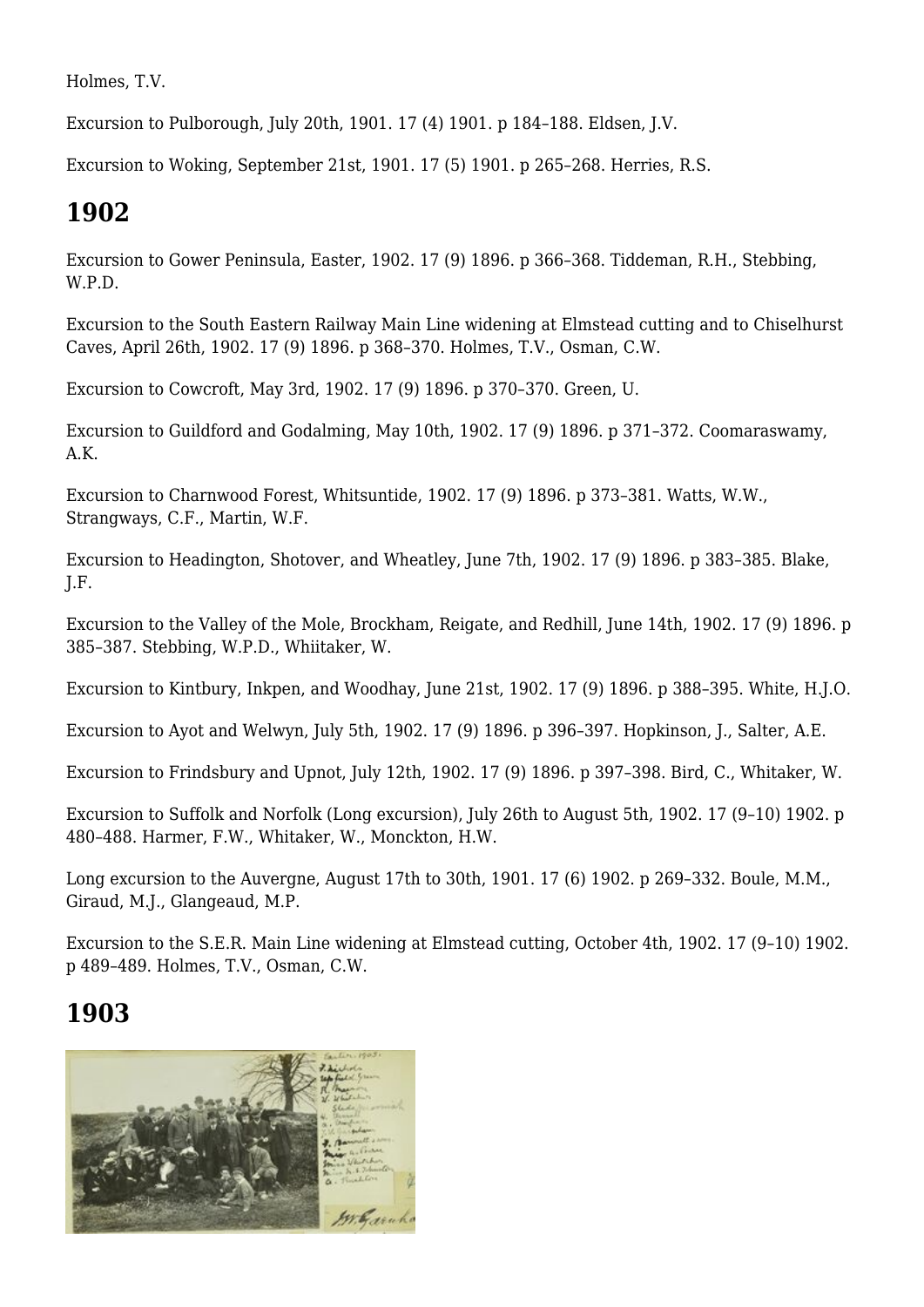Easter 1903 [Group photograph and list of attendees]. Excursion to Salisbury and Vale of Wardour, Easter, 1903.

Excursion to Grays, March 21, 1903. 18 (3) 1903. p 143–144. Pocock, T.I.

Excursion to Salisbury and Vale of Wardour, Easter, 1903. 18 (3) 1903. p 146–161. Blackmore, H.P., Andrews, W.R. [GA Circular No. 39. Session 1902–1903. p.2–6](http://earthwise.bgs.ac.uk/index.php/Excursion_to_Salisbury_and_Vale_of_Wardour,_Easter,_1903_-_Geologists%27_Association_excursion)

Excursion to Loampit Hill, Lewisham, Crofton Park, and the Horniman Museum, April 25th 1903. 18 (3) 1903. p 161–163. Whitaker, W., Salter, A.E.

Excursion to Kew Gardens, May 2nd, 1903. 18 (3) 1903. p 164–164. Judd, J.W., Clarke, C.B.

Excursion to Crayford and Erith, May 9th, 1903. 18 (3) 1903. p 165–166. Whitaker, W., Salter, A.E.

Excursion to Royston, May 16th, 1903. 18 (3) 1903. p 166–170. Woodward, H.B.

Excursion to Dunstable Downs, May 23rd, 1903. 18 (3) 1903. p 170–173. Hopkinson, J.

Excursion to North Staffordshire, Whitsuntide, 1903. 18 (3) 1903. p 173–184. Hind, W., Gibson, W., Wedd, C.B., Fane de Salis, R.

Cycling excursion to Aldershot district, June 6th, 1903. 18 (3) 1903. p 184–188. Monckton, H.W.

Excursion to Denham and Gerrard's Cross. To the new cutting on the Great Western Railway, June 13th, 1903. 18 (3) 1903. p 188–190. Howe, J.A.

Excursion to Denham, June 13th, 1903. 18 (3) 1903. p 188.

Excursion to Kelvedon and Pottesbury, July 4th, 1903. 18 (3) 1903. p 191.

Excursion to the light railway between Kelvedon and Pottesbury, July 4th, 1903. 18 (3) 1903. p 191–192. Holmes, T.V.

Excursion to Felday, Holmbury Hill, and the Hurtwood, June 20th, 1903. 18 (5–6) 1904. p 297–299. Herries, R.S.

Excursion to Dunton Green and Sevenoaks, July 27th, 1903. 18 (5–6) 1904. p 299–300. Martin, P.A.B.

Excursion to Culham and Wallingford, July 11th, 1903. 18 (5–6) 1904. p 300–306. White, H.J.O.

Excursion to the coast north and south of Berwick-on-Tweed, Cockburn Law, the Cheviots, and the Eildon Hills (Long excursion), July 28th to August 4th 1903. 18 (5–6) 1904. p 307–321. Goodchild, J.G.

Excursion to Southwick, Fulwell, and Roker, August 7th, 1903. 18 (5–6) 1904. p 322–324. Abbott, G., Woolacott, D.

Excursion to Claxheugh, August 8th, 1903. 18 (5–6) 1904. p 324–325. Woolacott, D.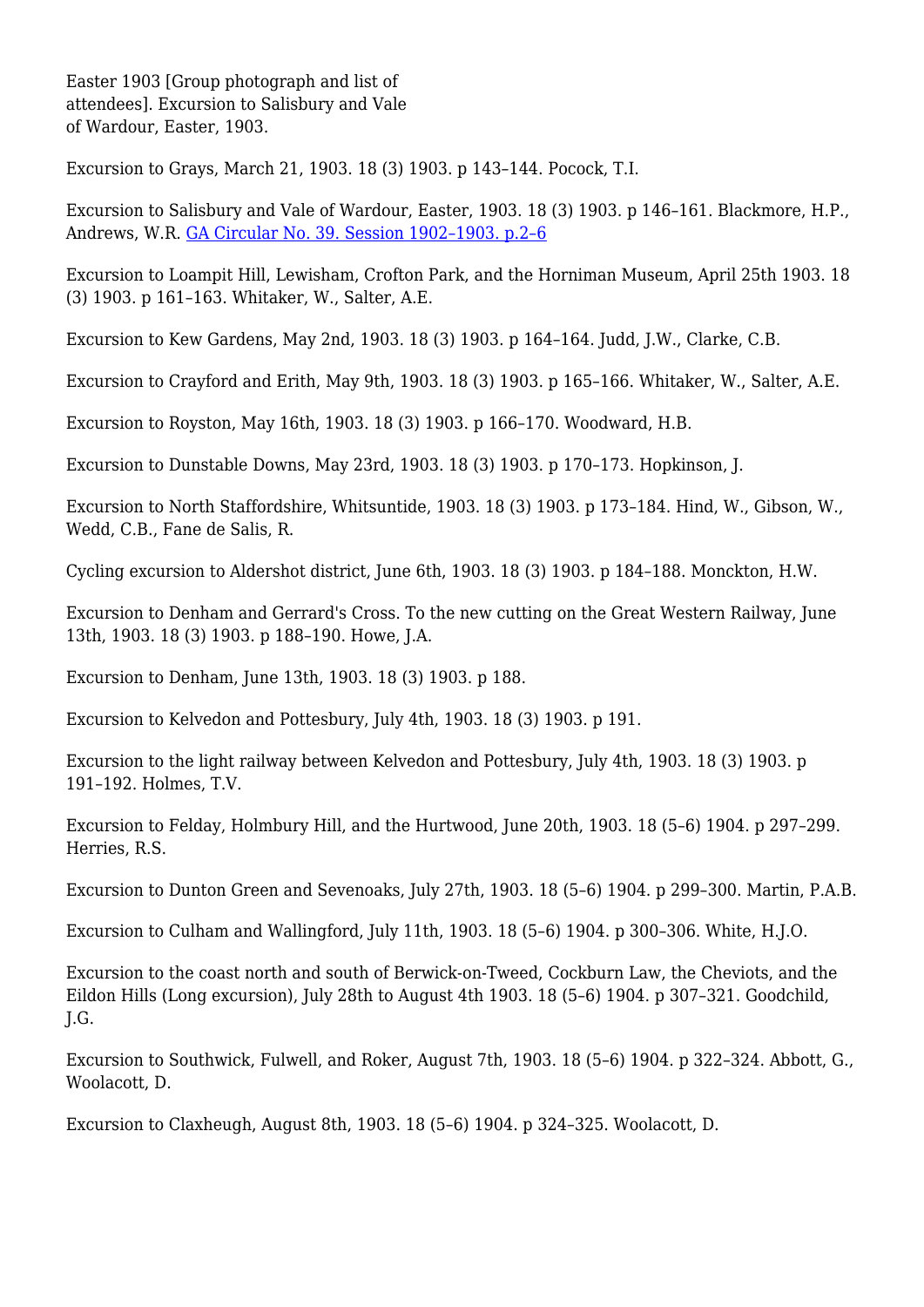# **1904**

Excursion to the new railway at Haddenham (Bucks.), March 5th, 1904. 18 (7) 1904. p 385–387. Davies, A.M.

Excursion to the Croydon Bourne, March 12th, 1904. 18 (7) 1904. p 388–389. Whitaker, W.

Excursion to the Vale of Evesham and the North Cotteswolds, Easter, 1904. 18 (8) 1904. p 391–408. Callaway, C., Richardson, L.

Excursions to Farnham gravel pits on April 23rd, and to the gravel pits at Dawley, between Hayes and West Drayton on April 25th, 1904. 18 (8) 1904. p 409–414. Mangles, H.A., Fane de Salis, R., Monckton, H.W.

Excursion to Henley-on-Thames, May 7th, 1904. 18 (8) 1904. p 414–418. White, H.J.O.

Excursion to Buxton and North Derbyshire, Whitsuntide, 1904. 18 (8) 1904. p 419–427. Bemrose, H.H.A., Dawkins, B., Hubbersty, H.H.

Excursion to Cuxton, June 4th, 1904. 18 (9) 1904. p 463–466. Bennett, F.J.

Excursion to Hastings, June 11th, 1904. 18 (9) 1904. p 467–468. Abbott, W.J.L.

Excursion to Chilworth, Blackheath, and Pitch Hill, June 18th, 1904. 18 (10) 1904. p 469–474. Herries, R.S.

Excursion to Holborough and Burnham, July 2nd, 1904. 18 (10) 1904. p 474–475. Dibley, G.E.

Excursion to Selsey and Chichester, July 9th, 1904. 18 (10) 1904. p 475–479. Elsden, J.V., Whitaker, W.

Excursion to Upminster, Great Warley, and Brentwood, July 16th, 1904. 18 (10) 1904. p 479–486. Woodward, H.B.

Long excursion to the Ludlow district, August 3rd to August 9th, 1904. 18 (10) 1904. p 487–491. Banks, W.H., Cobbold, E.S., Fortey, C., Hopkinson, J.

Excursion to Cumnor, June 25th, 1904. 19 (1) 1905. p 57–57. Sollas, Prof., Healey, Miss.

## **1905**

Excursion to Shooter's Hill, Blackheath and Lewisham, March 25th, 1905. 19 (3) 1905. p 103–107. Salter, A.E., Young, A.C.

Excursion to Gerrard's Cross, Bucks, April 1st, 1905. 19 (3) 1905. p 107–108. Sikes, R.C.

Excursion to Welwyn, Harmer Green and Datchworth, April 8th, 1905. 19 (3) 1905. p 108–109. Salter, A.E.

Excursion to Flitwick and Silsoe, April 15th, 1905. 19 (3) 1905. p 110–113. Hopkinson, J., Saunders, J.

Excursion to Mid-Lincolnshire, April 20th to 26th, 1905. 19 (3) 1905. p 114–132. Kendall, P.F.,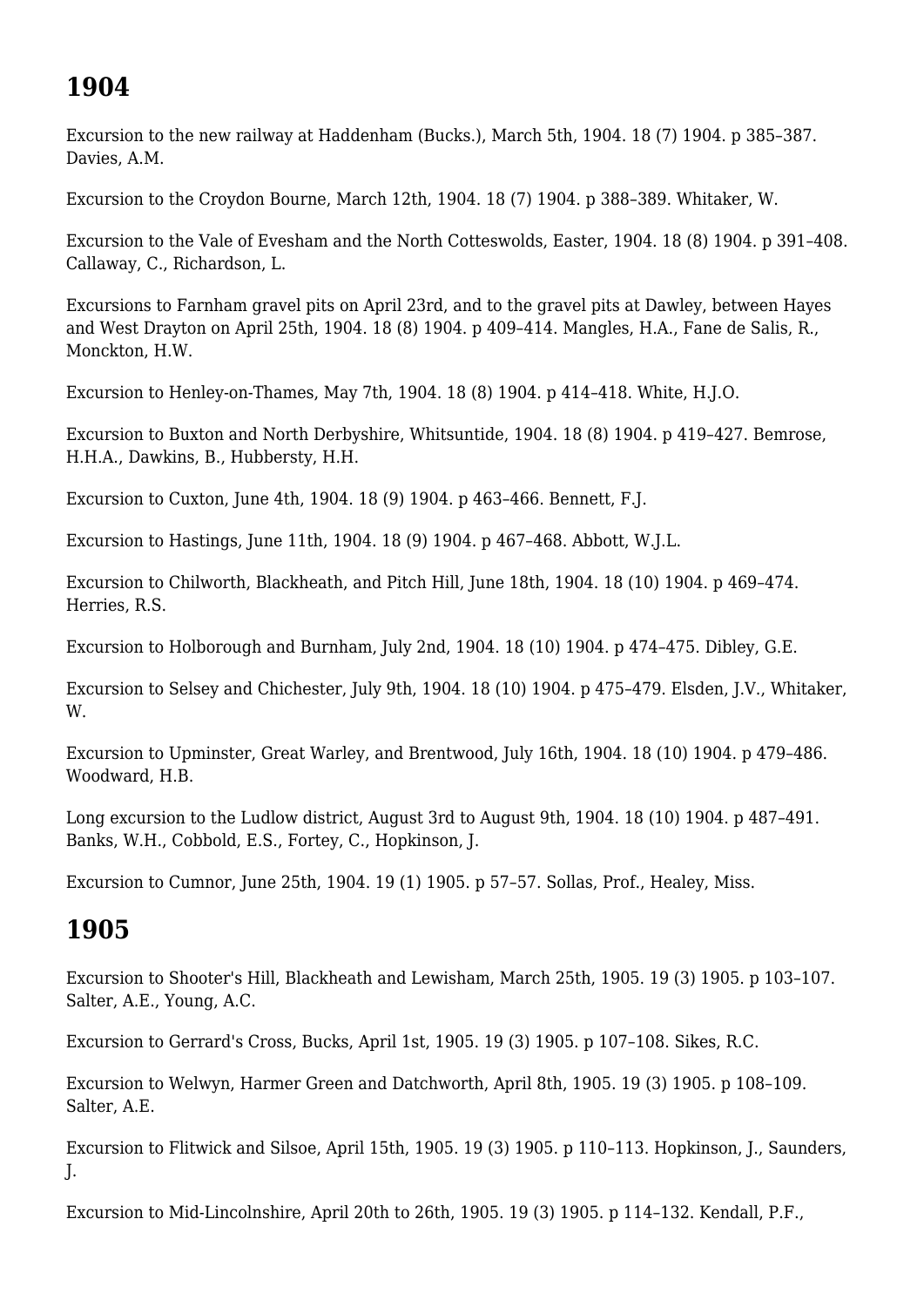Preston, H., Carter, W.L., Nelson, E.

Excursion to Woldingdam, May 6th, 1905. 19 (3) 1905. p 133–135. Whitaker, W.

Excursion to Reading and Caversham, May 13th, 1905. 19 (3) 1905. p 135–137. Monckton, H.W., Shrubhole, O.A.

Excursion to Erith and Crayford, May 20th, 1905. 19 (3) 1905. p 137–141. Leach, A.L.

Excursion to Bedford, May 27th, 1905. 19 (3) 1905. p 142–146. Woodward, H.B.

Excursion to the Chilterns, June 3rd, 1905. 19 (3) 1905. p 147–149. Woodward, H.B., Herries, R.S.

Excursion to the Isle of Thanet, Whitsuntide, June 10th to 13th, 1905. 19 (3) 1905. p 149–155. Whitaker, W., Rowe, A.W.

Excursion to Marlow, July 1st, 1905. 19 (3) 1905. p 155–159. Treacher, L., White, H.J.O.

Excursion to Redhill, Woodhatch and Reigate, June 24th, 1905. 19 (5) 1905. p 221–222. Stebbing, W.P.D.

Excursion to Bishop's Stortford and Stanstead, July 15th, 1905. 19 (5) 1905. p 222–225. Irving, A., Irving, P.A.

Excursion to the Berkshire Downs, July 22nd, 1905. 19 (5) 1905. p 226–228. White, H.J.O., Treacher, L.

Long excursion to central Wales, July 24th to 29th, 1905. 19 (5) 1905. p 229–235. Woodward, A.S., Watts, W.W., Lapworth, H., Elles, G.L.

Excursion to Chelsfield and Well Hill, September 22nd, 1905. 19 (5) 1905. p 235–242. Larkby, J.R.

Excursion to Hampstead, September 16th, 1905. 19 (5) 1905. p 243–245. Humphreys, G.

#### **1906**



Members of the Geologists' Association on the Long Excursion, Lyme Regis, 1906, Easter. An account of this Excursion lasting from 12th–17th April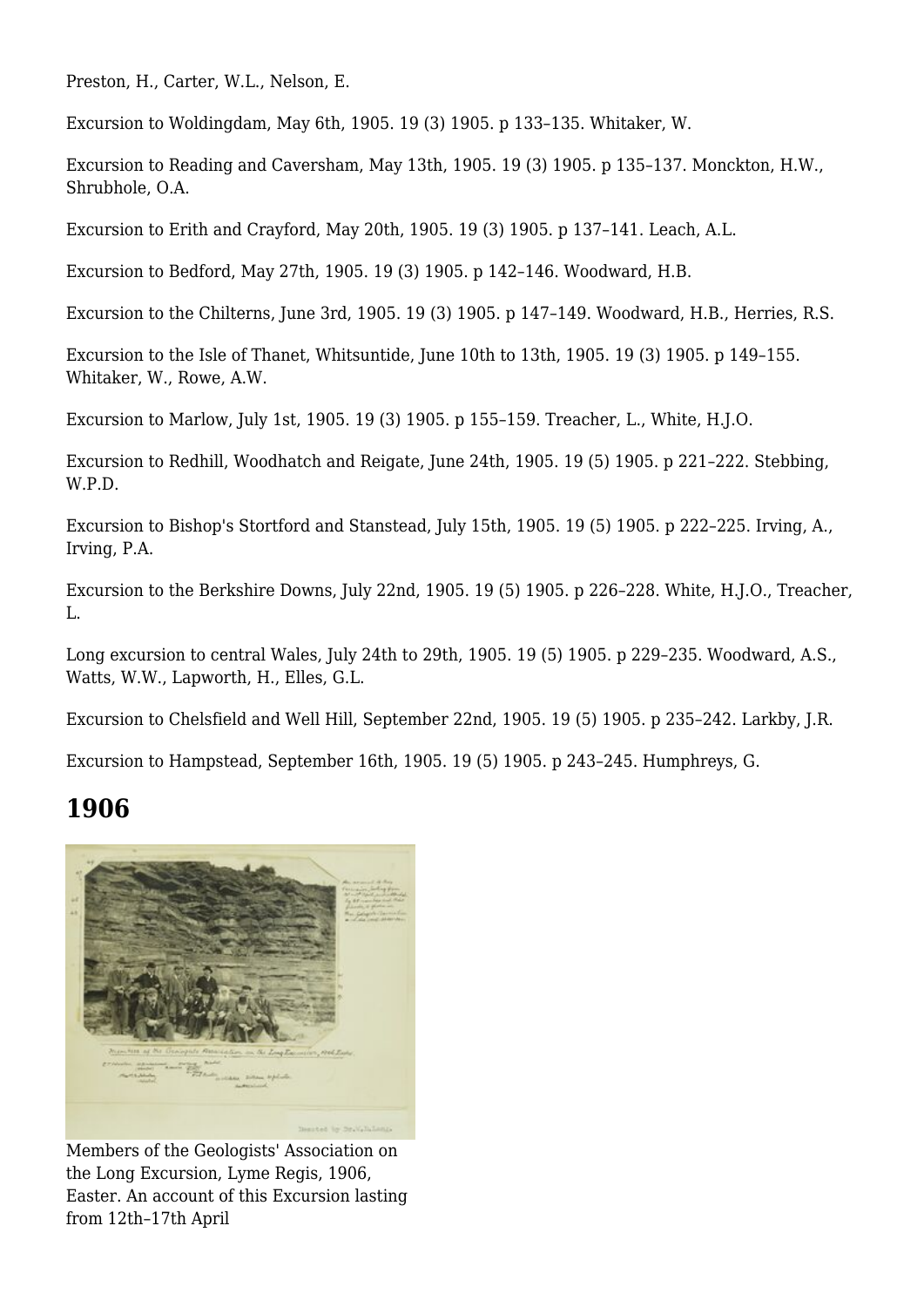Excursion to Whetstone and North Finchley, March 31st, 1906. 19 (9) 1906. p 313–316. Humphreys, G.

Excursion to Ingatestone and Beggar Hill, April 7th, 1906. 19 (9) 1906. p 317–320. Salter, A.E.

Excursion to Lyme Regis, April 12th to 17th, 1906. 19 (9) 1906. p 320–340. Woodward, H.B., Young, G.W. [GA Circular, 71, Session 1905–1906](http://earthwise.bgs.ac.uk/index.php/Excursion_to_Lyme_Regis._Easter,_1906,_Friday,_April_13th_to_Tuesday,_April_17th_-_Geologists%27_Association_excursion)

Excursion to East Wickham and Bostal Heath (Illustrated), April 28th, 1906. 19 (9) 1906. p 341–347. Leach, A.L., Polkinghorne, B.C.

Excursion to Ashtead and Headley, May 5th, 1907. 19 (9) 1906. p 347–349. Young, G.W.

Excursion to Boxford and Winterbourne (Berks), May 12th, 1906. 19 (9) 1906. p 349–353. White, H.J.O., Treacher, L.

Excursion to Ayot Green and Hatfield, May 26th, 1906. 19 (9) 1906. p 354–356. Monckton, H.W., Hopkinson. J.

Excursion to the Isle of Wight, June 2nd to 6th, 1906. 19 (9) 1906. p 357–366. Woodward, A.S., Colenutt, G.W., Hooley, R.W.

Excursion to Stamford, Collyweston and Ketton, June 16th, 1906. 19 (9) 1906. p 366–370. Thompson, B.

Excursion to Battle and Netherfield, May 19th, 1906. 19 (10) 1906. p 449–451. Baily, E.J., Whitaker, W.

Excursion to Lewes, June 23rd, 1906. 19 (10) 1906. p 451–453. Dibley, G.E.

Excursion to Shere and Albury, June 30th, 1906. 19 (10) 1906. p 453–455. Herries, R.S.

Excursion to Danbury and Little Baddow (at the invitation of the Essex Field Club), July 17th, 1906. 19 (10) 1906. p 455–459. Briscoe, A.E., Christy, M., Cole, W., Reader, T.W.

Excursion to Bentley, Suffolk (Crag), July 14th, 1906. 19 (10) 1906. p 459–460. Ridley, E.P.

Excursion to Borough Green (etc) and Ightham, July 21st, 1906. 19 (10) 1906. p 460–464. Bennett, F.J., Harrison, B.

Long excursion to Yorkshire Coast, July 23rd to 31st, 1906. 19 (10) 1906. p 464–477. Herries, R.S.

Excursion to the Rayleigh Hills, Essex (Hadleigh, Thundersley, and Dawes Heath), September 15th, 1906. 19 (10) 1906. p 477–479. Salter, A.E.

## **1907**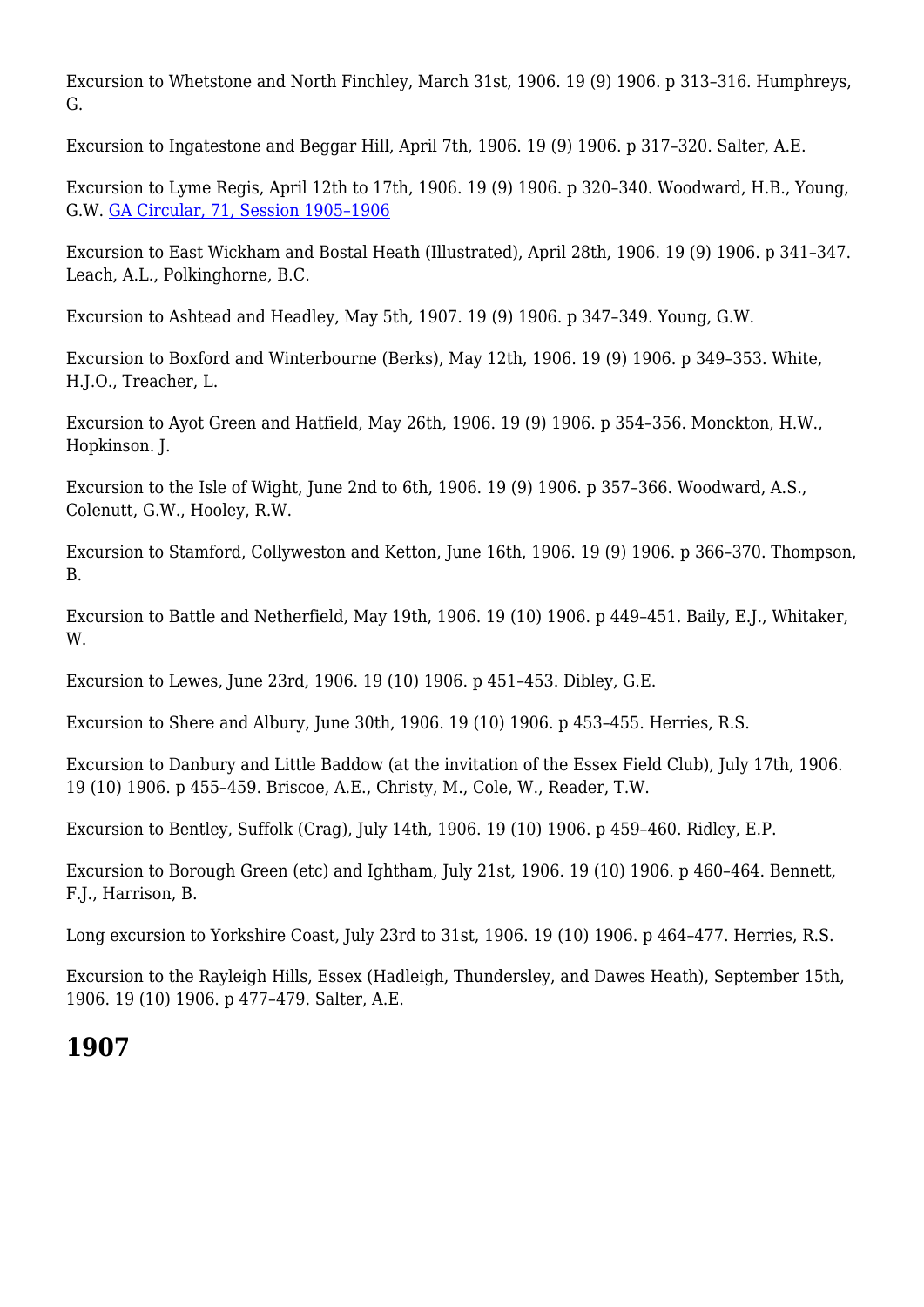

The Strade. A modern pebble beach showing the ridge formed by high tides. Excursion to Hastings, June 22nd 1907

Excursion to East Wickham, March 23rd 1907. 20 (2) 1907. p 77–78. Leach, A.L.

Excursion to Plymouth, Easter, 1907: March 28th - April 3rd, 1907. 20 (2) 1907. p 78–93. Ussher, W.A.E., Dibley, G.E.

Excursion to Bushey and Croxley Green, Watford, April 6th, 1907. 20 (2) 1907. p 94–97. Hokinson, J., Kidner, H.

Excursion to Tonbridge, April 13th, 1907. 20 (2) 1907. p 97–100. Abbott, J.L., Hancock, E.W.

Excursion to Lane End, Bucks, April 20th, 1907. 20 (2) 1907. p 101–103. White, H.J.O.

Excursion to Aylesford and Allington, April 27th, 1907. 20 (2) 1907. p 104–115. Osman, C.W.

Excursion to Faringdon, May 4th, 1907. 20 (2) 1907. p 115–121. Treacher, L.

Excursion to Crayford and Dartford Heath, May 11th, 1907. 20 (2) 1907. p 122–126. Chandler, R.H., Leach, A.L.

The geology of the Appleby district, Westmoreland with special reference to the area to be visited during the Long Excursion of 1907. 20 (3) 1907. p 129–148. Marr, J.E.M.

Excursion to Bristol, Whitsuntide, 1907. 20 (3) 1907. p 150–156. Reynolds, S.H., Vaughan, A., Boulton, W.S., Sibly, T.F.

Excursion to the Cuckmere Valley, Seaford, and Newhaven, June 1st, 1907. 20 (3) 1907. p 156–163. Elsden, J.V.

Excursion to Crowborough, June 8th, 1907. 20 (3) 1907. p 163–166. Herries, R.S.

Excursion to Aldbury and Ivinghoe, June 15th 1907. 20 (3) 1907. p 166–169. Kidner, H.

Excursion to Hastings, June 22nd 1907. 20 (3) 1907. p 169–174. Abbott, W.J.L. [GA Circular, 85,](http://earthwise.bgs.ac.uk/index.php/Excursion_to_Hastings._Saturday,_June_22nd,_1907_-_Geologists%E2%80%99_Association_excursion) [1907. p.6–8](http://earthwise.bgs.ac.uk/index.php/Excursion_to_Hastings._Saturday,_June_22nd,_1907_-_Geologists%E2%80%99_Association_excursion)

Excursion to Guildford, June 29th 1907. 20 (3) 1907. p 174–178. Young, G.W.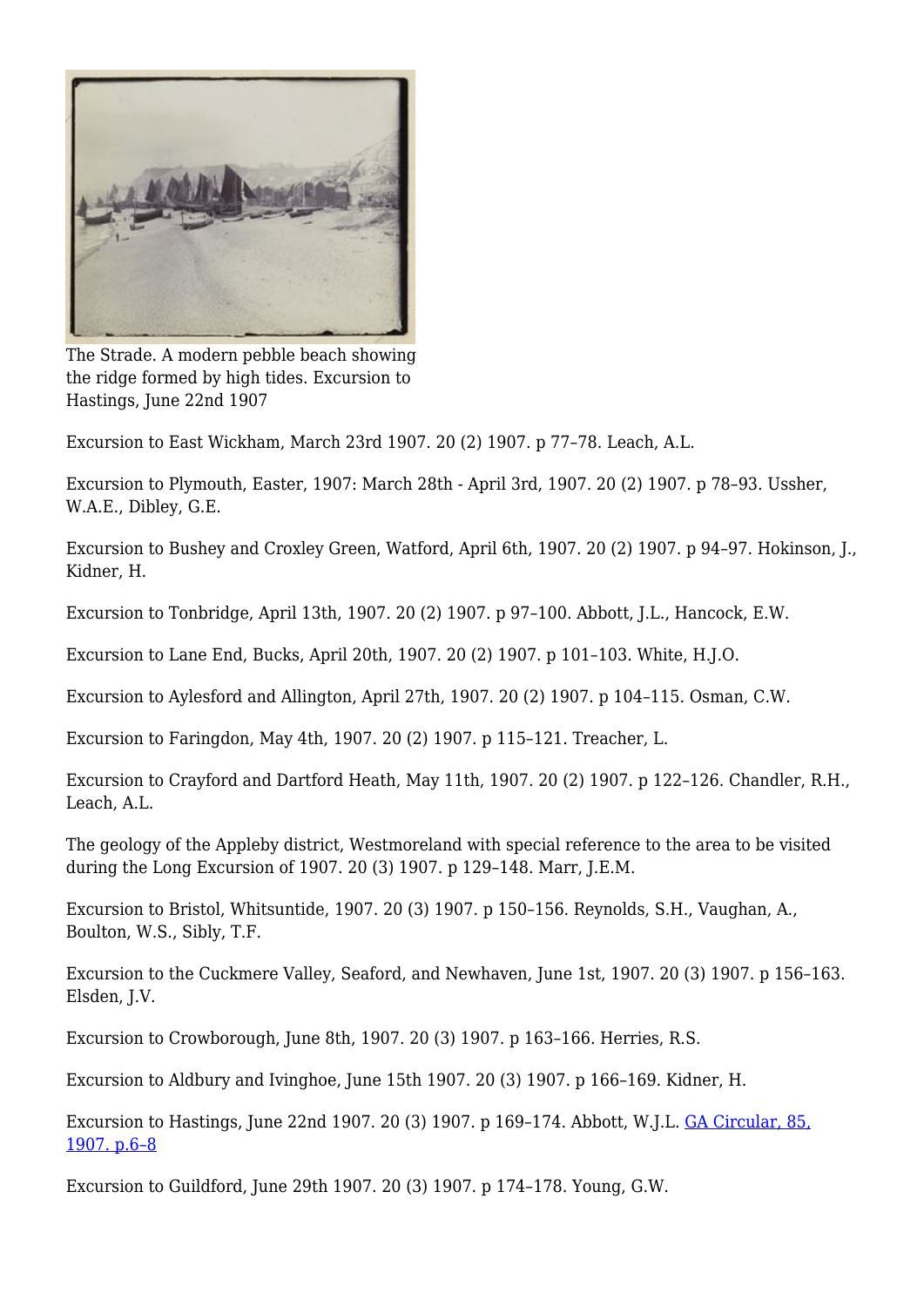Excursion to Rochester, Wouldham and Blue Bell Hill, July 6th, 1907. 20 (3) 1907. p 178–181. Dibley, G.E. [GA Circular No. 86. Session 1906–1907. p.2–3](http://earthwise.bgs.ac.uk/index.php/Excursion_to_Rochester_and_Blue_Bell_Hill._Saturday,_July_6th,_1907_-_Geologists%27_Association_excursion)

Excursion to Laindon Hills, Essex, July 13th, 1907. 20 (3) 1907. p 181–183. Salter, A.E. [GA Circular](http://earthwise.bgs.ac.uk/index.php/Excursion_to_the_Langdon_Hills._Saturday,_July_13th,_1907_-_Geologists%27_Association_excursion) [No. 86. Session 1906–1907. p.3–4](http://earthwise.bgs.ac.uk/index.php/Excursion_to_the_Langdon_Hills._Saturday,_July_13th,_1907_-_Geologists%27_Association_excursion)

Excursion to Dorton, Brill and Arngrove, July 20th, 1907. 20 (3) 1907. p 183–186. Davies, A.M.

Excursion to Ipswich and Claydon, July 27th, 1907. 20 (3) 1907. p 186–192. Slater, G., Layard, N.

Long excursion to the Appleby district, August 15th to 24th, 1907. 20 (3) 1907. p 193–200. Marr, J.E.

Excursion to Reading (Centenary celebration of the Geological Society of London), September 28th, 1907. 20 (3) 1907. p 200–208. Monckton, H.W.,, Shrubhole, O.A., White, H.J.O.

# **1908**



Lower Greensand capped by Gault and Boulder Clay at Shenley Hill. Excursion to Leighton Buzzard, April 4th 1908



The entrance to a denehole at West Thurrock. Excursion to the Deneholes, Stone, near Dartford. Saturday, February 29th, 1908

Excursion to Dartford and Stone, February 29th, 1908. 20 (6) 1908. p 458–462. Youens, E.C., Priest, S. [GA Circular No. 91. Session 1907–1908](http://earthwise.bgs.ac.uk/index.php/Excursion_to_the_Deneholes,_Stone,_near_Dartford._Saturday,_February_29th,_1908_-_Geologists%27_Association_excursion)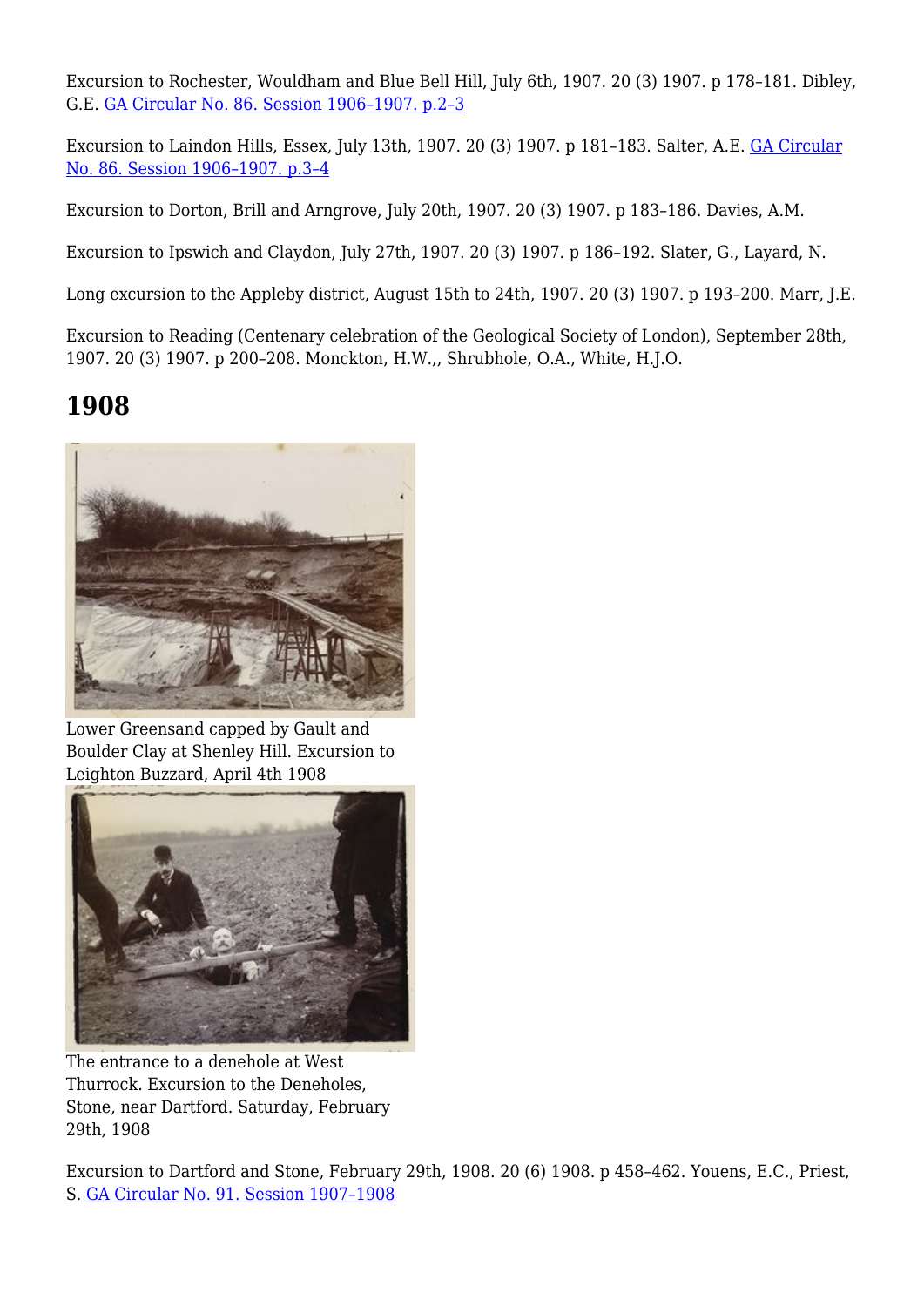Excursion to Leighton Buzzard, April 4th, 1908. 20 (6) 1908. p 473–476. Lamplugh, G.W. [GA Circular](http://earthwise.bgs.ac.uk/index.php/Excursion_to_Leighton_Buzzard._Saturday,_April_4th,_1908_-_Geologists%27_Association_excursion) [No. 93. Session 1907–1908 p.3–4](http://earthwise.bgs.ac.uk/index.php/Excursion_to_Leighton_Buzzard._Saturday,_April_4th,_1908_-_Geologists%27_Association_excursion)

Excursion to Potters Bar, April 11th, 1908. 20 (7) 1908. p 502–503. Whitaker, W. [GA Circular No. 93.](http://earthwise.bgs.ac.uk/index.php/Excursion_to_Potters%27_Bar,_Saturday,_April_11th,_1908_-_Geologists%27_Association_excursion) [Session 1907–1908. p.4](http://earthwise.bgs.ac.uk/index.php/Excursion_to_Potters%27_Bar,_Saturday,_April_11th,_1908_-_Geologists%27_Association_excursion)

Excursion to Boxmoor, April 25th, 1908. 20 (7) 1908. p 504–505. Whitaker, W.

Excursion to Charlton and Erith, May 2nd, 1908. 20 (7) 1908. p 505–508. Leach, A.L.

Excursion to Savernake and Bedwyn, May 16th, 1908. 20 (7) 1908. p 508–511. White, H.J.O., Treacher, l.

Excursion to Swanscombe and Galley Hill. Saturday, May 23rd, 1908 - Geologists' Association excursion. [GA Circular No. 94. Session 1907–1908](http://earthwise.bgs.ac.uk/index.php/Excursion_to_Swanscombe_and_Galley_Hill._Saturday,_May_23rd,_1908_-_Geologists%27_Association_excursion)

Excursion to Penhurst and the Medway Valley, May 30th, 1908. 20 (7) 1908. p 512–513. Handcock, E.W. [GA Circular No. 94. Session 1907–1908 p.5](http://earthwise.bgs.ac.uk/index.php/Excursion_to_Penshurst_and_the_Medway_Valley._Saturday,_May_30th,_1908_-_Geologists%27_Association_excursion)

Excursion to the mid and south Cotteswolds [Cotswolds], and to the Tortworth area, Whitsuntide, 1908. 20 (7) 1908. p 514–532. Richardson, L., Reynolds, S.H.

Excursion to Knockmill (Oaklands) and Cotman's Ash, June 13th, 1908. 20 (7) 1908. p 532–536. Chandler, R.H., Leach, L.

Excursion to Avebury and Winterbourne Bassett, July 4th , 1908. 20 (7) 1908. p 536–539. Kendall, H.G.O. [GA Circular No. 96. Session 1907–1908](http://earthwise.bgs.ac.uk/index.php/Excursion_to_Avebury_and_Winterbourne_Bassett._Saturday_July_4th,_1908_-_Geologists%27_Association_excursion)

Excursion to Culham and Abingdon, July 11th, 1908. 20 (7) 1908. p 548–552. Treacher, L.

Excursion to Paris, April 16th to 23rd (Easter), 1908. 21 (1) 1909. p 1–24. Dollfus, M.G.F., Ramond, M.M.G., Courty, G., Louis, D.A.

Excursion to Oxford, Stonesfield and Fawler, May 9th, 1908. 21 (1) 1909. p 25–29. Sollas, W.J., Wilks, M.

Excursion to Swanscombe and Galley Hill, May 23rd 1908. 21 (1) 1909. p 29–30. Cross, J., Johnston, M.S.

Excursion to Farnham and the Hog's Back, June 20th, 1908. 21 (1) 1909. p 30–33. Young, G.W.

Excursion to Hayes and Keston, June 27th, 1908. 21 (1) 1909. p 33–35. Dibley, G.E., Kennard, A.S.

Excursion to the new railway from Bicester to Aynho, July 18th, 1908. 21 (1) 1909. p 36–45. Barrow, G., Sikes, R.C.

Excursion to Strood and Cuxton, July 25th, 1908. 21 (1) 1909. p 45–48. Dibley, G.E.

Long excursion to the Berwyns, July 31st to August 7th, 1908. 21 (1) 1909. p 48-56. Lomas, J., Kidner, H. [Circular No. 97. Session 1907–1908 p.1–6](http://earthwise.bgs.ac.uk/index.php/Long_excursion_to_the_Berwyns._July_31st_to_August_7th,_1908_-_Geologists%27_Association_excursion)

Excursion to Belvoir, September 17th, 1908. 21 (1) 1909. p 57–59. Coke, G.E., Preston, H. [GA](http://earthwise.bgs.ac.uk/index.php/Excursion_to_Belvoir._Thursday,_September_17th,_1908_-_Geologists%27_Association_excursion) [Circular No. 99. Session 1907–1908](http://earthwise.bgs.ac.uk/index.php/Excursion_to_Belvoir._Thursday,_September_17th,_1908_-_Geologists%27_Association_excursion)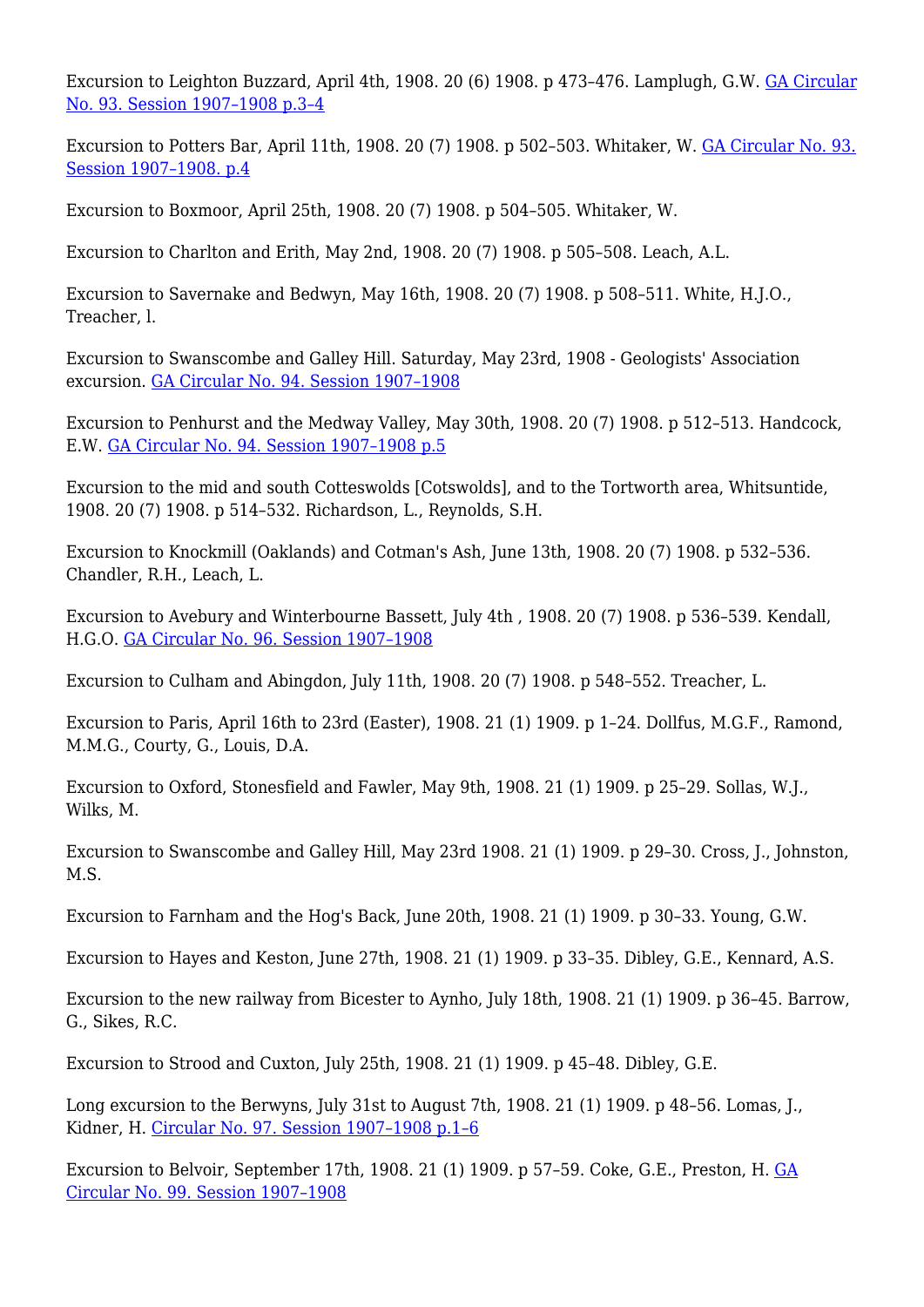Excursion to Limpsfield and Westerham, September 26th, 1908. 21 (1) 1909. p 59–64. Martin, P.A.B., Treacher, L.

# **1909**



Chalk quarry at Hindhays Farm with flints in refular layers. Zone of Micraster coranguinum. Excursion to Maidenhead, May 1st 1909

Excursion to Hertingfordbury and Hertford, March 20th, 1909. 21 (3) 1909. p 167–171. Barrow, G. [Excursion to Hertford Area. Saturday, March 20th, 1909. GA Circular No. 106 Session 1908–1909](http://earthwise.bgs.ac.uk/index.php/Excursion_to_Hertford_area._Saturday,_March_20th,_1909_-_Geologists%27_Association_excursion) [p.2–3](http://earthwise.bgs.ac.uk/index.php/Excursion_to_Hertford_area._Saturday,_March_20th,_1909_-_Geologists%27_Association_excursion)

Excursion to Ponders End, April 3rd, 1909. 21 (3) 1909. p 172–173. Whitaker, W., Kennard, A.S.

Excursion to Burghclere and Newbury, April 17th, 1909. 21 (3) 1909. p 174–176. Treacher, L., White, H.J.O.

Excursion to Tenby, April 8th to 15th (Easter), 1909. 21 (4) 1909. p 177–194. Leach, A.L., Chandler, R.H.

Excursion to Footscray and Orpington, April 24th, 1909. 21 (4) 1909. p 196–198. Dibley, G.E.

Excursion to Maidenhead, May 1st, 1909. 21 (4) 1909. p 198–201. Treacher, L., White, H.J.O. [GA](http://earthwise.bgs.ac.uk/index.php/Excursion_to_Maidenhead._Saturday,_May_1st,_1909_-_Geologists%27_Association_excursion) [Circular No. 108 Session 1908 1909 p.2](http://earthwise.bgs.ac.uk/index.php/Excursion_to_Maidenhead._Saturday,_May_1st,_1909_-_Geologists%27_Association_excursion)

Excursion to Brighton, May 8th, 1909. 21 (4) 1909. p 202–202. Sherborn, C.D. [GA Circular No. 108](http://earthwise.bgs.ac.uk/index.php/Excursion_to_Brighton._Saturday,_May_8th,_1909_-_Geologists%27_Association_excursion) [Session 1908–1909 p.3](http://earthwise.bgs.ac.uk/index.php/Excursion_to_Brighton._Saturday,_May_8th,_1909_-_Geologists%27_Association_excursion)

Excursion to Toys Hill and Brastead, May 15th, 1909. 21 (4) 1909. p 203–206. Mond, R., Martin, P.A.B., Treacher, L.

Excursion to Eridge and Tunbridge Wells, May 22nd, 1909. 21 (4) 1909. p 207–209. Abbott, G. [GA](http://earthwise.bgs.ac.uk/index.php/Excursion_to_Eridge_and_Tunbridge_Wells._Saturday,_May_22nd,_1909_-_Geologists%27_Association_excursion) [Circular No. 108 Session 1908–1909 p.5](http://earthwise.bgs.ac.uk/index.php/Excursion_to_Eridge_and_Tunbridge_Wells._Saturday,_May_22nd,_1909_-_Geologists%27_Association_excursion)

Excursion to the Frome district, Somerset, May 28th to June 1st, 1909. 21 (4) 1909. p 209–228. Richardson, L.

Excursion to Tonbridge, June 5th, 1909. 21 (4) 1909. p 228–230. Hancock, E.W.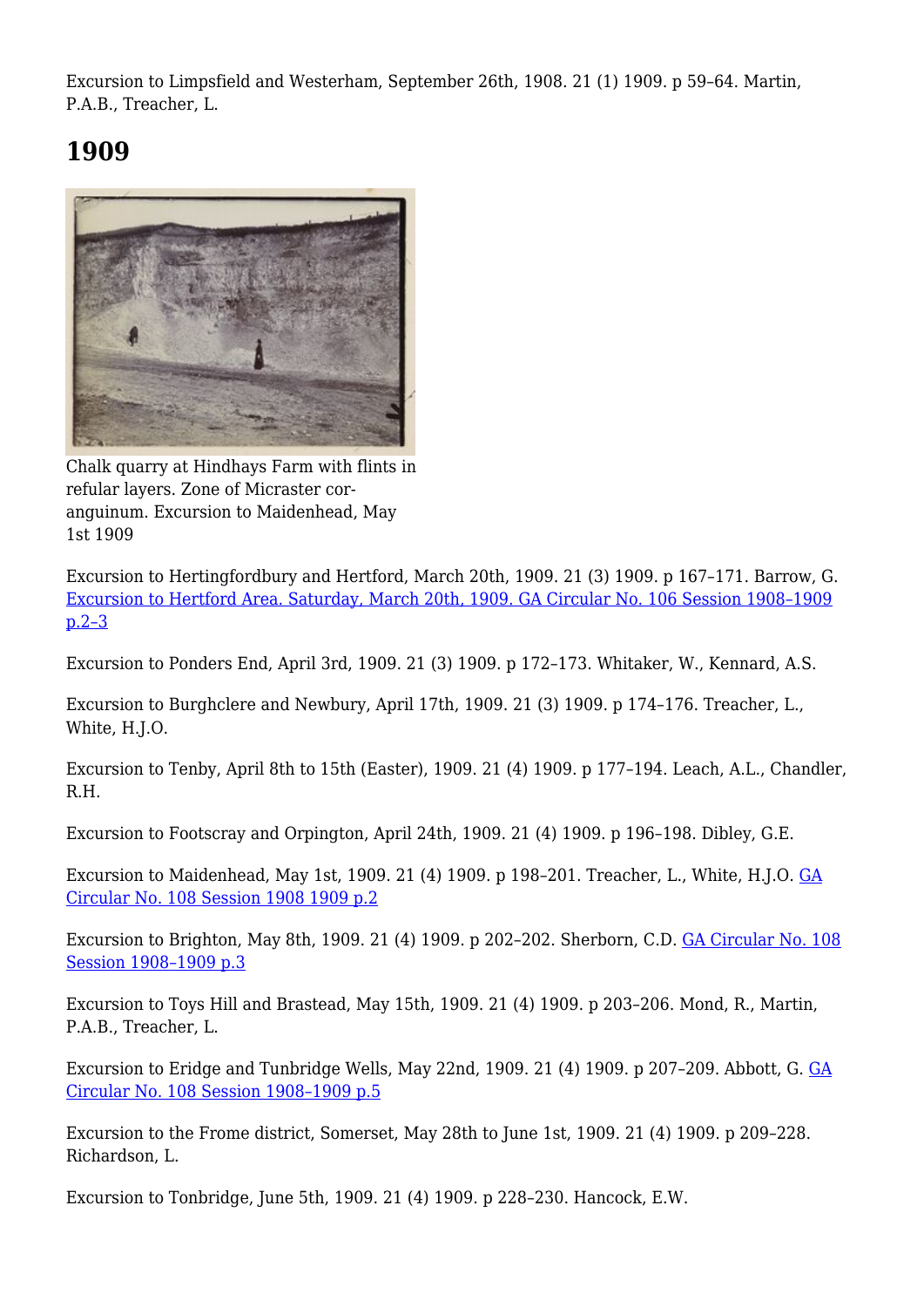Excursion to coal-sinkings in East Kent, June 12th, 1909. 21 (4) 1909. p 230–231. Burr, M., Young, A.C., Coke, G.E.

Excursion to Wanborough, Hog's Back, and Compton, June 19th, 1909. 21 (4) 1909. p 232–234. Young, G.W.

Excursion to Wheatley and Arngrove, June 26th, 1909. 21 (4) 1909. p 234–236. Davies, A.M.

Excursion to Otford and the Darent Valley, July 3rd, 1909. 21 (4) 1909. p 236–240. Chandler, R.H., Leach, A.L. [GA Circular No. 110 Session 1908–1909 p.3](http://earthwise.bgs.ac.uk/index.php/Excursion_to_Otford_and_Darent_Valley._Saturday,_July_3rd,_1909_-_Geologists%27_Association_excursion)

Excursion to Maidstone and the Willington and Loose Valleys, July 10th 1909. 21 (4) 1909. p 240–243. Bennett, F.J., Reader, T.W.

Excursion to Northwood and Croxley Green, July 24th, 1909. 21 (4) 1909. p 243–246. Kidner, H. [GA](http://earthwise.bgs.ac.uk/index.php/Excursion_to_Northwood_and_Croxley_Green._Saturday,_July_24th,_1909_-_Geologists%27_Association_excursion) [Circular No. 108 Session 1908 1909 p.1–2](http://earthwise.bgs.ac.uk/index.php/Excursion_to_Northwood_and_Croxley_Green._Saturday,_July_24th,_1909_-_Geologists%27_Association_excursion)

Long excursion to North Wales, July 28th to August 7th, 1909. 21 (6) 1910. p 368–390. Fearnsides, W.G., Montag, E.

Excursion to Glen Parva and Croft (near Leicester), September 2nd, 1909. 21 (6) 1910. p 390–394. Keay, W., Lowe, E.

Excursion to Ashendon and Dorton (Great Western, Birmingham direct line cuttings), September 11th, 1909. 21 (6) 1910. p 394–395. Davies, A.M.

Excursion to Taplow and Burnham Beeches, September 18th, 1909. 21 (6) 1910. p 396–398. Treacher, L., White, H.J.O.

Excursion to the London and North Western Railway, near Harrow, September 25th, 1909. 21 (6) 1910. p 398–400. Woodhead, J.H., Kidner, H.

## **1910**



Glacial gravels near Station, Letchworth. Excursion to Arlesey and Letchworth, July 9th 1910

Excursion to the Loughton district of Epping Forest and to Mr Hazzledine Warren's Museum, March 5th, 1910. 21 (8) 1910. p 451–455. Warren, S.H.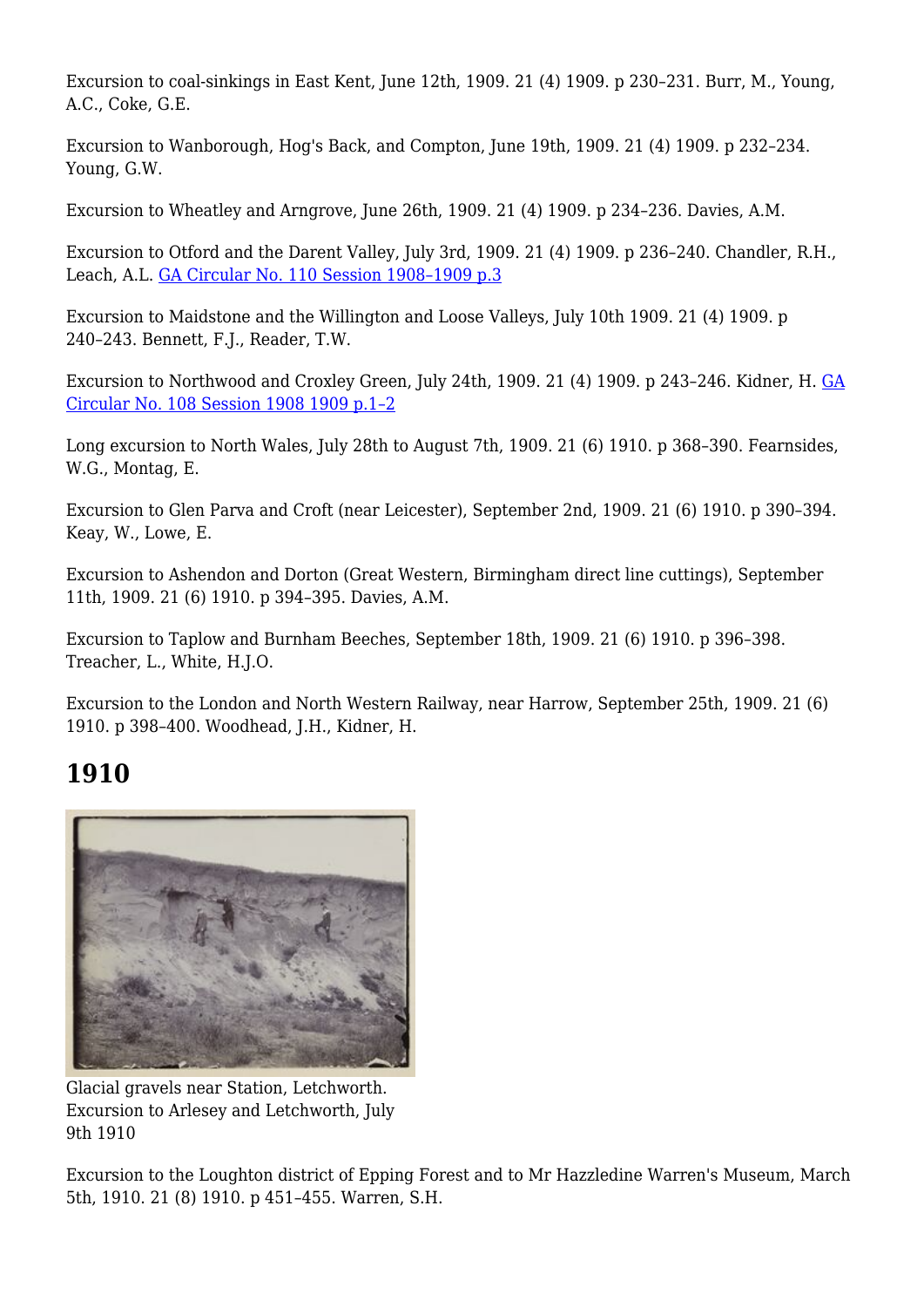Excursion to the Croydon Bourne, March 12th, 1910. 21 (8) 1910. p 456–456. Whitaker, W.

Excursion to north Devon, March 24th to 30th (Easter), 1910. 21 (9) 1910. p 457–472. Hamling, J.G., Rogers, I., Wilks, M.

Excursion to Worms Heath, April 2nd, 1910. 21 (9) 1910. p 472–473. Whitaker, W. [GA Circular 118.](http://earthwise.bgs.ac.uk/index.php/Excursion_to_Worm%27s_Heath._Saturday,_April_2nd._1910_-_Geologists%27_Association_excursion) [Session 1909–1910. p.2](http://earthwise.bgs.ac.uk/index.php/Excursion_to_Worm%27s_Heath._Saturday,_April_2nd._1910_-_Geologists%27_Association_excursion)

Excursion to Grays Thurrock, Essex, April 9th, 1910. 21 (9) 1910. p 474–476. Hinton, M.A.C., Leach,  $A.I.$ 

Excursion to the Sandy Lodge Golf Club, Northwood, April 16th, 1910. 21 (9) 1910. p 477–479. Barrow, G., Kidner, H. [GA Circular No. 118. Session 1909–1910. p.3–4.](http://earthwise.bgs.ac.uk/index.php/Excursion_to_Sandy_Lodge_Golf_Club,_Northwood._Saturday,_April_16th,_1910_-_Geologists%27_Association_excursion)

Excursion to Sudbury (Suffolk), April 23rd 1910. 21 (9) 1910. p 479–482. Hill, E. [Circular 118.](http://earthwise.bgs.ac.uk/index.php/Excursion_to_Sudbury_(Suffolk)._Saturday,_April_23rd,_1910_-_Geologists%27_Association_excursion) [Session 1909–1910. p.5](http://earthwise.bgs.ac.uk/index.php/Excursion_to_Sudbury_(Suffolk)._Saturday,_April_23rd,_1910_-_Geologists%27_Association_excursion)

Excursion to Merstham and Betchworth, April 30th, 1910. 21 (9) 1910. p 483–486. Dibley, G.E.

Excursion to Sheppey, May 7th, 1910. 21 (9) 1910. p 486–488. Holmes, T.V., Whitaker, W. [GA](http://earthwise.bgs.ac.uk/index.php/Excursion_to_Sheppey._Saturday,_May_7th_1910_-_Geologists%27_Association_excursion) [Circular No. 119. Session 1909–1910. p.2–3](http://earthwise.bgs.ac.uk/index.php/Excursion_to_Sheppey._Saturday,_May_7th_1910_-_Geologists%27_Association_excursion)

Excursion to Swanage, Lulworth Cove, and Bournemouth, May 14th to 18th (Whitsuntide), 1910. 21 (10) 1910. p 510–521. Hovenden, F., Monckton, H.W., Ord, W.T., Woodward, A.S. [GA Circular No.](http://earthwise.bgs.ac.uk/index.php/Excursion_to_Swanage,_Lulworth_Cove,_and_Bournemouth._Whitsuntide,_May_14th_to_18th,_1910_-_Geologists%27_Association_excursion) [119. p.3–7](http://earthwise.bgs.ac.uk/index.php/Excursion_to_Swanage,_Lulworth_Cove,_and_Bournemouth._Whitsuntide,_May_14th_to_18th,_1910_-_Geologists%27_Association_excursion)

Excursion to Southborough and Tonbridge, May 28th, 1910. 21 (10) 1910. p 521–522. Handcock, E.W. [GA Circular 119. Session 1909–1910. p.8](http://earthwise.bgs.ac.uk/index.php/Excursion_to_Southborough_and_Tonbridge._Saturday,_May_28th,_1910_-_Geologists%27_Association_excursion)

Excursion to French Street and Sundridge, June 4th, 1910. 21 (10) 1910. p 523–525. Martin, P.A.B., Treacher, L. [Excursion to Sundridge and French Street. Saturday, June, 4th, 1910. GA Circular No.](http://earthwise.bgs.ac.uk/index.php/Excursion_to_Sundridge_and_French_Street._Saturday,_June,_4th,_1910_-_Geologists%27_Association_excursion) [120. p. 2–3](http://earthwise.bgs.ac.uk/index.php/Excursion_to_Sundridge_and_French_Street._Saturday,_June,_4th,_1910_-_Geologists%27_Association_excursion)

Excursion to Gomshall and Peaslake, June 11th, 1910. 21 (10) 1910. p 526–527. Leighton, D. [GA](http://earthwise.bgs.ac.uk/index.php/Excursion_to_Gomshall._Saturday,_June_11th,_1910_-_Geologists%27_Association_excursion) [Circular No. 120. Session 1909–1910. p.3](http://earthwise.bgs.ac.uk/index.php/Excursion_to_Gomshall._Saturday,_June_11th,_1910_-_Geologists%27_Association_excursion)

Excursion to Leeds and the Loose Valley (Kent), June 18th, 1910. 21 (10) 1910. p 528–533. Bennett, F.J.

Excursion to Sonning, June 25th, 1910. 21 (10) 1910. p 533–535. Treacher, L. [GA Circular No. 120.](http://earthwise.bgs.ac.uk/index.php/Excursion_to_Sonning._Saturday,_June_25th,_1910_-_Geologists%27_Association_excursion) [Session 1909–1910. p.6](http://earthwise.bgs.ac.uk/index.php/Excursion_to_Sonning._Saturday,_June_25th,_1910_-_Geologists%27_Association_excursion)

Excursion to Oxford University Museum, Enslow Bridge, Kirtlington and Woodstock, May 21st, 1910. 22 (1) 1911. p 1–5. Allorge, M.M., Bayzand, C.J., Pearse, E.

Excursion to Reigate, July 2nd, 1910. 22 (1) 1911. p 6–8. Crosfield, M.C., Whitaker, W., Wilks, M. [GA](http://earthwise.bgs.ac.uk/index.php/Excursion_to_Reigate._Saturday,_July_2nd,_1910_-_Geologists%27_Association_excursion) [Circular No. 122. Session 1909–1910. p.2.](http://earthwise.bgs.ac.uk/index.php/Excursion_to_Reigate._Saturday,_July_2nd,_1910_-_Geologists%27_Association_excursion)

Excursion to Arlesey and Letchworth, July 9th, 1910. 22 (1) 1911. p 8–11. Hill, W. [Geologists'](http://earthwise.bgs.ac.uk/index.php/Excursion_to_Arlesey_and_Letchworth._Saturday,_July_9th,_1910_-_Geologists%27_Association_excursion) [Association Circular No. 122. p. 2–3.](http://earthwise.bgs.ac.uk/index.php/Excursion_to_Arlesey_and_Letchworth._Saturday,_July_9th,_1910_-_Geologists%27_Association_excursion)

Excursion to Ipswich, July 16th, 1910. 22 (1) 1911. p 11–16. Layard, N., Moir, J.R., Slater, G.

Excursion to Watford and Croxley, London and North-Western Railway Extension, July 23rd, 1910.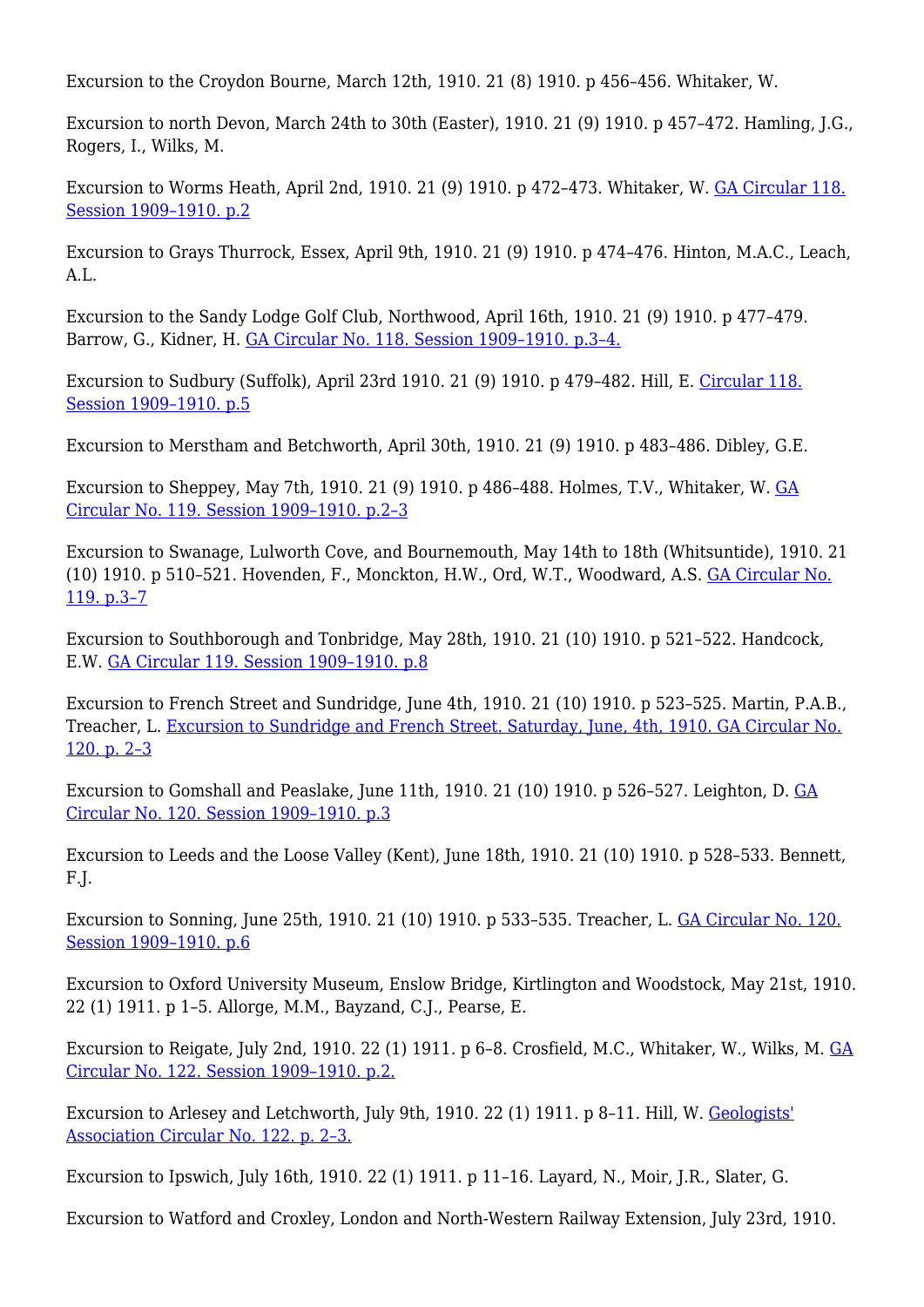22 (1) 1911. p 17–21. Kidner, H., Woodhead, J.H., Roberts, G.J.

Excursion to Hedgerley and Burnham Beeches, September 3rd, 1910. 22 (1) 1911. p 21–24. Treacher, L. [GA Circular No. 124. p. 2–3](http://earthwise.bgs.ac.uk/index.php/Excursion_to_Hedgerley_and_Burnham_Beeches._Saturday,_September_3rd,_1910_-_Geologists%27_Association_excursion)

Excursion to Charnwood Forest, September 8th, 1910. 22 (1) 1911. p 24–26. Bennett, F.W., Bosworth, O., Stracey, B. [GA Circular No. 124. Session 1909–1910. p.3](http://earthwise.bgs.ac.uk/index.php/Excursion_to_Charnwood_Forest._Thursday,_September_8th._1910_-_Geologists%27_Association_excursion)

Visit to the Museum of the Royal College of Surgeons, Lincoln's Inn Fields, December 17th, 1910. 22 (2) 1911. p 116–117. Burne, R.H., Young, A.C.

Excursions to Bushey and Pinner, September 24th and November 5th, 1910. 22 (3) 1911. p 152–156. Kidner, H., Woodhead, J.H.

#### **1911**



The Director T.T. Gething Esq. describing the geological structure of the district in the Middle Purbeck pit on Ladydown. Excursion to Chilmark and the Vale of Wardour, July 15th 1911.

Excursion to Ponder's End and Chingford, March 11th, 1911. 22 (3) 1911. p 166–171. Warren, S.H., Atkins, A.A.

Excursion to Dartford Heath, March 18th, 1911. 22 (3) 1911. p 171–175. Chandler, R.H., Leach, A.L.

Excursion to the Valley of the Mole, March 25th, 1911. 22 (3) 1911. p 175–176. Whitaker, W.

Excursion to Bracknell, April 8th, 1911. 22 (3) 1911. p 176–178. Dewey, H., Leighton, D. [GA Circular](http://earthwise.bgs.ac.uk/index.php/Excursion_to_Bracknell,_Saturday,_April_8th,_1911_-_Geologists%27_Association_excursion) [No. 131. Session 1910–1911. p.3–4](http://earthwise.bgs.ac.uk/index.php/Excursion_to_Bracknell,_Saturday,_April_8th,_1911_-_Geologists%27_Association_excursion)

Excursion to the St. Davids District, South Wales, April 13th to 22nd (Easter), 1911. 22 (4) 1911. p 215–232. Green, J.F.N., Jones, O.T.

Excursion to the valley of the Hertfordshire Bourne, April 29th, 1911. 22 (4) 1911. p 234–236. Hopkinson, J., Oldham, C.

Excursion to Weybridge and St George's Hill, May 6th, 1911. 22 (4) 1911. p 237–240. Woodward, H.B.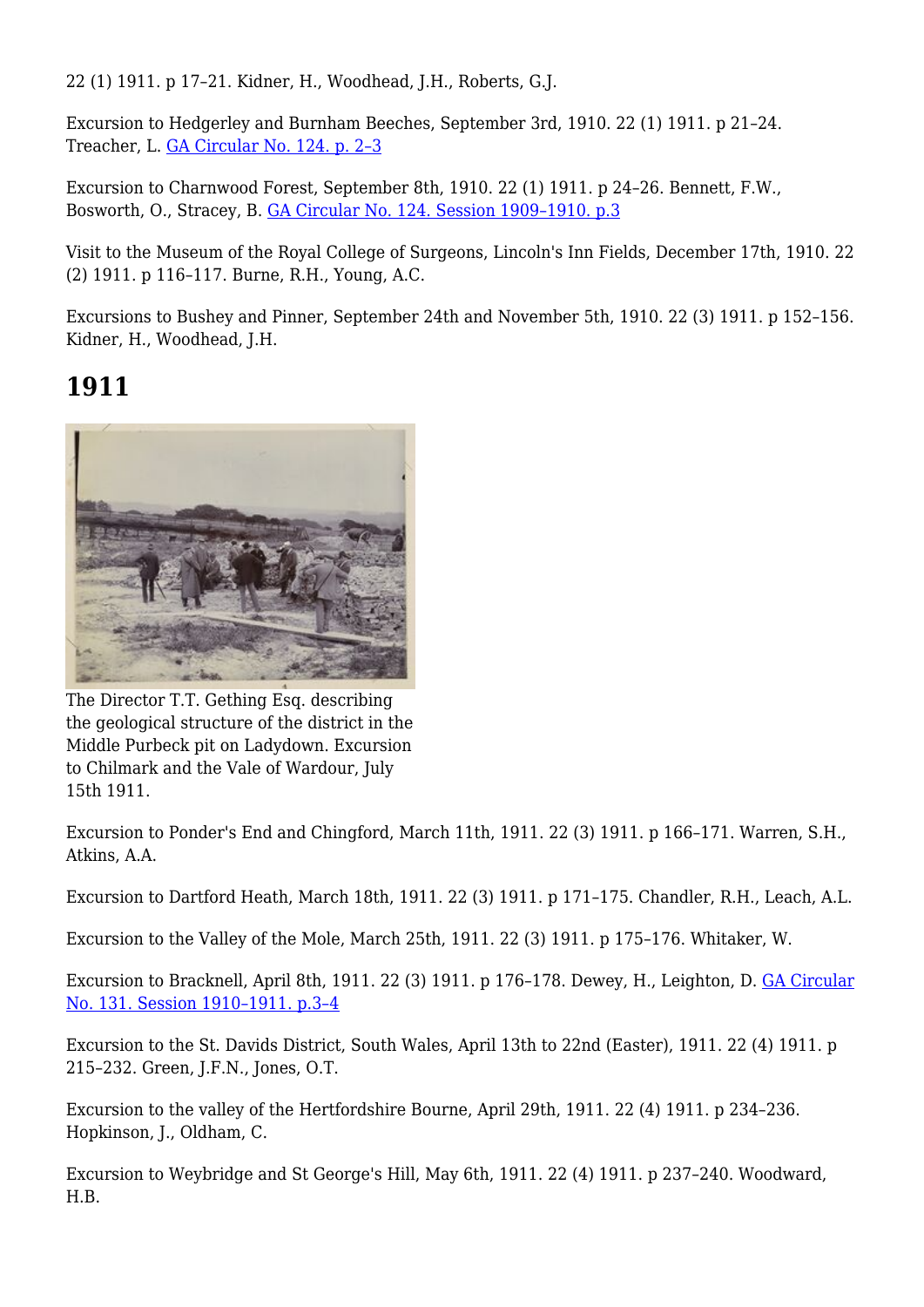Excursion to Hook, Nately, and Basingstoke, May 13th, 1911. 22 (4) 1911. p 240–243. Blundell, G.E., Monckton, H.W. [GA Circular No. 132. Session 1910–1911. p.3–4](http://earthwise.bgs.ac.uk/index.php/Excursion_to_Hook,_Upper_Nately_and_Basingstoke,_Saturday,_May_13th,_1911_-_Geologists%27_Association_excursion)

Excursion to Chilworth and St Martha's Hill, May 20th, 1911. 22 (5) 1911. p 243–245. Leighton, D. [GA Circular No. 132. Session 1910–1911. p.4–5](http://earthwise.bgs.ac.uk/index.php/Excursion_to_Chilworth_and_St._Martha%27s_Hill._Saturday,_May_20th,_1911_-_Geologists%27_Association_excursion)

Excursion to Dunball, Burslescombe, Ilminster, Chard, Ham Hill, and Bradford Abbas, June 2nd to 7th (Whitsuntide), 1911. 22 (5) 1911. p 246–263. Richardson, L., Ussher, W.A.E., Whitaker, W., Winwood, H.H. [GA Circular No. 133. Session 1910–1911. p. 3–7](http://earthwise.bgs.ac.uk/index.php/Excursion_to_Burlescombe,_Chard,_Ham_Hill,_Bradford_Abbas,_etc._Whitsuntide,_Friday,_June_2nd,_to_Wednesday,_June_7th,_1911_-_Geologists%27_Association_excursion)

Excursion to Bishop's Stortford, June 10th, 1911. 22 (5) 1911. p 264–268. Irving, A., Featherby, H.G. [GA Circular No. 133. Session 1910–1911. p.7–9](http://earthwise.bgs.ac.uk/index.php/Excursion_to_Bishop%27s_Stortford,_Saturday,_June_10th,_1011_-_Geologists%27_Association_excursion)

Excursion to Cambridge and Barrington, June 17th, 1911. 22 (5) 1911. p 268–278. Hughes, T.McK.

Excursion to Bushey, Oxhey, and Watford Heath, June 24th, 1911. 22 (5) 1911. p 278–283. Kidner, H., Woodhead, J.H. [GA Circular No. 133. Session 1910–1911. p.12](http://earthwise.bgs.ac.uk/index.php/Excursion_to_Bushey,_Oxhey_and_Watford_Heath._Saturday,_June_24th,_1911_-_Geologists%27_Association_excursion)

Excursion to Guildford, Compton, and Godalming, July 1st, 1911. 22 (5) 1911. p 283–286. Young, G.W., Leighton, D. [GA Circular No. 135. Session 1910–1911. p.2–4](http://earthwise.bgs.ac.uk/index.php/Excursion_to_Guildford,_Compton,_and_Godalming._Saturday,_July_1st,_1911_-_Geologists%27_Association_excursion)

Excursion to Wargrave, July 8th, 1911. 22 (5) 1911. p 286–289. Treacher, L. [GA Circular No. 135.](http://earthwise.bgs.ac.uk/index.php/Excursion_to_Wargrave,_Saturday,_July_8th,_1911_-_Geologists%27_Association_excursion) [Session 1910–1911. p.4–5](http://earthwise.bgs.ac.uk/index.php/Excursion_to_Wargrave,_Saturday,_July_8th,_1911_-_Geologists%27_Association_excursion)

Excursion to Wenden (Audley End) and Saffron Walden, July 22nd, 1911. 22 (5) 1911. p 290–295. Maynard, G., Morris, G. [GA Circular No. 135. Session 1910–1911. p.8–10](http://earthwise.bgs.ac.uk/index.php/Excursion_to_Newport,_Audley_End,_and_Saffron_Walden,_Saturday,_July_22nd,_1911_-_Geologists%27_Association_excursion)

Excursion to Charnwood Forest, September 21st, 1911. 22 (5) 1911. p 295–298. Bennett, F.W., Stracey, B.

Excursion to the Bergen district, Norway, August 3rd to 21st, 1911. 23 (1) 1912. p 39–61. Kolderup, C.F., Monckton, H.W.

Long excursion to the Dales of West Yorkshire and Harrogate, July 27th to August 6th. 23 (2) 1912. p 125–136. Kendall, P.F.

Excursion to Dinton, Chilmark and the Vale of Wardour, July 15th, 1911. 23 (3) 1912. p 148–157. Ord, T., Reader, T.W. [GA Circular No. 135. Session 1910–1911. p.5–8](http://earthwise.bgs.ac.uk/index.php/Excursion_to_Dinton,_Chilmark_and_the_Vale_of_Wardour,_Saturday,_July_15th,_1911_-_Geologists%27_Association_excursion)

Long excursion to the West Highlands of Scotland and the Isle of Skye, September 9th to 20th, 1911. 23 (3) 1912. p 157–166. Bailey, E.B., Harker, A., Gwinnell, W.F.

# **1912**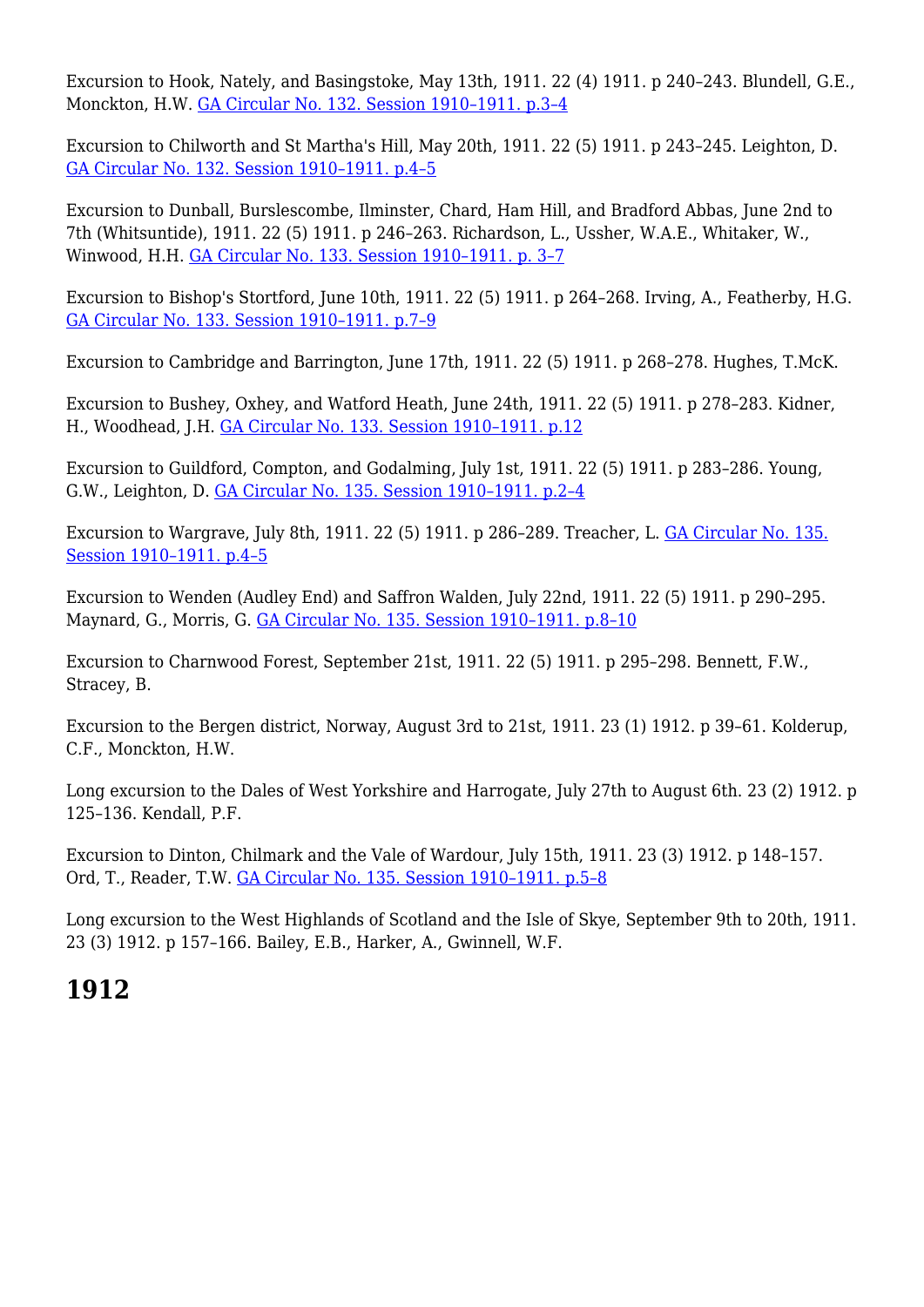

Section in Reading Beds, Nonsuch Pottery Clay Pit. Excursion to Ewell, July 6th 1912.

Excursion to the River Effra, the Beulah Spa, and the Grange Wood Museum, Upper Norwood, February 17th, 1912. 23 (3) 1912. p 172–174. Leighton, D., Martin, E.A.

Excursion to Shooter's Hill and Eltham, March 23rd, 1912. 23 (3) 1912. p 180–182. Leach, A.L.

Report of an excursion to the Lower Tertiary section and the Pleistocene river drifts near Erith, March 30th, 1912. 23 (3) 1912. p 183–190. Chandler, R.H., Leach, A.L.

Excursion to the Portmadoc and Criccieth district of S.E. Caernarvonshire, April 5th to 11th, 1912. 23 (4) 1912. p 199–217. Fearnsides, W.G.

Excursion to Greenhithe, April 20th, 1912. 23 (3) 1912. p 190–194. Priest, S. [GA Circular No. 143.](http://earthwise.bgs.ac.uk/index.php/Excursion_to_Greenhithe._Saturday,_April_20th,_1912_-_Geologists%27_Association_excursion) [Session 1911–1912. p.6–7](http://earthwise.bgs.ac.uk/index.php/Excursion_to_Greenhithe._Saturday,_April_20th,_1912_-_Geologists%27_Association_excursion)

Excursion to the Hitchin and Stevenage Gap (together with a general account of the features of the district), April 27th, 1912. 23 (4) 1912. p 217–224. Hill, W.

Excursion to Keston and Farnborough, May 4th, 1912. 23 (3) 1912. p 195–198. Dibley, G.E.

Report of an excursion to Clandon, Newlands Corner, and Silent Pool, May 11th, 1912. 24 (1) 1913. p 53–54. Young, G.W. [GA Circular No. 144. Session 1911–1912. p.2–3](http://earthwise.bgs.ac.uk/index.php/Excursion_to_Clandon,_Newland%27s_Corner,_and_Silent_Pool._Saturday,_May_11th,_1912_-_Geologists%27_Association_excursion)

Excursion to the Chiltern Hills, from Princes Risborough to Wendover, May 18th, 1912. 23 (4) 1912. p 224–225. Pocock, R.W. [GA Circular No. 144. Session 1911–1912. p.3–4](http://earthwise.bgs.ac.uk/index.php/Excursion_to_Chiltern_Hills,_from_Princes_Risborough_to_Wendover._Saturday,_May_18th,_1912_-_Geologists%27_Association_excursion)

Excursion to Sunderland and Tynemouth, May 24th to 30th (Whitsuntide), 1912. 24 (2) 1913. p 108–114. Woolacott, D. [GA Circular No. 144. Session 1911–1912. p. 4–7](http://earthwise.bgs.ac.uk/index.php/Excursion_to_Sunderland_and_Tynemouth._Whitsuntide,_May_24th_to_30th,_1912_-_Geologists%27_Association_excursion)

Excursion to Leith Hill, June 1st, 1912. 23 (4) 1912. p 225–229. Leighton, D.

Excursion to Ipswich and the Gipping Valley, June 8th, 1912. 23 (4) 1912. p 229–237. Boswell, P.G.H.

Excursion to Claygate and Oxshott, Surrey, June 15th, 1912. 23 (4) 1912. p 237–242. Dewey, H. [GA](http://earthwise.bgs.ac.uk/index.php/Excursion_to_Claygate_and_Oxshott,_Surrey._Saturday,_June_15th,_1912_-_Geologists%27_Association_excursion) [Circular No. 145. Session 1911–1912. p.5–6](http://earthwise.bgs.ac.uk/index.php/Excursion_to_Claygate_and_Oxshott,_Surrey._Saturday,_June_15th,_1912_-_Geologists%27_Association_excursion)

Report on an excursion to Borstal and Burham, June 22nd, 1912. 24 (1) 1913. p 54–56. Dibley, G.E. [GA Circular No. 145. Session 1911–1912. p.6–7](http://earthwise.bgs.ac.uk/index.php/Excursion_to_Borstal_and_Burnam._Saturday,_June_22nd,_1912_-_Geologists%27_Association_excursion)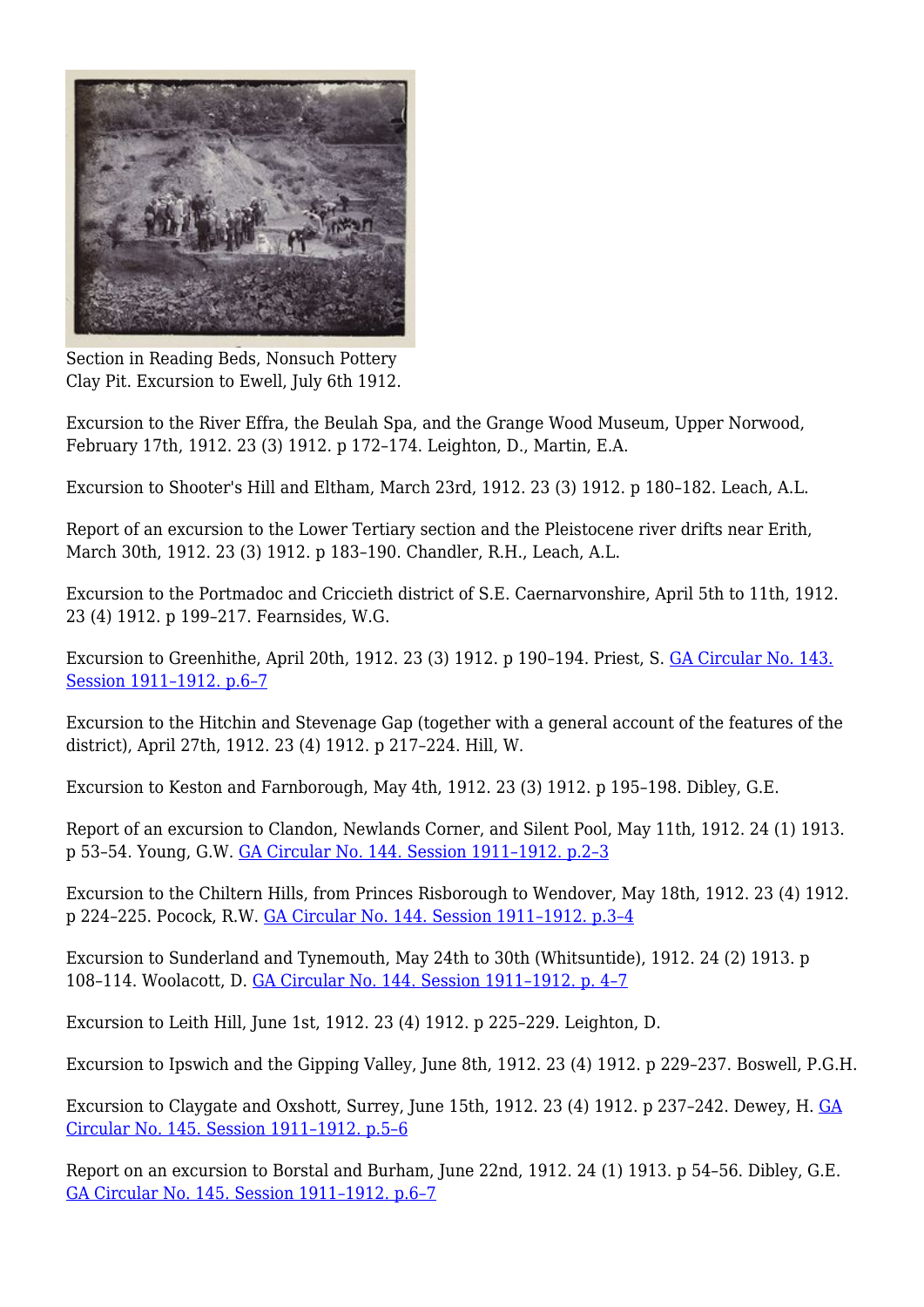Excursion to White Horse Hill, Berkshire, June 29th, 1912, 23 (4) 1912. p 242-244. White, H.J.O.

Excursion to Ewell and Cheam, July 6th, 1912. 23 (4) 1912. p 245–247. Whitaker, W. [GA Circular No.](http://earthwise.bgs.ac.uk/index.php/Excursion_to_Ewell_and_Cheam._Saturday,_July_6th,_1912_-_Geologists%27_Association_excursion) [146. Session 1911–1912. p.2–3](http://earthwise.bgs.ac.uk/index.php/Excursion_to_Ewell_and_Cheam._Saturday,_July_6th,_1912_-_Geologists%27_Association_excursion)

Report of an excursion to Henley and Watlington, July 13th, 1912. 23 (4) 1912. p 250–253. Hawkins, H.L. [GA Circular No. 146. Session 1911–1912. p.3–4](http://earthwise.bgs.ac.uk/index.php/Excursion_to_Henley_and_Watlington._Saturday,_July_13th_1912_-_Geologists%27_Association_excursion)

Report on an excursion to Reculvers, July 20th, 1912. 23 (4) 1912. p 247–249. Whitaker, W. [GA](http://earthwise.bgs.ac.uk/index.php/Excursion_to_Reculvers,_Herne_Bay._Saturday,_July_20th,_1912_-_Geologists%27_Association_excursion) [Circular No. 146. Session 1911–1912. p.5–6](http://earthwise.bgs.ac.uk/index.php/Excursion_to_Reculvers,_Herne_Bay._Saturday,_July_20th,_1912_-_Geologists%27_Association_excursion)

Excursion to Aylesbury, Hartwell, and Stone, July 27th, 1912. 23 (4) 1912. p 254–257. Davies, A.M. [GA Circular No. 146. Session 1911–1912. p.6–8](http://earthwise.bgs.ac.uk/index.php/Excursion_to_Aylesbury,_Hartwell_and_Stone._Saturday,_July_27th,_1912_-_Geologists%27_Association_excursion)

Excursion to West Mayo and the Sligo district, July 31st to August 9th, 1912. 24 (2) 1913. p 78–86. Hobson, B.

Report of an excursion to Mount Sorrel, Buddon Wood, Brazil Wood and district, August 29th, 1912. 23 (4) 1912. p 257–259. Bennett, F.W., Lowe, E.E. [GA Circular No. 146. Session 1911–1912. p.8–9](http://earthwise.bgs.ac.uk/index.php/Excursion_to_Mount_Sorrel,_Buddon_Wood,_etc._(Charnwood_Forest)._Thursday._August_29th,_1912_-_Geologists%27_Association_excursion)

Excursion to the east of Scotland. The neighbourhood of Aberdeen, Stonehaven, Edzell, and Arbroath, with supplementary excursions in the Edinburgh district, September, 1912. 23 (5) 1912. p 265–267. Evans, J.W.

Excursion to the east of Scotland. The neighbourhood of Aberdeen, Stonehaven, Edzell, and Arbroath, with supplementary excursions in the Edinburgh district, September, 1912. Lower Deeside and the Highland Border, September 12th,. 23 (5) 1912. p 268–273. Barrow, G.

Excursion to the east of Scotland. The neighbourhood of Aberdeen, Stonehaven, Edzell, and Arbroath, with supplementary excursions in the Edinburgh district, September, 1912. The North Esk, September 18th. 23 (5) 1912. p 273–273. Harker, A.

Excursion to the east of Scotland. The neighbourhood of Aberdeen, Stonehaven, Edzell, and Arbroath, with supplementary excursions in the Edinburgh district, September, 1912. On the geology of Lower Dee-side and the Southern Highland Border. 23 (5) 1912. p 274–290. Barrow, G.

Excursion to the east of Scotland. The neighbourhood of Aberdeen, Stonehaven, Edzell, and Arbroath, with supplementary excursions in the Edinburgh district, September, 1912. On the geology of Lower Dee-side and the Southern Highland Border. Part II - Stonehaven, September 14th and 16th. 23 (5) 1912. p 291–294. Campbell, R.

Excursion to the east of Scotland. The neighbourhood of Aberdeen, Stonehaven, Edzell, and Arbroath, with supplementary excursions in the Edinburgh district, September, 1912. On the geology of south-east Kincardineshire. 23 (5) 1912. p 295–298. Campbell, R.

Excursion to the east of Scotland. The neighbourhood of Aberdeen, Stonehaven, Edzell, and Arbroath, with supplementary excursions in the Edinburgh district, September, 1912. The Old Red Sandstone near Arbroath, September 18th and 19th. 23 (5) 1912. p 299–301. Hickling, G.

Excursion to the east of Scotland. The neighbourhood of Aberdeen, Stonehaven, Edzell, and Arbroath, with supplementary excursions in the Edinburgh district, September, 1912. On the geology and palaeontology of Forfarshire. 23 (5) 1912. p 302–311. Hicking, G.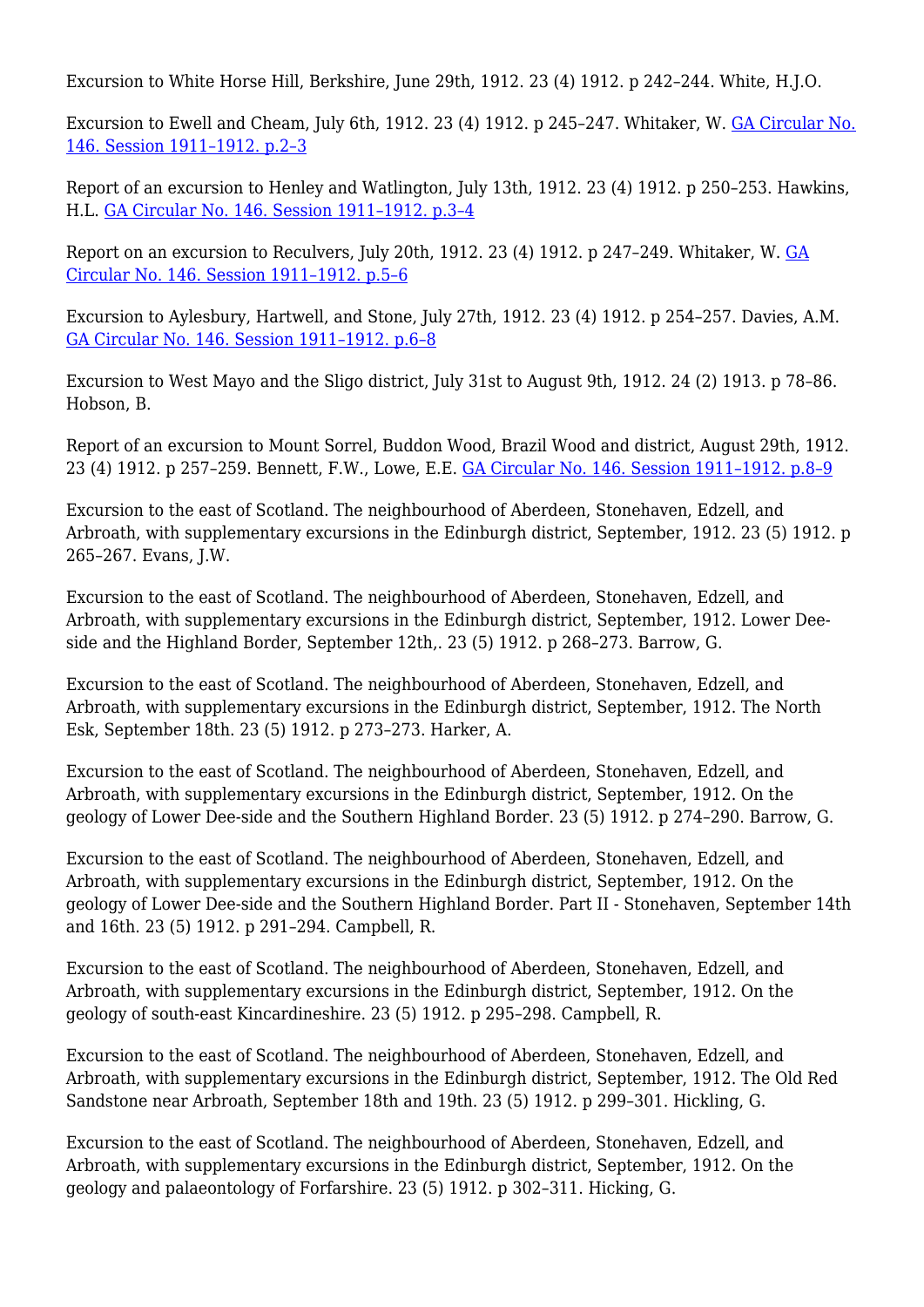Excursion to the east of Scotland. The neighbourhood of Aberdeen, Stonehaven, Edzell, and Arbroath, with supplementary excursions in the Edinburgh district, September, 1912.The Carboniferous rocks near Bathgate, September 20th 23. 23 (5) 1912. p 312–313. Gordon, W.T.

Excursion to the east of Scotland. The neighbourhood of Aberdeen, Stonehaven, Edzell, and Arbroath, with supplementary excursions in the Edinburgh district, September, 1912. The rocks of the Pentland Hills, September 21st. 23 (5) 1912. p 314–314. Flett, J.S.

# **1913**



Stuckyard Pit, Tattingstone Hall, Park Farm. Red Crag resting unconformably on a Coralline Crag bank. Excursion to Bentley Suffolk, April 5th 1913

Excursion to the Croydon Bourne, March 1st, 1913. 24 (5) 1913. p 308–310. Whitaker, W., Burgess, W.T.

Report on an excursion to the Lizard, Cornwall, March 20th to 29th, Easter, 1913. 24 (5) 1913. p 313–327. Flett, J.S., Hill, J.B. [Geologists' Association Circular No. 153. Session 1912–1913. p. 4–7](http://earthwise.bgs.ac.uk/index.php/Easter_excursion_to_The_Lizard,_March_20th%E2%80%9327th,_1913_-_Geologists%27_Association_excursion)

[Excursion to Charlton. Saturday March 29th, 1913](http://earthwise.bgs.ac.uk/index.php/Excursion_to_Charlton._Saturday_March_29th,_1913_-_Geologists%27_Association_excursion)

Report on an excursion to Bentley, Suffolk, April 5th, 1913. 24 (5) 1913. p 327–331. Boswell, P.G.H[.Geologists' Association Circular No. 154. Session 1912–1913. p.2–3](http://earthwise.bgs.ac.uk/index.php/Excursion_to_Bentley_Suffolk_(Crag)._Saturday,_April_5th,_1913_-_Geologists%27_Association_excursion)

Excursion to Harefield, April 26th, 1913. 25 (1) 1914. p 50–51. De Salis, R.F. [GA Circular No. 154.](http://earthwise.bgs.ac.uk/index.php/Excursion_to_Harefield._Saturday,_April_26th,_1913_-_Geologists%27_Association_excursion) [Session 1912–1913. p.6–7](http://earthwise.bgs.ac.uk/index.php/Excursion_to_Harefield._Saturday,_April_26th,_1913_-_Geologists%27_Association_excursion)

Excursion to Virginia Water and Chertsey, April 12th, 1913. 24 (5) 1913. p 331–334. Bromehead, C.E.N. [Circular No. 154. Session 1912–1913. p.3–5](http://earthwise.bgs.ac.uk/index.php/Excursion_to_Virginia_Water_and_Chertsey._Saturday,_April_12th,_1913_-_Geologists%27_Association_excursion)

Excursion to Beddington and Waddon, April 19th, 1913. 24 (5) 1913. p 335–336. Kidner, H., Whitaker, W. [Geologists' Association Circular No. 154. Session 1912–1913. p.5–6](http://earthwise.bgs.ac.uk/index.php/Excursion_to_Beddington_and_Waddon._Saturday,_April_19th,_1913_-_Geologists%27_Association_excursion)

Excursion to Farnham, May 3rd, 1913. 24 (4) 1913. p 202–204. Bury, H. [GA Circular No. 155.](http://earthwise.bgs.ac.uk/index.php/Excursion_to_Farnham._Saturday,_May_3rd,_1913_-_Geologists%27_Association_excursion) [Session 1912–1913. p.4–5](http://earthwise.bgs.ac.uk/index.php/Excursion_to_Farnham._Saturday,_May_3rd,_1913_-_Geologists%27_Association_excursion)

Excursion to the Nottingham district, May 9th to 14th (Whitsuntide), 1913. 25 (2) 1914. p 84–89. Carr, J.W., Swinnerton, H.H. [Whitsuntide excursion to Nottingham. May 9th to 14th, 1913. GA](http://earthwise.bgs.ac.uk/index.php/Whitsuntide_excursion_to_Nottingham._May_9th_to_14th,_1913_-_Geologists%27_Association_excursion)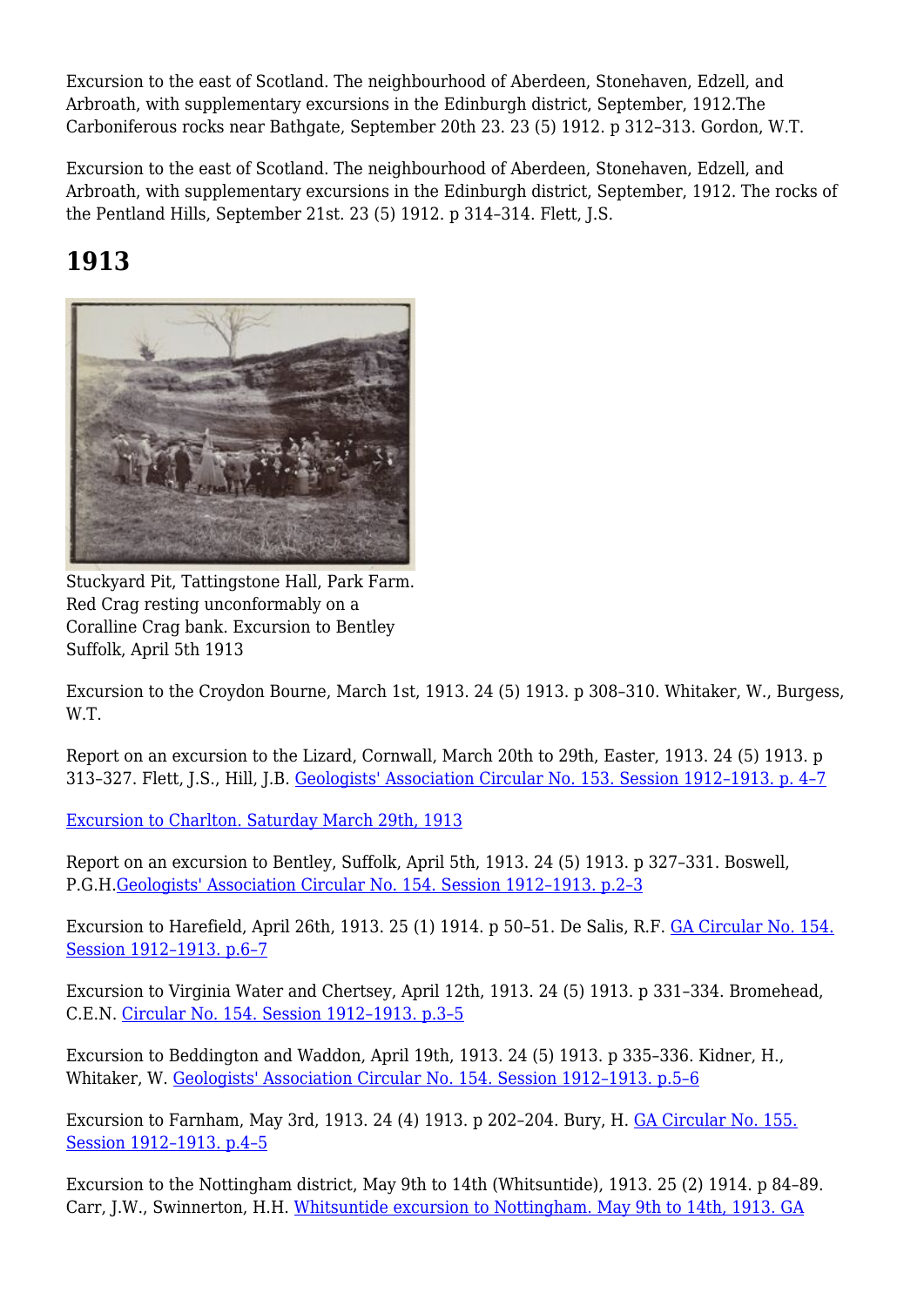[Circular No. 155. Session 1912–1913. p. 6–9](http://earthwise.bgs.ac.uk/index.php/Whitsuntide_excursion_to_Nottingham._May_9th_to_14th,_1913_-_Geologists%27_Association_excursion)

On Buried Channels in the Dartford Heath Gravel (together with the report of an excursion to Dartford Heath, May 17th, 1913). 24 (5) 1913. p 337–344. [Circular No. 155. Session 1912–1913.](http://earthwise.bgs.ac.uk/index.php/Excursion_to_Dartford_Heath._Saturday,_May_17th,_1913_-_Geologists%27_Association_excursion) [p.9–11](http://earthwise.bgs.ac.uk/index.php/Excursion_to_Dartford_Heath._Saturday,_May_17th,_1913_-_Geologists%27_Association_excursion)

Excursion to Faringdon, May 24th, 1913. 25 (1) 1914. p 52–56. Treacher, L. [GA Circular No. 155.](http://earthwise.bgs.ac.uk/index.php/Excursion_to_Faringdon._Saturday,_May_24th,_1913_-_Geologists%27_Association_excursion) [Session 1912–1913. p.11–12](http://earthwise.bgs.ac.uk/index.php/Excursion_to_Faringdon._Saturday,_May_24th,_1913_-_Geologists%27_Association_excursion)

Excursion to Tonbridge, May 31st, 1913. 25 (1) 1914. p 56–58. Handcock, E.W. [GA Circular No. 155.](http://earthwise.bgs.ac.uk/index.php/Excursion_to_Tonbridge._Saturday,_May_31st._1913_-_Geologists%27_Association_excursion) [Session 1912–1913. p.12–13](http://earthwise.bgs.ac.uk/index.php/Excursion_to_Tonbridge._Saturday,_May_31st._1913_-_Geologists%27_Association_excursion)

Excursion to Swanscombe, June 7th, 1913 - Geologists' Association excursion. [GA Circular No. 156.](http://earthwise.bgs.ac.uk/index.php/Excursion_to_Swanscombe,_June_7th,_1913_-_Geologists%27_Association_excursion) [Session 1912–1913. p.4–5](http://earthwise.bgs.ac.uk/index.php/Excursion_to_Swanscombe,_June_7th,_1913_-_Geologists%27_Association_excursion)

Excursion to Sudbury, Suffolk, June 14th, 1913. 25 (1) 1914. p 58–60. Hill, E. [GA Circular No. 156.](http://earthwise.bgs.ac.uk/index.php/Excursion_to_Sudbury,_(Suffolk)._Saturday,_June_14th,_1913_-_Geologists%27_Association_excursion) [Session 1912–1913. p.5–6](http://earthwise.bgs.ac.uk/index.php/Excursion_to_Sudbury,_(Suffolk)._Saturday,_June_14th,_1913_-_Geologists%27_Association_excursion)

Excursion to West Somerset, June 20th to 24th, 1913. 25 (2) 1914. p 97–105. Evans, J.W., Richardson, L., Martin, E.C. [Excursion to Minehead and district, West Somerset. June 20th to 24th,](http://earthwise.bgs.ac.uk/index.php/Excursion_to_Minehead_and_district,_West_Somerset._June_20th_to_24th,_1913_-_Geologists%27_Association_excursion) [1913. GA Circular No. 156. Session 1912–1913. p. 6–8,10](http://earthwise.bgs.ac.uk/index.php/Excursion_to_Minehead_and_district,_West_Somerset._June_20th_to_24th,_1913_-_Geologists%27_Association_excursion)

Excursion to Bishop's Stortford, June 21st, 1913. 25 (2) 1914. p 105–115. Irving, A., Irving, P.A.

The Pleistocene deposits of Crayford. With the report of an excursion to Slades Green and Barnhurst, June 28th, 1913. 25 (1) 1914. p 61–71. Chandler, R.H.

Excursion to Cuffley and Hertford, July 5th, 1913. 25 (1) 1914. p 77–78. Pocock, R.W., Fortescue, L.

Excursion to the Cuckmere Valley and Seaford, July 26th, 1913. 25 (4) 1914. p 280–283. Elsden, J.V.

Excursion to the Edinburgh district, August 1st to 9th, 1913. 25 (1) 1914. p 45–50. Flett, J.S. [Long](http://earthwise.bgs.ac.uk/index.php/Long_excursion_to_Edinburgh._August_1st_to_9th,_1913_-_Geologists%E2%80%99_Association_excursion) [excursion to Edinburgh. August 1st to 9th, 1913 Circular, 138, Session 1912–1913 p.1–5](http://earthwise.bgs.ac.uk/index.php/Long_excursion_to_Edinburgh._August_1st_to_9th,_1913_-_Geologists%E2%80%99_Association_excursion)

Excursion to Banbury, August 1st to 5th, 1913. 25 (1) 1914. p 71–77. Walford, E.A.

Excursion to St Albans, September 13th, 1913. 25 (1) 1914. p 79–80. Pocock, R.W. [Circular No. 159.](http://earthwise.bgs.ac.uk/index.php/Excursion_to_St._Albans._Saturday,_September_13th,_1913_-_Geologists%27_Association_excursion) [Session 1913–1914. p.2](http://earthwise.bgs.ac.uk/index.php/Excursion_to_St._Albans._Saturday,_September_13th,_1913_-_Geologists%27_Association_excursion)

Excursion to Hertingfordbury and Hertford, September 20th, 1913. 25 (2) 1914. p 115–116. Barrow, G.

Excursion to the Royal Albert Docks extension, October 4th, 1913. 25 (2) 1914. p 117–120. Binns, A., Barrow, G. [Visit to the Royal Albert Docks Extension. Saturday, October 4th, 1913. GA Circular No.](http://earthwise.bgs.ac.uk/index.php/Visit_to_the_Royal_Albert_Docks_Extension._Saturday,_October_4th,_1913_-_Geologists%27_Association_excursion) [159. Session 1913–1914. p.3–4](http://earthwise.bgs.ac.uk/index.php/Visit_to_the_Royal_Albert_Docks_Extension._Saturday,_October_4th,_1913_-_Geologists%27_Association_excursion)

#### **1914**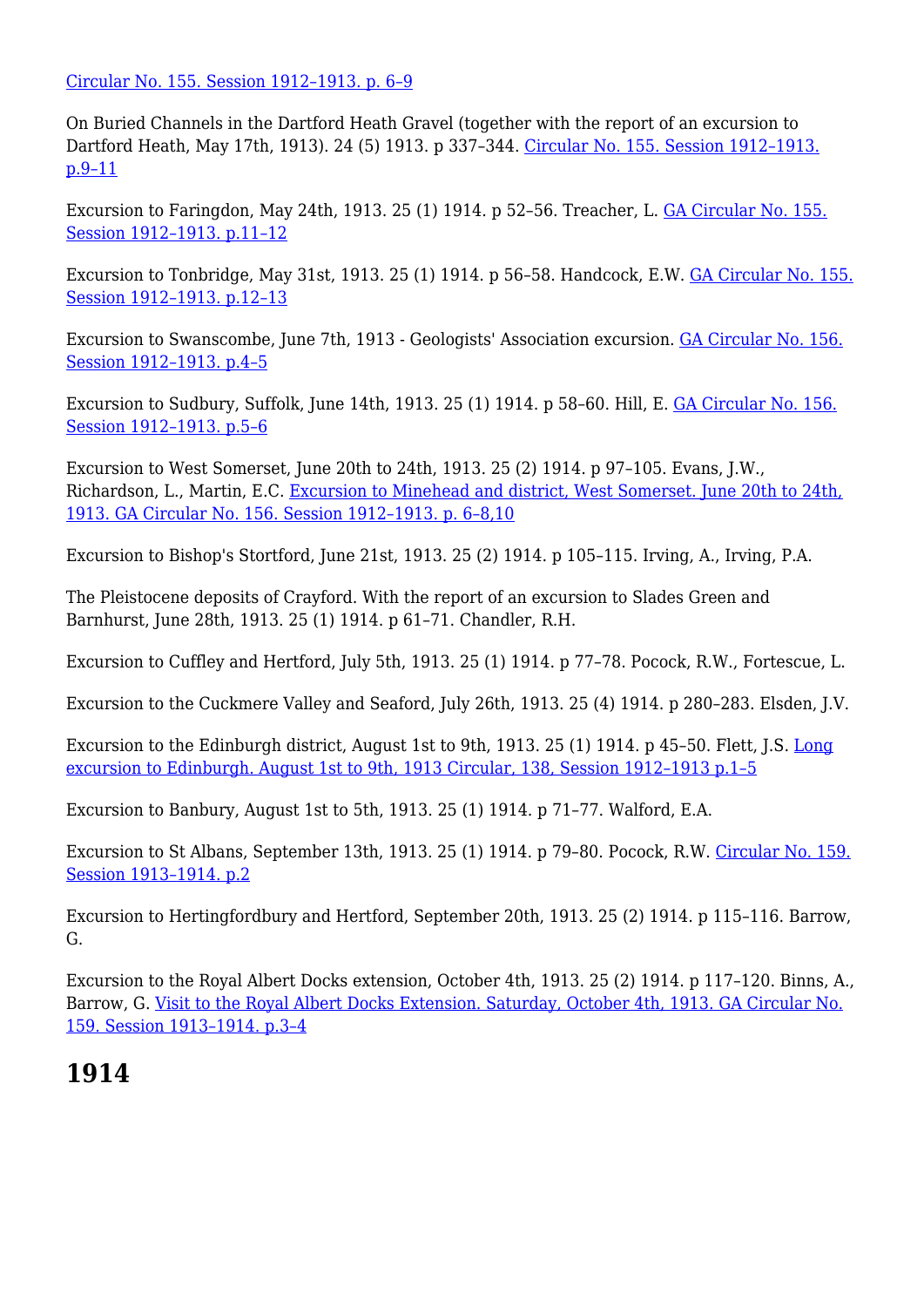

At Newlands Corner. Motor excursion in Surrey, June 6th 1914

[Visit to the Royal Albert Docks Extension. Saturday, March 21st, 1914. GA Circular No. 164. Session](http://earthwise.bgs.ac.uk/index.php/Visit_to_the_Royal_Albert_Docks_Extension._Saturday,_March_21st,_1914_-_Geologists%27_Association_excursion) [1913–1914. p.4](http://earthwise.bgs.ac.uk/index.php/Visit_to_the_Royal_Albert_Docks_Extension._Saturday,_March_21st,_1914_-_Geologists%27_Association_excursion)

Excursion to Edmonton, March 28th, 1914. 25 (4) 1914. p 285–287. Warren, S.H. [GA Circular No.](http://earthwise.bgs.ac.uk/index.php/Excursion_to_Edmonton._Saturday,_March_28th,_1914_-_Geologists%27_Association_excursion) [164. Session 1913–1914. p.4–6](http://earthwise.bgs.ac.uk/index.php/Excursion_to_Edmonton._Saturday,_March_28th,_1914_-_Geologists%27_Association_excursion)

Excursion to North Cornwall, April 9th to 18th (Easter), 1914. 26 (1) 1915. p 24–33. Dewey, H. [Geologists' Association Circular No. 165. Session 1913–1914 p. 3–8](http://earthwise.bgs.ac.uk/index.php/Easter_excursions,_North_Cornwall,_April_9th_to_18th,_1914_-_Geologists%27_Association_excursion)

Report on an excursion to the St Austell district, Cornwall, April 16th to 18th (Easter), 1914. 26 (1) 1915. p 34–46. Hall, T.C.F.

Excursion to Bridport, Beaminster, and Crewkerne, April 9th to 14th (Easter), 1914. 26 (1) 1915. p 47–78. Richardson, L.

Report on an excursion to Greenlithe and Stone, April 25th, 1914. 26 (1) 1915. p 78–85. Priest, S. [GA](http://earthwise.bgs.ac.uk/index.php/Excursion_to_Greenhithe_and_Stone._Saturday,_April_25th,_1914_-_Geologists%27_Association_excursion) [Circular No. 165. Session 1913–1914. p.14–16](http://earthwise.bgs.ac.uk/index.php/Excursion_to_Greenhithe_and_Stone._Saturday,_April_25th,_1914_-_Geologists%27_Association_excursion)

Excursion to Knebworth and Hertford, May 2nd, 1914. 25 (4) 1914. p 288–291. Hill, W. [Excursion to](http://earthwise.bgs.ac.uk/index.php/Excursion_to_G.W.R._New_Line_from_Hertford_to_Stevenage._Saturday,_May_2nd,_1914_-_Geologists%27_Association_excursion) [G.W.R. New Line from Hertford to Stevenage. Saturday, May 2nd, 1914, GA Circular No. 166.](http://earthwise.bgs.ac.uk/index.php/Excursion_to_G.W.R._New_Line_from_Hertford_to_Stevenage._Saturday,_May_2nd,_1914_-_Geologists%27_Association_excursion) [Session 1913–1914](http://earthwise.bgs.ac.uk/index.php/Excursion_to_G.W.R._New_Line_from_Hertford_to_Stevenage._Saturday,_May_2nd,_1914_-_Geologists%27_Association_excursion)

Excursion to Ayot and Wheathampstead, May 9th, 1914. 26 (1) 1915. p 86–87. Sherlock, R.L. [GA](http://earthwise.bgs.ac.uk/index.php/Excursion_to_Ayot_and_Wheathampstead._Saturday,_May_9th,_1914_-_Geologists%27_Association_excursion) [Circular No. 166. Session 1913–1914. p.4–5](http://earthwise.bgs.ac.uk/index.php/Excursion_to_Ayot_and_Wheathampstead._Saturday,_May_9th,_1914_-_Geologists%27_Association_excursion)

Excursion to Upware. Saturday, May 10th, 1914 - Geologists' Association excursion [GA Circular No.](http://earthwise.bgs.ac.uk/index.php/Excursion_to_Upware._Saturday,_May_10th,_1914_-_Geologists%27_Association_excursion) [166. Session 1913–1914. p.5–6](http://earthwise.bgs.ac.uk/index.php/Excursion_to_Upware._Saturday,_May_10th,_1914_-_Geologists%27_Association_excursion)

Excursion to Horsley and Netley Heath, May 23rd, 1914. 26 (2) 1915. p 110–111. Young, G.W. [GA](http://earthwise.bgs.ac.uk/index.php/Excursion_to_Horsley_and_Netley_Heath._Saturday,_May_23rd,_1914_-_Geologists%27_Association_excursion) [Circular No. 166. Session 1913–1914. p.6–7](http://earthwise.bgs.ac.uk/index.php/Excursion_to_Horsley_and_Netley_Heath._Saturday,_May_23rd,_1914_-_Geologists%27_Association_excursion)

Excursion to Charmouth and Lyme Regis, May 29th to June 3rd (Whitsuntide), 1914. 26 (2) 1915. p 111–118. Young, G.W., Lang, W.D. [Whitsuntide Excursion to Lyme Regis and Charmouth, Friday,](http://earthwise.bgs.ac.uk/index.php/Whitsuntide_Excursion_to_Lyme_Regis_and_Charmouth,_Friday,_May_29th,_to_Wednesday,_June_3rd,_1914_-_Geologists%27_Association_excursion) [May 29th, to Wednesday, June 3rd. 1914. GA Circular No. 166. Session 1913–1914 p. 7–11](http://earthwise.bgs.ac.uk/index.php/Whitsuntide_Excursion_to_Lyme_Regis_and_Charmouth,_Friday,_May_29th,_to_Wednesday,_June_3rd,_1914_-_Geologists%27_Association_excursion)

Motor excursion in Surrey, June 6th, 1914. 26 (2) 1915. p 118–120. Young, G.W., Leighton, D. [Circular, 167, 1914. p.3–4](http://earthwise.bgs.ac.uk/index.php/Motor_excursion_in_Surrey.%E2%80%94Saturday._June_6th,_1914_-_Geologists%27_Association_excursion)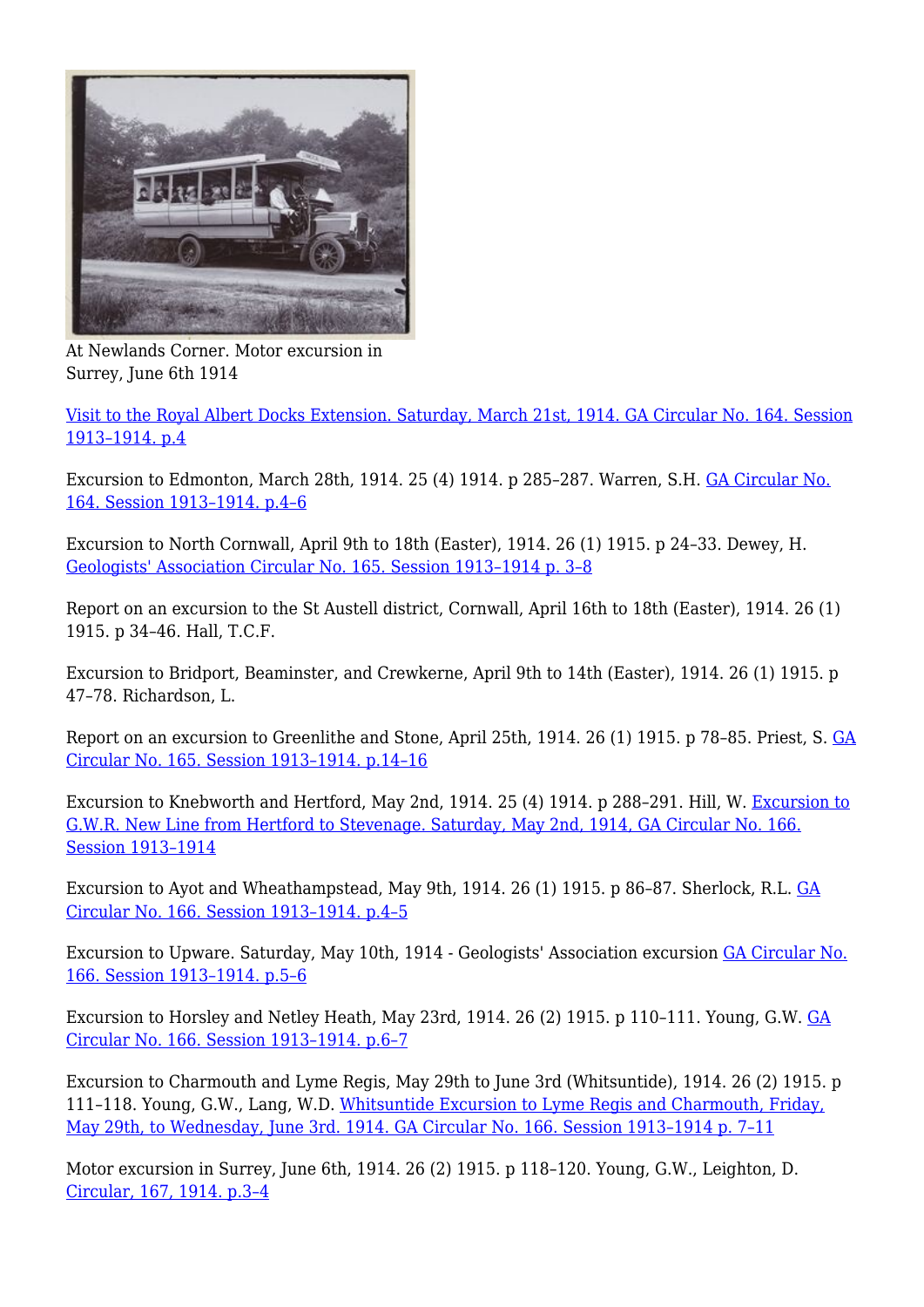Report of an excursion to East Grinstead, June 13th, 1914. 26 (2) 1915. p 120–122. Barrow, G.

Excursion to Blue Bell Hill and Burham. June 20th 1914. [GA Circular No. 167. Session 1913–1914.](http://earthwise.bgs.ac.uk/index.php/Excursion_to_Blue_Bell_Hill_and_Burham._June_20th_1914_-_Geologists%27_Association_excursion) [p.4–5](http://earthwise.bgs.ac.uk/index.php/Excursion_to_Blue_Bell_Hill_and_Burham._June_20th_1914_-_Geologists%27_Association_excursion)

Excursion to Tilburstow Hill and Godstone, Surrey, June 27th, 1914. 26 (2) 1915. p 123–126. Cox, A.H.

Excursion to the Assynt district of the North West Highlands, July 3rd to 11th, 1914. 26 (2) 1915. p 127–136. Horne, J.

Excursion to Hindhead, July 4th, 1914. 26 (1) 1915. p 88–89. Leighton, D. [GA Circular No. 168.](http://earthwise.bgs.ac.uk/index.php/Excursion_to_Hindhead,_Saturday,_July_4th,_1914_-_Geologists%27_Association_excursion) [Session 1913–1914. p.7](http://earthwise.bgs.ac.uk/index.php/Excursion_to_Hindhead,_Saturday,_July_4th,_1914_-_Geologists%27_Association_excursion)

Excursion to Bickley and Chiselhurst. Saturday, July 11th, 1914. [GA Circular No. 168. Session](http://earthwise.bgs.ac.uk/index.php/Excursion_to_Bickley_and_Chiselhurst._Saturday,_July_11th,_1914_-_Geologists%27_Association_excursion) [1913–1914. p.7–8](http://earthwise.bgs.ac.uk/index.php/Excursion_to_Bickley_and_Chiselhurst._Saturday,_July_11th,_1914_-_Geologists%27_Association_excursion)

Excursion to Soulbury, Stewkley, and Wing, July 18th, 1914. 26 (1) 1915. p 90–92. Davies, A.M. [GA](http://earthwise.bgs.ac.uk/index.php/Excursion_to_Soulbury,_Stewkley_and_Wing._Saturday,_July_18th,_1914_-_Geologists%27_Association_excursion) [Circular No. 168. Session 1913–1914. p.8–9](http://earthwise.bgs.ac.uk/index.php/Excursion_to_Soulbury,_Stewkley_and_Wing._Saturday,_July_18th,_1914_-_Geologists%27_Association_excursion)

Excursion to Derbyshire, July 27th to August 4th, 1914, 26 (1) 1915, p 93-104. Bemrose, H.H.A., Sargent, H.C. [GA Circular No. 168. Session 1913–1914 p. 9–16](http://earthwise.bgs.ac.uk/index.php/Excursion_to_Derbyshire._July_27th_to_August_4th,_1914_-_Geologists%27_Association_excursion)

Excursion to Well Hill, September 5th, 1914. 26 (2) 1915. p 136–137. Chandler, R.H., Leach, A.L.

Excursion to Hertingfordbury and Bayford, September 12th, 1914. 26 (2) 1915. p 137–137. Pocock, R.W.

Report of an excursion to North Downs, Marden Park, September 26th, 1914. 26 (2) 1915. p 138–140. Whitaker, W. [GA Circular No. 170. Session 1913–1914. p.4–5](http://earthwise.bgs.ac.uk/index.php/Excursion_to_the_North,_Downs_near_Marden_Park._Saturday,_September_26th,_1914_-_Geologists%27_Association_excursion)

# **1915**

Report of an excursion to Brentwood and Great Warley, April 17th, 1915. 26 (2) 1915. p 225–228. Boswell, P.G.H.

Excursion to Ware, March 20th, 1915. 26 (4) 1915. p 273–274. Sherlock, R.L.

Excursion to Charlton and Shooter's Hill, March 27th, 1915. 26 (4) 1915. p 274–275. Leach. A.L.

Report on an excursion to the district around Glasgow, April 1st to 8th, Easter. 1915. 26 (4) 1915. p 276–286. Gregory, J.W., Dinham, C.H., Scott, A., Smellie, W.R.

Excursion to Cuffley and Potters Bar, April 24th, 1915. 26 (4) 1915. p 286–288. Barrow, G.

Excursion to Worms Heath, May 1st 1915. 26 (4) 1915. p 288–288. Whitaker, W.

Excursion to Leighton Buzzard, May 15th, 1915. 26 (5) 1915. p 310–313. Lamplugh, G.W.

Excursion to Hastings and St Leonards, May 22nd, 1915. 26 (5) 1915. p 313–315. Abbott, W.J.L.

Excursion to Shotover Hill, Oxford, June 5th, 1915. 26 (5) 1915. p 315–318. Sollas, W.J., Bayzand, C.J.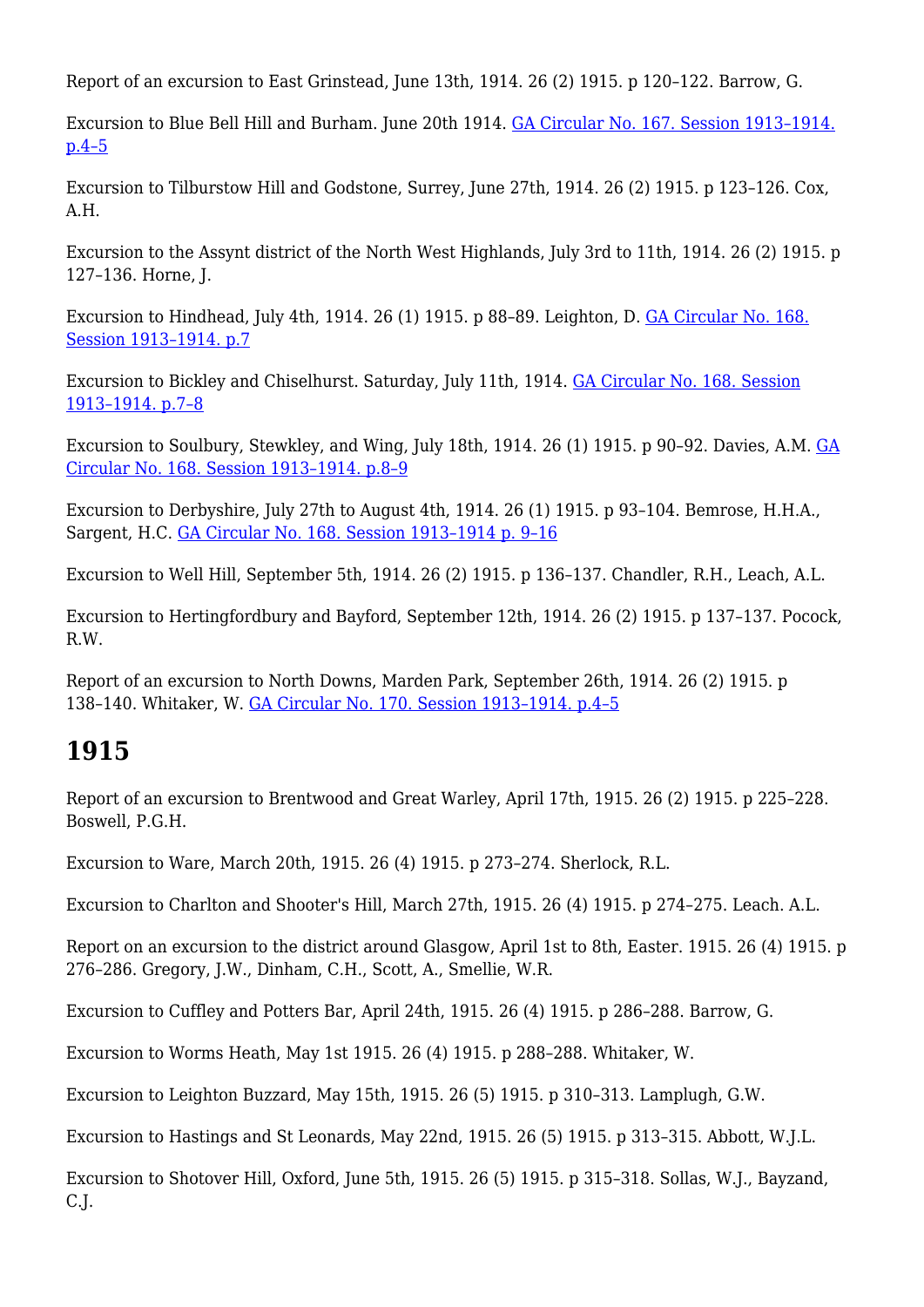Excursion to the Sevenoaks district, June 12th, 1915. 26 (5) 1915. p 318–320. Herries, R.S.

Excursion to Leatherhead, Polesden Valley, and the gorge of the River Mole, June 19th, 1915. 26 (5) 1915. p 320–324. Young, G.W.

Excursion to Tilburstow Hill and Nutfield, Surrey, June 26th, 1915. 26 (5) 1915. p 324–326. Cox, A.H.

Excursion to Ipswich and Claydon, July 3rd, 1915. 26 (5) 1915. p 327–330. Boswell, P.G.H.

Excursion to Cowcroft Brickfield, Chesham, July 10th, 1915. 26 (5) 1915. p 330–340. Barrow, G., Sherlock, R.L.

Report of an excursion to Farnham, July 17th, 1915. 26 (5) 1915. p 340–342. Bury, H.

Report of excursions to the North Mimms swallow-holes, August 28th, 1915, and March 11th, 1916. 27 (1) 1916. p 59–60. Whitaker, W.

## **1916**



Rusthall Common. Excursion to Tunbridge Wells, May 13th 1916. The Toad Rock is a ?land stack? the general form of which has been determined by the intersection of joints, its isolated position being due to circum-denudation while the usual undercutting has contributed towards the striking resemblance to a toad.

Excursion to Highgate, Hampstead, and Willesden Green, March 18th, 1916. 27 (2) 1916. p 70–71. Green, J.F.N.

Excursion to the river terraces near Crayford, Kent, March 25th, 1916. 27 (2) 1916. p 72–76. Chandler, R.H., Leach, A.L.

Excursion to Crockenhill, Kent, April 1st, 1916. 27 (2) 1916. p 99–102. Lee, S., Priest, S.

Excursion to Grays, Essex, April 15th, 1916. 27 (2) 1916. p 103–105. Dibley, G.E., Kennard, A.S.

Excursion to Mere and Maiden Bradley, in Wiltshire, April 21st to 26th, Easter, 1916. 27 (3) 1916. p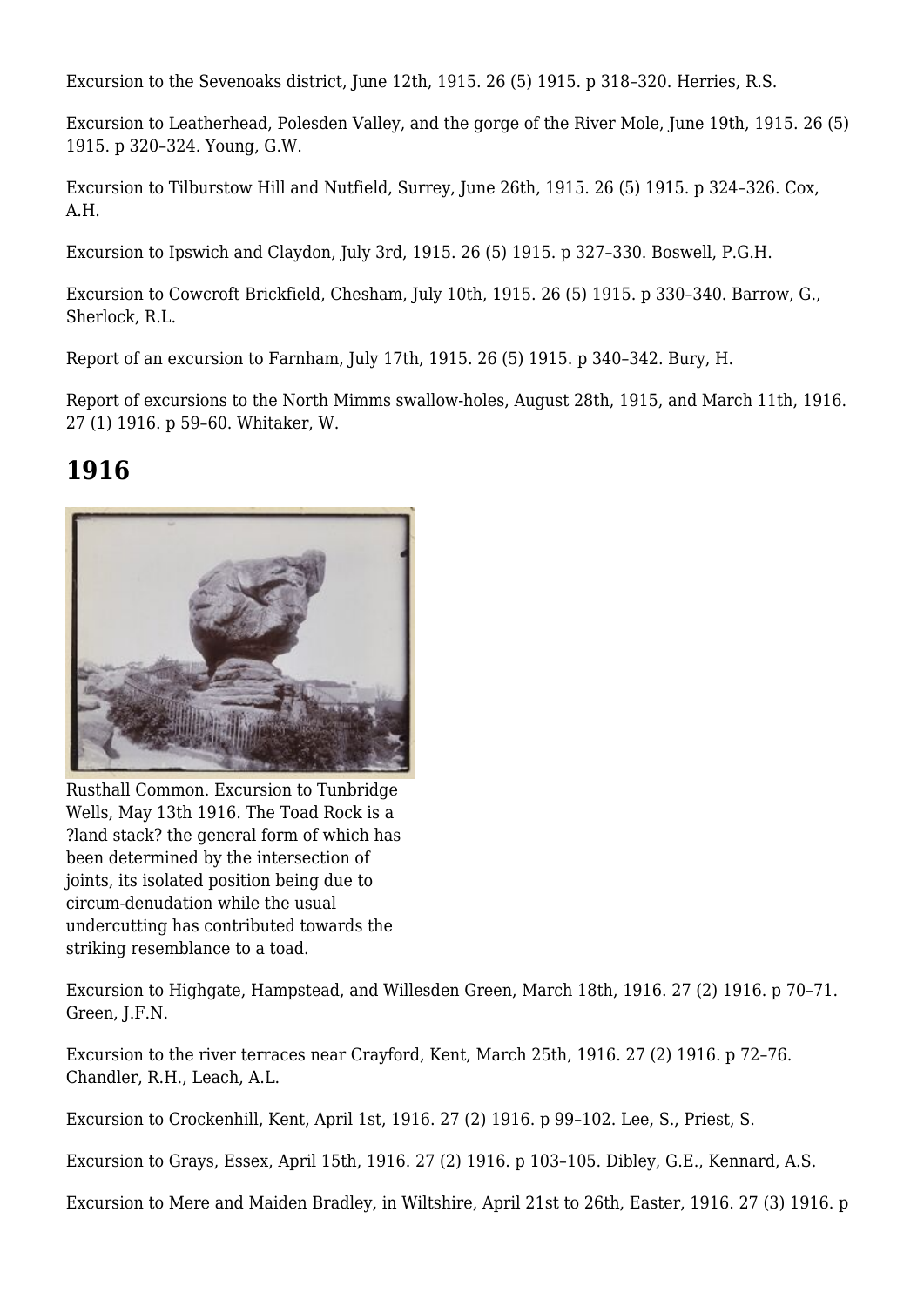117–134. Bartlett, B.P., Scanes, J.

Excursion to Goring and Streatley, April 29th, 1916. 27 (2) 1916. p 105–107. Chatwin, C.P., Withers, T.H.

Excursion to Oxshott and Claygate, May 6th, 1916. 27 (3) 1916. p 135–139. Grist, C.T.

Excursion to Tunbridge Wells. Saturday, May 13th, 1916 - Geologists' Association excursion [GA](http://earthwise.bgs.ac.uk/index.php/Excursion_to_Tunbridge_Wells._Saturday,_May_13th,_1916_-_Geologists%27_Association_excursion) [Circular No. 187. Session 1915–1916 p.2–3](http://earthwise.bgs.ac.uk/index.php/Excursion_to_Tunbridge_Wells._Saturday,_May_13th,_1916_-_Geologists%27_Association_excursion)

Excursion to Bourne End, May 27th, 1916. 27 (2) 1916. p 107–109. Treacher, L.

Excursion to Godstone, June 17th, 1916. 28 (1) 1917. p 37–37. Whitaker, W. [GA Circular No. 188.](http://earthwise.bgs.ac.uk/index.php/Excursion_to_Godstone,_Saturday,_June_17th,_1916_-_Geologists%27_Association_excursion) [Session 1915–1916 p.2](http://earthwise.bgs.ac.uk/index.php/Excursion_to_Godstone,_Saturday,_June_17th,_1916_-_Geologists%27_Association_excursion)

Excursion to Ashtead, Headley-on-the-Hill, and Valley of the River Mole, June 24th, 1916. 28 (1) 1917. p 38–39. Young, G.W. [GA Circular No. 188. Session 1915–1916 p.3\)](http://earthwise.bgs.ac.uk/index.php/Excursion_to_Ashtead_and_Headley._Saturday,_June_26th,_1916_-_Geologists%27_Association_excursion)

Excursion to Sunningdale, Surrey, July 1st, 1916. 27 (2) 1916. p 110–114. De Salis, R.F., Monckton, H.W. [GA Circular No. 188. Session 1915–1916 p.3–4](http://earthwise.bgs.ac.uk/index.php/Excursion_to_Sunningdale._Saturday,_July_1st,_1916_-_Geologists%27_Association_excursion)

Geological and geographical notes on the Ravensbourne Valley (Excursion to the district on July 8th, 1916). 27 (3) 1916. p 139–146. Leach, A.L.

Excursion to Cowcroft Brickfield, Chesham, July 15th, 1916. 28 (1) 1917. p 40–43. Barrow, G. [Circular No. 189. Session 1915–1916 p.3](http://earthwise.bgs.ac.uk/index.php/Excursion_to_Coweroft_Brickfield,_Chesham._Saturday,_July_15th,_1916_-_Geologists%27_Association_excursion)

Excursion to the North Downs above Otford and Shoreham, July 22nd, 1916. 27 (3) 1916. p 147–149. Chandler, R.H.

Excursion to the Lower Carboniferous rocks of Westmorland and North Lancashire, July 26th to August 2nd, 1916. 28 (1) 1917. p 44–45. Garwood, E.J.

Excursion to Gomshall and Shere, September 9th, 1916. 28 (1) 1917. p 46–47. Herries, R.S. [GA](http://earthwise.bgs.ac.uk/index.php/Excursion_to_Gomshall_and_Shere._September_9th,_1916_-_Geologists%27_Association_excursion) [Circular No. 189. Session 1915–1916 p.3](http://earthwise.bgs.ac.uk/index.php/Excursion_to_Gomshall_and_Shere._September_9th,_1916_-_Geologists%27_Association_excursion)

Excursion to Well Hill, September 16th, 1916. 27 (3) 1916. p 150–150. Leach, A.L.

Excursion to Netley Heath, Newlands Corner, and the Silent Pool, September 23rd, 1916. 28 (1) 1917. p 48–51. Davies, G.M. [GA Circular No. 190. Session 1915–1916 p.2–3](http://earthwise.bgs.ac.uk/index.php/Excursion_to_Netley_Heath,_Newlands_Corner,_and_the_Silent_Pool._Saturday,_September_23rd,_1916_-_Geologists%27_Association_excursion)

#### **1917**

Excursion to Richmond Park, Kingston Hill, and Wimbledon Common (in conjunction with the South London branch of the Geographical Association), May 19th, 1917. 28 (2) 1917. p 98–104. Grist, C.J.

Excursion to Eynsford and Hulbury, April 21st, 1917. 29 (1) 1918. p 29–31. Priest, S.

Excursion to Oxted, Titsey, Lumpsfield, and Westerham, May 26th, 1917. 29 (1) 1918. p 31–35. Fagg, C.C.

Excursion to Ranmore Common, June 9th, 1917. 29 (1) 1918. p 36–38. Davies, G.McD.

Excursion to Joyden's Wood and Dartford Heath, September 22nd, 1917. 29 (1) 1918. p 39–41.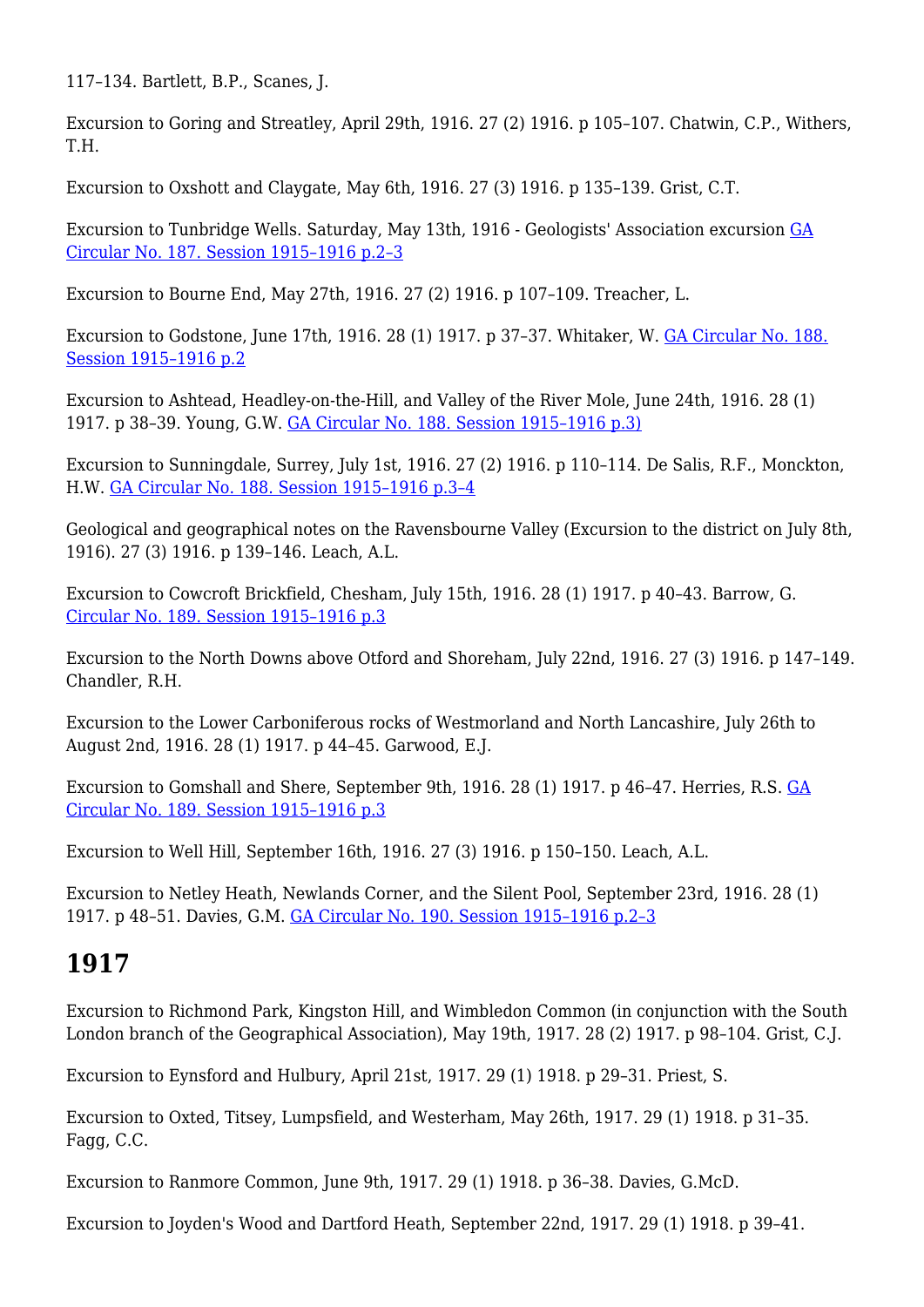Leach, A.L.

Excursion to Ware, September 15th, 1917. 29 (1) 1918. p 42–45. Green, J.F.N.

# **1918**

Excursion to Greenwich Park and the Royal Observatory, April 6th, 1918. 29 (2) 1918. p 107–107. Leach, A.L.

List of deceased members (1917) - E.C. Antrobus, M.P. Andrew, P.Badcock, V.E.J. Bristowe, Major G.M. Bell, G.C. Crick, James Cross, Henry Hutchins French, Upfield Green, Prof. Thomas McKenny Hughes, Haras T. Kennedy, J.E.H. Peyton, R.H. Tiddeman, Rev. C. White. 29 . 1918. p 108–108.

Excursion to Maidenhead and Bray Cut, May 11th, 1918. 29 (3) 1918. p 137–139. Bromehead, C.E.N.

Excursion to Chorley Wood, June 29th, 1918. 29 (3) 1918. p 140–148. Barrow, G.

Excursion to St Albans, Tyttenhanger and Hill End, July 20th, 1918. 29 (3) 1918. p 149–149. Williams, A.H.

Excursion to Nutfield and Redhill (Lower Greensand Beds), May 25th, 1918. 29 (3) 1918. p 150–152. Cox, A.H.

Excursion to Croydon, April 20th and August 31st, 1918. 29 (3) 1918. p 153–154. Whitaker, W.

Excursion to Worms Heath, November 9th, 1918. 29 (3) 1918. p 155–156. Whitaker, W.

Excursion to Well Hill, September 14th, 1918. 29 (3) 1918. p 157–157. Larkby, J.R.

#### **1919**



Messrs Clack and Sons Thanet Sand Pit, Beddington. Excursion to Beddington, April 12th 1919

Excursion to Datchworth and Welwyn, March 8th, 1919. 30 (2) 1919. p 69–70. Sherlock, R.L.

Excursion to Nazeing, March 15th, 1919. 30 (2) 1919. p 71–73. Evans, J.W.

Excursion to Shenley, Herts, April 5th, 1919. 30 (2) 1919. p 74–75. Pocock, R.W.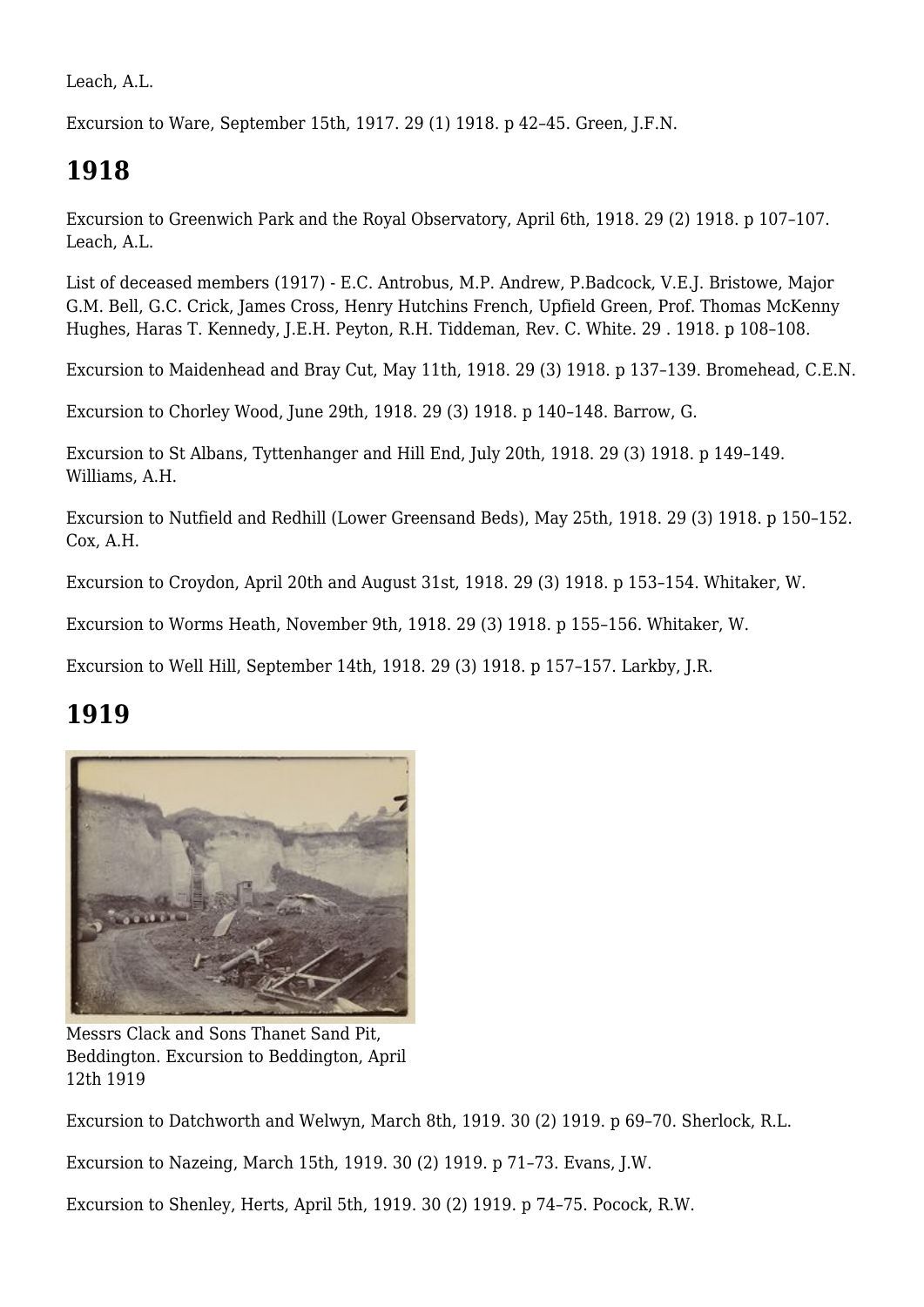Excursion to Norbury, Mitcham Common and Beddington, April 12th, 1919. 30 (2) 1919. p 75–81. Davies, G.M. [Circular No. 216. Session 1919–1920. p.2](http://earthwise.bgs.ac.uk/index.php/Excursion_to_Norbury,_Mitcham_Common_and_Beddington._Saturday,_April_12th,_1919_-_Geologists%27_Association_excursion)

Excursion to Plumstead and Bostall Heath, March 22nd, 1919. 30 (2) 1919. p 82–86. Priest, S. [Circular No. 215. Session 1919–1920. p.3](http://earthwise.bgs.ac.uk/index.php/Excursion_to_Plumstead_and_Bostal_Woods._Saturday,_March_22nd,_1919_-_Geologists%27_Association_excursion)

Excursion to St George's Hill, Weybridge, Saturday, March 29th, 1919. 30 (3) 1919. p 127–129. Bromehead, C.E.N.

Excursion to Berkhamsted and Little Heath, April 26th, 1919. 30 (2) 1919. p 87–91. Gilbert, C.J. [GA](http://earthwise.bgs.ac.uk/index.php/Excursion_to_Berkhamsted_and_Little_Heath._Saturday,_April_26th,_1919_-_Geologists%27_Association_excursion) [Circular No. 216. Session 1919–1920. p.8](http://earthwise.bgs.ac.uk/index.php/Excursion_to_Berkhamsted_and_Little_Heath._Saturday,_April_26th,_1919_-_Geologists%27_Association_excursion)

Excursion to Codicote, Herts, May 10th, 1919. 30 (2) 1919. p 92–93. Sherlock, R.L. [GA Circular No.](http://earthwise.bgs.ac.uk/index.php/Excursion_to_Codicote,_Herts._Saturday,_May_10th,_1919_-_Geologists%27_Association_excursion) [217. Session 1919–1920. p.3](http://earthwise.bgs.ac.uk/index.php/Excursion_to_Codicote,_Herts._Saturday,_May_10th,_1919_-_Geologists%27_Association_excursion)

Excursion to the Bristol district, Easter, April 19th to 23rd, 1919. 30 (3) 1919. p 114–121. Reynolds, S.H., Tutcher, J.W. [GA Circular No. 216. Session 1919–1920. p. 3–8](http://earthwise.bgs.ac.uk/index.php/Excursion_to_Bristol_District,_Easter,_1919._Wednesday,_April_16th,_to_Wednesday,_April_23rd_-_Geologists%27_Association_excursion)

Excursion to Virginia Water and Woking, Saturday, May 3rd, 1919. 30 (3) 1919. p 130–132. Bromehead, C.E.N. [GA Circular No. 217. Session 1919–1920. p.2–3](http://earthwise.bgs.ac.uk/index.php/Excursion_to_Virginia_Water_and_Woking._Saturday,_May_3rd,_1919_-_Geologists%27_Association_excursion)

Excursion to Stanmore Hill and Bushey Heath, Saturday May 17th, 1919. 30 (3) 1919. p 122–126. Barrow, G.

Excursion to Epsom and Banstead. Saturday, May 24th, 1919 - Geologists' Association excursion [GA](http://earthwise.bgs.ac.uk/index.php/Excursion_to_Epsom_and_Banstead._Saturday,_May_24th,_1919_-_Geologists%27_Association_excursion) [Circular No. 217. Session 1919–1920. p.4–5](http://earthwise.bgs.ac.uk/index.php/Excursion_to_Epsom_and_Banstead._Saturday,_May_24th,_1919_-_Geologists%27_Association_excursion)

Excursion to Caterham and the North Downs, May 31st, 1919. 30 (4) 1919. p 183–186. Fagg, C.C.

Excursion to the Isle of Wight, Whitsuntide, June 7th to 11th 1919. 30 (3) 1919. p 133–138. Colenutt, G.W., Hooley, R.W.

Excursion to Sevenoaks district, Saturday, June 14th, 1919. 30 (3) 1919. p 142–144. Herries, R.S.

Second excursion to Chorley Wood, June 21st, 1919. 30 (3) 1919. p 145–148. Barrow, G.

Excursion to Farnham, June 28th, 1919. 30 (3) 1919. p 148–149. Bury, H.

Excursion to Bowsey Hill, Berks, July 12th, 1919. 30 (4) 1919. p 187–190. Treacher, L.

Excursion to West Wickham Bourne, Hayes and Keston Commons, Saturday, July 19th, 1919. 30 (3) 1919. p 150–152. Leach, A.L.

Excursion to Walter's Ash, Buckinghamshire, July 26th, 1919. 30 (4) 1919. p 191–193. Sherlock, R.L. [GA Circular No. 219. Session 1919–1920. p.4](http://earthwise.bgs.ac.uk/index.php/Excursion_to_Walter%27s_Ash._Saturday,_July_26th,_1919_-_Geologists%27_Association_excursion)

Long excursion to Llangollen, August 16th to 23rd 1919. 31 (1) 1920. p 16–25. Wills, L.J. [GA Circular](http://earthwise.bgs.ac.uk/index.php/Long_excursion,_Llangollen_District,_August_16th%E2%80%9323rd,_1919_-_Geologists%27_Association_excursion) [219. Session 1919–1920. p. 4–6](http://earthwise.bgs.ac.uk/index.php/Long_excursion,_Llangollen_District,_August_16th%E2%80%9323rd,_1919_-_Geologists%27_Association_excursion)

Excursion to Greenhithe and Stone, August 30th, 1919. 30 (4) 1919. p 194–198. Priest, S. [GA](http://earthwise.bgs.ac.uk/index.php/Excursion_to_Greenhithe_and_Stone._Saturday,_August_30th,_1919_-_Geologists%27_Association_excursion) [Circular No. 220. Session 1919–1920. p.1](http://earthwise.bgs.ac.uk/index.php/Excursion_to_Greenhithe_and_Stone._Saturday,_August_30th,_1919_-_Geologists%27_Association_excursion)

Excursion to East Wickham and Plumstead, September 6th, 1919. 30 (4) 1919. p 199–204. Baker, H.A., Priest, S.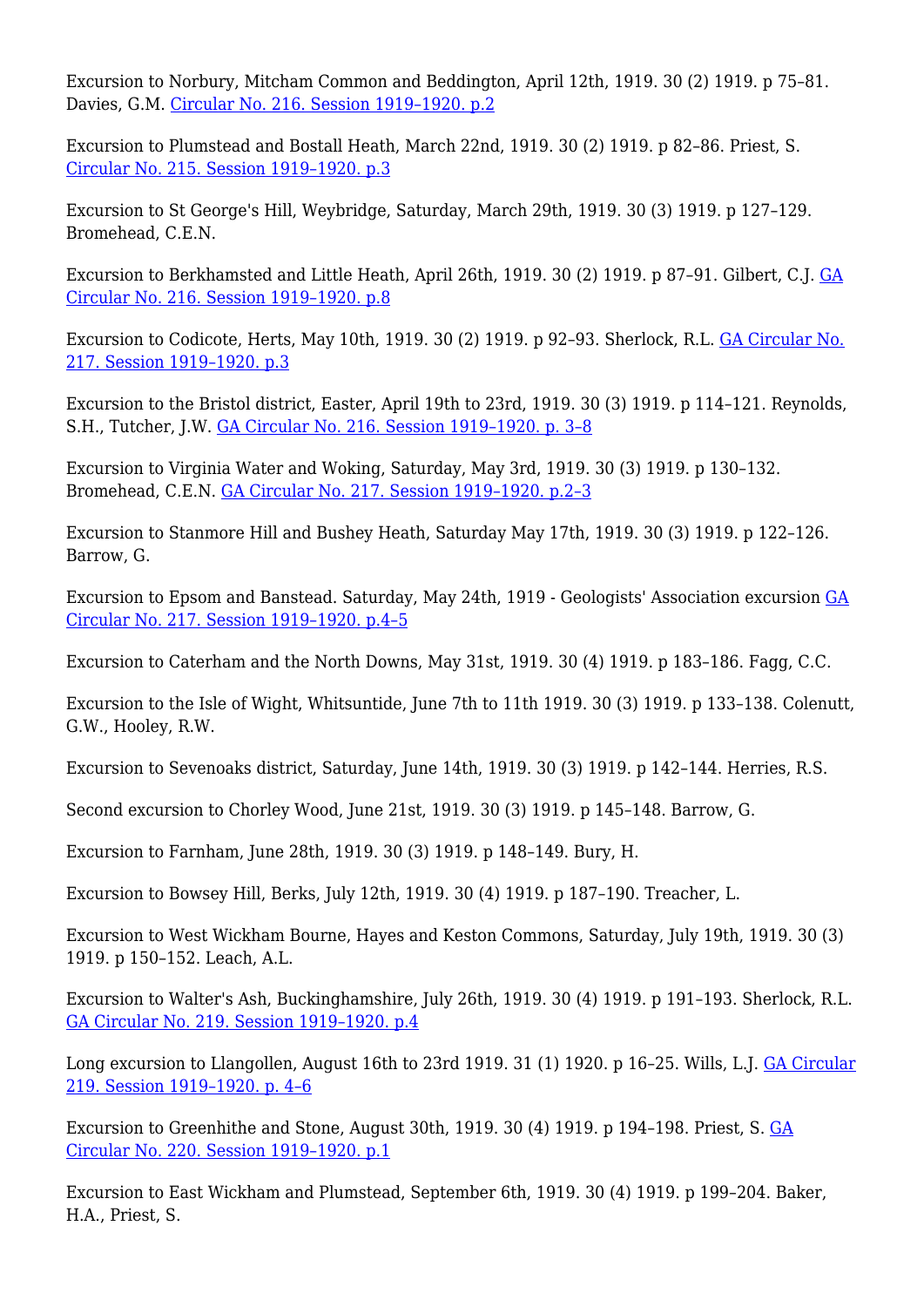# **1920**

Excursion to Slough and Cippenham, February 7th, 1920. 31 (3) 1920. p 133–139. Booth, W.H., Pringle, J.

Excursion to Bexley and Bexley Heath, March 6th, 1920. 31 (3) 1920. p 145–149. Priest, S.

Excursion to Grove Park and Chislehurst, March 20th, 1920. 31 (3) 1920. p 150–153. Stamp, L.D.

Excursion to Charlton, March 27th, 1920. 31 (3) 1920. p 154–155. Leach, A.L.

Excursion to Ewell and Epsom, April 10th, 1920. 31 (3) 1920. p 156–158. Dewey, H.

Excursion to Digswell and Cole Green, Hertfordshire, April 17th, 1920. 31 (3) 1920. p 159–160. Sherlock, R.L.

The geology of the Swanscombe Eocene Outlier, Kent, and report of the excursion. April 24th, 1920. 31 (4) 1920. p 187–199. Stamp, L.D.

Excursion to Cardiff, March 31st to April 8th, 1920. 31 (4) 1920. p 200–214. Cox, A.H., Davies, D., Miskin, F.F., North, F.J., Sibley, P.T.F., Trueman, A.E.

Excursion to Egham, Surrey, May 1st, 1920. 31 (4) 1920. p 215–217. Monckton, H.W.

Excursion to Dartford Heath and Joyden's Wood, May 15th 1920. 31 (4) 1920. p 218–219. Leach, A.L.

Excursion to Knockholt and Dunton Green, May 29th, 1920. 31 (4) 1920. p 220–221. Herries, R.S.

Excursion to Rickmansworth, May 8th, 1920. 32 (1) 1921. p 17–20. Barrow, G.

Excursion to Stevenage, Herts. June 5th, 1920. 32 (1) 1921. p 20–27. Culpin, B.E.L., Priest, S.

Excursion to Croham Hurst and the Addington Hills, June 19th, 1920. 32 (1) 1921. p 27–30. Davies, G.M.

Excursion to Tilburstow Hill and Nutfield, June26th, 1920. 32 (1) 1921. p 30–32. Stamp, D.

Excursion to the new road cutting, Purley, July 3rd, 1920. 32 (1) 1921. p 33–36. Dibley, G.E., Fagg, C.C.

Excursion to the North Downs in Kent, July 17th, 1920. 32 (1) 1921. p 36–42. Leach, A.L.

Excursion to Wendover and Buckland Common near Cholesbury, July 24th, 1920. 32 (1) 1921. p 42–46. Barrow, G., Green, J.F.N.

Excursion to Ruxley and the Crays, September 4th, 1920. 32 (1) 1921. p 47–49. Brown, E.E.S.

Excursion to Stanstead, Easneye and Ware, September 11th, 1920. 32 (1) 1921. p 49–50. Sherlock, R.L.

Excursion to Tyttenhanger, Hill End, New Barnes Mill Pit and St. Albans, July 31st, 1920. 32 (1) 1921. p 51–51. Williams, A.H.

Excursion to Banbury and Towcester districts, May 21st to 26th, 1920. 32 (2) 1921. p 109–122.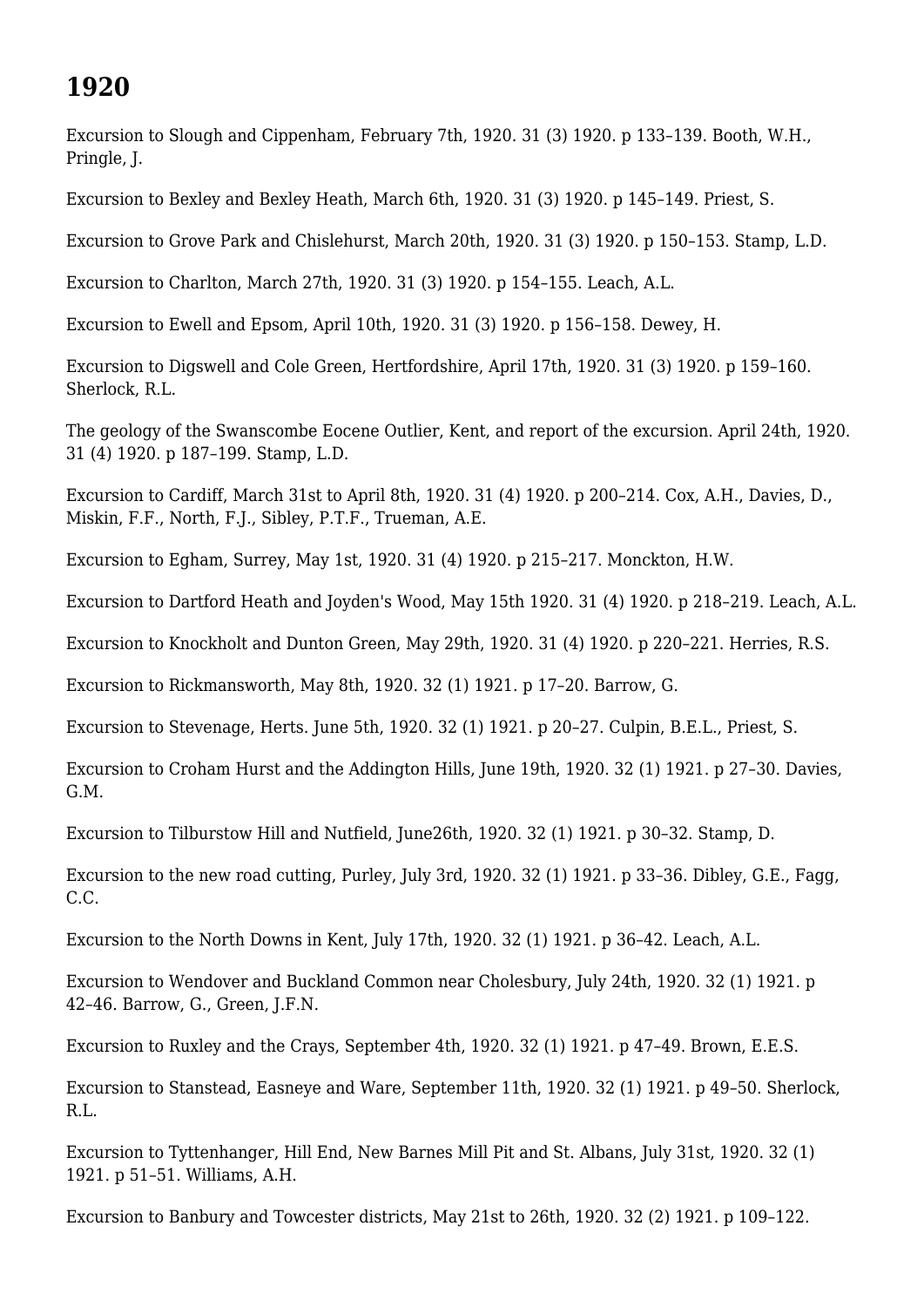Richardson, L.

Long excursion to the Lake District, August 7th to 17th, 1920. 32 (3) 1921. p 123–138. Green, J.F.N.

The geology of Jersey, with special reference to the parts of the island visited during the Easter Excursion of 1921. 32 (3) 1921. p 151–172. Plymen, G.H.

Excursion to Leighton Buzzard, September 18th, 1920. 32 (3) 1921. p 173–177. Kitchin, F.L., Pringle, J.

#### **1921**

Excursion to Kingston Hill, March 5th, 1921. 32 (3) 1921. p 181–182. Turner, E.A.

Excursion to Jersey, March 24th to April 2nd, 1921. 32 (4) 1921. p 210–215. Plymen, G.H.

Excursion to the Tring Gap and Steps Hill, April 9th, 1921. 32 (4) 1921. p 215–217. Barrow, G., Green, J.F.N.

Excursion to Sanderstead and Purley, April 30th, 1921. 32 (4) 1921. p 217–218. Whitaker, W.

Excursion to Northamptonshire, May 13th to 18th, 1921. 32 (4) 1921. p 219–226. Thompson, B.

Excursion to the valley of the Mole, May 7th, 1921. 32 (4) 1921. p 219–219. Whitaker, W.

Excursion to St. Leonards, May 21st, 1921. 32 (4) 1921. p 226–227. Abbott, W.J.L.

Evidence for folding in the Tertiary and Cretaceous rocks near South Mimms and Ridge Hill. With report of excursion, May 28th, 1920. 32 (4) 1921. p 227–231. Wooldridge, S.W.

Excursion to Walton Heath and Headley, June 11th, 1921. 32 (4) 1921. p 231–235. Young, G.W., Turner, E.A.

Excursion to Longfield and the Swanscombe Eocene Outlier (western side), June 18th, 1921. 32 (4) 1921. p 236–238. Priest, S., Stamp, L.D.

Long excursion to Belgium. August 20th to September 3rd, 1921. 33 (1) 1922. p 39–72. Stamp, L.D.

Excursion to Taplow, June 25th, 1921. 33 (1) 1922. p 73–74. Treacher, L.

Excursion to Blue Bell Hill, Rochester, July 2nd 1921. 33 (1) 1922. p 75–76. Dibley, G.E.

Excursion to Brockley, Bromley Park and Beckenham, July 16th, 1921. 33 (1) 1922. p 77–78. Bromehead, C.N.

Excursion to Bracknell, July 23rd 1921. 33 (1) 1922. p 79–80. Wrigley, A.

Excursion to Well Hill, September 10th, 1921. 33 (1) 1922. p 80–80. Leach, A.L.

The geology of the country around Heathfield, Sussex, (with report of excursion to Heathfield, Brightling, Netherfield and Robertsbridge), June 4th 1921. 33 (2) 1922. p 142–151. Milner, H.B.

Excursion to Swindon, September 17th, 1921. 33 (2) 1922. p 152–155. Gore, C.H., Chatwin, C.P., Pringle, J.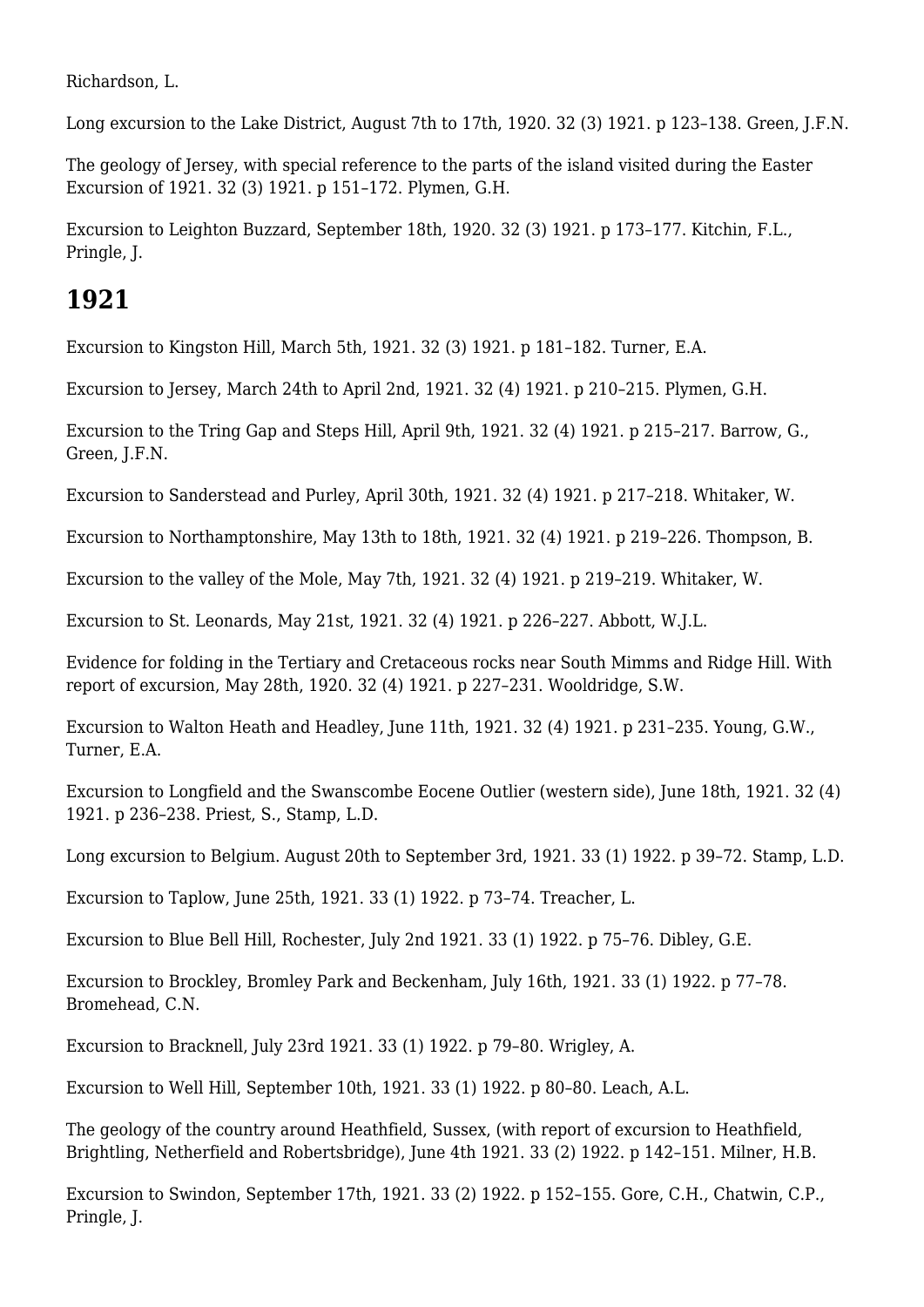Excursion to Combe Martin, April 12th to 20th, 1922. 33 (3) 1922. p 228–134. Evans, J.W.

Excursion to Ashford, Middlesex, to view the site of the Metropolitan Water Board's reservoir, July 9th 1921. 33 (3) 1922. p 244–244. Dewey, H.

Excursion to the Felixstowe and Ipswich district, Whitsuntide, 1922. 33 (4) 1922. p 306–312. Boswell, P.G.H., Double, I.S.

On the Perna Bed and the Weald Clay at Reigate, with report of excursion to Reigate, Saturday, February 4th, 1922. 33 (4) 1922. p 313–318. Butler, G.W.

Excursion to Worcester Park and New Malden, April 29th, 1922. 33 (4) 1922. p 319–319. Wrigley, A.

Notes on the geology of the Langdon Hills, Essex, with report of excursion, May 6th, 1922. 33 (4) 1922. p 320–323. Woolridge, S.W., Berdinner, H.C.

Excursion to Sole Street, Holly Hill and West Malling, June 17th, 1922. 33 (4) 1922. p 324–327. Bromehead, C.E.N., Priest, S.

Long excursion to Lydford and Brent Tor, Devon, August 19th to 26th, 1922. 34 (1) 1923. p 32–38. Sherlock, R.L.

Notes on a new species of 'Terebelloid' and other phenomena in the Great Pit at Harefield, Middlesex, with report of excursion, May 13th, 1922. 34 (1) 1923. p 43–46. White, E.I.

Notes on the geology and structure of the country around Tunbridge Wells, with report of excursion to Southborough, Tunbridge Wells, High Rocks and Eridge, Saturday, May 20th, 1922. 34 (1) 1923. p 47–55. Milner, H.B.

Excursion to Goring Gap, June 10th, 1922. 34 (1) 1923. p 56–65. Hawkins, H.L.

Excursion to Bracknell, June 24th, 1922. 34 (1) 1923. p 66–66. Wrigley, A.

Excursion to Clandon and Chilworth, Surrey, July 1st, 1922. 34 (1) 1923. p 67–69. Monckton, H.W.

Excursion to Folkestone, with notes on the zones of the Gault, September 30th, 1922. 34 (1) 1923. p 70–76. Spath, L.F.

The Tertiary section at Shorne Wood, Cobham, Kent, with report of excursion, September 23rd, 1922. 34 (2) 1923. p 137–141. Chandler, R.H.

## **1923**

Excursion to the Cromer and Norwich districts, Whitsuntide, May 18th to 23rd, 1923. 34 (3) 1923. p 223–232. Boswell, P.G.H., Slater, G.

Excursion to Swindon and district, Easter, March 30th to April 3rd, 1923. 34 (3) 1923. p 233–241. Hawkins, H.L., Pringle, J.

Excursion to Bedmond, Bennett's End and Boxmoor, September 16th, 1922. 34 (3) 1923. p 242–243. Gilbert, C.J.

Notes on the geology of Epping Forest, with report of excursion, April 28th, 1912. 34 (3) 1923. p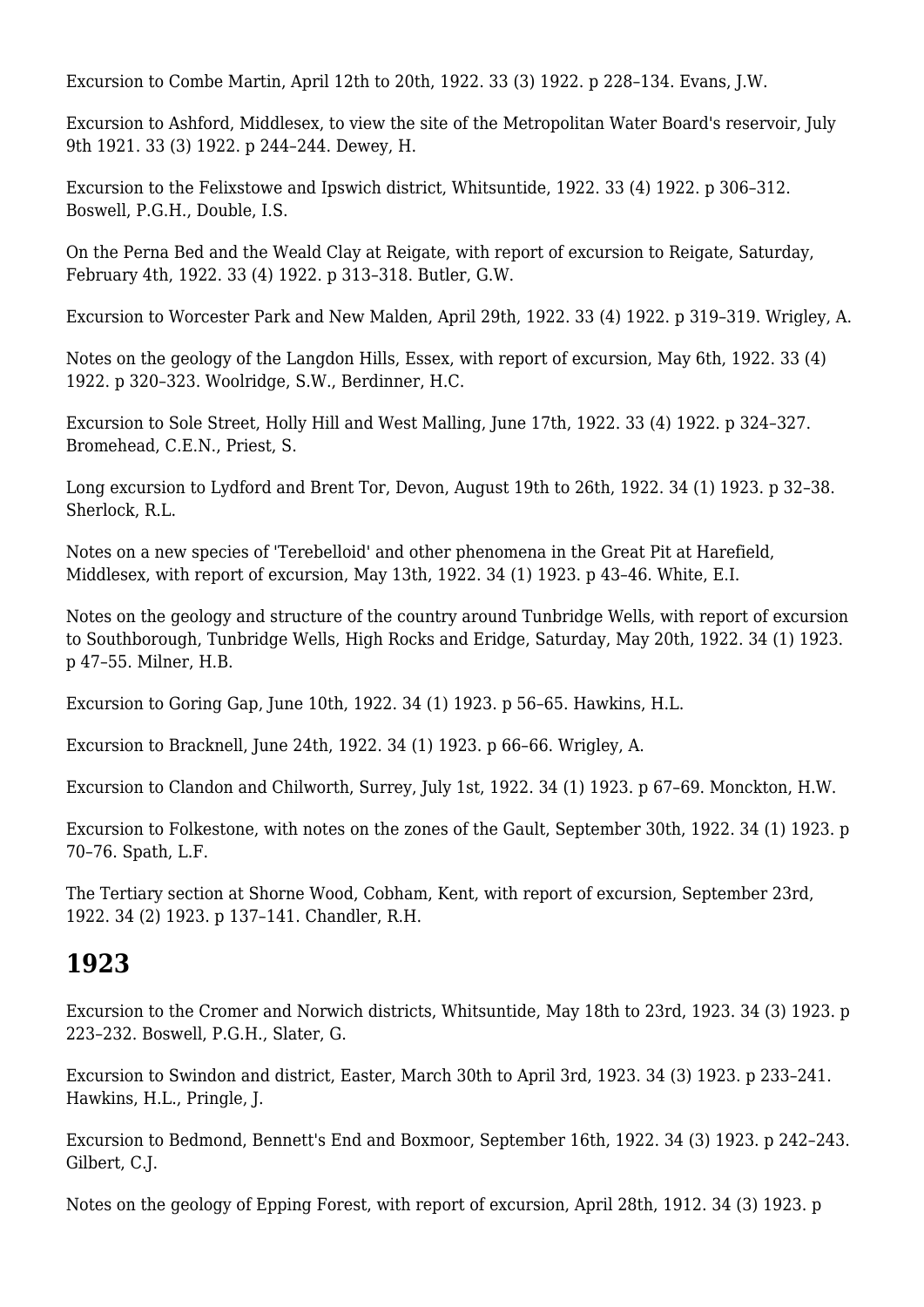244–252. Wells, A.K., Woolridge, S.W.

The geology of the country around East Grinstead, Sussex with report of excursion to Hartfield, Holtye Common, Forest Row, Ashurstwood, and East Grinstead, June 16th, 1923. 34 (4) 1923. p 283–300. Milner, H.B.

Notes on the geology of Boughton-under-Blean, with report of excursion, June 2nd, 1912. 34 (4) 1923. p 300–313. Collins, I., Gill, D.M.C.

The geology of the Rayleigh Hills, Essex, with report of excursion, June 23rd, 1923. 34 (4) 1923. p 314–322. Woolridge, S.W.

Excursion to Claygate and Oxshott, May 12th, 1912. 34 (4) 1923. p 323–324. Dewey, H.

Excursion to the Boulonnaise, August 25th to September 1st, 1923. 35 (1) 1924. p 56–67. Pruvost, P., Pringle, J.

Excursion of Cobham and Stroud, October 14th, 1922. 35 (1) 1924. p 77–78. Priest, S.

Notes on the geology of the district around Wrotham and Borough Green, Kent, with report of excursion, September 29th, 1923. 35 (1) 1924. p 79–83. Brown, H.J.W.

The Watling Street sections through Swanscombe Hill, with reports of the excursions of 14th September 1922 and 30th June, 1923. 35 (2) 1924. p 142–149. Brown, E.E.S., Priest, S.

Excursion to Marlow, July 14th 1923. 35 (2) 1924. p 150–151. Treacher, L.

Excursion to Arran, July 27th to August 3rd, 1923. 35 (4) 1924. p 401–423. Gregory, J.W., Tyrrell, G.W.

#### **1924**

Excursion to Tolworth, September 8th, 1923. 35 (2) 1924. p 152–153. Wrigley, A.

Excursion to Frindsbury and Upnor, Kent, July 19th, 1924. 36 (4) 1925. p 432–433. Berdinner, H.C.

Excursion to Wokingham and Virginia Water, May 24th, 1924. 36 (4) 1925. p 449–451. Treacher, L.L.

Excursion to the Swansea district, April 18th to 23rd, 1924. 35 (4) 1924. p 308–315. Trueman, A.E., George, T.N.

Excursion to Newbury and Boxford, May 17th, 1924. 35 (4) 1924. p 395–400. Hawkins, H.L.

Excursion to the Whitehaven district. July 26th to August 1st, 1924. 36 (1) 1925. p 62–75. Smith, B., Dixon, E.E.L., Eastwood, T., Edmonds, C.

Excursion to Cirencester and district, June 7th to 10th, 1924. Report with an appendix on a boring at Lewis Lane, Cirencester. 36 (1) 1925. p 80–99. Richardson, L.

Excursion to the Worthing district, Sussex, June 28th, 1924. 36 (1) 1925. p 99–102. Gaster, C.T.A.

Geology of the Brentwood and Shenfield sections. 36 (2) 1925. p 174–184. Berdinner, H.C.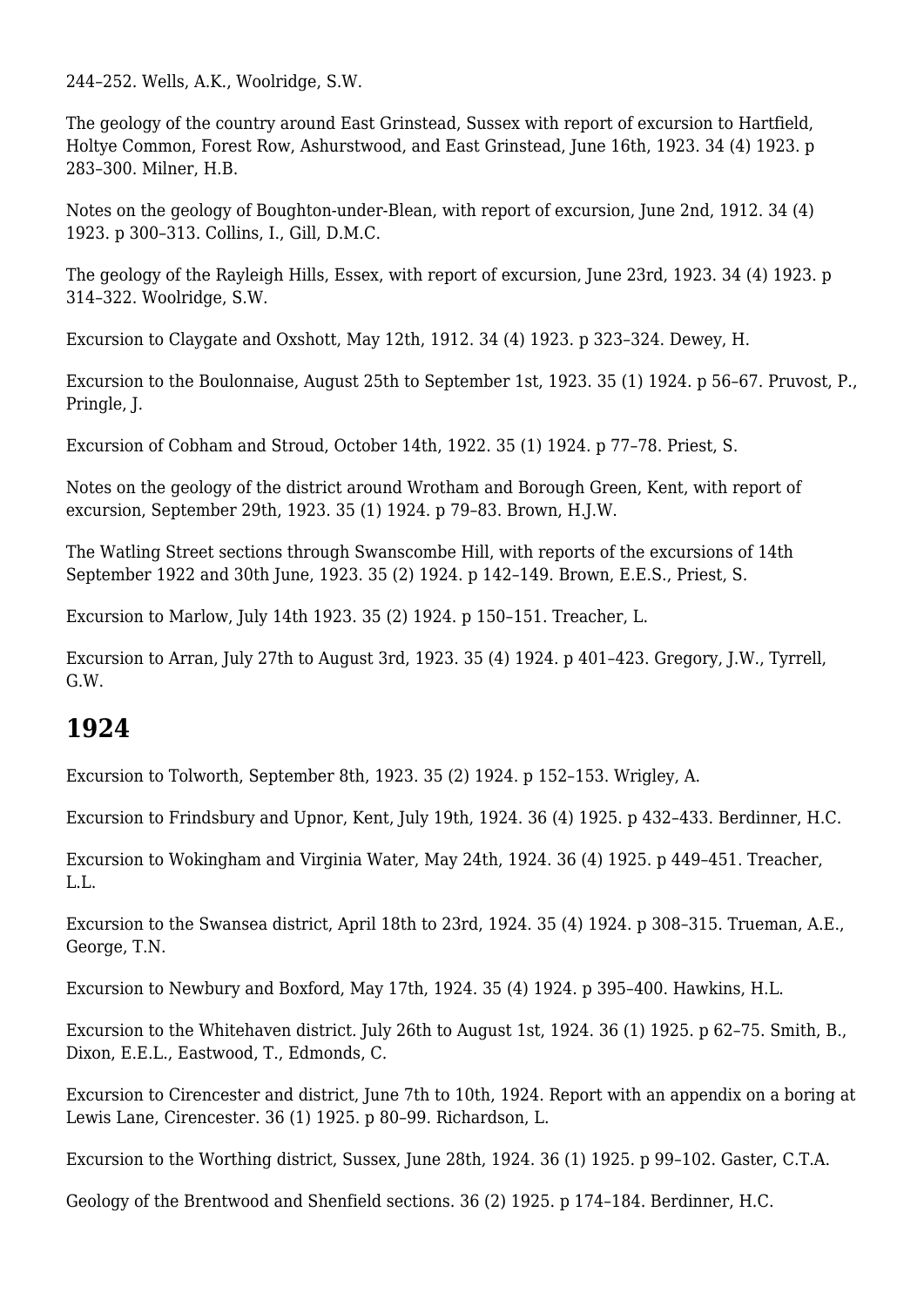Report of excursions arranged by the North-East Lancashire Group, 1924. 36 (2) 1925. p 185–188. Sherlock, R.L., Tonks, L.H., Lloyd, W.

## **1925**

The geology of the Canterbury district, with special reference to the Whitsuntide excursion, 1925. 36 (3) 1925. p 257–284. Dewey, H., Wooldridge, S.W., Cornes, H.W., Brown, E.E.S.

Report of excursion to the Canterbury district. 36 (3) 1925. p 284–290. Dewey, H., Brown, E.E.S.

Report of excursion to Eastbourne and Hastings, June 12th, 1925. 36 (3) 1925. p 317–320. Milner, H.B.

Excursion to south Shropshire, July 23rd to 30th, 1925. 36 (4) 1925. p 394–405. Watts, W.W.

Report of excursions arranged by the North-east Lancashire Group, 1925. 37 (3) 1926. p 340–345. Sherlock, R.L.

# **1926**

Report of excursion to Carmarthen, Easter, 1925. 37 (1) 1926. p 107–115. Evans, D.C., Jones, O.T.

Report of excursion to Merstham and Coulsdon, April 14th, 1923. 37 (2) 1926. p 221–224. Davis, A.G.

Excursion to Dartmoor, April 2nd to 7th, 1926. 37 (3) 1926. p 278–282. Brammall, A.

Geology of the Swiss Alps. With special reference to the excursion of the Geologists' Association. 37 (4) 1926. p 346–390. Collet, L.W.

Report of excursion to Switzerland. 37 (4) 1926. p 391–391. Bull, A.J.

Report of excursion to Burham and Aylesford. Kent, May 29th, 1926. 37 (4) 1926. p 432–433. Dibley, G.E.

Excursion to Woodside (London Clay), June 6th, 1925. 37 (4) 1926. p 434–436. Davis, A.G., Wrigley, A.

Excursion to Shiplake, June 26th, 1926. 37 (4) 1926. p 440–441. Treacher, L.

On the former course of the Kennet between Theale and Pangbourne incorporating report of an excursion to Pangbourne and Sulham, July 3rd, 1926. 37 (4) 1926. p 442–446. Hawkins, H.L.

Report of excursion to the Oxford district, July 19th, 1926. 37 (4) 1926. p 447–457. Pringle, J.

Excursion to the western Pennines, July 24th to August 3rd, 1926. 39 (2) 1928. p 169–192. Ranson, J., Holmes, J., Spencer, J., Parkinson, D.

Excursion to Cobham, Surrey, July 17th, 1926. 39 (2) 1928. p 193–194. Turner, E.A.

Report of excursion to Borough Green, September 25th, 1926. 39 (2) 1928. p 194–195. Brown, E.E.S.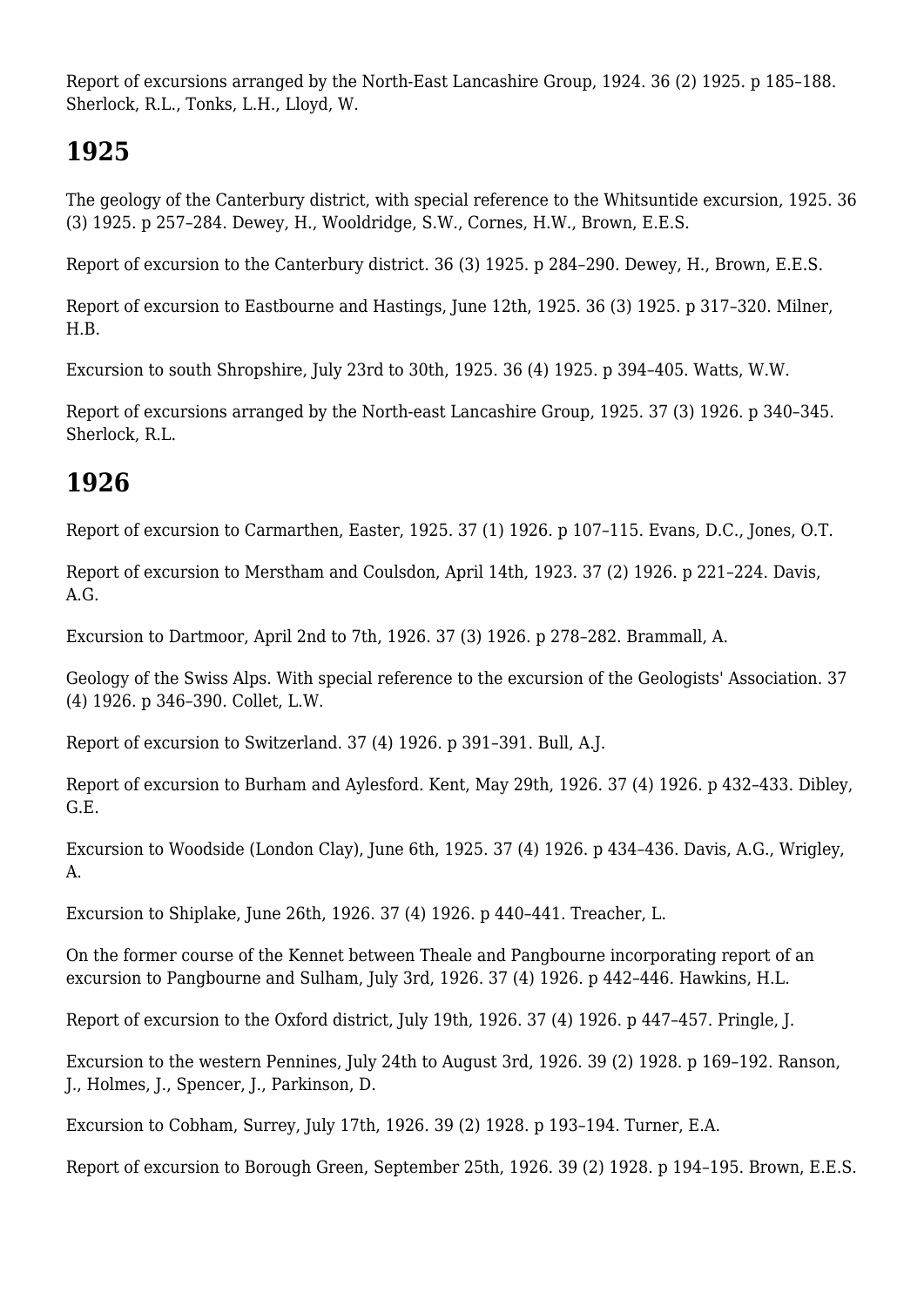## **1927**

Excursion to the Hog's Back and Guildford. 38 (3) 1927. p 402–403. Dines, H.G., Edmunds, F.H.

Excursion to Farnham. 38 (3) 1927. p 402–402. Dines, H.G., Young, G.W.

Excursion to Kingsclere, May 21st, 1927. 39 (1) 1928. p 98–102. Hawkins, H.L.

Report on the excursion to Torquay. Easter, 1927. 39 (2) 1928. p 154–156. Shannon, W.G.

Report of excursion to Coulsdon, Chaldon and Merstham, June 11th, 1927. 39 (2) 1928. p 196–198. Davis, A.G.

Excursion to Newhaven and Brighton, September 3rd, 1927. 39 (2) 1928. p 198–201. Gaster, C.T.A.

The London Clay of Newnham (Hants) with report of excursion to Hook, July 2nd, 1927. 39 (3) 1928. p 360–368. Wrigley, A

Excursion to Ivinghoe and Cheddington. 39 (4) 1928. p 492–497. Earle, K.W.

Excursion to Gubblecote and Tring. 39 (4) 1928. p 498–499. Earle, K.W.

Excursion to Keston, Kent and Fairchildes, Surrey, April 30th, 1927. 40 (1) 1929. p 103–104. Davis, A.G.

Notes on the development of the western part of the Wey drainage system: together with report of field meeting at Borden and Alton (Hants), September 15th, 1928. 41 (2) 1930. p 160–174. Linton, D.L.

#### **1929**

Excursion to the Bristol district, Portishead and Clevedon. March 29th, 1929. 40 (2) 1929. p 171–176. Reynolds, S.H.

Report of an excursion to the Ravensbourne Valley, June 9th 1928. 40 (2) 1929. p 170–170. Leach, A.L., Young, A.C.

Excursion to Bordeaux, September 2nd to 11th, 1924. 40 (3) 1929. p 269–298. Dutertre, A.P., Duvergier, J.

Field meeting at Northwood and Harefield, September 9th, 1929. 40 (4) 1929. p 373–375. Woolridge, S.W., Wrigley, A.

Field meeting at Worms Heath, April 20th, 1929. 40 (4) 1929. p 384–387. Davies, G.M.

Field meeting at Pangbourne and Basildon, May 11th, 1929. 40 (4) 1929. p 388–389. Hawkins, H.L.

Field meeting at Redhill, Merstham and Nutfield, May 27th, 1929. 41 (2) 1930. p 206–211. Gossling, F.

Field meeting at Witley and Hascombe, June 21st, 1929, 41 (2) 1930, p 217-219. Kirkaldy, J.F., Turner, E.A.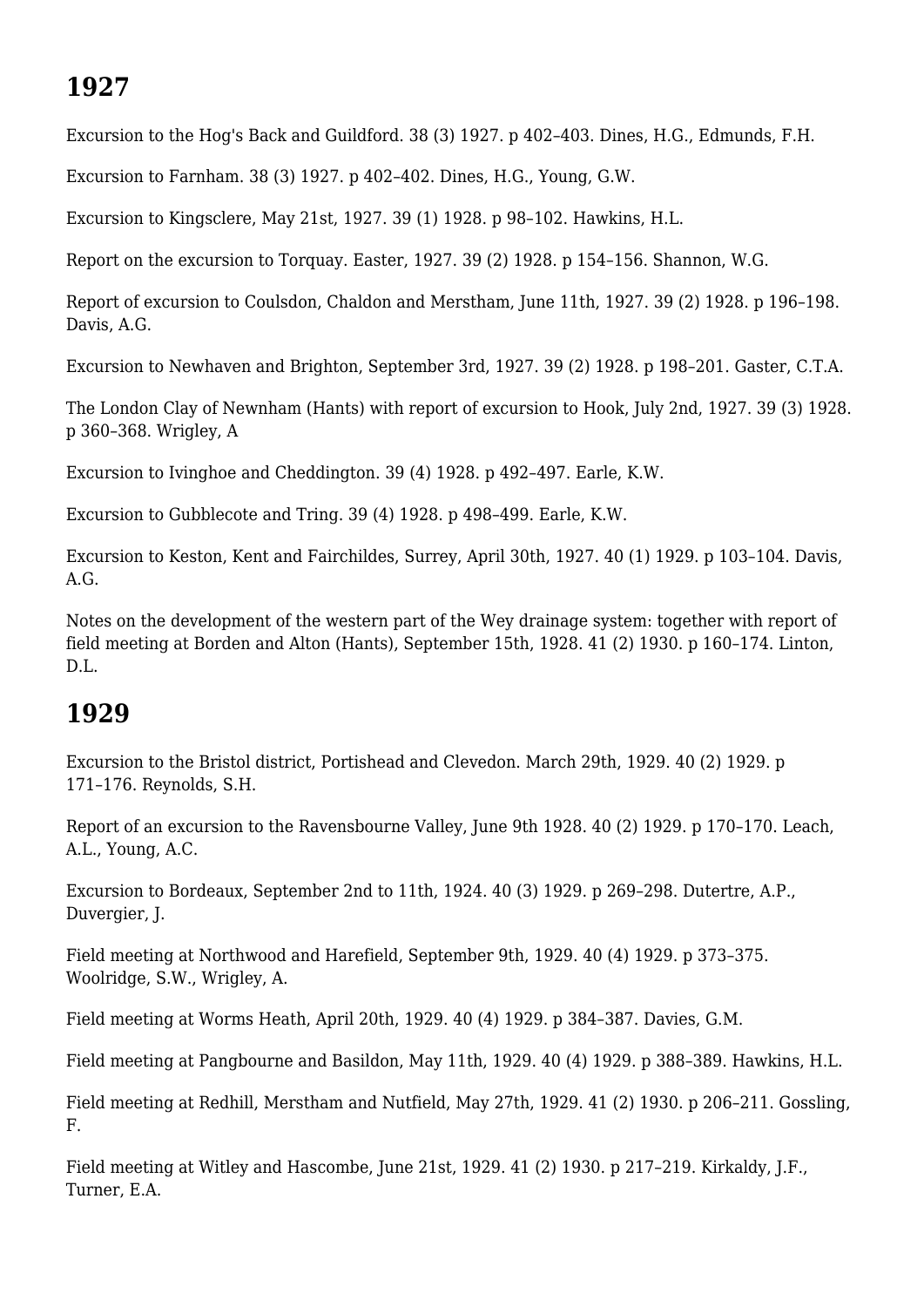Report of field meeting in the Leith Hill district, June 22nd, 1929. 41 (2) 1930. p 212–216. Hayward, H.A.

Field meeting at Plumstead and Bostall Heath, July 13th, 1929. 40 (4) 1929. p 390–390. Leach, A.L.

East Sutherland field meeting, July 27th to August 7th, 1929. 41 (1) 1930. p 63–86. Macgregor, M., Read, H.H., Manson, W., Pringle, J.

Field meeting in the Hitchin district, June 15th, 1929. 41 (1) 1930. p 87–91. Bloom, E.F.D., Wooldridge, S.W.

Field meeting at Tonbridge and Leigh, September 28th, 1929. 41 (1) 1930. p 92–95. Hall, S.

## **1930**

The Clactonian industry and report of field meeting at Swanscombe. 42 (2) 1931. p 175–177. Chandler, R.H.

The Snowdon district. Report of the Easter Field Meeting, 1930. 41 (2) 1930. p 190–205. Williams, H.

Field meeting at Helston, Cornwall, Whitsun, 1930. 41 (3) 1930. p 354–361. Hall, S.

Report of field meeting at Charlton and Blackheath, May 3rd, 1930. 41 (3) 1930. p 361–362. Leach,  $A.I.$ 

The St David's district: Report of Summer field meeting. 41 (4) 1930. p 412–438. Cox, A.H., Green, J.F.N., Jones, O.T., Pringle, J

Field meeting at Etchingham and Robertsbridge, May 17th, 1930. 41 (4) 1930. p 439–441. Fitch, A.A.

Report of field meeting at Hitchin, June 14th, 1930. 41 (4) 1930. p 441–442. Bloom, E.F.D.

Report of field meeting to study the Corallian rocks south-west of Oxford. 42 (1) 1931. p 50–52. Arkell, W.J.

Report of field meeting at Guildford, September 6th, 1930. 42 (3) 1931. p 303–303. Turner, E.A.

## **1931**

Contributions to the geology of Northumberland and Durham, written for the summer field meeting 1931. 42 (3) 1931. p 217–296. Carruthers, R.G., Dunham, K.C., Headley, W.P., Hickling, G.

Easter field meeting to Minsterley, April 8th to 11th 1931. 42 (4) 1931. p 339–344. Whittard, W.F.

Week-end field meeting in the Birmingham district, June 28th to 29th, 1931. 42 (3) 1931. p 297–302. Boulton, W.S.

Easter field meeting at Bridgnorth, 1931. 42 (4) 1931. p 370–377. Whitehead, T.H., Wills, L.G., Pocock, R.O.

The Summer field meeting of 1931 in Northumberland and Durham. 42 (4) 1931. p 378–385.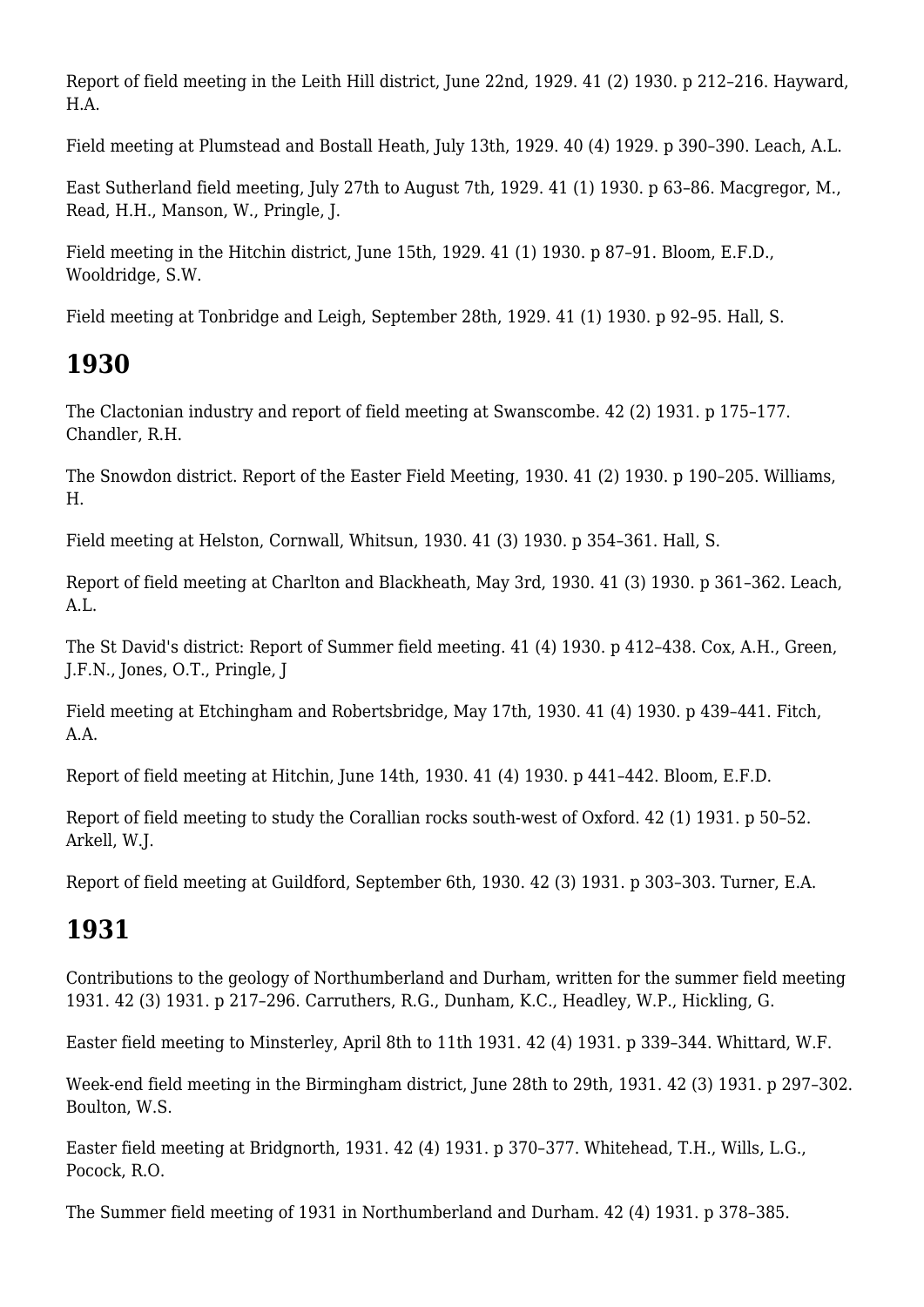Hickling, G.

The Clactonian industry and Report of fielField meeting in the Isle of Wight, May 23rd to 26th, 1931. 44 (2) 1933. p 184–186. Hall, S.

d meeting at Swanscombe (II), June 13th, 1931. 43 (1) 1932. p 70–72. Chandler, R.H.

## **1932**

Report of field meeting at Guildford, July 18th. 1931. 43 (1) 1932. p 73–73. Turner, E.A.

Report of field meeting at Betchworth and Brockham, Surrey, July 11th, 1931. 43 (2) 1932. p 199–200. Hayward, H.A.

Report of field meeting to the Vale of White Horse, May 28th, 1932. 43 (3) 1932. p 272–274. Hawkins, H.L.

Report of field meeting at Shooter's Hill, April 16th, 1932. 43 (3) 1932. p 276–276. Leach, A.L.

Report of Whitsun field meeting, 1932: The Dorset Coast, near Weymouth. 43 (4) 1932. p 277–283. Chatwin, C.P.

The Eocene outlier near Knockmill, Kent; and report of field meeting. 43 (4) 1932. p 284–289. Leach, A.L.

Report of field meeting at Ipswich, July 9th, 1932. 43 (4) 1932. p 290–290. Slater, G., Leach, A.L.

Report of field meeting at Ipswich. 43 (4) 1932. p 290. Leach, A.L.

Summary of geology of Ardnamurchan, including the report of the summer field meeting (1932) to Ardnamurchan, Staffa, Iona, and Oban. 44 (1) 1933. p 1–56. Richey, J.E.

Report of Summer field meeting (1932) to Girvan-Ballantrae. 44 (1) 1933. p 57–86. Tyrrell, G.W., Begg, J.L., Wood. A., Lamont, A.

Report of field meeting at Albury and Shere, October 1st, 1932. 44 (2) 1933. p 174–176. Kirkcaldy, J.F.

New evidence on the Great Oolite succession at Bladon, near Woodstock, Oxfordshire, with report of field meeting. 44 (2) 1933. p 177–183. Arkell, W.J.

## **1933**

Report of field meeting in the Mole Gap, May 6th, 1933. 44 (3) 1933. p 312–313. Bull, A.J.

Report of field meeting in the Henley Inlier, May 13th, 1933. 44 (3) 1933. p 336–339. Hawkins, H.L.

Report of field meeting at Welwyn and Mardley Heath, April 22nd, 1933. 44 (3) 1933. p 378–378. Wooldridge, S.W.

Report of field meeting at Dorking, April 8th, 1933. 44 (4) 1933. p 389–390. Edmunds, F.H.

Report of Easter field meeting (1933) to Tenby and the south Pembrokeshire coast. 44 (4) 1933. p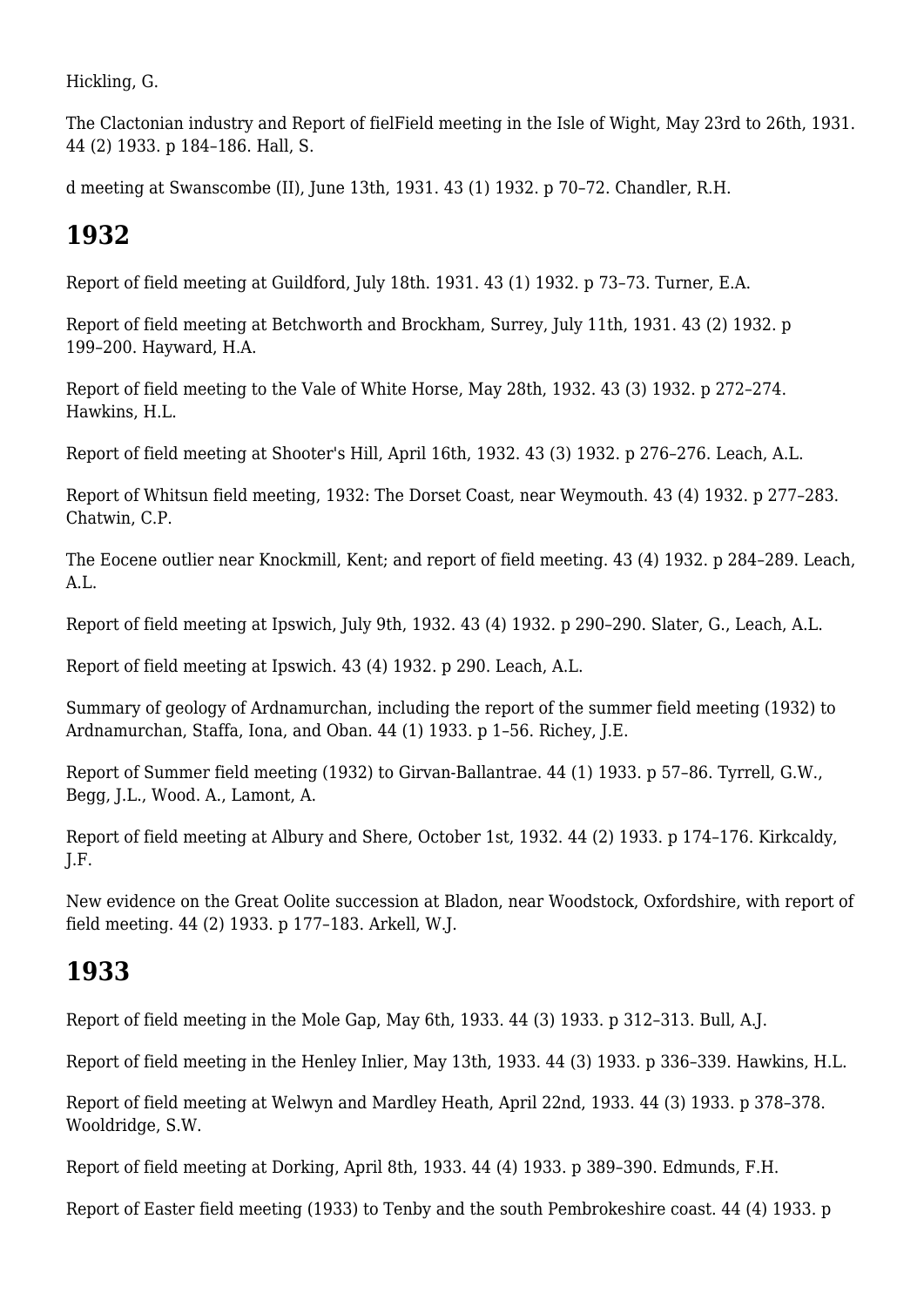391–401. Leach, A.L., Dixon, E.E.L.

Report of field meeting at Maidstone and Sutton Valence, Kent, May 27th, 1933. 44 (4) 1933. p 415–416. Stott, R.W.

Report of field meeting at Abbey Wood, Kent, June 17th, 1933. 44 (4) 1933. p 417–421. Epps, F.J., Priest, S.

Report of field meeting in the Kent Coalfield, July 15th 1933. With an account of Chislet Colliery by E. Potts. 44 (4) 1933. p 422–427. Dines, H.G., Crookhall, R.C., Potts, E.

Report of the Yorkshire Dales. Summer field meeting, 1933. 44 (4) 1933. p 428–440. King, W.B.R.

Report of field meeting to the Holderness Coast, August 18th to 21st, 1933. 44 (4) 1933. p 441–443. Bisat, W.S.

Report of Whitsun field meeting (1933). A traverse of the Central Weald. 44 (4) 1933. p 444–454. Hall, S., Milner, H.B., Sweeting, G.S.

Report of field meeting in the Ravensbourne valley at Hayes and Keston, July 1st, 1933. 45 (1) 1934. p 70–71. Leach, A.L.

Report of field meeting in the Marlow district, September 23rd, 1933. 45 (1) 1934. p 107–108. Treacher, L.

## **1934**

Report of field meeting at Aylesbury, September, 16th, 1933. 45 (1) 1934. p 104–106. Davies, A.M.

Report of field meeting at Netley Heath and Albury, Surrey. 45 (4) 1934. p 432–433. Davies, G.M.

Report of Summer field meeting (1934): north-east Yorkshire, August 9th to 20th, 1934. 45 (3) 1934. p 291–306. Black, M.

Report of Summer field meeting to Norway, August 9th to 20th, 1934. 45 (3) 1934. p 378–388. Holtedahl, O., Kolderup. C.F.

Report of Whitsun field meeting of 1934; Isle of Purbeck. 45 (4) 1934. p 412–419. Arkell, A.J.

Report of field meeting at the Pang Valley, Berkshire, April 14th, 1934. 45 (4) 1934. p 420–423. Hawkins, H.L.

Report of field meeting at Tadworth and Headley, May 26th, 1934. 45 (4) 1934. p 424–424. Kirkaldy, J.F.

Report of field meeting at Highdown Hill and Angmering-on-Sea, June 24th, 1934. 45 (4) 1934. p 427–431. Martin, E.A.

Report of field meeting at Moor End and Frieth, April 28th, 1934. 45 (4) 1934. p 434–435. Wooldridge, S.W.

Report of Easter field meeting of 1934: Gloucester district. 45 (4) 1934. p 445–450. Gardiner, C.I.,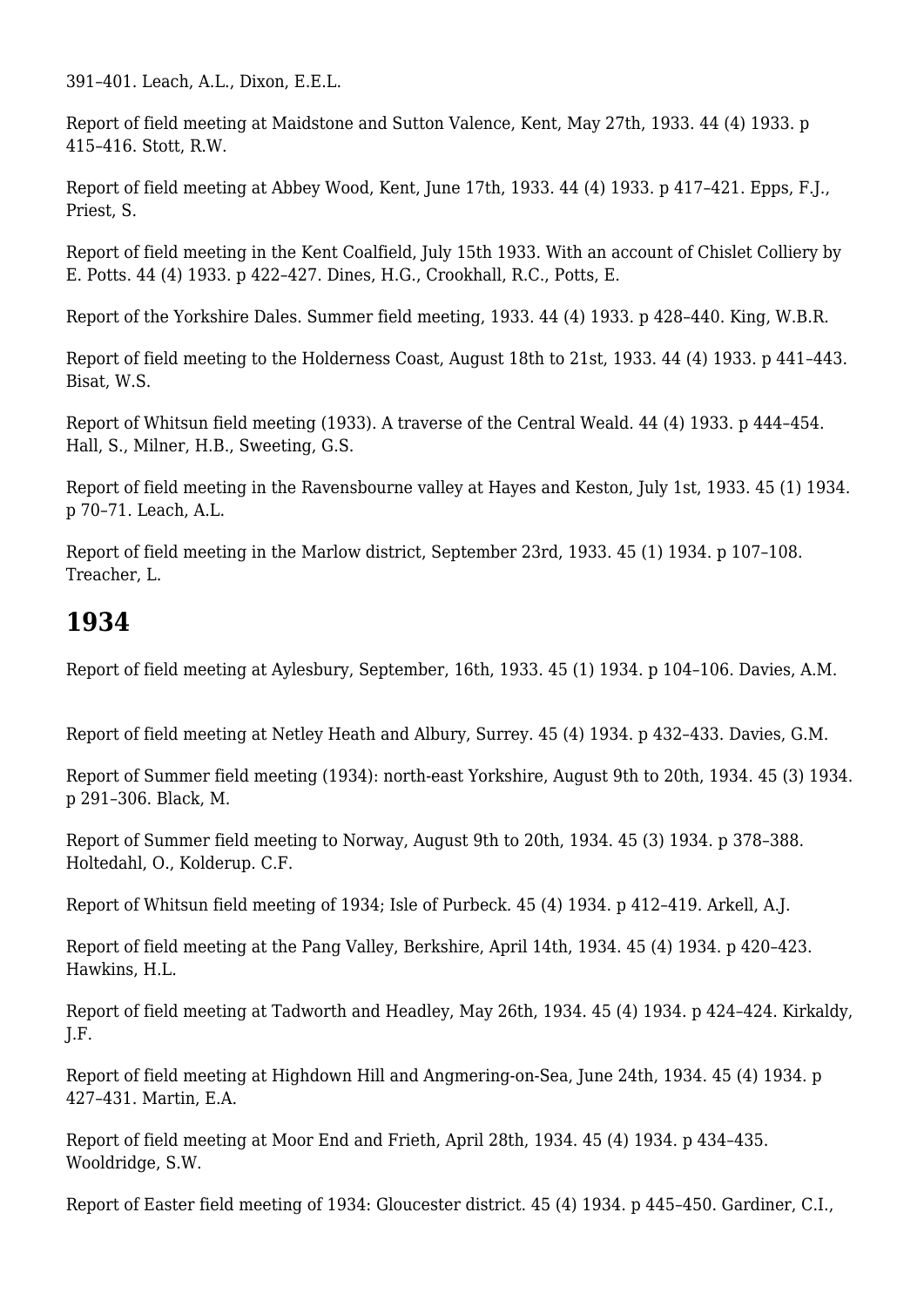Reynolds, S.H., Smith, Stanley, Trueman, A.E.

Report of field meeting at Folkestone, Kent, May 5th, 1934. 46 (4) 1935. p 429–431. Spath, L.F.

Report of Week-end field meeting at Scolt Head Island and Hunstanton, June 30th, 1934. 46 (1) 1935. p 65–69. Steers, J.A., Thomas, H.D.

The Clactonian industry and report of field meeting at Swanscombe (III), July 21st, 1934. 46 (1) 1935. p 43–45. Chandler, R.H.

Report of field meeting at Higham and Shorne, Kent, September 22nd, 1934. 46 (1) 1935. p 61–64. Priest, S., Epps, F.J.

Report of field meeting at Leighton Buzzard, Bedfordshire, September 30th, 1934. 46 (4) 1935. p 432–436. Toombs, H.A.

## **1935**

Report of the Easter field meeting at north-western Denbighshire, April 18th to 23rd, 1935. 46 (2) 1935. p 193–202. Boswell, P.G.H.

Report of field meeting at Dartford and Stone, June 9th, 1934. 46 (2) 1935. p 203–206. Priest, S.

Report of field meeting at Pulborough, July 7th, 1934. 46 (2) 1935. p 207–209. Kirkaldy, J.F.

Report of field meeting at Knockmill, Kent, September 15th, 1934. 46 (2) 1935. p 210–210. Leach, A.L.

The structure of Bower Hill, Nutfield (Surrey). 46 (3) 1935. p 360–390. Gossling, F.

Report of Whitsun field meeting: The Birmingham district, June 8th to 11th, 1935. 46 (3) 1935. p 391–398. Wills, L.J., Raw, F., Shotton, F.W.

Report of field meeting at Monk's Risborough, Bucks, April 27th, 1935. 46 (3) 1935. p 399–400. Davies, A.M.

Report of field meeting at Hassocks and Devil's Dyke, May 4th, 1935. 46 (3) 1935. p 401–402. Bull, A.J.

Report of week-end field meeting in the Witney district, May 25th and 26th, 1935. 46 (3) 1935. p 403–411. Richardson, L.

Summer field meeting: Aberystwyth district, July 31st to August 8th, 1935. 46 (4) 1935. p 413–428. Jones, O.T., Pugh, W.J.

Report of Summer field meeting: north-east Ireland, August 13th to 23rd, 1935. 46 (4) 1935. p 493–502. Charlesworth, J.K.

Field meeting in the region of the River Mole, August 31st, 1935. 47 (1) 1936. p 11–14. Green, J.F.N.

Report of field meeting in the Southern Chilterns, May 11th, 1935. 47 (1) 1936. p 32–35. Hawkins, H.L.

Report of field meeting at Polegate, Jevington and Willingdon, June 15th, 1935. 47 (1) 1936. p 36–37.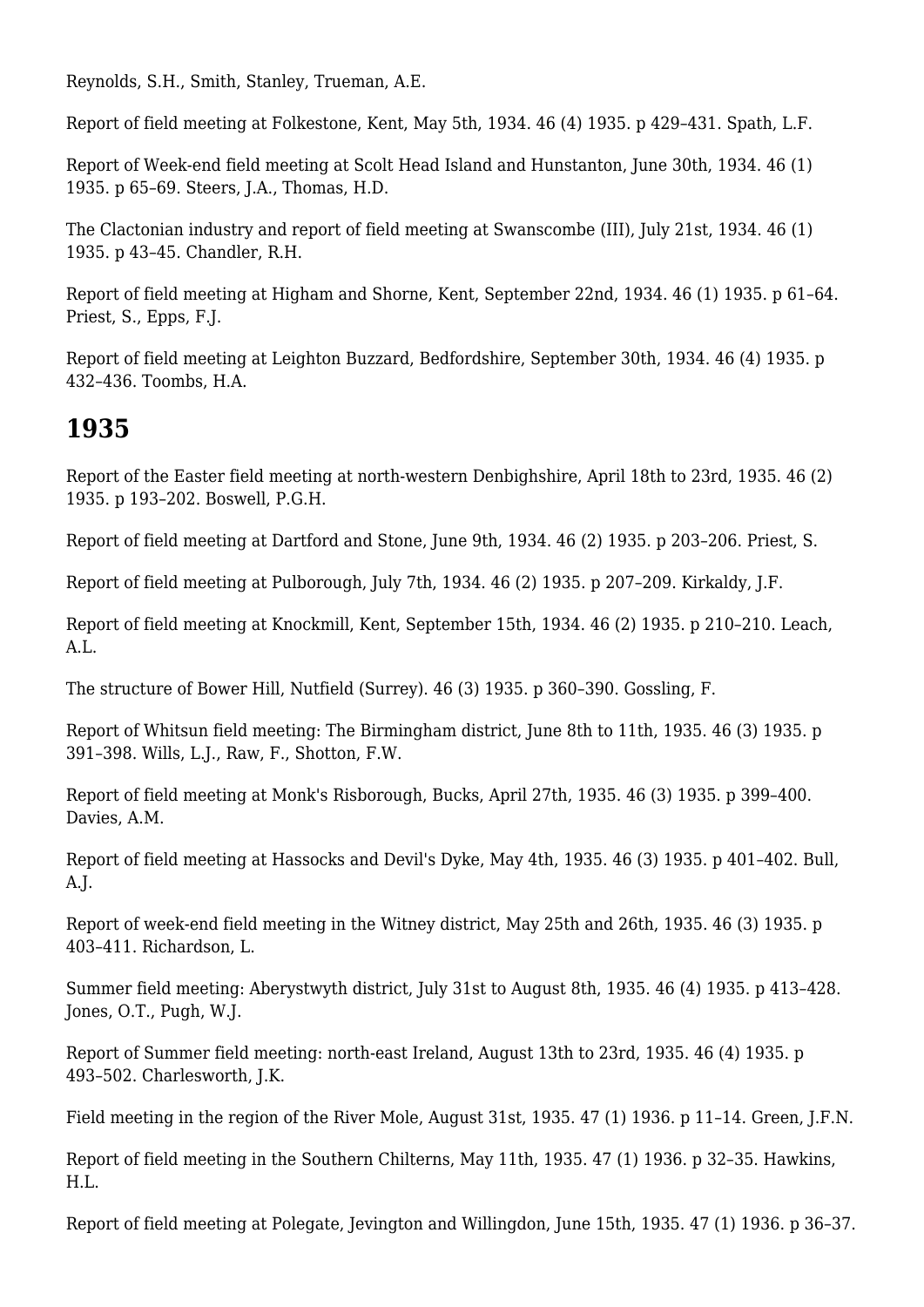Gaster, C.T.A.

Report of field meeting at Cheddington, Ivinghoe and Gubblecote, July 7th, 1935. 47 (1) 1936. p 38–41. Oakley, K.P.

Report of field meeting at West Hoathly, Sussex, September 21st, 1935. 47 (1) 1936. p 68–70. Edmunds, F.H.

The London Clay at Bracknell, Berkshire, With report of a field meeting, April 6th, 1935. 47 (2) 1936. p 140–144. Davis, A.G.

Report of field meeting at Chorley Wood, June 22nd, 1935. 47 (2) 1936. p 149–149. Wooldridge, S.W., Gray, G.D.B.

Report of field meeting in the Rhone Valley. 47 (3) 1936. p 183–196. Roman, F.

#### **1936**

Field meeting in the region of the River Mole, May 2nd, 1936. 47 (3) 1936. p 234–235. Green, J.F.N.

Report of field meeting at Inkpen, Berkshire, May 23rd, 1936. 47 (3) 1936. p 236–238. Hawkins, H.L.

Report of field meeting at Berwick and Hellingly, Sussex, May 10th, 1936. 47 (3) 1936. p 265–268. Kirkaldy, J.F., Bull, A.J.

Report of field meeting to Unst, Shetland, August 8th to 15th, 1936. 47 (4) 1936. p 295–300. Read, H.H.

Whitsun field meeting in the Lyme Regis district, May 30th to June 2nd, 1936. 47 (4) 1936. p 301–315. Lang, W.D., Thomas, H. Dighton

Report of field meeting at Oxted and Godstone, July 20th, 1936. 47 (4) 1936. p 322–327. Gossling, F.

Field meeting at Henfield and Bramber, June 6th, 1936. 47 (4) 1936. p 346–348. Kirkaldy, J.F.

Field meeting to Herne Bay and Reculver, June 14th, 1936. 47 (4) 1936. p 349–351. Brown, E.E.S.

Summer field meeting to the Cross Fell Inlier and Stainmore, August 18th to 25th, 1936. 47 (4) 1936. p 376–387. Shotton, F.W., Trotter, F.M.

Field meeting in Charnwood Forest, September 26th and 27th, 1936. 48 (1) 1937. p 1–12. Watts, W.W., Gregory, H.H.

Field meeting at Knockmill, Kent, September 12th, 1936. 48 (1) 1937. p 46–47. Chandler, R.H., Leach, A.L.

Week-end field meeting in Cardiff district, June 20th and 21st, 1936. 48 (1) 1937. p 52–60. Cox, A.H., Heard, A.H.

Report of Orkney and Shetland field meeting, August 4th to 19th, 1936. 48 (1) 1937. p 61–76. Wilson, G.V., Knox, J.

Additional notes on geology of Sheppey, with report of field meeting, June 28th, 1936. 48 (1) 1937. p 77–81. Davis, A.G.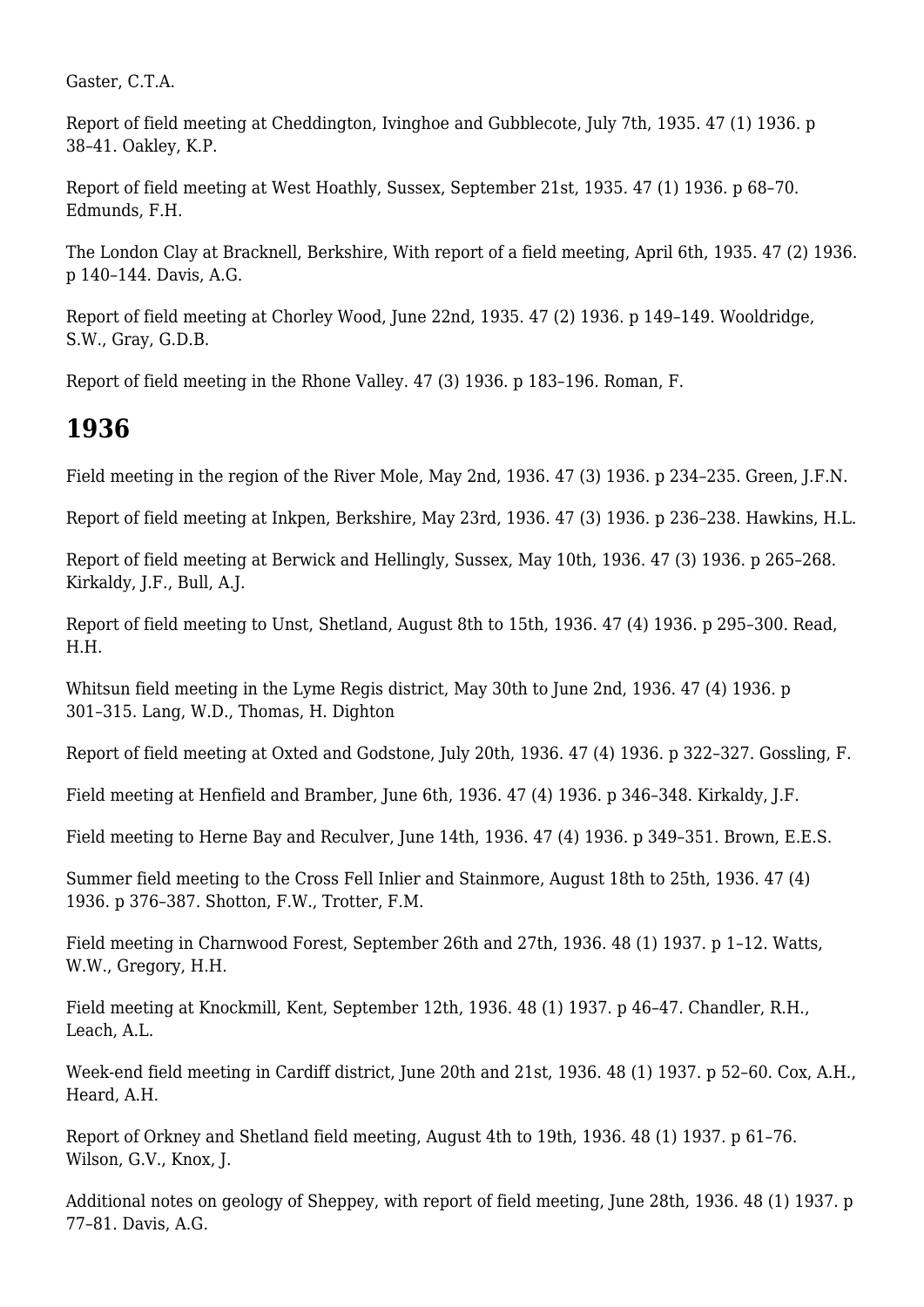Report of field meeting at Swindon, April 26th, 1936. 48 (1) 1937. p 82–84. Pringle, J.

The Carboniferous Limestone (Avonian) rocks of the Bristol Coalfield. 48 (2) 1937. p 115–130. Reynolds, S.H.

Report of field meeting at Danbury, Essex, May 16th, 1936. 48 (2) 1937. p 160–162. Turner, J.S.

Report of field meeting at Taplow, Burnham and Iver, Bucks., September 20th, 1936. 48 (3) 1937. p 276–279. Oakley, K.P.

#### **1937**

Report of field meeting at test borings for oil at Portsdown and Henfield, February 21st, 1937. 48 (3) 1937. p 280–281. Cox, P.T.

The geology of the Mimms Valley, and report of field meeting, July 10th, 1936. 48 (3) 1937. p 307–315. Wooldridge, S.W., Kirkaldy, J.F.

Report of field meeting to Welwyn and Codicote, June 19th, 1937. 48 (3) 1937. p 316–316. Sherlock, R.L.

Report of field meeting at Eastbourne, July 10th, 1937. 48 (4) 1937. p 328–329. Bull, A.J.

Report of field meeting at Worms Heath, July 17th, 1937. 48 (4) 1937. p 349–349. Davies, G.M.

Report of field meeting at Wrothham and Borough Green, Kent, September 11th, 1937. 48 (4) 1937. p 350–353. Holmes, S.C.A.

Report of field meeting at Lewes, Sussex, September 4th, 1937. 48 (4) 1937. p 354–355. Gaster, C.T.A.

Report of field meeting at Barton, Hants, June 26th, 1937. 48 (4) 1937. p 374–378. Burton, E. St. John, Curry, D.

Report of field meeting in the Lea Valley, October 10th, 1937. 48 (4) 1937. p 378–378. Emery, J.N., Sherlock, R.L.

Report of field meeting at West Malling, Kent, October 2nd, 1937. 48 (4) 1937. p 396–398. Brown, E.E.S.

Report of Easter field meeting to Oswestry, March 26th to 30th, 1937. 48 (4) 1937. p 399–404. King, W.B.R.

Report of field meeting at Wateringbury and Mereworth. 49 (1) 1938. p 55–57. Brown, E.E.S., Himus, G.W.

Report of week-end field meeting in the Kettering district, June 12th and 13th, 1937. 49 (1) 1938. p 59–76. Richardson, L., Kent, P.E.

Notes of the geology of the country around Haslemere and Midhurst; with report of field meeting, May 23rd, 1937. 49 (2) 1938. p 135–147. Kirkaldy, J.F., Wooldridge, S.W.

A contribution on the physiography of the Mere district, Wiltshire, with report of field meeting, May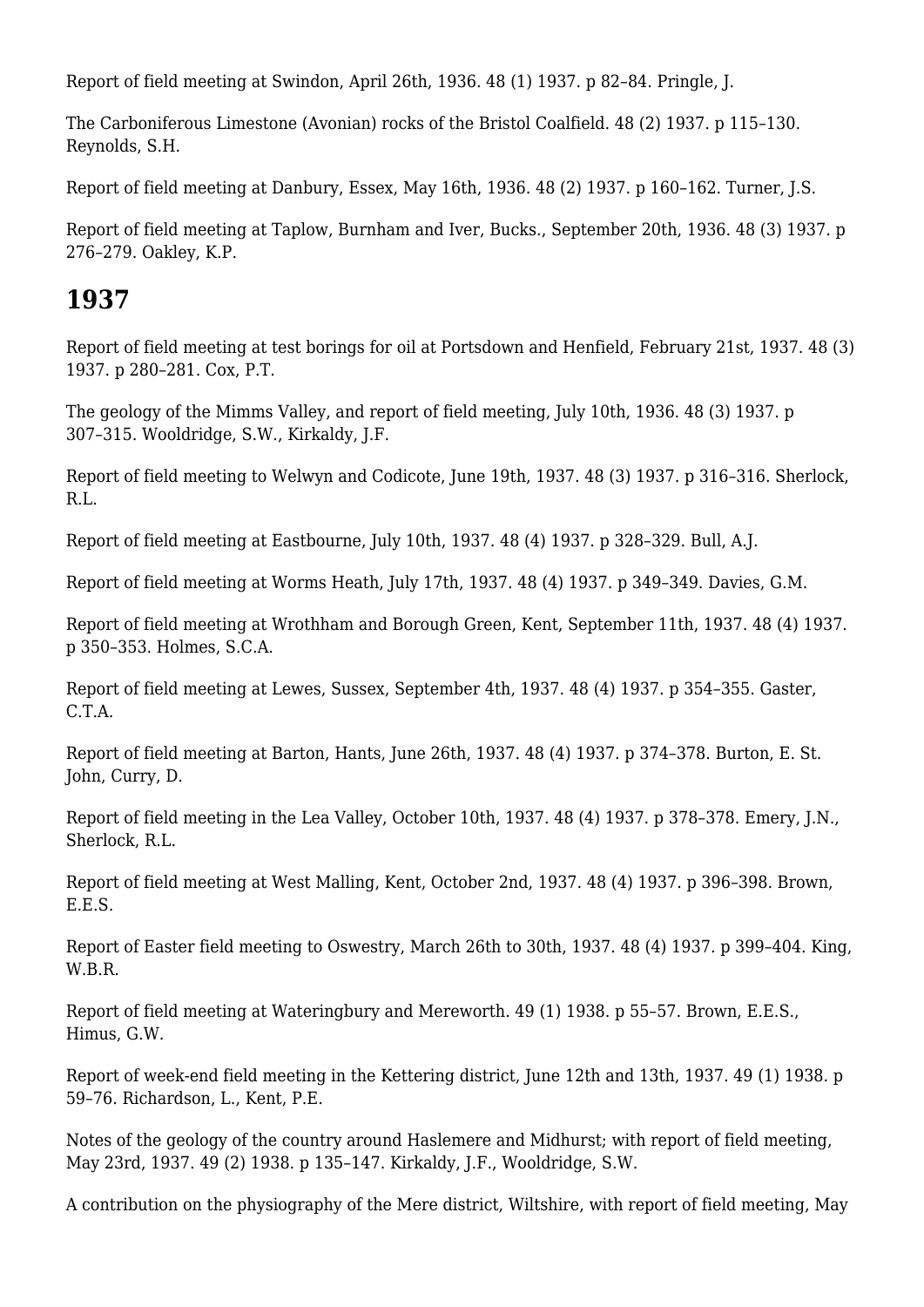15th to 18th, 1937. 49 (2) 1938. p 174–196. Edmunds, F.H.

# **1938**

Summer field meeting to Dumfries district, July 31st to August 11th, 1937. 49 (3) 1938. p 213–224. Pringle, J., Balsillie, D., MacGregor, M., Simpson, J.B.

Summer field meeting to the Rhenish Schiefergebirge, July 5th to 19th, 1937. 49 (3) 1938. p 225–260. Tilmann, N., Wunstorf, W.

The summer field meeting in the Harrogate district, July 24th to August 2nd, 1938. 49 (4) 1938. p 353–372. Hudson, R.G.S.

Easter field meeting in Cornwall, April 14th to 21st, 1938. 49 (4) 1938. p 385–391. Davison, E.H., Dines, H.G., Leese, C.E., Owen, D.E.

Report of visit to the Sedgwick Museum, Cambridge, and field meeting at Royston, May 7th, 1938. 49 (4) 1938. p 405–406. Jones, O.T.

Whitsun field meeting in the Ipswich district, June 3rd to 7th, 1938. 49 (4) 1938. p 410–414. Boswell, P.G.H., Slater, G., Moir, J.R.

Field meeting between Limpsfield and Westerham, May 21st, 1938. 51 (4) 1940. p 341–345. Gossling, F.A.

Field meeting in the Hitchin district, June 18th, 1938. 49 (4) 1938. p 415–419. Bloom, E.F.D., Harper, J.C.

Report of field meeting at Amberley and Pulborough, May 28th, 1938. 50 (1) 1939. p 22–28. Kirkaldy, J.F., Bull, A.J.

Week-end field meeting in the Stamford district, June 25th and 26th, 1938. 50 (1) 1939. p 29–45. Richardson, L.

Report of field meeting at Aylesford, July 3rd, 1938. 50 (1) 1939. p 68–71. Himus, G.W.

Report of field meeting at Highdown Hill, Clapham, and Angmering, West Sussex. 50 (1) 1939. p 72–76. Martin, E.C.

Summer field meeting to western part of the Lleyn Peninsula, August 27th to September 10th, 1938. 50 (1) 1939. p 83–100. Matley, C.A.

Field meeting at Duncton, Singleton and South Harting, west Sussex, September 17th, 1938. 50 (2) 1939. p 162–163. Gaster, C.T.A.

Field meeting at Nuneaton and district, September 11th, 1938. 51 (1) 1940. p 77–78. Eastwood, T.

## **1939**

Report of field meeting at Charlton and Blackheath, March 4th, 1939. 50 (3) 1939. p 355–356. Leach, A.L.

Report of field meeting at Swanscombe, Kent, March 25th, 1939. 50 (3) 1939. p 357–361. Oakley,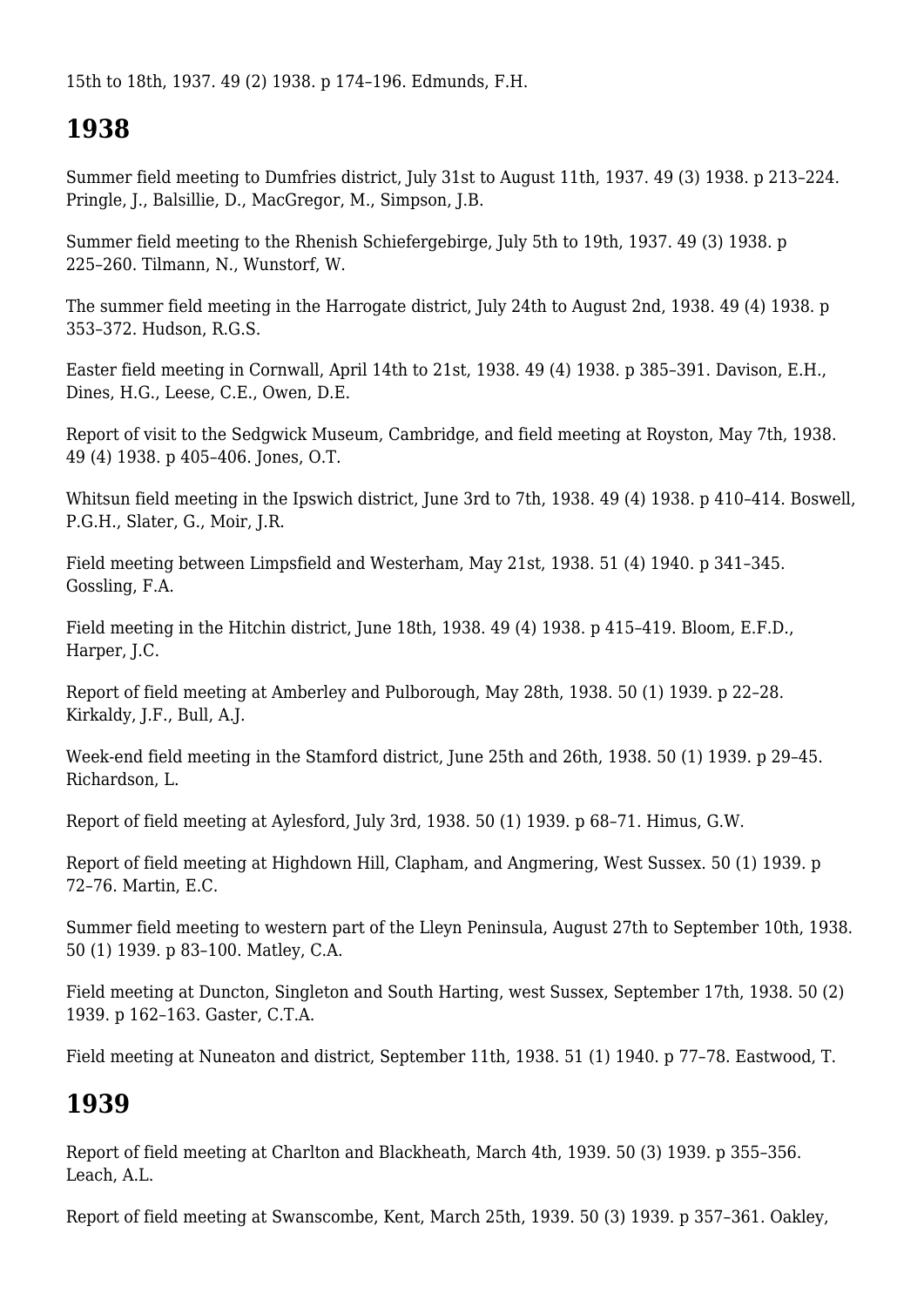K.P.

The upper part of the Lower Greensand around Folkestone, with a report of the field meeting at Folkestone and Sandling, May 15th, 1938. 50 (3) 1939. p 362–378. Casey, R.

Report of field meeting at Tolworth, April 1st, 1939. 50 (3) 1939. p 418–419. Wrigley, A.

Report of field meeting at Harefield, April 29th, 1939. 50 (3) 1939. p 420–421. Hester, S.W.

Field meeting at Birling Gap, Sussex, June 3rd, 1939. 50 (4) 1939. p 431–432. Bull, A.J.

Field meeting at High Wycombe, Penn and Beaconsfield, June 11th, 1939. 50 (4) 1939. p 432–432. Sherlock, R.L.

Easter field meeting at Hereford, April 6th to 12th, 1939. 51 (1) 1940. p 52–62. Pocock, R.W., Brammall, A., Croft, W.N.

Field meeting at Steyning and Henfield, June 16th to 18th, 1939. 51 (1) 1940. p 72–76. Kirkaldy, J.F., Bull, A.J.

Midland Group, field meeting reports 1939. 51 (2) 1940. p 216–224. Tomlinson, M.E., Ludford, A., Bennett, A.#, Butler, A.J.

Whitsun field meeting in the Yeovil District, May 27th to 30th, 1939. 52 (2) 1941. p 175–182. Kellaway, G.A., Wilson, V.

The Folkestone Sands and base of the Gault near Wrotham Heath, Kent; with report of the field meeting to Wrotham Heath and Offham, Kent, May 21st, 1939. 52 (1) 1941. p 1–15. Brown, E.E.S.

# **1940**

Midland Group field meeting; The Wrekin, April 27th, 1940. 52 (3) 1941. p 208–209. Raw, F.

Report of field meeting at Lincoln, May 10th to 14th, 1940. 51 (3) 1940. p 246–256. Richardson, L.

Field meeting at Seaford and the Cuckmere Valley, Sussex, April 27th, 1940. 51 (3) 1940. p 272–273. Gaster, C.T.A.

Easter field meeting to Bath, March 21st to 26th, 1940. 52 (1) 1941. p 16–35. Cox, L.R., Kellaway, G.A., Templeman, A., Gorham, A.

# **1944**

Report of field meeting at Waterend, Hertfordshire, April 2nd, 1944. 55 (3) 1944. p 189–189. Evans, P.

Report of a field meeting at Barrington, near Cambridge, May 27th, 1944. 55 (3) 1944. p 189–190. King, W.B.R.

Report of a field meeting at West Wickham, Kent, May 13th, 1944. 55 (3) 1944. p 190–191. Wood, Alan

Report of a field meeting at Elmstead Woods, Kent, July 22nd, 1944. 55 (3) 1944. p 190–190.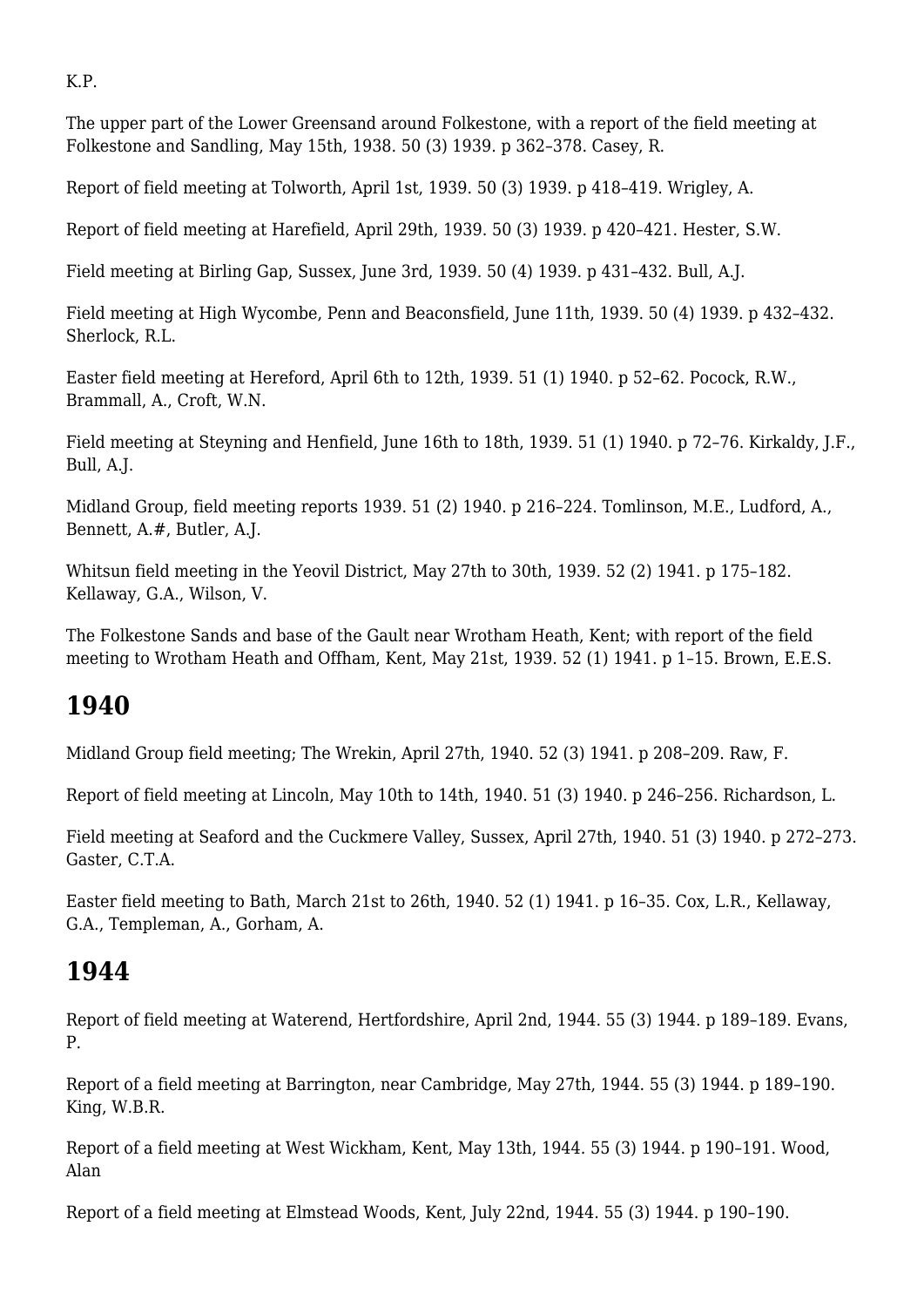Wrigley, A.

Midland Group. Reports of field meetings, 1944. 56 (1) 1945. p 21–25. Hignett, E.M., Wills, L.J.

Summer field meeting, The Dolgelly District, August 24th to September 2nd, 1944. 56 (2) 1945. p 59–81. Cox, A.H., Lewis, H.P.

Report of field meeting at Croydon, May 20th, 1944. 56 (2) 1945. p 140–141. Gossling, F., Bull, A.J.

#### **1945**

Field meeting at Southborough, Tunbridge Wells and Eridge, June 9th, 1945. 56 (3) 1945. p 153–155. Sweeting, G.S.

Field meeting at Elmstead Woods, Kent, July 28th, 1944. 56 (4) 1945. p 219–221. Wrigley, A.

Field meeting at Guildford and the Guildford Bypass, June 21st, 1945. 56 (4) 1945. p 222–223. Dix, E., Wright, C.W.

Field meeting at Barming and East Malling, Kent, September 29th, 1945. 56 (4) 1945. p 224–227. Himus, G.W.

Field meeting at Pangbourne and Sulham, May 5th, 1945. 56 (4) 1945. p 228–230. Hawkins, H.L.

Field meeting; a walk in West London, May 16th, 1945. 56 (4) 1945. p 231–234. Bromehead, C.E.N.

Field meeting at Merstham and Redhill, May 26th, 1945. 56 (4) 1945. p 235–236. Coomber, S.E.

Field meeting at Polesworth and Dordon, Warwickshire, June 2nd, 1945. 56 (4) 1945. p 237–237. Mitchell, G.H.

Field meeting at Wellington, Shropshire, September 1st and 2nd, 1945. 56 (4) 1945. p 238–239. Pocock, R.W., Mitchell, G.H.

Field meeting at Hook Norton and Sibford, Oxfordshire, September 15th, 1945. 57 (1) 1946. p 16–18. Whitehead, T.H., Arkell, W.J.

Midland Group field meeting reports, 1945. 57 (1) 1946. p 22–23. Parkinson, D., Wills, Prof.

The London excursion, 1725. 57 (1) 1946. p 24–27. Woodward, J.

Field meeting in the Duston district, near Northampton, July 7th, 1945. 57 (1) 1946. p 28–29. Wilson, V.

Field meeting in Pulborough district, Sussex, June 23rd, 1945. 57 (3) 1946. p 161–163. Bull, A.J.

Field meeting at Reading, May 4th, 1946. 57 (3) 1946. p 164–171. Hawkins, H.L.

#### **1946**

Easter field meeting at Ashover district, Derbyshire, 1946. 57 (3) 1946. p 137–152. Sweeting, G.S., Himus. G.W.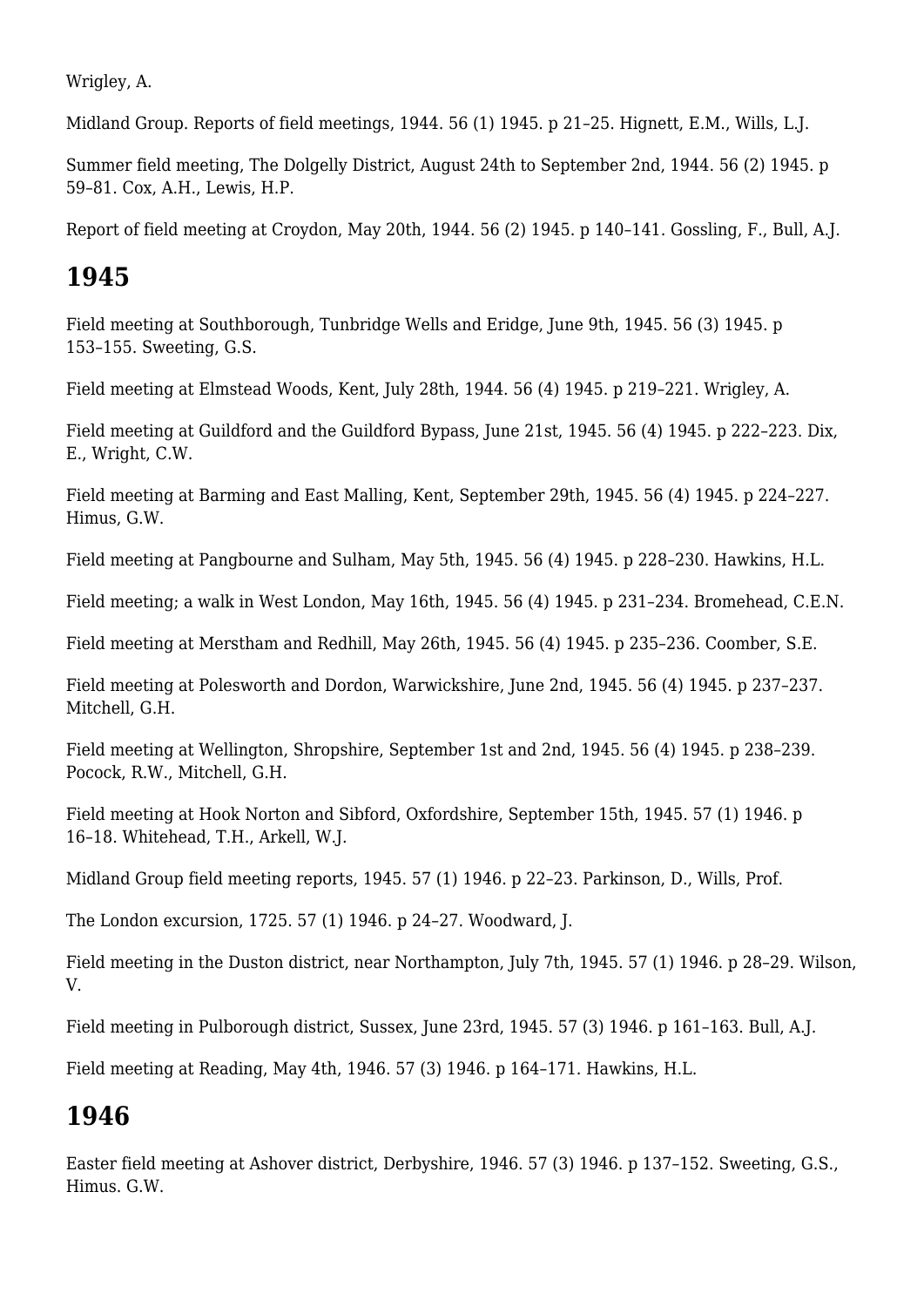Field meeting at Godstone, Surrey, May 11th, 1946. 57 (3) 1946. p 172–173. Bull, A.J.

Field meeting in the Kettering district. 57 (4) 1946. p 235. Taylor, J.H.

Field meeting in the Kettering district. 57 (4) 1946. p 235–245. Hollingworth, S.E., Taylor, J.H.

Field meeting at Leighton Buzzard, August 11th, 1946. 57 (4) 1946. p 329–330. Wright, C.W.

Midland Group. field meeting Reports, 1946. 58 (1) 1947. p 71–72. Wills, L.J., Walters, L.F.I., Parkinson, D.

Whitsun field meeting to the Central Weald, June 8th to 11th, 1946. 58 (1) 1947. p 73–85. Wooldridge, S.W., Allen, P., Bull, A.J., Kirkaldy, J.F.

Report of field meeting at Upnor, Kent, July 20th, 1946. 58 (2) 1947. p 125–127. Searle, D.L.

Report of field meeting at Reigate, September 28th, 1946. 58 (3) 1947. p 192–193. Kirkaldy, J.F.

#### **1947**

Report of field meeting at Lewes, Sussex, June 21st, 1947. 59 (1) 1948. p 7–8. Gaster, C.T.A.

Observations on the geology of East Suffolk, being the report of field meeting to Ipswich and district, July 18th to 20th, 1947. 59 (1) 1948. p 23–34. Ovey, C.D., Pitcher, W.S.

Midland Group field meeting at the Forest of Dean and May Hill, Gloucestershire, May 2nd to 4th, 1947. 59 (1) 1948. p 58–61. Whittington, H.B.

Midland Group field meeting at Bridgnorth, July 12th, 1947. 59 (1) 1948. p 62–63. Ludford, A.

Report of field meeting at Oxted, May 17th, 1947. 59 (2) 1948. p 86–86. Wright, C.W.

Report of field meeting at Godalming, Hurtmore and Compton, Surrey. 59 (2) 1948. p 87–87. Wright, C.W.

Report of field meeting at Tilburstow Hill, Surrey, April 24th, 1948. 59 (3) 1948. p 140–140. Bull, A.J.

Field meeting at Weymouth, Dorset, September 13th to 19th, 1947. 59 (3) 1948. p 141–150. Sylvester-Bradley, P.C.

## **1948**

Field meeting at Charlton, Plumstead and Abbey Wood, May 8th, 1948. 59 (3) 1948. p 172–173. Pitcher, W.S.

Field meeting in the north-west Weald, May 29th, 1948. 59 (3) 1948. p 174–175. Kirkaldy, J.F.

Field meeting at Well Hill and Halstead, Kent, June 12th, 1948. 59 (3) 1948. p 176–178. Bell, A.G.

An account of the long field meeting held in Switzerland, September 6th to 21st, 1947. 59 (4) 1948. p 181–228. Cadisch, J., Niggli, P., Rutsch, R., Gunzler-Seiffert, H.

Whitsun field meeting to the Isle of Wight, June 23rd to 26th, 1947. 59 (4) 1948. p 229–233.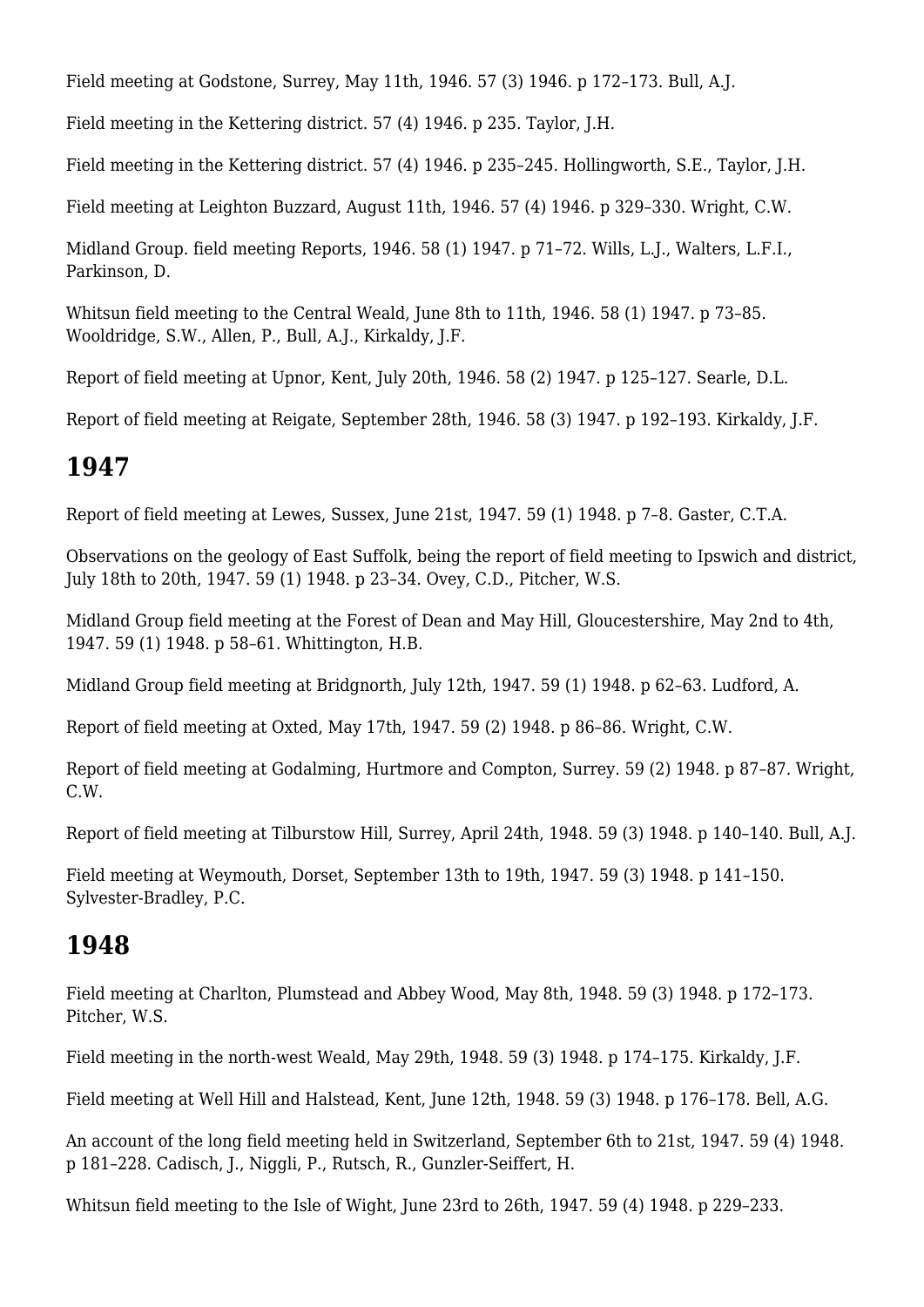Barnard, T.

Field meeting to study the coastline of Romney Marsh, July 4th, 1948. 60 (1) 1949. p 41–43. Marsh, T.W.

Field meeting in the Worthing district, July 18th, 1948. 60 (1) 1949. p 44–47. Martin, E.C.

Field meeting at Bognor Regis and Bracklesham Bay, May 22nd and 23rd, 1948. 60 (1) 1949. p 54–56. Venables, E.M.

Report of field meeting at Rothamsted Experimental Station, Harpenden, May 1st, 1948. 60 (1) 1949. p 57–57. Kirkaldy, J.F.

Field meeting in the north Chiltern Hills and Aylesbury district, April 10th, 1948. 60 (3) 1949. p 219–221. Davies, A.M., Wilson, V.

Field meeting in the Epping Forest district, May 9th, 1948. 60 (3) 1949. p 222–222. Hayward, J.F.

Field meeting at Folkestone and Sandling, June 20th, 1948. 60 (3) 1949. p 223–225. Casey, R.

Field meeting at Sevenoaks, Kent, July 10th, 1948. 60 (4) 1949. p 274–274. Browne, G.A.

#### **1949**

Field meeting at Nuneaton, April 23rd, 1949. 60 (4) 1949. p 272–273. Eastwood, T.

Field meeting in the central Chilterns, May 7th, 1949. 63 (1) 1952. p 59–62. Evans, P, Oakley, K.P.

Whitsun field meeting at Lyme Regis, May 14th to 17th, 1948. 61 (2) 1950. p 156–160. Barnard, T., Capewell, J.G.

Field meeting at Barton and Milford-on-Sea, Hants., May 21st, 1949. 61 (2) 1950. p 161–162. Burton, E.St.J., Curry, D.

Field meeting on the South Downs, June 11th, 1949. 61 (2) 1950. p 163–164. Sparks, B.W.

Field meeting in the Lowestoft district, July 1st to 3rd, 1949. 61 (2) 1950. p 191–197. Baden-Powell, D.F.W.

Whitsun field meeting to the Woolhope District and May Hill, June 3rd to 6th, 1949. 61 (3) 1950. p 202–205. Pocock, R.W.

Field meeting to Charlton, Plumstead and Abbey Wood, June 25th, 1949. 61 (3) 1950. p 218–218. Epps, F.J.

Field meeting at Water End, North Mimms, May 28th, 1949. 61 (4) 1950. p 224–224. Kirkaldy, J.F.

Field meeting in the Cotswolds, Easter, April 14th to 19th, 1949. 61 (4) 1950. p 261–267. Channon, P.J., Cox, L.R.

Field meeting at Lewes, Berwick and Newhaven, July 16th, 1949. 61 (4) 1950. p 299–301. Higginbottom, I.E.

Field meeting at Eynsford, Kent, September 24th, 1949. 61 (4) 1950. p 302–302. Bell, A.G., Bell, R.J.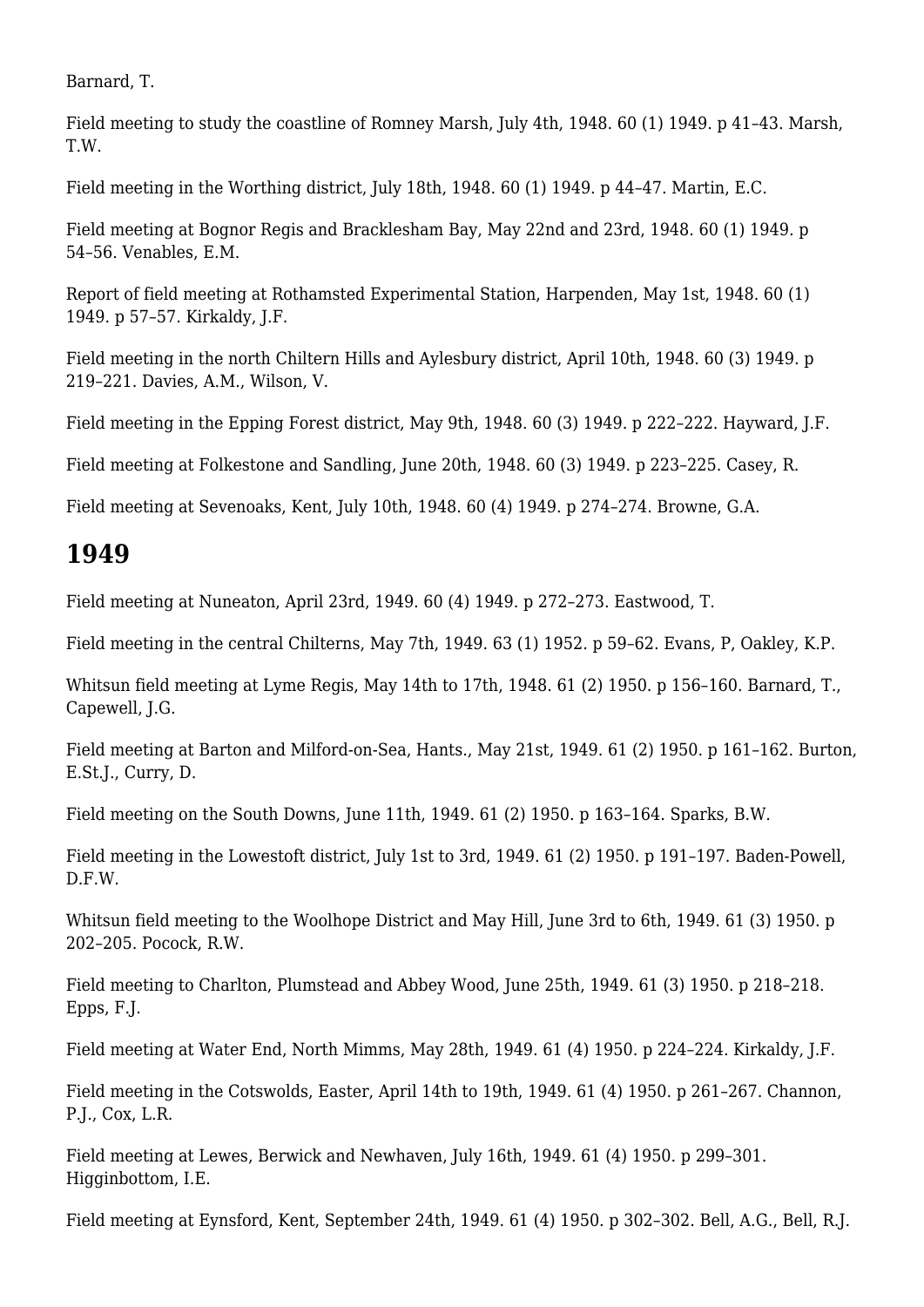# **1950**

Summer field meeting in East Yorkshire, July 23rd to August 4th, 1950. 65 (4) 1954. p 313–325. Wilson, V., Wright, C.W., Jemingway, J.E., Versey, H.C.

Summer field meeting in Norway, August 7th to 22nd, 1950. 62 (3) 1951. p 203–223. Holtedahl, O., Barth, T.F.W., Kolderup, N.H., Kvale, A., Kirkaldy, J.F.,

# **1951**

Field meeting to Hainhault Forest and the Field meeting at Welshpool, May 4th, 1951. 64 (2) 1953. p 100–104. Hignett, E.M. Roding Valley, April 8th, 1951. 62 (4) 1951. p 254–254. Hayward, J.F.

Field meeting at Frankley and Rubery, 2 June 1951. 64 (2) 1953. p 99–99. Raw, F.

Field meeting in the southern Chilterns, April 28th, 1951. 62 (4) 1951. p 255–256. Hawkins, H.L.

Field meeting in Sheppey, June 16th, 1951. 62 (4) 1951. p 269–269. Davis, A.G., Elliott, G.F.

Summer field meeting in the Massif Central, September 10th to 23rd, 1951. 65 (3) 1954. p 278–312. Roques, M., Lapadu-Hargues, P.M., Bradshaw, R.

Field meeting, Whitsun 1951, at Tintagel, north Cornwall. 63 (1) 1952. p 49–58. Wilson, G.

#### **1952**

Field meeting at the Stour Estuary, May 18th, 1952. 64 (1) 1953. p 24–24. Davis, A.G., Elliott, G.F., Spencer, H.E.P.

Easter field meeting, 1952: The Jurassic rocks of Oxfordshire and their superficial deposits. 64 (2) 1953. p 88–98. McKerrow,W.S., Baden-Powell, D.F.W.

Summer field meeting in south Shropshire, August 17th to 29th 1952. 64 (3) 1953. p 232–250. Whittard, W.F., Ball, H.W., Blyth, F.G.H., Dineley, D.L.

The Geologists' Association and its field meetings. Presidential Address for 1954. 65 (1) 1954. p 1–10. Himus, G.W. Field meeting in the Caterham - Godstone district, October 11th, 1952. 65 (1) 1954. p 23–24. Bradshaw, R.

#### **1953**

Field meeting in the Vale of St Albans, September 13th, 1953. 65 (1) 1954. p 18–22. Evans, P.

Field meeting in the Hindhead neighbourhood, May 9th, 1953. 65 (2) 1954. p 175–177. Kirkaldy, J.F., Middlemiss, F.A.

Field meeting, Whitsun 1953, at Lynton, North Devon, May 22nd to 26th, 1953. 65 (2) 1954. p 178–181. Simpson, S., Kidson, C.

Field meeting at Whitecliffe Bay, Isle of Wight, May 31st, 1953. 65 (2) 1954. p 182–184. Curry, D.

Field meeting at Keston, Downe, Kent, and visit to the Darwin Memorial Rooms at Down House, June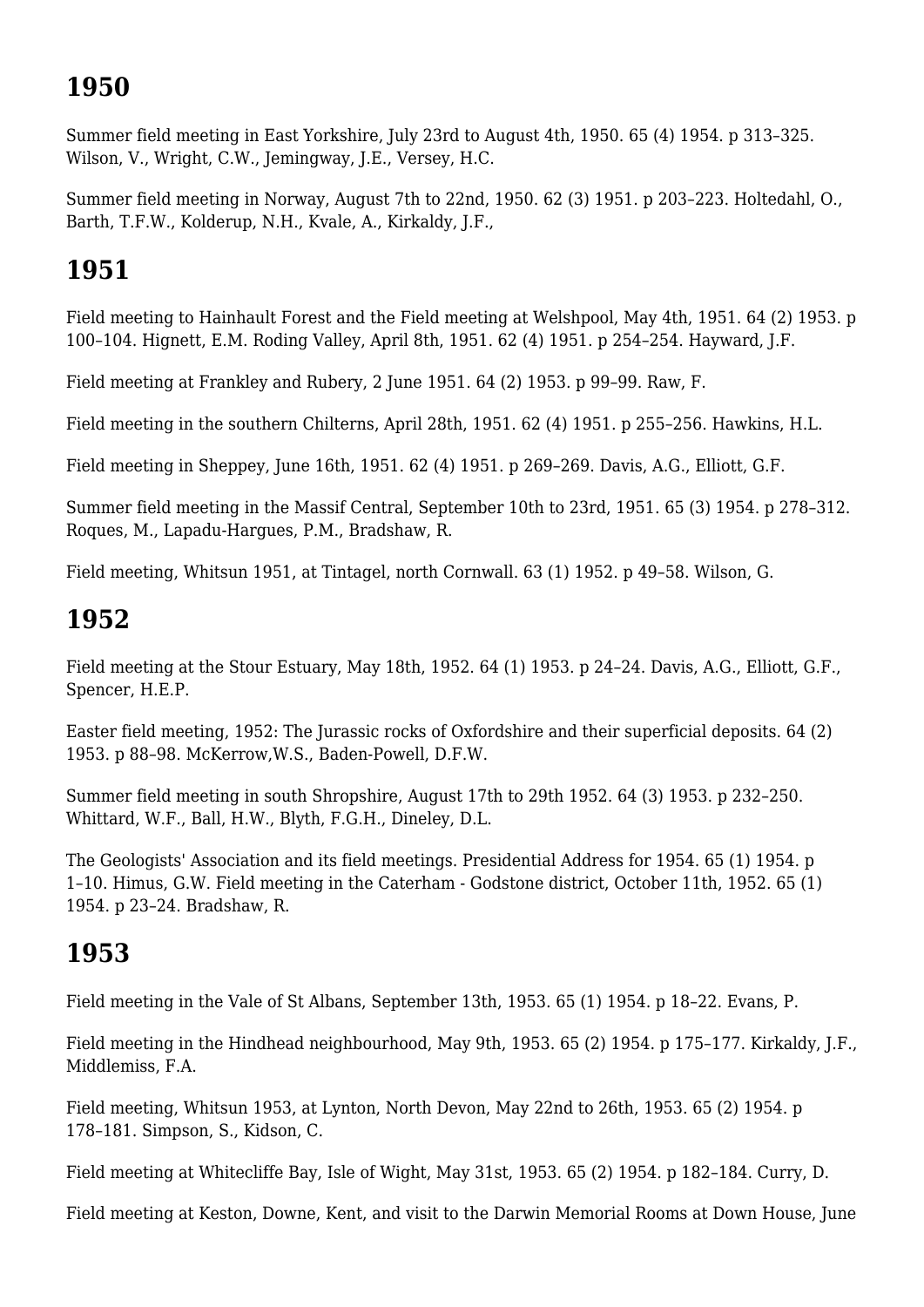20th ,1953. 65 (4) 1954. p 338–349. Davis, A.G., Carreck, J.N.

Summer field meeting in north-west Ireland with an introductory note on the geology, September 9th to 25th, 1953. 65 (4) 1954. p 345–371. Pitcher, W.S., Cheesman, R.L.

Field meeting at Abberley, Worcestershire, September 12th, 1953. 65 (4) 1954. p 372–373. Garrett, P.A. 1954

Additional records of mollusca from the Dimlington area, and the relation of the beds to the Bridlington Crag (Report on Summer field meeting in East Yorkshire: Appendix A). 65 (4) 1954. p 325–327. Bisat, W.S.

Note on the age of the Holderness shells. (Summer field meeting in East Yorkshire: Appendix B). 65 (4) 1954. p 327–327. Baden-Powell, D.F.W.

Field meeting in South Wales, March 23rd to 27th, 1951. 65 (4) 1954. p 328–337. Simpson, B.

Notes on some Holocene Chalk rainwashes at Cudham and Keston, near Downe, Kent (appendix to Report on field meeting at Keston, Downe, Kent). 65 (4) 1954. p 340–344. Kerney, M.P., Carreck, J.N.

Field meeting at Hereford, May 7th to 9th, 1954. 65 (4) 1954. p 374–376. Lawson, J.D., Clarke, B.B.

Field meeting at Highdown Hill, Clapham, and Storrington, West Sussex. 65 (4) 1954. p 377–382. Martin, E.C.

Field meeting in Sheppey, July 11th, 1954. 65 (4) 1954. p 383–383. Davis, A.G.

Note on the varying condition of the Sheppey Cliffs and foreshore (appendix to report on field meeting in Sheppey). 65 (4) 1954. p 384–384. Elliott, G.F.

Whitsun field meeting at Shaftesbury, June 4th to 8th, 1954, 67 (1 and 2) 1956, p 160-167. Mottram, B.H., Hancock, J.M., House, M.R.

Summer field meeting in the Lake District. 65 (4) 1954. p 415. Hollingworth, S.E.

Summer field meeting in the Lake District, September 4th to 11th, 1954. 65 (4) 1954. p 415–425. Wells, M.K., Hollingworth, S.E.

Field meeting at Sevenoaks, Kent, September 25th, 1954. 65 (4) 1954. p 426–426. Milbourne, R.A.

Field meeting at Brentwood and South Weald, Essex, May 15th ,1954. 66 (4) 1955. p 317–319. Middlemass, F.A.

Field meeting in the Kidderminster area, August, 22nd, 1954. 66 (4) 1955. p 320–320. Waldron, W., Cotton, G

Field meeting in the Birmingham district, April 16th to 19th, 1954. 66 (4) 1955. p 321–324. Shotton, F.W., Lacy, E.D., Strachan, I. Summer field meeting in Italy, September 16th to 29th, 1954. 66 (4) 1955. p 329–352. Azzaroli, A., Ager, D.V.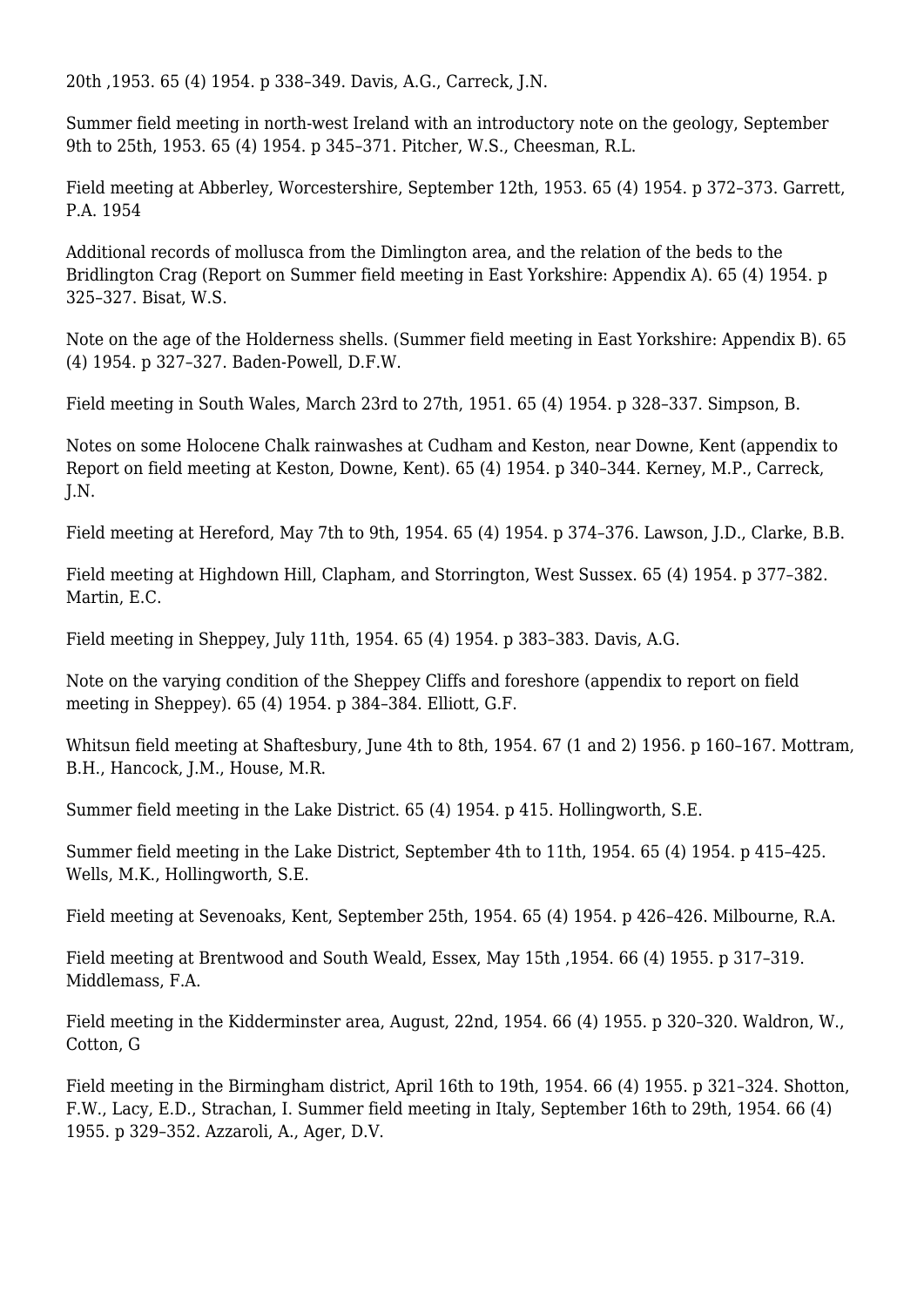# **1955**

Field meeting at Charlton and Bostall Heath, May 21st, 1955. 66 (4) 1955. p 325–328. Epps, F.J. Summer field meeting in south Devon and Dorset (1955). 68 (2) 1957. p 136–152. Smith, W.E., Ager, D.V., Shearman, D.J.

Field meeting to examine the Great Oolite Series of Oxfordshire, August 7th, 1955. 66 (4) 1955. p 353–355. McKerrow, W.S.

Field meeting in the central Cotswolds, June 3rd to 5th, 1955. 66 (4) 1955. p 356–365. Ager, D.V. Easter field meeting in the Settle district, April 8th to 11th, 1955. 69 (1) 1958. p 24–27. Sweeting, M.M., Black, W.W.

## **1956**

Field meeting in the Chilterns, June 17th, 1956. 67 (1 and 2) 1956. p 168–171. Avery, B.W., Thomasson, A.J.

Field meeting at Alum Bay and Colwell Bay, Isle of Wight, April 28th and 29th, 1956. 67 (3 and 4) 1956. p 405–408. Curry, D.

Field meeting in the Port Royal Mountains (Jamaica Group), Jamaica, November 27th, 1955. 67 (3 and 4) 1956. p 409–411. Zans, V.A., Fraser, A.D., Chubb, L.J.

Two field meetings at Port Esquivel and Pigeon and Goat Islands, Jamaica. (Jamaica Group), January 29th and March 4th, 1956. 67 (3 and 4) 1956. p 412–413. Chubb, L.J.

Field meeting at Danbury Hill, near Chelmsford, Essex, July 24th, 1955. 68 (1) 1957. p 22–25. Clayton, K.M.

Field meeting in the Clarendon Plains, Jamaica, (Jamaica Group), March 25th, 1956. 68 (1) 1957. p 57–58. Taylor, S.A.G.

Field meeting at the Kirkvine works of Alumina Jamaica Limited, (Jamaica Group), July 29th, 1956. 68 (1) 1957. p 59–60. Davies, D.A.B.

Field meeting in the Oxford Clay of Calvert and Woodham Brick Pits, Buckinghamshire, September 23rd, 1956. 68 (1) 1957. p 61–64. Callomon, J.H.

Field meeting in the Cliviger Gorge, September 8th, 1956. 68 (1) 1957. p 65–67. Williamson, I.A.

Palaeobotanical excursion to Kew Gardens, June 2nd, 1956. 68 (2) 1957. p 153–158. Ager, D.V.

Field meeting at Pewsey Vale and Devizes district, August 31st to September 2nd, 1956. 68 (3) 1957. p 228–230. Barron, R.S.

Field meeting in the Inlier of Benbow and Guy's Hill, Jamaica (Jamaica Group), November 25th, 1956. 69 (1) 1958. p 32–34. Chubb, L.J., Bailey, B.V.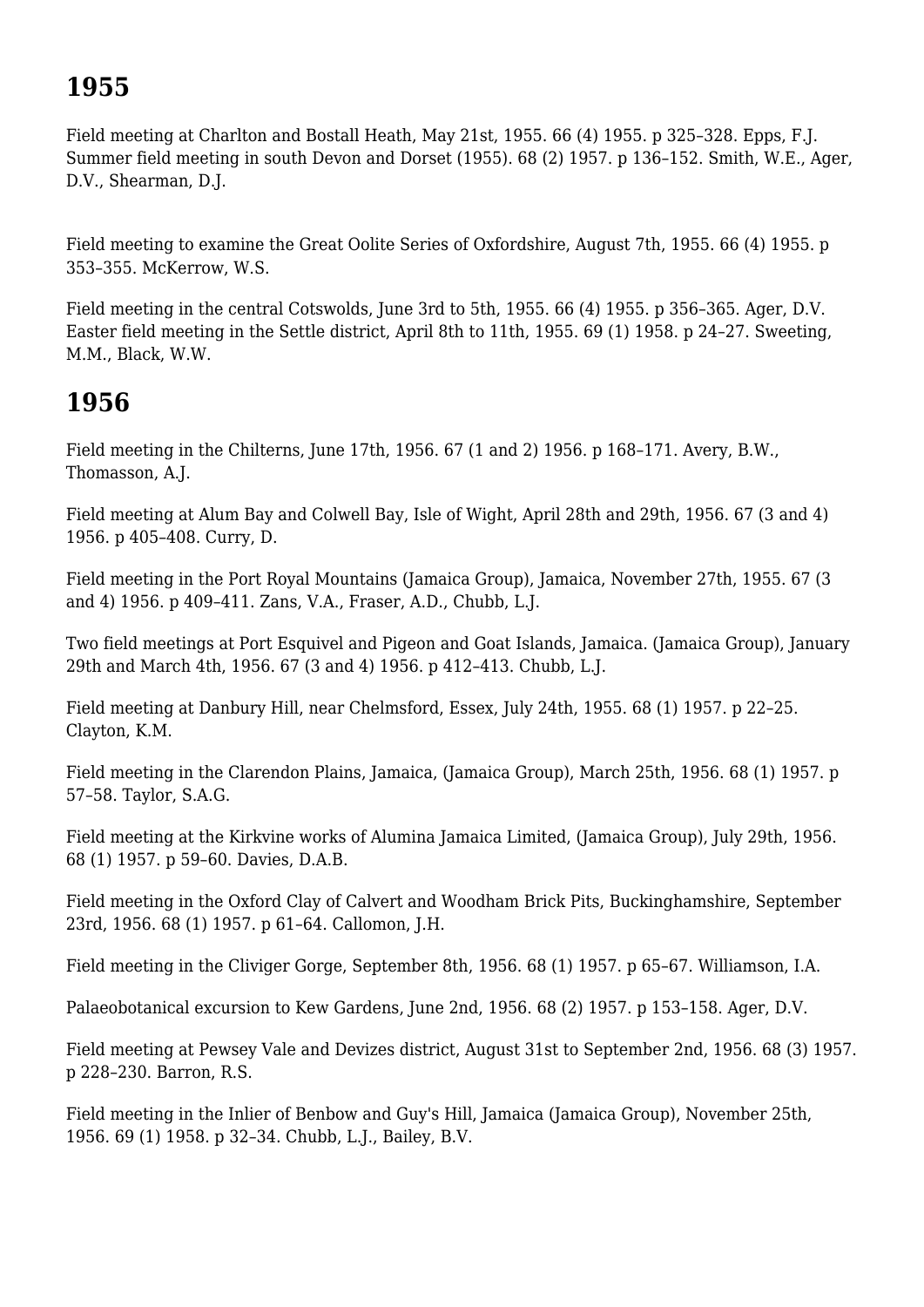# **1957**

Whitsun field meeting at Aberystwyth, June 7th to 11th, 1957. 69 (1) 1958. p 28–31. Wood, A., Smith, A.J., Price, N.J.

Field meeting on Stony Hill and the Junction Road, Jamaica (Jamaica Group), January 27th, 1957. 69 (1) 1958. p 35–37. Chubb, L.J., Versey, H.R.

Field meeting at Hayes Common and Round Hill, Jamaica (Jamaica Group), March 24th 1957. 69 (1) 1958. p 38–39. Prescott, G.C., Versey, H.R.

Easter field meeting: The Lower and Middle Jurassic rocks of the Bristol district, April 18th to 22nd, 1957. 69 (2) 1958. p 130–140. Donovon, D.T., Fry, T.R.

Field meeting at Reigate, September 18th, 1957. 69 (3) 1958. p 175–176. Hancock, J.M.

Field meeting at the Palisadoes, Jamaica, May 26th, 1957. 69 (3) 1958. p 177–178. Zans, V.A., Chubb, L.J.

Field meeting to study the gypsum deposits of eastern St Andrew, Jamaica, July 28th, 1957. 69 (3) 1958. p 179–181. Zans, V.A., Connett, R.P.

Field meeting at Green Bay and Port Henderson Hill, Jamaica, September 29th, 1957. 69 (3) 1958. p 182–187. Chubb, L.J.

Field meeting at Bath in St Thomas, Jamaica, February 2nd, 1958. 69 (3) 1958. p 188–190. Chubb, L.J.

Field meeting in the Hindhead area, together with notes on the terraces of the River Wey, May 10th to 12th, 1957. 69 (4) 1958. p 239–243. Middlemiss, F.A.

Summer field meeting in Southern Ireland, August 29th to September 4th, 1957. 69 (4) 1958. p 244–261. Brindley, J.C., Gill, W.D.

## **1958**

Field meetings in the Cretaceous of the western part of the Weald, May 10th, 1958. 69 (4) 1958. p 262–267. Reeves, J.W., Kirkaldy, J.F.

Field meeting at Selborne, Hampshire. The geology of Gilbert White's country, October 4th, 1958. 70 (1) 1959. p 31–32. Middlemiss, F.A.

Field meetings along the North Craven Fault, July 12th and August 23rd, 1958. 70 (2) 1959. p 210–215. Williamson, I.A.

Field meeting at Dallas and Cane River Falls, Jamaica, September 28th, 1958. 70 (3) 1959. p 259–260. Zans, V.A.

Easter field meeting in St James and Trelawny, Jamaica, April 7th to 12th, 1958. 70 (3) 1959. p 263–268. Zans, V.A., Versey, H.R., Robinson, E., Chubb, L.J.

Field meeting at Bowden, Jamaica, May 25th, 1958. 70 (3) 1959. p 269–270. Chubb, L.J.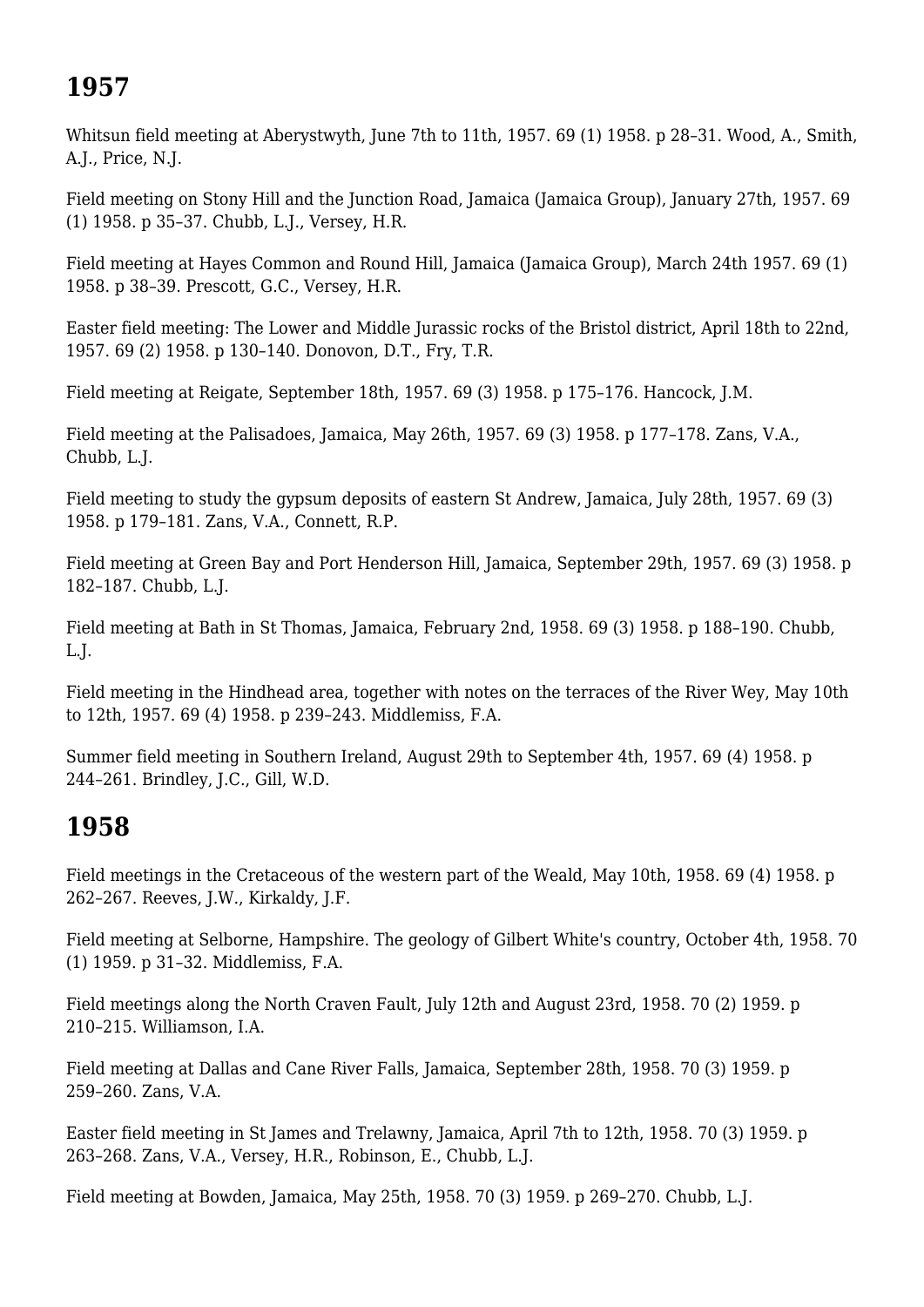Field meeting at Buff Bay and Low Layton, Jamaica, July 27th, 1958. 70 (3) 1959. p 271–272. Robinson, E.

Summer field meeting in East Anglia, August 14th to 24th, 1958. 71 (1) 1960. p 61. West, R.G.

Summer field meeting in East Anglia, August 14th to 24th, 1958. 71 (1) 1960. p 61–80. Baden-Powell, D.F.W., West, R.G.

Summer field meeting at Ludlow, August 2nd to 9th, 1958. 71 (2) 1960. p 209–232. Allender, R., Holland, C.H., Lawson, J.D., Walmsley, V.G., Whitaker, J.H.McD.

Field meeting in the Cambridge district, September 19th to 21st, 1958. 71 (2) 1960. p 233–241. Forbes, C.L.

#### **1959**

Field meeting at Wrotham and the Maidstone By-Pass, April 25th, 1959. 70 (2) 1959. p 206–209. Casey, R.

Field meeting in the Central Inlier of Jamaica, November 24th, 1957. 70 (3) 1959. p 254–258. Williams, I.B.

Field meeting in the St Ann's Great River Inlier, Jamaica, January 25th, 1959. 70 (3) 1959. p 261–262. Chubb, L.J.

Easter field meeting in north-west Dartmoor, March 26th to 30th, 1959. 70 (4) 1959. p 338–341. Dearman, W.R., Butcher, N.E.

Easter field meeting in north-west Dartmoor. 70 (4) 1959. p 338. Butcher, N.E.

Field meeting at Grays Thurrock,September 19th, 1959. 71 (2) 1960. p 242–244. Hart, J.McA.

Whitsun field meeting to Weymouth, Abbotsbury and Dorchester, Dorset, May 15th to 18th, 1959. 71 (3) 1960. p 341–347. Carreck, J.N.

## **1960**

Field meeting in the Gault at Small Dole, near Henfield, Sussex, August 14th, 1960. 72 (1) 1961. p 135–138. Milbourne, R.A.

Field meeting on the Lower Tertiaries at Swanscombe, Kent, May 1st, 1960. 72 (2) 1961. p 261–263. Curry, D.

Summer field meeting in Wales and Ireland, September 7th to 12th, 1960. 73 (2) 1962. p 197–213. Mitchell, G.F.

The Hastings Beds deltas: recent progress and Easter field meeting report, April 15th to 18th, 1960. 73 (2) 1962. p 219–243. Allen, P.

#### **1961**

Summer field meeting in the Spanish Pyrenees, September 13th to 25th, 1961. 72 (4) 1961. p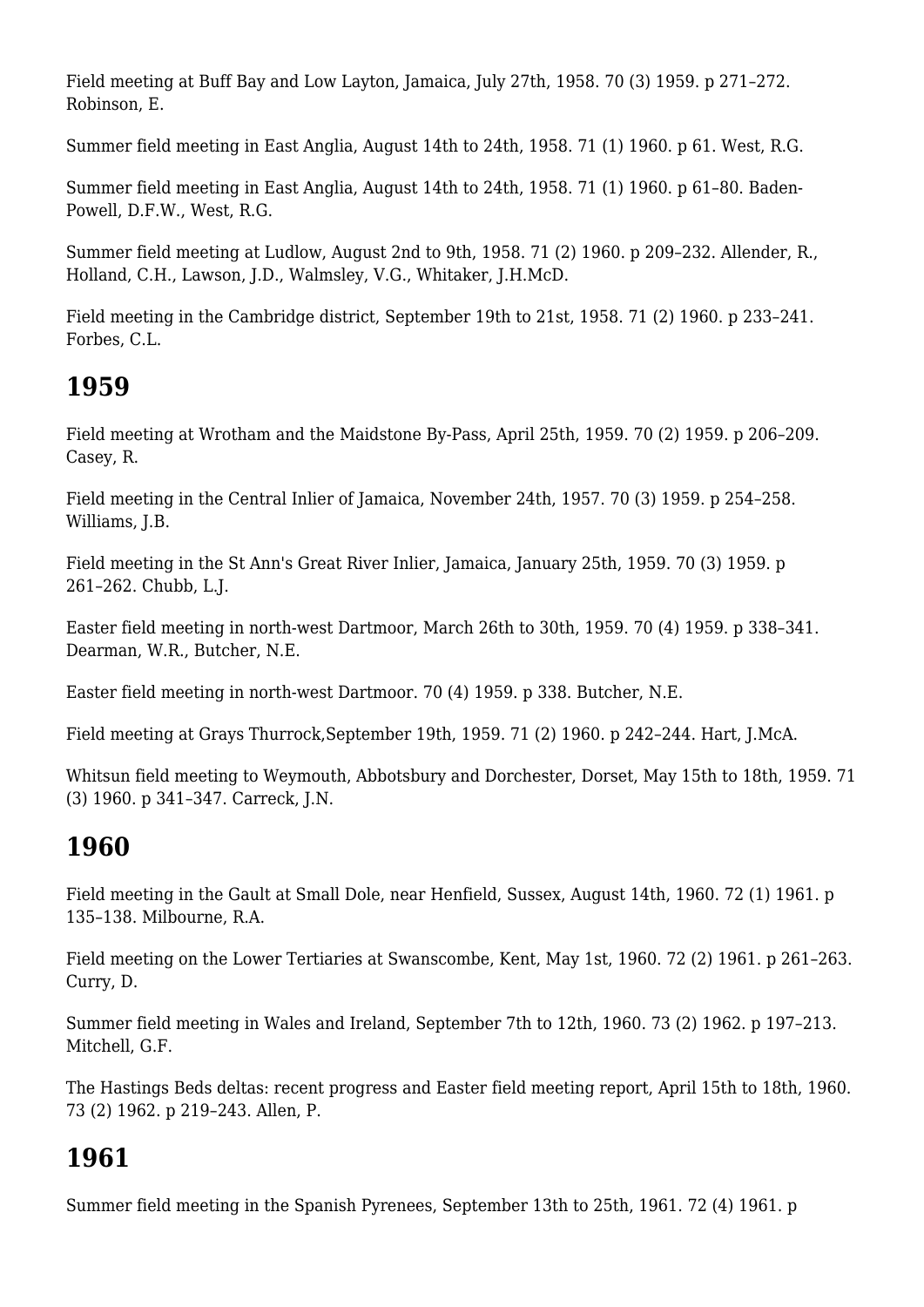373–290. Rios, J.M.A., Hancock, J.M.

Field meeting in the western end of the Weald, May 5th to 7th, 1961. 73 (1) 1962. p 125–129. Middlemiss, F.A.

Field meeting to the Leighton Buzzard district, Bedfordshire, May 27th, 1961. 73 (2) 1962. p 215–218. Owen, H.G.

Easter field meeting : The Upper Albian and Cenomanian deposits of Wessex, March 31st to April 4th, 1961. 73 (3) 1962. p 335–352. Smith, W.E., Drummond, P.V.O.

Field meeting to the Medway Valley, Kent, from Maidstone to Rochester, October 7th, 1961. 75 (3) 1964. p 357–360. Carreck, J.N.

# **1962**

Field meeting on the Lower Greensand and Chalk in the Isle of Wight, May 18th to 20th, 1962. 73 (4) 1962. p 449–453. Middlemiss, F.A., Bromley, R.G.

Field meeting to the Leighton Buzzard - Aylesbury area. 73 (4) 1962. p 455–459. Bristow, C.R., Kirkaldy, J.F.

Whitsun field meeting report: Devonian of Torbay, June 8th to 11th, 1962. 74 (1) 1963. p 81–85. Elliott, G.F.

Field meeting to Midhurst : A traverse of the western part of the Vale of Fernhurst, Sussex, June 23rd, 1962. 74 (1) 1963. p 87–89. Holmes, S.C.A.

Week-end field meeting in the Peak District of Derbyshire, September 28th to October 1st, 1962. 74 (1) 1963. p 91–96. Cope, F.W.

Field meeting on the Chalk of Cambridgeshire and Hertfordshire, July 14th, 1962. 77 (2) 1966. p 277–279. Bromley, R.G.

Summer field meeting in southern Ireland, July 15th to 20th, 1962. 76 (3) 1965. p 305–314. Nevill, W.E.

# **1963**

Summer field meeting in the French Jura and Alps, July 15th to 30th, 1963. 74 (4) 1963. p 483–515. Ager, D.V., Evamy, B.D., Ramsay, J.

Field meeting in the Oligocene of the north-west Isle of Wight, June 21st to 23rd, 1963. 75 (1) 1964. p 87–91. Stinton, F.C.

Field meeting in the Chilterns, near Tring, July 21st, 1963. 75 (3) 1964. p 341–343. Brown, E.H.

Field meeting to the Haywards Heath area, Sussex, July 7th, 1963. 75 (3) 1964. p 361–366. Gallois, R.W.

Field meeting at Lower Swanwick, Hampshire, and Bracklesham Bay and Selsey, Sussex. 76 (1) 1965. p 37–37. Curry, D., King, C., Venables, E.M.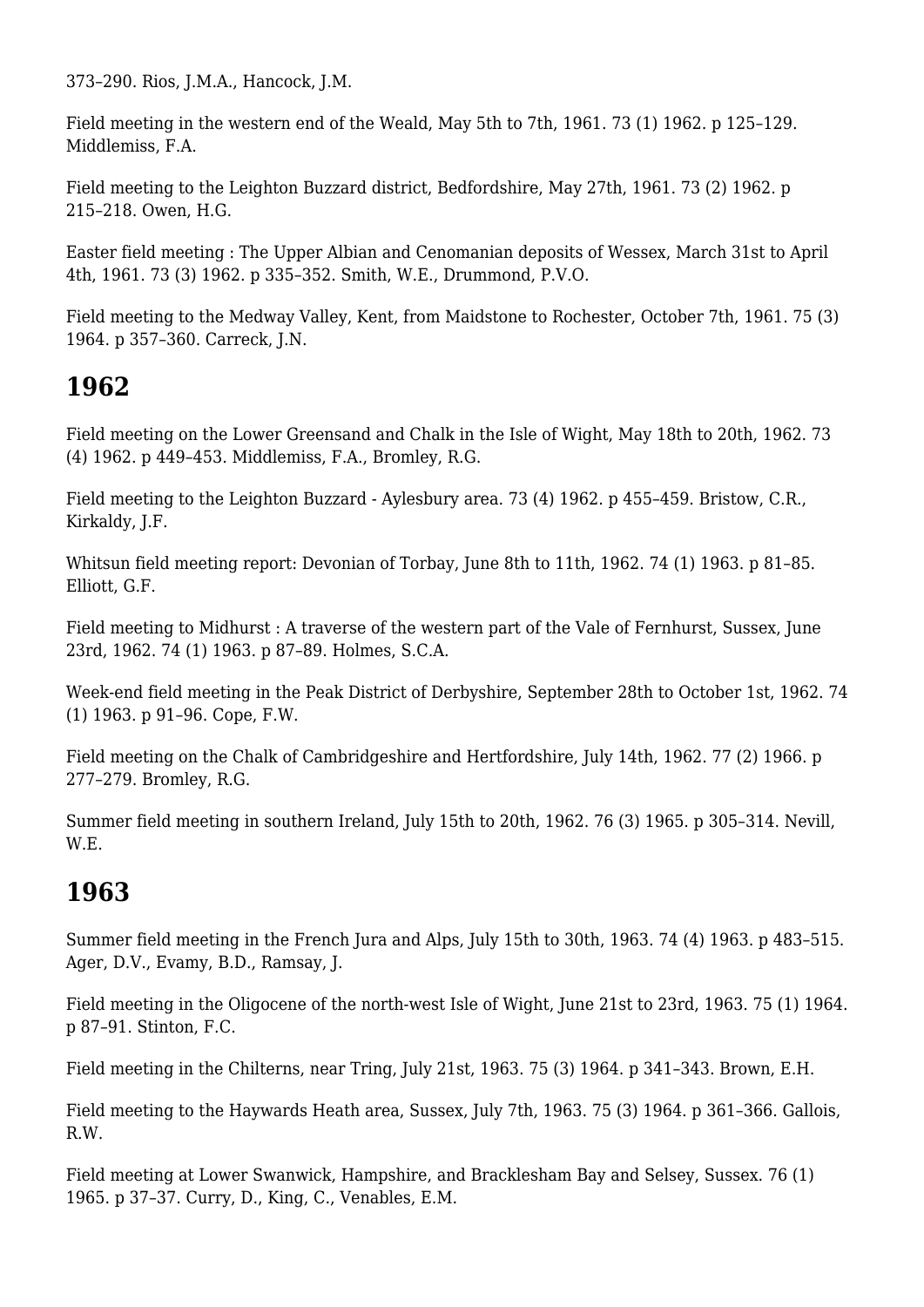Field meeting in the U.K. East Midlands oilfields and associated outcrop areas, September 20th to 22nd, 1963. 76 (2) 1965. p 195–209. Taylor, F.M., Howitt, F.

# **1964**

Field meeting in the Lower London Tertiaries of Kent, June 6th, 1964. 76 (2) 1965. p 175–177. Stinton, F.C.

Field meeting: Devonian of west Somerset and Carboniferous of north-east Devon, May 15th to 18th, 1964. 76 (2) 1965. p 179–193. Webby, B.D., Thomas, J.M.

Field meeting in the Bristol district, north of the River Avon, June 27th and 28th, 1964. 76 (3) 1965. p 261–267. Cowie, J.W.D., Hamilton, D., Leese, C.E.

Field meeting on the Lower Chalk between Folkestone and Dover, May 18th, 1963. 76 (3) 1965. p 301–304. Wood, C.J.

Field meeting to the Weald of east Sussex, July 24th, 1964. 76 (3) 1965. p 315–319. Bazley, R.A., Bristow, C.R.

Summer field meeting in South Wales, July 11th to 18th, 1964. 76 (4) 1965. p 463–495. Owen, T.R., Rhodes, F.H.T., Jones., D.G., Kelling, G.

# **1965**

Summer field meeting in the Isle of Man, July 15th to 21st, 1965. 77 (2) 1966. p 217–227. Simpson, A.S.

Field meeting in north-west Dartmoor, October 1st to 3rd, 1965. 77 (2) 1966. p 229–232. Dearman, W.R.

Field meeting to an area north of Horsham, Sussex, June 20th, 1965. 77 (2) 1966. p 263–271. Worssam, B.C., Thurrell, R.G.

Field meeting at Aveley and West Thurrock, May 1st, 1965. 77 (2) 1966. p 273–276. Blezard, R.G.

Field meeting at Bradwell, Essex, July 14th, 1965. 77 (2) 1966. p 281–282. Greensmith, J.T., Tucker, E.V.

Field meeting in the Quaternary of east Suffolk, June 4th to 7th, 1965. 77 (3) 1966. p 371–380. Spencer, H.E.P.

Field meeting to Farnham, Surrey, July 31st, 1965. 77 (3) 1966. p 381–384. Montford, H.M.

# **1966**

Field meeting at Eastbourne, Sussex - Lower Chalk sedimentation, April, 30th, 1966. 77 (3) 1966. p 365–370. Kennedy, W.J.

Field meeting in the Boulonnais, France, April 7th to 13th, 1966. 77 (4) 1966. p 419–435. Ager, D.V., Wallace, P.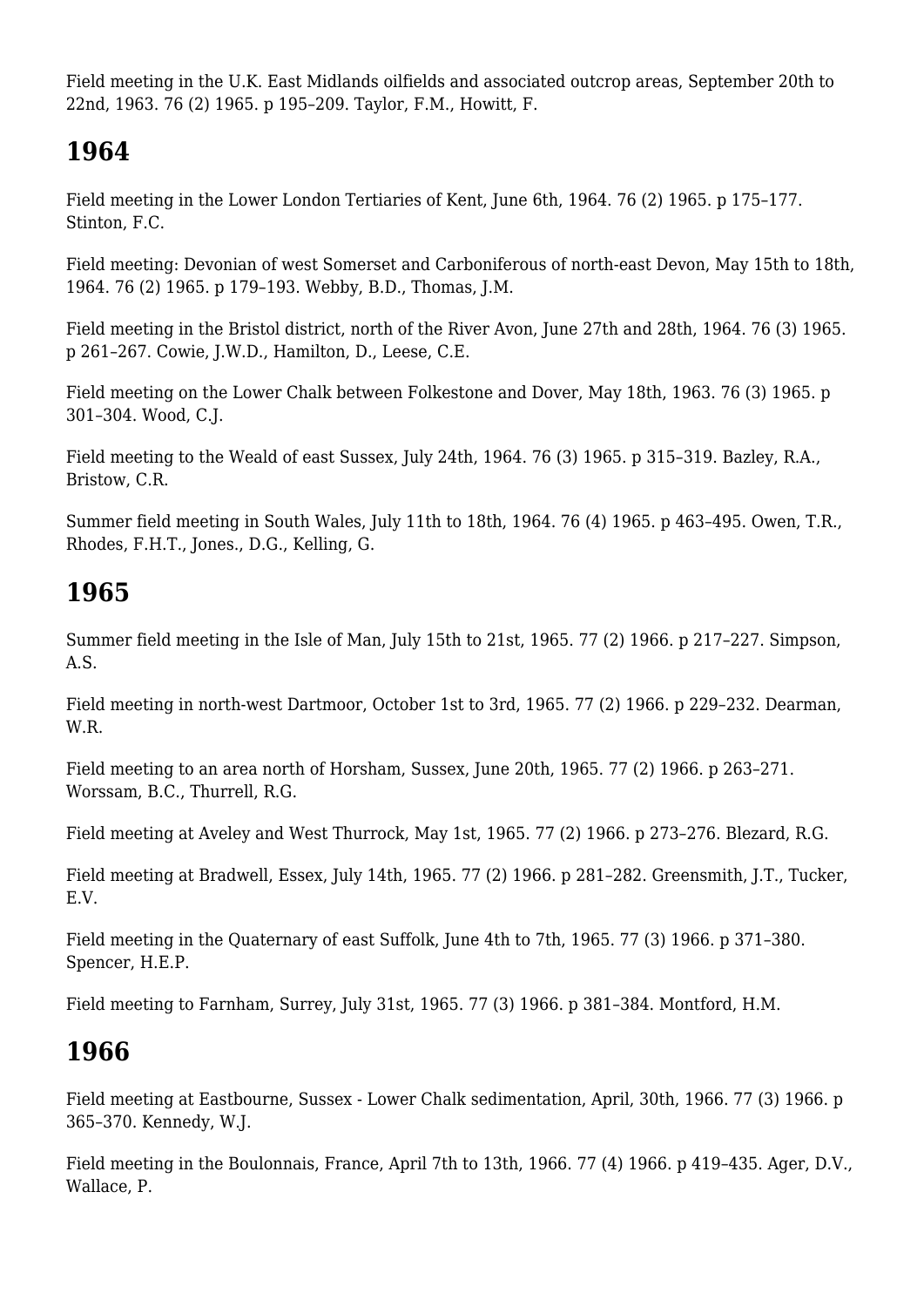Field meeting at Durham. 78 (2) 1967. p 325–334. Dunham, K.C., Hemingway, J.E., Francis, E.A., Hopkins, W.

Field meeting at Great Langdale, Westmorland, April 30th, 1966. 78 (3) 1967. p 489–491. Williamson, I.A.

Field meeting to east Kent, July 24th, 1966. 78 (4) 1967. p 587–593. Gamble, H.J.

The Eastern Alps - A geological excursion Guide. 79 (1) 1968. p 47–128. Oxburgh, E.R.

Field meeting in the Forest of Dean, June 10th to 12th, 1966. 79 (2) 1968. p 207–209. Capewell, J.G.

Field meeting at Abbey Wood and Swanscombe, Kent, May 14th, 1966. 79 (2) 1968. p 211–218. Baldwin, S.A., Durkin, M.K.

Field meeting on the coastal landslides of Kent, July 1st to 3rd, 1966. 79 (2) 1968. p 227–237. Hutchinson, J.N.

Short field meeting on the north Norfolk coast, September 29th to October 1st, 1967. 79 (4) 1968. p 493–512. West, R.G., Banham, P.H.

Summer field meeting in Devon and Cornwall, July 2nd to 8th, 1966. 80 (1) 1969. p 43–62. Holwill, F.J.W., House, M.R., Lane, R, Guass, G.A., Hendrtiks, E.M.L., Dearman, W.R.

Whitsun field meeting in the Weymouth area, May 27th to 30th, 1966. 80 (3) 1969. p 331–340. West, I.M., Shearman, D.J., Pugh, M.E.

## **1967**

Field meeting in East Yorkshire and North Lincolnshire, July 29th to August 9th, 1967. (Appendix - A note on pollen analyses from the Speeton Shell Bed). 80 (2) 1969. p 193–218. Penny, L.F., Rawson, P.F., West, R.G.

Hoxnian Interglacial deposits near Hatfield, Herts. 80 (2) 1969. p 243–267. Sparks, B.W., West, R.G., Williams, R.B.G., Ransom, M.

Field meeting in the Sherbourne-Yeovil district, April 22nd and 23rd, 1967. (Appendix on New inferior Oolite sections. 80 (3) 1969. p 301–330. Torrens, H.S., Whicher, J.

## **1968**

Field meeting on the Hythe Beds of Kent, May 11th, 1968. 81 (1) 1970. p 69–74. Worssam, B.C.

Field meeting to South Dorset, May 30th to June 3rd, 1968. 80 (3) 1969. p 341–351. Wilson, R.C.L.

Field meeting in the Stroud district, June 28th to 30th, 1968. 80 (1) 1969. p 293–299. Cave, R.

# **1969**

Field meeting of the South Wales Group on the Stack Rocks to Bullslaughter Bay section of the South Pembrokeshire coast, March 29th, 1969. 81 (2) 1970. p 241–248. Thomas, T.M.

Field meeting in the New Forest, Hampshire, May 11th, 1969. 81 (2) 1970. p 269–274. Stinton, F.C.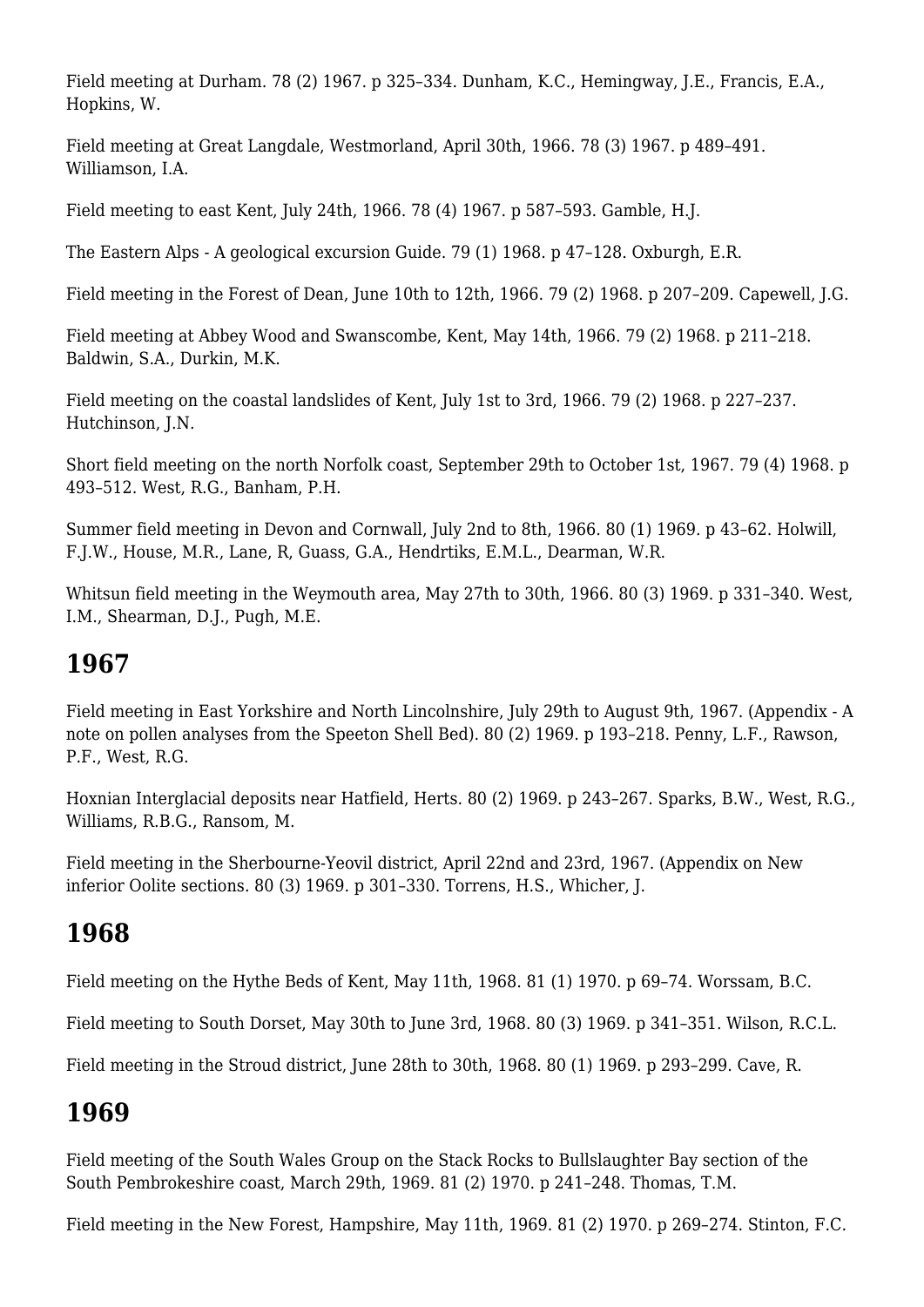Summer field meeting in the South of France between Lyon and Avignon, September 13th to 22nd, 1967. 81 (2) 1970. p 303–361. Middlemiss, F.A., Moullade, M., Busnardo, R., Enay, R.

Summer field meeting in Provence, September 23rd to 29th, 1967. 81 (2) 1970. p 363–396. Middlemiss, F.A., Gouvernet, C., Guieu, G., Fabre-Taxy, S.

Field meeting on the Jurassic and Cretaceous rocks of Wessex, April 3rd to 8th, 1969. 81 (4) 1970. p 715–732. Sellwood, B.W., Durkin, M.K., Kennedy, W.J.

Summer field meeting in Pembrokeshire, South Wales, September 7th to 18th, 1968. 82 (1) 1971. p 17–60. Owen, T.R., Bloxham, T.W., Jones, D.G., Walmsley, V.G., Williams, B.P.,

Field meeting at Bristol and Bath with special reference to new evidence of glaciation, May 22nd to 25th, 1970. 82 (2) 1971. p 267–291. Hawkins, A.B., Kellaway, G.A.

Field meeting in the Peterborough district, September 14th, 1969. 82 (3) 1971. p 353–357. Horton, A., Horrell. J.

## **1970**

Field meeting near Ashford and Canterbury, Kent, April 11th, 1970. 82 (3) 1971. p 359–364. McRae, S.G., Gooderham, P.T.

Easter field meeting in the Isle of Wight, March 26th to 31st, 1970. 82 (4) 1971. p 403–410. Stinton, F.C.

Summer field meeting in the Cantabrian Cordillera, North Spain, August 28th to September 13th, 1970. 83 (1) 1972. p 75–94. Wallace, P.

Field meeting on the Chalk of Pitstone, central Chilterns, June 27th, 1970. 83 (3) 1972. p 349–353. Blezard, R.G.

Excursion to the Northern Lake District, August 30th to September 5th, 1970. 83 (4) 1972. p 443–470. Mitchell, G.H., Moseley, F., Firman, R.J., Soper, N.J., Roberts, D.E.,

# **1971**

Field meeting in the Peak district, June 11th to 13th, 1971. 83 (2) 1972. p 231–236. Ford. D.T.

Summer field meeting in Bulgaria, 1971, September 18th to October 1st, 1971. 83 (3) 1972. p 239–267. Tchoumatchenko, P., Sapunov, I., Ager, D.V.

Summer field meeting in the north-west of Scotland, September 11th to 18th, 1971. 84 (2) 1973. p 207–235. Barber, A.J., Soper, N.J.

Field meeting to the Folkestone Beds (Lower Greensand) of west Surrey, August 1st, 1971. 83 (3) 1972. p 355–359. Padgham, R.C.

Field meeting to Broughton and Canterbury, Kent, July 11th, 1971. 83 (4) 1972. p 471–478. Gamble, H.J.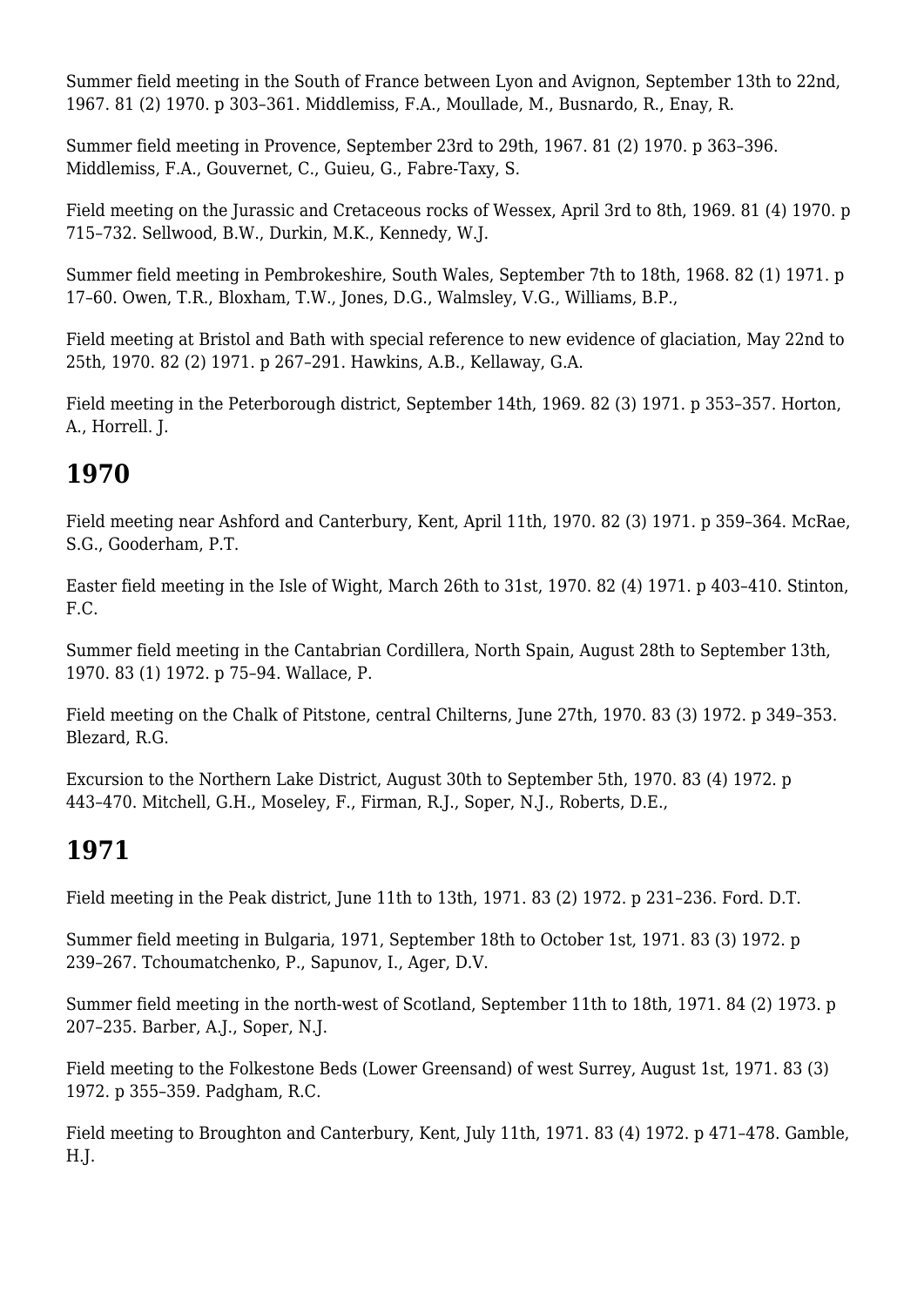# **1972**

Field meeting in the Great Oolite of Oxfordshire, May 5th to 7th, 1972. 84 (1) 1973. p 53–64. Palmer, T.J.

Field meeting: Lower Carboniferous successions in north Somerset, June 10th to 11th, 1972. 84 (2) 1973. p 175–179. Matthews, S.C., Butler, M., Sadler, P.M.

Summer field meeting in the Ardennes and Vosges, September 6th to 20th, 1969. 84 (2) 1973. p 181–206. Wallace, P., Laurentiaux, D.

Week-end field meeting: The Upper Eocene-Lower Oligocene Beds of the Isle of Wight, October 6th to 8th, 1972. 85 (2) 1974. p 281–292. Daley, B., Edwards, N.

# **1973**

Field meeting in the Upper Old Red Sandstone of south Breconshire, November 9th to 11th, 1973. 85 (3) 1974. p 423–432. Taylor, K., Thomas, L.P.

Field meeting in Jersey, Channel Islands, May 5th to 7th, 1973. 86 (2) 1975. p 247–250. Bishop, A.C., Renouf, J.T.

Short field meeting in north Norfolk, October 19th to 21st, 1973. 86 (2) 1975. p 251–258. Banham, P.H., Davies, H., Perrin, R.M.S., Peake, N.

Summer (1973) field meeting in central Wales 31 August to 7 September 1973 J.W. Baker, C.P. Hughes, Assisting Directors: M.G. Bassett, D.E.B. Bates, and R.B. Rickards 90 (1–2) p 65–79

# **1974**

Temporary exposure of fossiliferous London Clay (Eocene) at Shinfield, Berkshire. 85 (1) 1974. p 49–64. James, J.P., Ward, D.J., Cooper, J.A.

Field meeting at Keston, Hayes and West Wickham, Kent, October 21st, 1972. 85 (1) 1974. p 91–92. Burnham, C.P., McRae, S.G.

Spring field meeting to Maastricht, Netherlands, May 25th to 30th, 1973. 85 (1) 1974. p 93–102. Pollock, R.E.

Aspects of the geomorphology of the sandstone cliffs of the central Weald. Report on an excursion to West Hoathly and Groombridge, October 5th, 1974. 87 (1) 1976. p 93–99. Robinson, D.A., Williams, R.B.G.

Easter field meeting to the Maltese Islands, April 7th to 14th, 1974. 87 (3) 1976. p 343–358. Pedley, H.M., Waugh, B.

Field meeting: 'Introduction to Oceanography' at University College of Swansea, May 10th to 12th, 1974. 86 (1) 1975. p 87–93. Banner, E.T., Collins, M.B.

Summer field meeting in west Cornwall, September 15th to 20th, 1974. 86 (1) 1975. p 95–102. Hall, A., Jackson, N.J.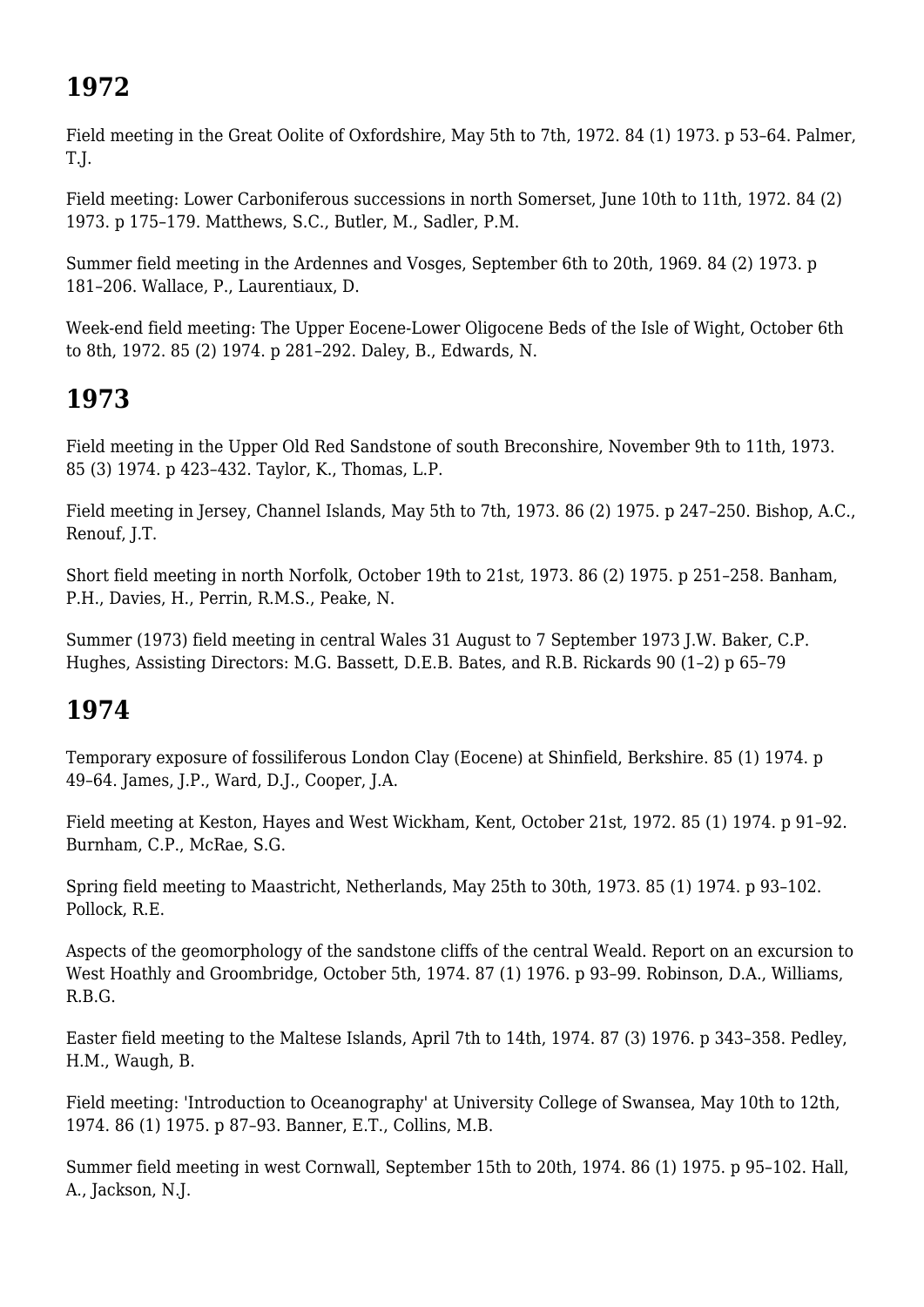# **1975**

Field meeting: the Ludlow Series slumps of east central Wales, April 25th to 27th, 1975. 87 (2) 1976. p 183–189. Bailey, R.J., Woodcock, N.H.

Field meeting in southern Scandinavia 18 – 28 September 1975 Richard G. Bromley 90 (4) 1979 p 181–191

## **1976**

Report of the 1976 summer field meeting in North East England. 88 (4) 1977. p 275–294. Tucker, M.E.

Field meeting - The coast at Berwick-upon-Tweed and Eyemouth on 17th July 1976. 88 (4) 1977. p 276–279. Dearman, W.R.

Field meeting - The coast from Tynemouth to Seaton Sluice on 18th July 1976. 88 (4) 1977. p 280–283. Jones, J.M.

Field meeting - The Howick Foreshore, Holy Island and Bamburgh on 19th July 1976. 88 (4) 1977. p 283–285. Randall, B.A.O., Tucker, M.E.

Field meeting - The Cheviot igneous massif at Alwinton, Ingram and Harthope Burn on 20th July 1976. 88 (4) 1977. p 285–286. Robson, D.A.

Field meeting - The Roman Wall Country on 21st July 1976. 88 (4) 1977. p 286–287. Johnson, G.A.L., Randall, B.A.O.

Field meeting - Durham, Weardale and the Alston Block on 22nd July 1976. 88 (4) 1977. p 288–289. Johnson, G.A.L.

Field meeting - Glacial geomorphology of Northumberland on 23rd July 1976. 88 (4) 1977. p 289–290. Lunn, A.G., Robson, D.A.

Field meeting - Permian rocks of County Durham on 24th July 1976. 88 (4) 1977. p 291–293. Smith, D.B.

Field meeting - The Border country near Carter Bar and Jedburgh on 25th July 1976. 88 (4) 1977. p 293–294. Robson, D.A.

Weekend field meeting in south-east Suffolk, 15–17 October 1976. 89 (1) 1978. p 81–90. Rose, J., Allen, P., Wymer, J.J.

Middle Pleistocene sediments and palaeosols near Chelmsford, Essex. Field meeting report, November 7th, 1976. 89 (1) 1978. p 91–96. Rose, J., Sturdy, R.G., Allen, P., Whiteman, C.A.

Field meeting on the Lincolnshire Limestone of southern Lincolnshire and Leicestershire, September 19th, 1976. 90 (1 and 2) 1979. p 15–20. Ashton, M.

#### **1977**

Field meeting: The facies of the Lower Old Red Sandstone, north of Milford Haven, southwest Dyfed,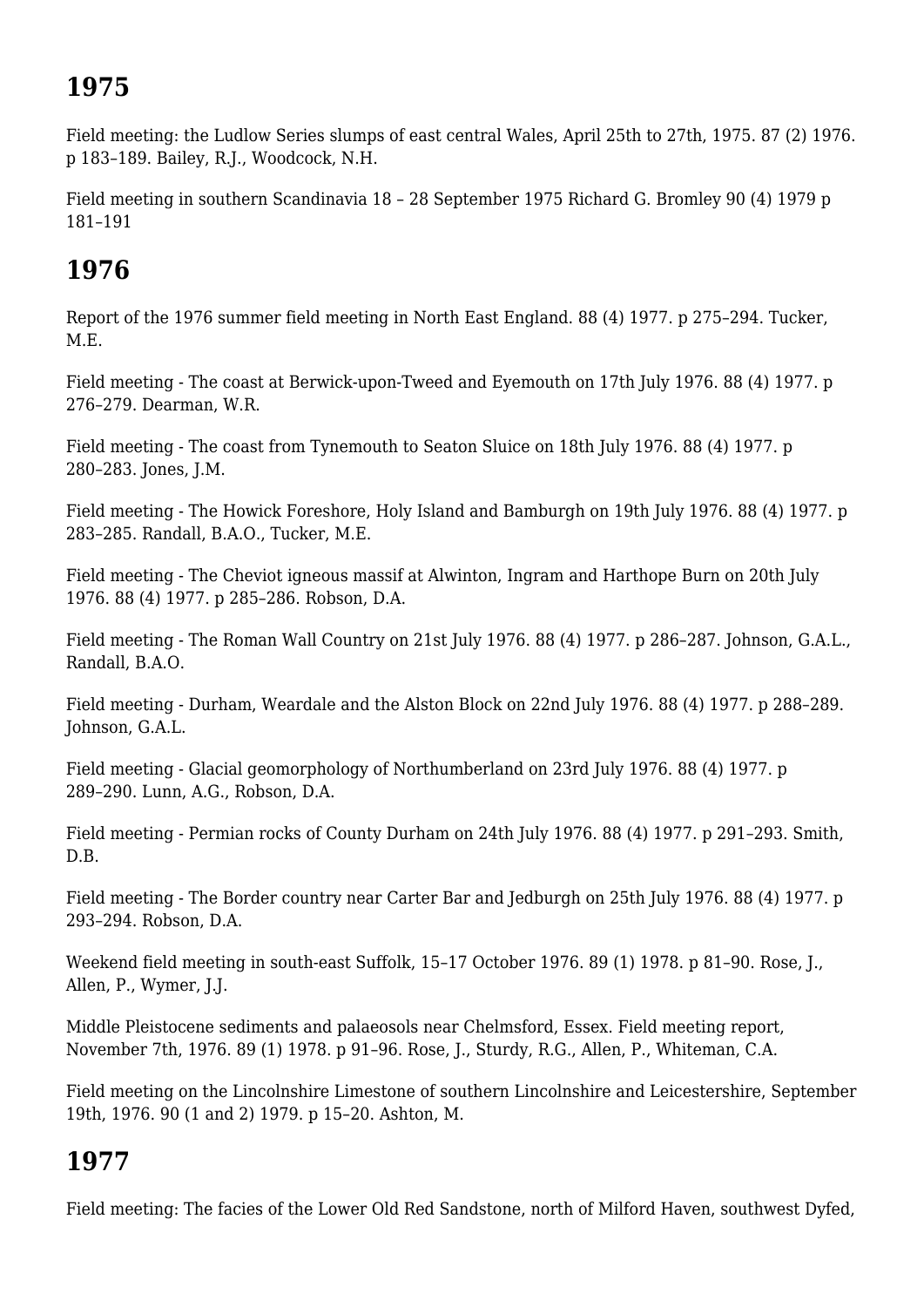Wales: 20–23 May 1977 J.R.L.Allen (Director) R.G.Thomas (Director) B.P.J.Williams (Director)

Week-end field meeting: the Wealden Group in the Isle of Wight 17–19 June, 1977. 90 (1 and 2) 1979. p 51–54. Daley, B., Stewart, D.J.

Geologists' Association—Irish Geological Association: Field meeting in Anglesey and southeastern Ireland 4–11 June 1977 A.J. Barber, M.D. Max, P.M. Brück Pages 269–291

Summer field meeting in central Wales, 31 August to 7 September 1973. 90 (1 and 2) 1979. p 65–79. Baker, J.W., Hughes, C.P.

Field meeting in southern Scandinavia 18–28 September 1975. 90 (4) 1979. p 181–191. Bromley, R.G.

### **1978**

Field meeting: The economic geology of the Peak district, June 30th to July 2nd, 1978. 91 (3) 1980. p 229–234. Ford, T.D.

Field meeting. The Chalk of the Newbury and Lambourn area, Berkshire, 25 June 1978. 91 (4) 1980. p 349–350. Woodroof, P.B.

#### **1979**

Field meeting: The geology of Kensal Green Cemetery, July 14th, 1979. 91 (3) 1980. p 235–236. Robinson, E.

Some late Jurassic – mid-Cretaceous sections on the East Midlands Shelf, England, as demonstrated on a Field Meeting, 18–20 May 1979 S.R.A. Kelly, P.F. Rawson 94 (1) 1983. p 65–73

#### **1980**

The Middle Jurassic Ravenscar Group ('Deltaic Series') of Yorkshire: Recent sedimentological studies as demonstrated during a field meeting 2–3 May 1980 S.E. Livera, M.R. Leeder Pages 241–250

Field Meeting to North Essex and West Suffolk 20–22 June 1980 D. Wilson, R.D. Lake 94 (1) 1983 p 75–79

## **1981**

[Field Meeting: Visit to Rattee & Kett, Stonemasons, Cambridge, 21 February 1981](https://www.sciencedirect.com/science/article/abs/pii/S0016787883800303) J.H.McD. Whitaker 94 (1) 1983 p 81–82

[Field meetings to the Western USA 1981 & 1982](https://www.sciencedirect.com/science/article/abs/pii/S0016787884800012) K.L. Duff, T.D. Ford 95 (2) 1984 p 97–148

## **1982**

[Field meeting on the Corallian of Oxfordshire 16 May 1982](https://www.sciencedirect.com/science/article/abs/pii/S001678788380008X) Andrew L.A. Johnson 94 (2) 1983 p 177–180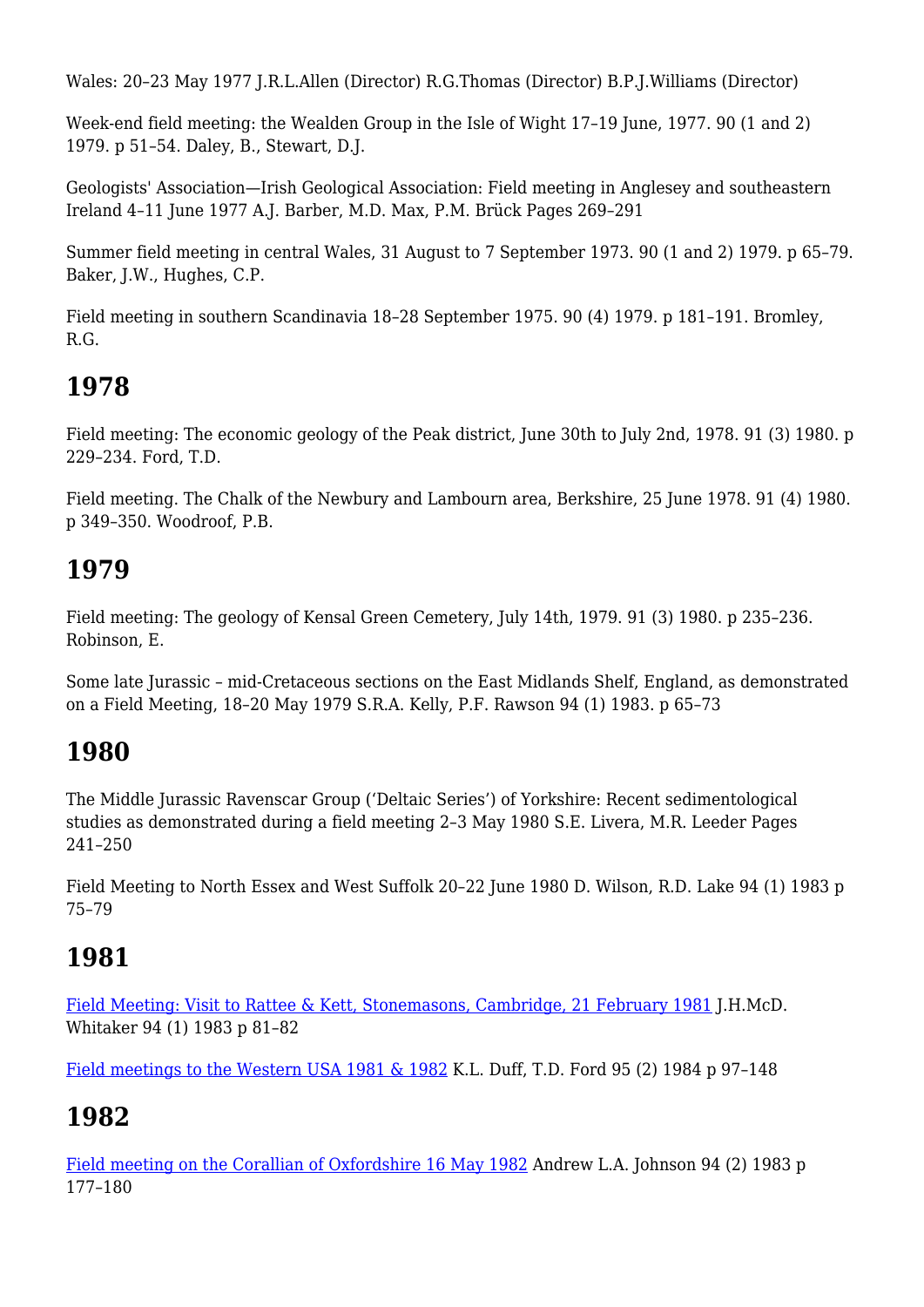[An excursion guide to the geology of central South West England: report on the field meeting to](https://www.sciencedirect.com/science/article/abs/pii/S0016787883800170) [West Devon and East Cornwall, 28–31 May 1982](https://www.sciencedirect.com/science/article/abs/pii/S0016787883800170) Kevin P. Isaac, Paul Chandler, Martin J. Whiteley, Peter J. Turner 94 (4) 1983 p 357–376

[Field meeting: A traverse of the Weald, 6 June 1982](https://www.sciencedirect.com/science/article/abs/pii/S0016787883800182) C.R. Bristow, A.A. Morter 94 (4) 1983 p 377–381

## **1983**

[Field Meeting: The Chalk of the Kent coast, 21st August 1983](https://www.sciencedirect.com/science/article/abs/pii/S0016787885800171) Nicholas D. Robinson 96 (1) 1985 p 93–96

[Corsican Geology: An excursion guide based on the G.A. trip to Corsica June 25th—July 2nd 1983](https://www.sciencedirect.com/science/article/abs/pii/S0016787885800675) W. Gibbons 96 (2) 1985 p 171–182

## **1984**

[Report of a field meeting to the cretaceous of the boulonnais, Northern France, 28–30 September](https://www.sciencedirect.com/science/article/abs/pii/S0016787886800682) [1984](https://www.sciencedirect.com/science/article/abs/pii/S0016787886800682) Francis Robaszynski Francis Amédro 97 (2) 1986 p 209 - 212

#### **1985**

[An introduction to the geology of the Japanese Islands and an account of the Geologists' Association](https://www.sciencedirect.com/science/article/abs/pii/S0016787886800244) [visit to Japan in November 1985](https://www.sciencedirect.com/science/article/abs/pii/S0016787886800244) A.J. Smith 97 (4) 1986 p 311–330

### **1986**

[Field Meeting: the Cretaceous of SE Devon, 14–16th March, 1986](https://www.sciencedirect.com/science/article/abs/pii/S0016787887800184) Ian Jarvis, Bruce A. Tocher 98 (1) 1987 p 51–66

[Field Meeting in west Cornwall, 30 May to 2 June, 1986](https://www.sciencedirect.com/science/article/abs/pii/S0016787887800196) A.P. Jones 98 (1) 1987 p 67–69

[Icelandic Geology: an explanatory excursion guide based on a 1986 field meeting](https://www.sciencedirect.com/science/article/abs/pii/S0016787888800373) Michael Bamlett, John F. Potter 99 (3) 1988 p 221–248

#### **1987**

[Report of Geologists' Association Field Meeting in north-east Essex, May 22nd–24th, 1987](https://www.sciencedirect.com/science/article/abs/pii/S0016787888800567) David R. Bridgland, P. Allen, A.P. Currant, P.L. Gibbard, ... A.J. Sutcliffe 99 (4) 1988 p 315–333

[Field Meeting at Folkestone Warren, 29th November, 1987](https://www.sciencedirect.com/science/article/abs/pii/S001678788980063X) A.S. Gale 100 (1) 1989 p 73–82

#### **1988**

[Oxfordshire Field meeting to Charlbury and Stonesfield, Oxfordshire](https://www.sciencedirect.com/science/article/abs/pii/S0016787888800282) W.S. McKerrow, S. Baker 99 (1) 1988 p 61–6

## **1989**

[Excursions in the past: a review of the Field Meeting Reports in the first one hundred volumes of the](https://www.sciencedirect.com/science/article/abs/pii/S001678788980063X) [Proceedings](https://www.sciencedirect.com/science/article/abs/pii/S001678788980063X) C.P. Green 100 (1) 1989 p 17–29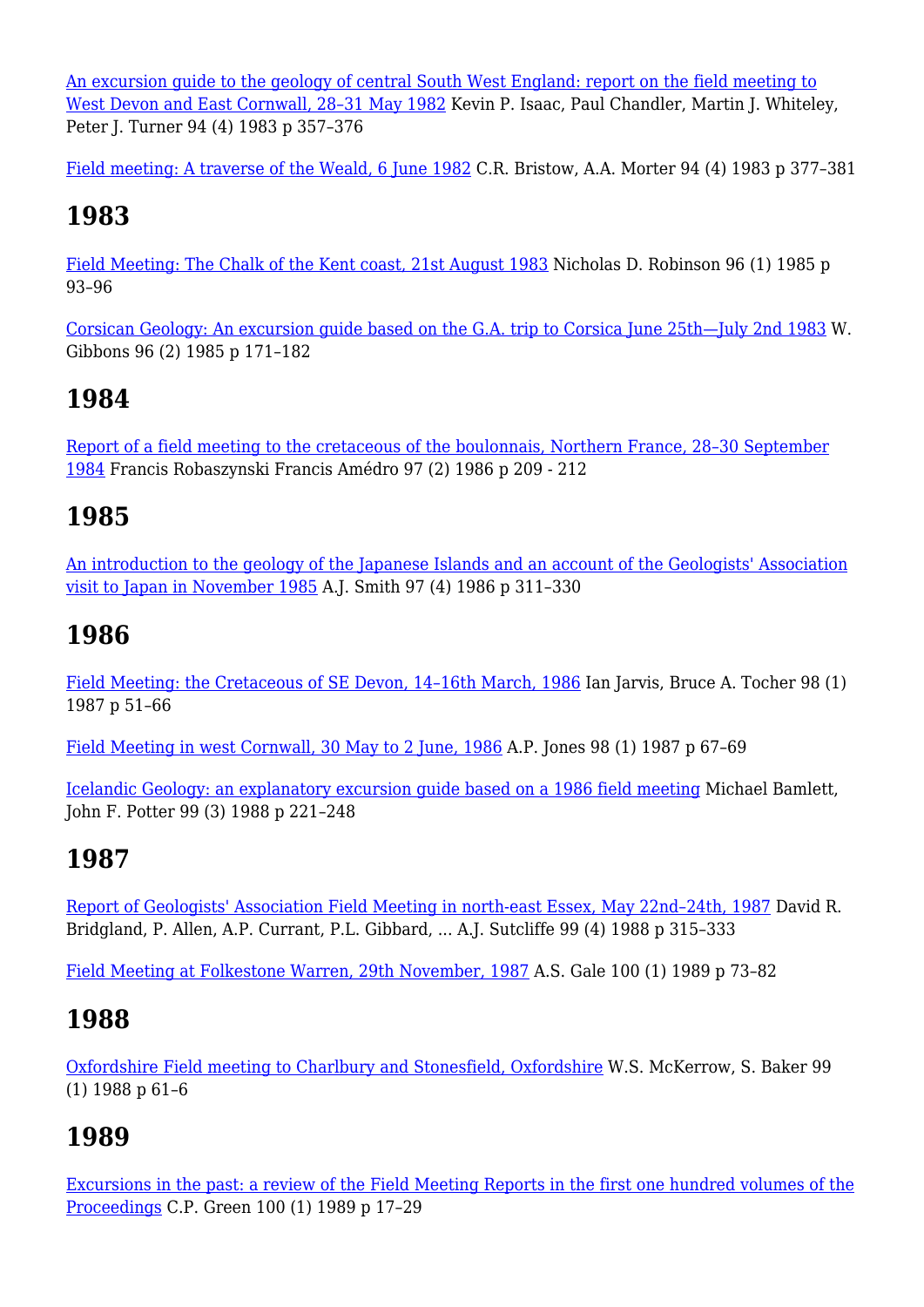[Field Meeting on Hampstead Heath, 18th March, 1989](https://www.sciencedirect.com/science/article/abs/pii/S0016787889800136) Eric Robinson 100 (2) 1989 p 235–237

### **1990**

[Report of a visit to GeoScience Ltd., Ascot, 27th January 1990](https://www.sciencedirect.com/science/article/abs/pii/S001678780880168X) Richard Whittle, Jon Gutmanis, Robert Maddock, Howard Lee, Margaret Dobson 101 (4) p 345–346

[Short Field Meeting in Silwood Park and Windsor Great Park, Berkshire, 27th January 1990](https://www.sciencedirect.com/science/article/abs/pii/S0016787808801691) Margaret Dobson 101 (4) p 347–349

### **1991**

[Dinosaur Field Trip: behind the scenes at the Natural History Museum, 25 January 1991](https://www.sciencedirect.com/science/article/abs/pii/S0016787808800594) Beverly Halstead, Sarah Stafford 102 (1) 1990 p 71–72

[A field excursion to the Island of Mallorca, H.C. Jenkyns, B.W. Sellwood, L. Pomar. Geologists'](https://www.sciencedirect.com/science/article/abs/pii/S0016787808800776) [Association Guide \(1990\)](https://www.sciencedirect.com/science/article/abs/pii/S0016787808800776) A.E. Adams 102 (2) 1990 p 153

### **1992**

[Middle Pleistocene stratigraphy and archaeology around Mildenhall and Icklingham, Suffolk: report](https://www.sciencedirect.com/science/article/abs/pii/S0016787808801034) [on the Geologists' Association Field Meeting, 27 June, 1992](https://www.sciencedirect.com/science/article/abs/pii/S0016787808801034) David R. Bridgland, Simon G. Lewis, John J. Wymer 106 (1) 1995 p 57–69

## **1993**

[Field Meeting on Hampstead Heath, 16 January, 1993](https://www.sciencedirect.com/science/article/abs/pii/S0016787808800491) Eric Robinson 104 (4) 1993 p 309–311

[Field Meeting to Jamaica 19–29 January 1993](https://www.sciencedirect.com/science/article/abs/pii/S0016787896800083) Eric Robinson 107 (2) 1996 p 147–155

[Field Meeting, 24–5 April, 1993: the Lower Cretaceous of the Isle of Wight](https://www.sciencedirect.com/science/article/abs/pii/S0016787808801125) Jon D. Radley 105 (2) 1994 p 145–152

[Field Meeting in the Burnley Coalfield, Lancashire: Lancashire Group, 26 June, 1993](https://www.sciencedirect.com/science/article/abs/pii/S0016787808801137) Iain A. Williamson 105 (2) 1994 p 153–155

[Field Meeting in Iceland, 26 July – 9 August, 1993](https://www.sciencedirect.com/science/article/abs/pii/S0016787808801228) Tony Waltham 105 (3) 1994 p 231–234

[Report of a field meeting to Crystal Palace Park and West Norwood Cemetery, 11 December, 1993](https://www.sciencedirect.com/science/article/abs/pii/S0016787808801046) Peter Doyle, Eric Robinson 106 (1) 1995 p 71–78

## **1994**

[Field Meeting in the Cliviger Gorge, near Burnley, Lancashire: Lancashire Group, 25 June 1994](https://www.sciencedirect.com/science/article/abs/pii/S001678780880243X) Iain A. Williamson 106 (4) 1995 p 309–312

## **1995**

[Field Meeting report: Geology in the churchyard, Saturday 23 April, 1995](https://www.sciencedirect.com/science/article/abs/pii/S001678789680071X) E. Robinson 107 (1) 1996 p 77–78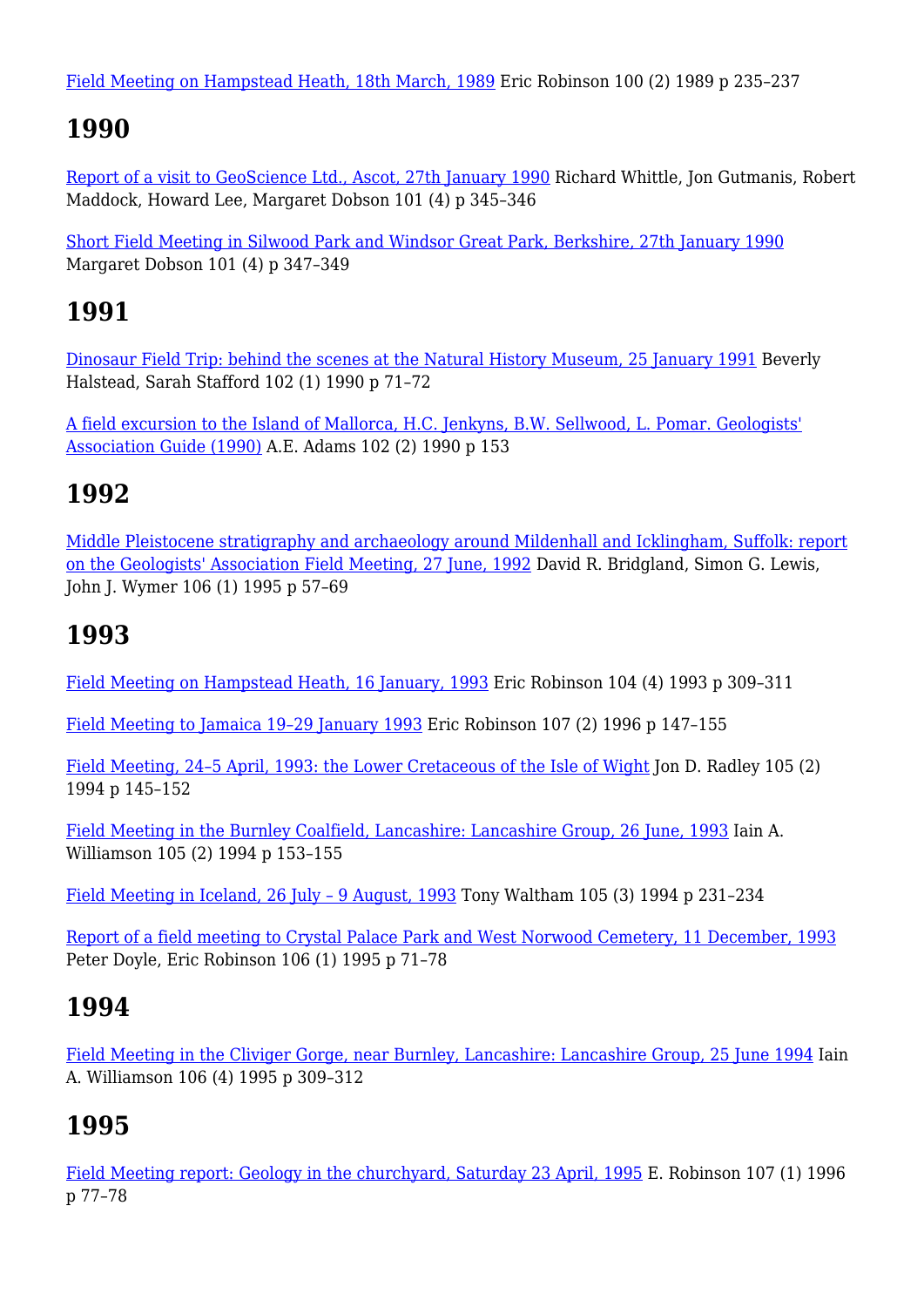[Field Meeting in the Pendle Coalfield, northeast Lancashire: Lancashire Group, 17 June 1995](https://www.sciencedirect.com/science/article/abs/pii/S0016787896800071) Iain A. Williamson, Roy Clarkson 107 (2) 1996 p 143–145

#### **1996**

[Field meeting in Jordan and Syria, 14–25 April, 1996](https://www.sciencedirect.com/science/article/abs/pii/S0016787897800077) Tony Waltham 108 (1) 1997 p 71–77

[Geology in south-west Scotland: an excursion guide, P. Stone \(Ed.\). British Geological Survey,](https://www.sciencedirect.com/science/article/abs/pii/S001678789680023X) [Keyworth, Nottingham \(1996\)](https://www.sciencedirect.com/science/article/abs/pii/S001678789680023X) Trevor Greensmith 107 (4) 1996 p 330–331

#### **1997**

[Field meeting report: geology in Rochester, Kent, Saturday, 15 February, 1997](https://www.sciencedirect.com/science/article/abs/pii/S0016787897800168) E. Robinson 108 (4) 1997 p 327–328

#### **1998**

[Field meeting: western Ireland, 9–17 May, 1998](https://www.sciencedirect.com/science/article/abs/pii/S0016787899800285) Margaret Dobson, Deryck Laming 110 (4) 1999 p 335–348

[Field meeting: landscape evolution in the eastern South Downs, with particular reference to sarsens](https://www.sciencedirect.com/science/article/abs/pii/S0016787800800401) [and Quaternary deposits, Saturday 17 October, 1998](https://www.sciencedirect.com/science/article/abs/pii/S0016787800800401) J. Stewart Ullyott, Colin A. Whiteman, David J. Nash 111 (1) 2000 p 91–96

[The Wealden of the Weald: short report of 1998 Field Meeting](https://www.sciencedirect.com/science/article/pii/S0016787801800535) Ed A. Jarzembowski, Jonathan D. Radley] 112 (1) 2001 p 87–90

## **1999**

[Field Meeting upon Pendle Hill, northeast Lancashire: Lancashire Group, 25 June 1999](https://www.sciencedirect.com/science/article/abs/pii/S0016787800800206) Iain A. Williamson 111 (3) 2000 p 281–283

# **2000**

[Field meeting upon Pen-y-ghent, North Yorkshire: Lancashire Group, 23 September 2000](https://www.sciencedirect.com/science/article/abs/pii/S0016787802800086) Iain A. Williamson 113 (1) 2002 p 73–76

[Field meeting: Bornholm, Denmark, 28 August to 4 September, 2000](https://www.sciencedirect.com/science/article/abs/pii/S0016787802800098) Richard G. Bromley 113 (1) 2002 p 77–88

[Visit to the Natural History Museum of Belgium](https://www.sciencedirect.com/science/article/abs/pii/S0016787802800207) Ed.A. Jarzembowski 113 (2) 2002 p 175–179

## **2001**

[The Middle Jurassic of Warwickshire: Field Meeting of the Warwickshire Geological Conservation](https://www.sciencedirect.com/science/article/abs/pii/S0016787802800219) [Group, 16 September, 2001](https://www.sciencedirect.com/science/article/abs/pii/S0016787802800219) Jonathan D. Radley 113 (2) 2002 p 181–183

## **2002**

[Behind the scenes at the Nationaal Natuurhistorisch Museum, Leiden, and the Teyler Museum,](https://www.sciencedirect.com/science/article/abs/pii/S0016787803800226)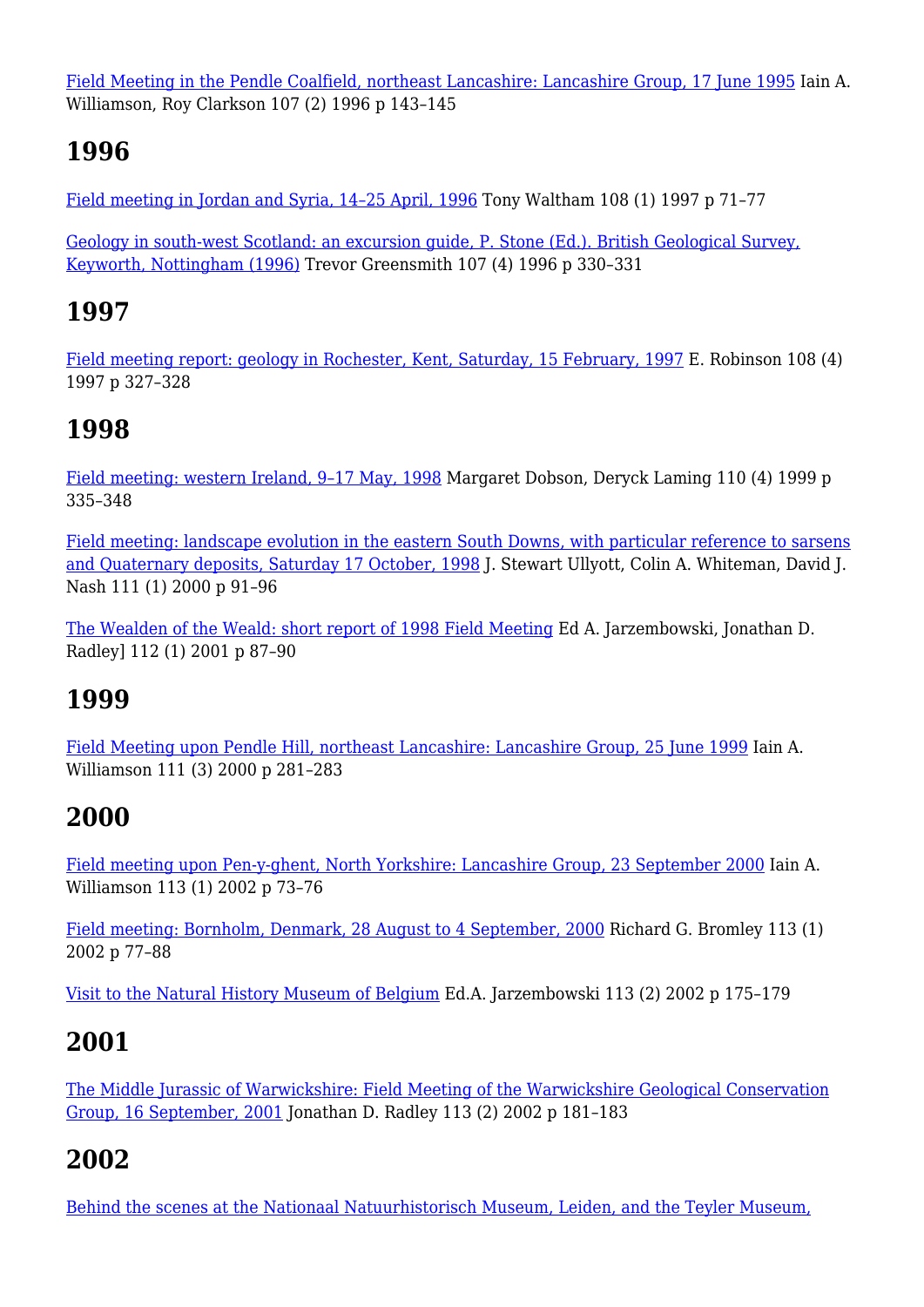[Haarlem, The Netherlands: report of a visit by the Geologists' Association, 30 November and 1](https://www.sciencedirect.com/science/article/abs/pii/S0016787803800226) [December, 2002](https://www.sciencedirect.com/science/article/abs/pii/S0016787803800226) Stephen K. Donovan, Lars W. van den Hoek Ostende, Willem Renema, John de Vos, ... J.C. 'Hanco' Zwaan 114 (3) 2002 p 279–288

# **2003**

[Field meeting: winter on the Somerset coast, 14–16 February 2003](https://www.sciencedirect.com/science/article/abs/pii/S0016787803800391) Eric Robinson 114 (4) 2003 p 375–379

[Field meeting in Lower Kingsdale and Chapel-le-Dale, Ingleton, northwest Yorkshire: Lancashire](https://www.sciencedirect.com/science/article/abs/pii/S0016787805800069) [Group, 9 August 2003](https://www.sciencedirect.com/science/article/abs/pii/S0016787805800069) Iain A. Williamson 116 (2) 2005 p 143–147

### **2004**

[Field meeting: Coastal Suffolk Crag weekend, 23–25 April 2004](https://www.sciencedirect.com/science/article/abs/pii/S0016787805800070) R.G. Dixon 116 (2) 2005 p 149–160

[Field meeting: Romney Marsh — its churches and geology, 22 May 2004](https://www.sciencedirect.com/science/article/abs/pii/S0016787805800082) John F. Potter 116 (2) 2005 p 161–175

#### **2005**

#### **2006**

#### **2007**

[Geological history of the Sibumasu Block in Peninsular Thailand: report of a Geologists' Association](https://www.sciencedirect.com/science/article/abs/pii/S001678780900042X) [Field Meeting in 2007](https://www.sciencedirect.com/science/article/abs/pii/S001678780900042X) Michael F. Ridd 120 (2 & 3) 2009 p 163–174

#### **2008**

#### **2009**

## **2010**

[Field Meeting to the Bawdsey Peninsula, Suffolk, England, 22nd May 2010, to examine London Clay,](https://www.sciencedirect.com/science/article/abs/pii/S0016787811000198) [Coralline Crag and Red Crag deposits: Leaders: Roger Dixon and Bob Markham](https://www.sciencedirect.com/science/article/abs/pii/S0016787811000198) Roger Dixon 122 (3) 2011 p 514–523

## **2011**

# **2012**

[Field meeting report: the geology of some West London Churches, 22nd September 2012](https://www.sciencedirect.com/science/article/abs/pii/S0016787813000023) John F. Potter 124 (6) p 1011-1019

[Field meeting in the Isle of Purbeck, September 2012, to examine the Upper Kimmeridge Clay and](https://www.sciencedirect.com/science/article/abs/pii/S0016787813000667) [the Lulworth district](https://www.sciencedirect.com/science/article/abs/pii/S0016787813000667) John C.W. Cope 125 (1) p 139-147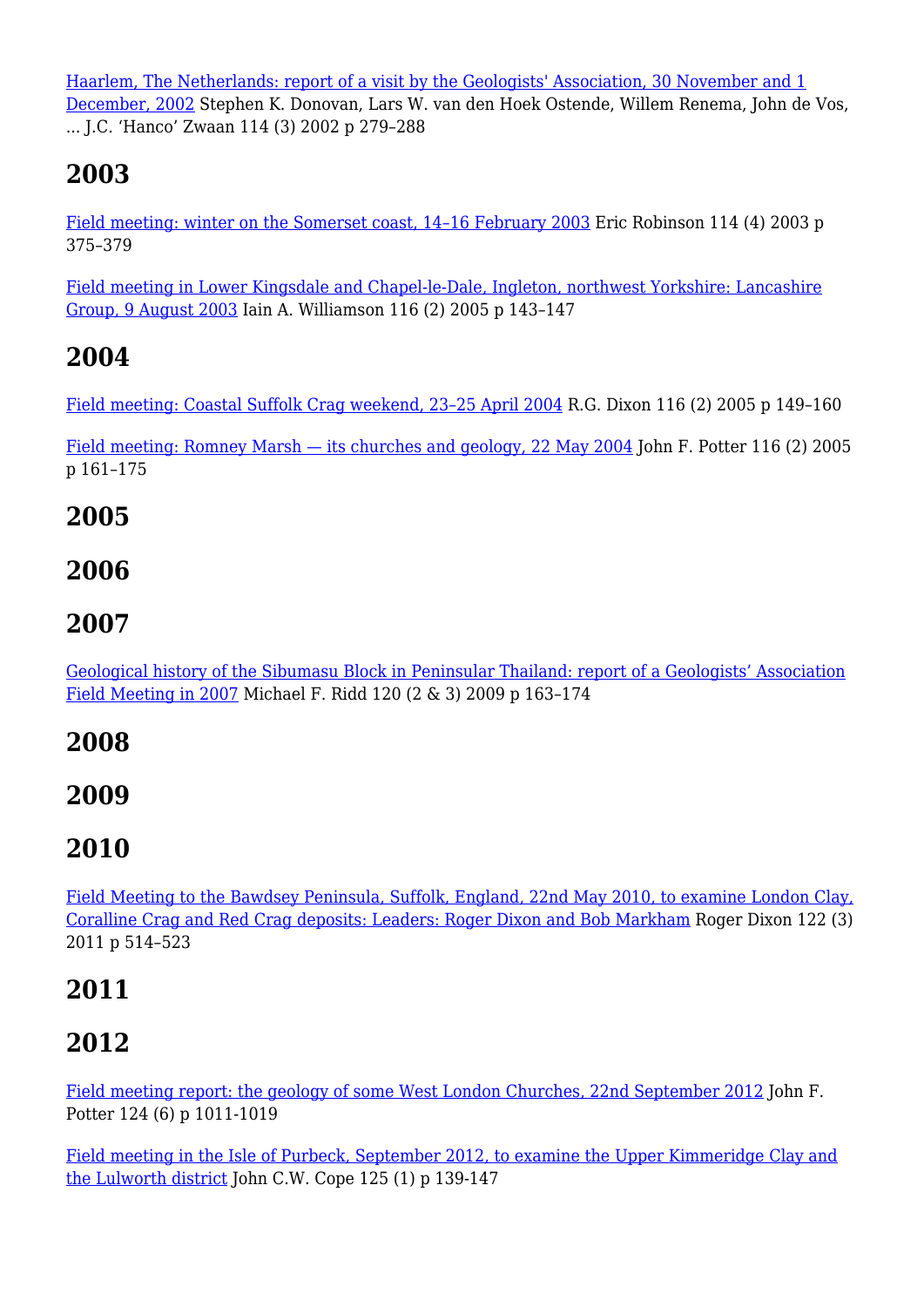#### **2013**

**2014**

- **2015**
- **2016**
- **2017**
- **2018**
- **2019**
- **2020**
- **2021**

#### **2022**

Retrieved from

'http://earthwise.bgs.ac.uk/index.php?title=Geologists%27 Association excursions - list by date&ol [did=56745](http://earthwise.bgs.ac.uk/index.php?title=Geologists%27_Association_excursions_-_list_by_date&oldid=56745)'

[Categories:](http://earthwise.bgs.ac.uk/index.php/Special:Categories)

- [Geologists' Association Carreck Archive, indexes](http://earthwise.bgs.ac.uk/index.php/Category:Geologists%27_Association_Carreck_Archive,_indexes)
- [Geologists' Association excursions](http://earthwise.bgs.ac.uk/index.php/Category:Geologists%27_Association_excursions)

# **Navigation menu**

#### **Personal tools**

- Not logged in
- [Talk](http://earthwise.bgs.ac.uk/index.php/Special:MyTalk)
- [Contributions](http://earthwise.bgs.ac.uk/index.php/Special:MyContributions)
- [Log in](http://earthwise.bgs.ac.uk/index.php?title=Special:UserLogin&returnto=Geologists%27+Association+excursions+-+list+by+date&returntoquery=action%3Dmpdf)
- [Request account](http://earthwise.bgs.ac.uk/index.php/Special:RequestAccount)

#### **Namespaces**

- [Page](http://earthwise.bgs.ac.uk/index.php/Geologists%27_Association_excursions_-_list_by_date)
- [Discussion](http://earthwise.bgs.ac.uk/index.php?title=Talk:Geologists%27_Association_excursions_-_list_by_date&action=edit&redlink=1)

 $\Box$